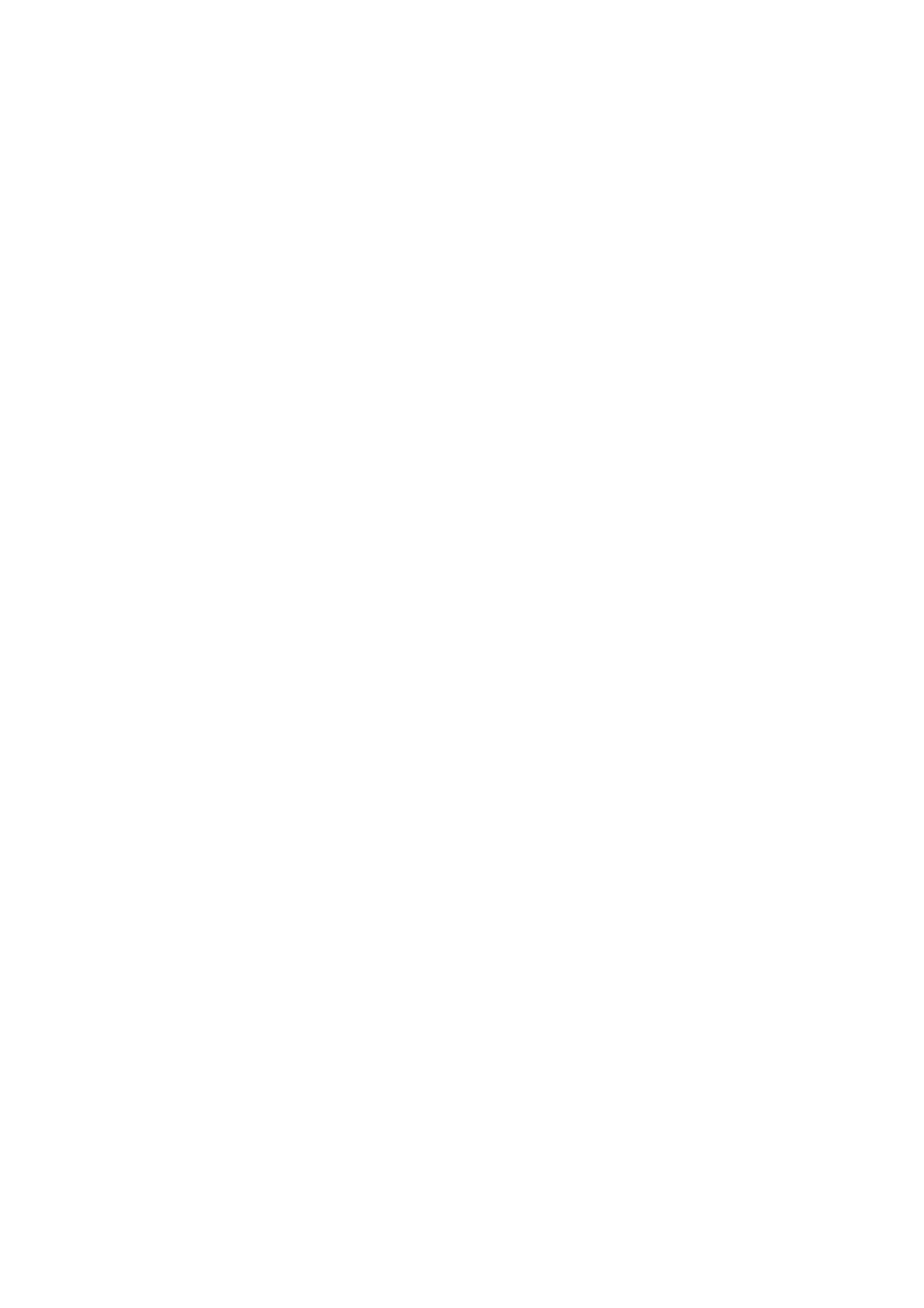

## *Number* 66 *of* 2015

## **INTERNATIONAL PROTECTION ACT 2015**

## **CONTENTS**

## [PART 1](#page-8-0)

#### P[RELIMINARY](#page-8-2)

## Section

- 1. [Short title and commencement](#page-8-1)
- 2. [Interpretation](#page-9-0)
- 3. [Regulations](#page-13-2)
- 4. [Expenses](#page-13-1)
- 5. [Service of documents](#page-13-0)
- 6. [Repeals and revocations](#page-14-3)

## [PART 2](#page-14-2)

#### QUALIFICATION FOR I[NTERNATIONAL](#page-14-1) PROTECTION

- 7. [Acts of persecution](#page-14-0)
- 8. [Reasons for persecution](#page-15-0)
- 9. [Cessation of refugee status](#page-16-0)
- 10. [Exclusion from being a refugee](#page-17-0)
- 11. [Cessation of eligibility for subsidiary protection](#page-18-4)
- 12. [Exclusion from eligibility for subsidiary protection](#page-18-3)

## [PART 3](#page-18-2)

## APPLICATION FOR I[NTERNATIONAL](#page-18-1) PROTECTION

- 13. [Preliminary interview](#page-18-0)
- 14. [Unaccompanied child seeking international protection](#page-19-0)
- 15. [Application for international protection](#page-20-0)
- 16. [Permission to enter and remain in the State](#page-21-1)
- 17. [Temporary residence certificate](#page-21-0)
- 18. [Statement to be given to applicant](#page-22-0)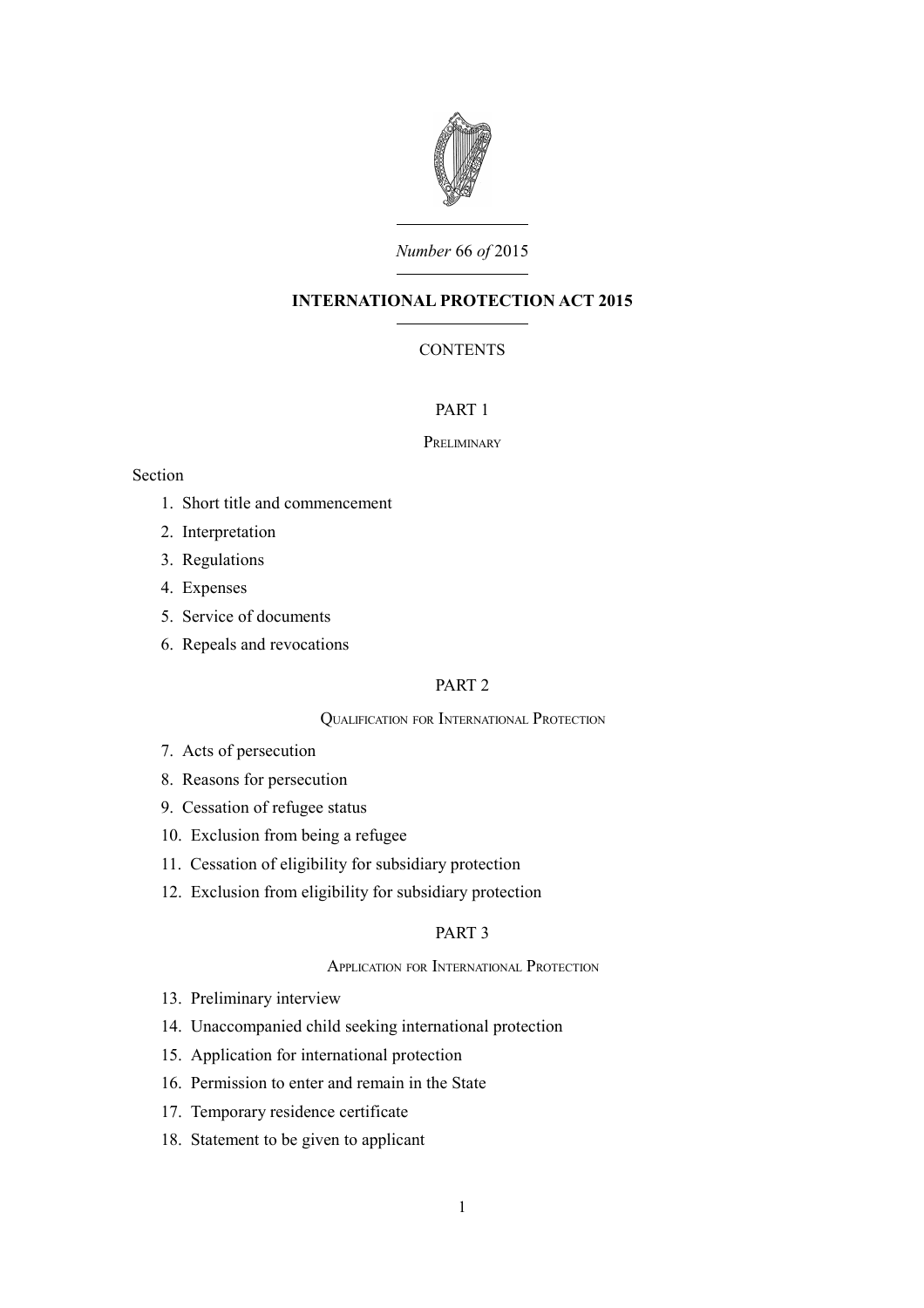- 19. [Taking of fingerprints](#page-23-0)
- 20. [Detention of applicant](#page-24-0)
- 21. [Inadmissible application](#page-28-0)
- 22. [Subsequent application](#page-30-0)
- 23. [Report in relation to the health of applicant](#page-33-0)
- 24. [Examination to determine age of unaccompanied person](#page-34-0)
- 25. [Examination to determine age for purposes of subsection \(7\) of section 20](#page-35-0)
- 26. [Protection of identity of applicant](#page-36-0)

## [PART 4](#page-37-3)

ASSESSMENT OF APPLICATIONS FOR I[NTERNATIONAL](#page-37-2) PROTECTION

- 27. [Duty of applicant to cooperate](#page-37-1)
- 28. [Assessment of facts and circumstances](#page-37-0)
- 29. [International protection needs arising sur place](#page-39-1)
- 30. [Actors of persecution or serious harm](#page-39-0)
- 31. [Actors of protection](#page-40-1)
- 32. [Internal protection](#page-40-0)
- 33. [Applicant from safe country of origin](#page-41-4)

## [PART 5](#page-41-3)

#### E[XAMINATION](#page-41-2) OF APPLICATIONS AT FIRST INSTANCE

- 34. [Examination of application](#page-41-1)
- 35. [Personal interview](#page-41-0)
- 36. [Applicants to whom section 15\(4\) applies](#page-43-0)
- 37. [Withdrawal of application at first instance](#page-44-1)
- 38. [Failure by applicant to cooperate](#page-44-0)
- 39. [Report of examination of application](#page-45-0)
- 40. [Notification of recommendation in relation to application at first instance](#page-47-0)

## [PART 6](#page-48-3)

## APPEALS TO T[RIBUNAL](#page-48-2)

- 41. [Appeal to Tribunal](#page-48-1)
- 42. [Oral hearing](#page-48-0)
- 43. [Accelerated appeal procedures in certain cases](#page-50-2)
- 44. [Appeal to Tribunal: provision of information](#page-50-1)
- 45. [Withdrawal and deemed withdrawal of appeal to Tribunal](#page-50-0)
- 46. [Decision of Tribunal on appeal](#page-52-0)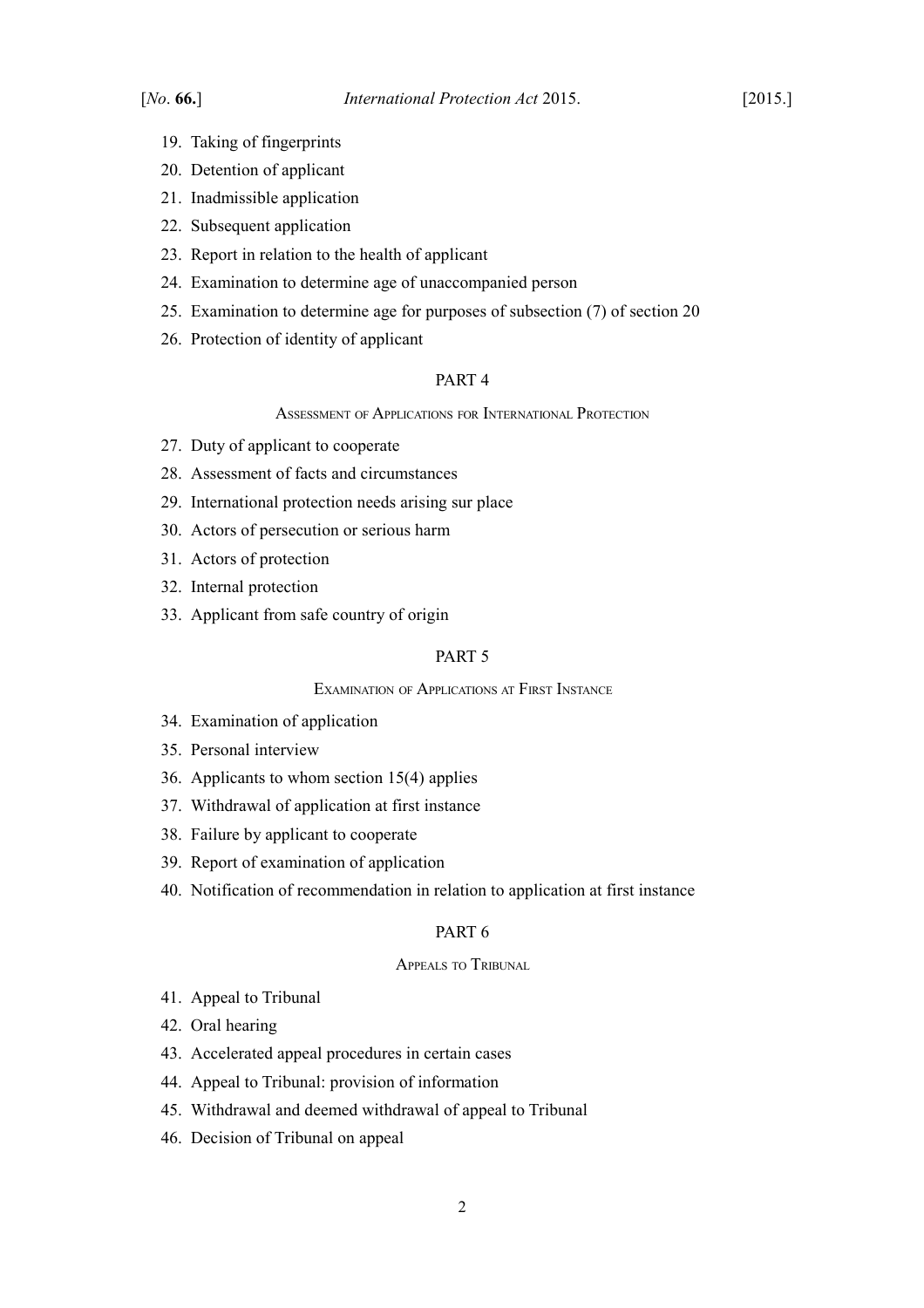## [PART 7](#page-53-2)

#### D[ECLARATIONS](#page-53-1) AND OTHER OUTCOMES

- 47. [Refugee declaration and subsidiary protection declaration](#page-53-0)
- 48. [Option to voluntarily return to country of origin](#page-55-0)
- 49. [Permission to remain](#page-56-0)
- 50. [Prohibition of refoulement](#page-57-0)
- 51. [Deportation order](#page-58-0)
- 52. [Revocation of refugee declaration or subsidiary protection declaration](#page-59-0)

## [PART 8](#page-60-2)

## CONTENT OF I[NTERNATIONAL](#page-60-1) PROTECTION

- 53. [Extension to qualified person of certain rights](#page-60-0)
- 54. [Permission to reside in State](#page-61-1)
- 55. [Travel document](#page-61-0)
- 56. [Permission to enter and reside for member of family of qualified person](#page-62-0)
- 57. [Permission to reside for member of family of qualified person](#page-63-0)
- 58. [Situation of vulnerable persons](#page-64-0)

## [PART 9](#page-65-3)

## P[ROGRAMME](#page-65-2) REFUGEES AND TEMPORARY PROTECTION

- 59. [Programme refugees, etc.](#page-65-1)
- 60. [Temporary protection](#page-65-0)

## [PART 10](#page-68-2)

#### I[NTERNATIONAL](#page-68-1) PROTECTION APPEALS TRIBUNAL

- 61. [International Protection Appeals Tribunal](#page-68-0)
- 62. [Membership of Tribunal](#page-69-0)
- 63. [Functions of chairperson of Tribunal](#page-71-0)
- 64. [Functions of deputy chairperson of Tribunal](#page-72-0)
- 65. [Role of members of Tribunal](#page-73-2)
- 66. [Registrar](#page-73-1)
- 67. [Functions of Registrar](#page-73-0)

## [PART 11](#page-74-2)

## T[RANSITIONAL](#page-74-1) PROVISIONS

- 68. [Detention](#page-74-0)
- 69. [Transitional provisions relating to declarations and permissions under repealed](#page-75-0) [enactments](#page-75-0)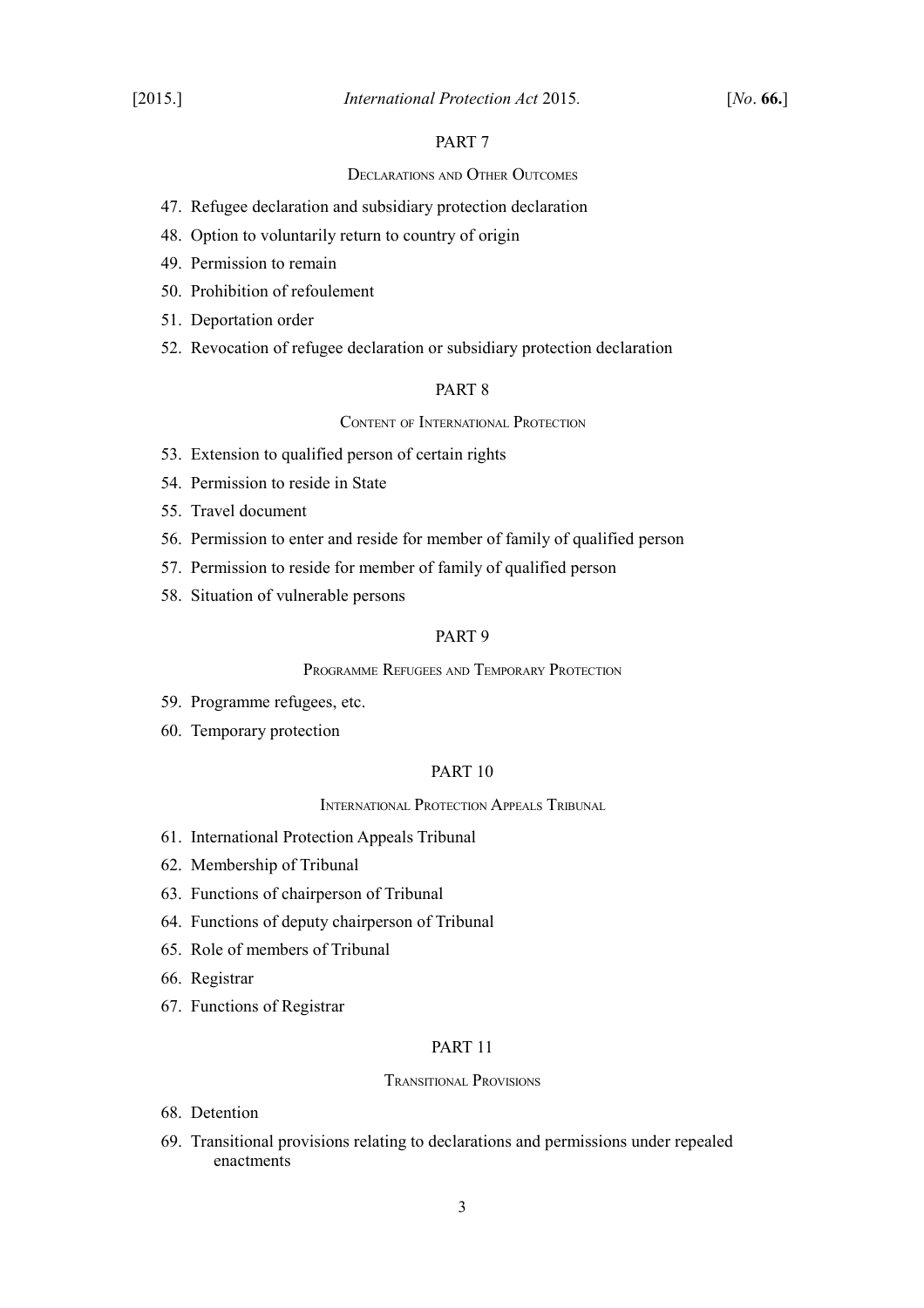70. [Transitional provisions relating to caseloads under repealed enactments](#page-75-1)

71. [Transitional provisions relating to Refugee Appeals Tribunal](#page-80-0)

#### [PART 12](#page-81-2)

#### **M[ISCELLANEOUS](#page-81-1)**

- 72. [Designation of safe countries of origin](#page-81-0)
- 73. [Prioritisation](#page-82-0)
- 74. [International protection officers](#page-83-0)
- 75. [Chief international protection officer](#page-84-2)
- 76. [Contracts for services](#page-84-1)
- 77. [Period for making appeal under sections 21, 22, 41 and 43](#page-84-0)

## [PART 13](#page-85-2)

#### M[ISCELLANEOUS](#page-85-1) AMENDMENTS

- 78. [Amendment of Immigration Act 1999](#page-85-0)
- 79. [Amendment of section 5 of Illegal Immigrants \(Trafficking\) Act 2000](#page-88-0)
- 80. [Amendment of section 5 of Immigration Act 2003](#page-89-0)
- 81. [Amendment of Immigration Act 2004](#page-90-0)

#### [SCHEDULE 1](#page-92-3)

TEXT OF [1951 C](#page-92-2)ONVENTION RELATING TO THE STATUS OF REFUGEES

#### C[HAPTER](#page-92-1) I

## *[GENERAL PROVISIONS](#page-92-0)*

#### C[HAPTER](#page-96-1) II

## *[JURIDICAL STATUS](#page-96-0)*

#### C[HAPTER](#page-98-1) III

## *[GAINFUL EMPLOYMENT](#page-98-0)*

## C[HAPTER](#page-99-1) IV

## *[WELFARE](#page-99-0)*

## C[HAPTER](#page-100-1) V

### *[ADMINISTRATIVE MEASURES](#page-100-0)*

#### C[HAPTER](#page-103-3) VI

### *[EXECUTORY AND TRANSITORY PROVISIONS](#page-103-2)*

#### C[HAPTER](#page-103-1) VII

## *[FINAL CLAUSES](#page-103-0)*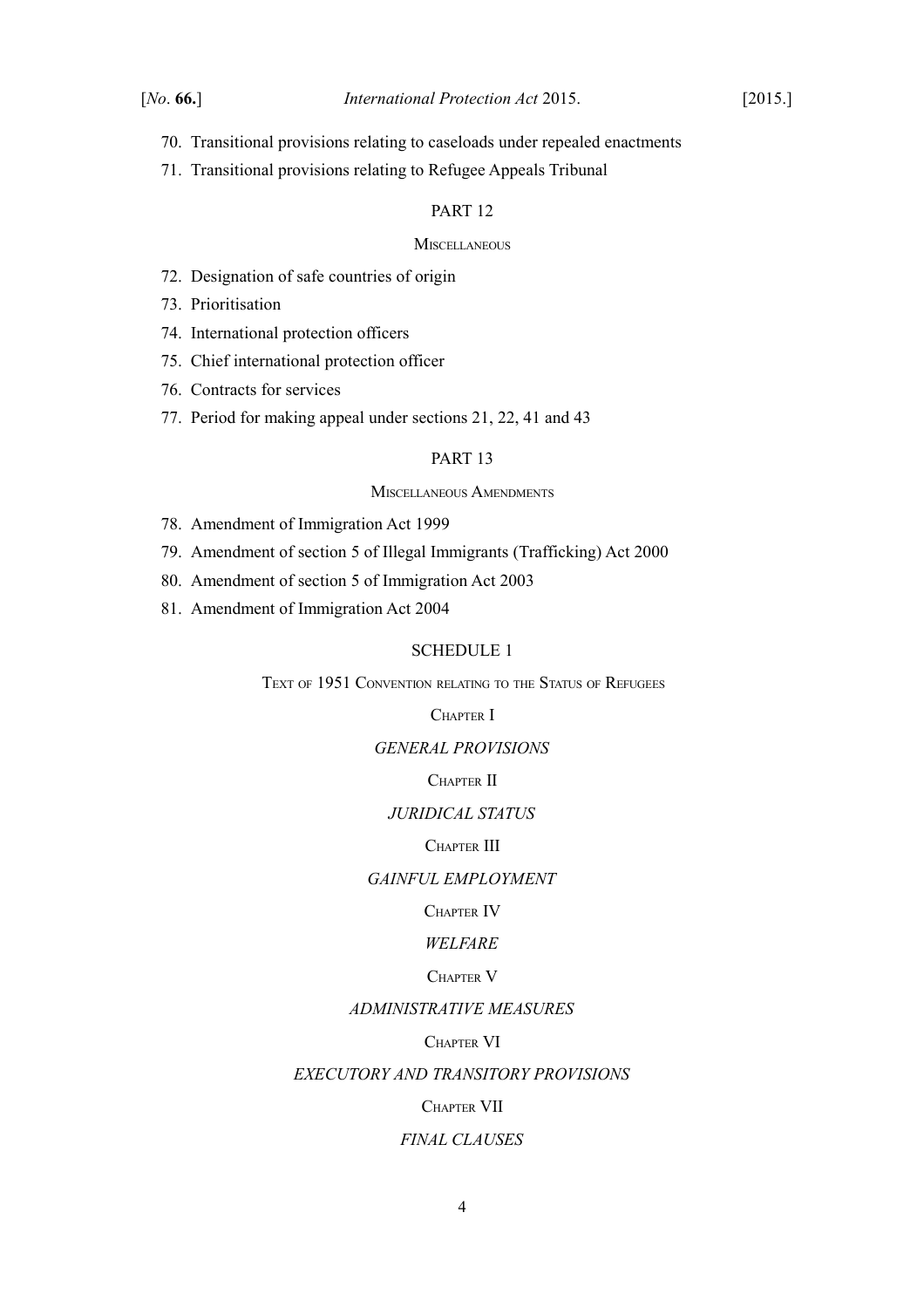## [SCHEDULE 2](#page-112-1)

TEXT OF [1967 P](#page-112-0)ROTOCOL RELATING TO THE STATUS OF REFUGEES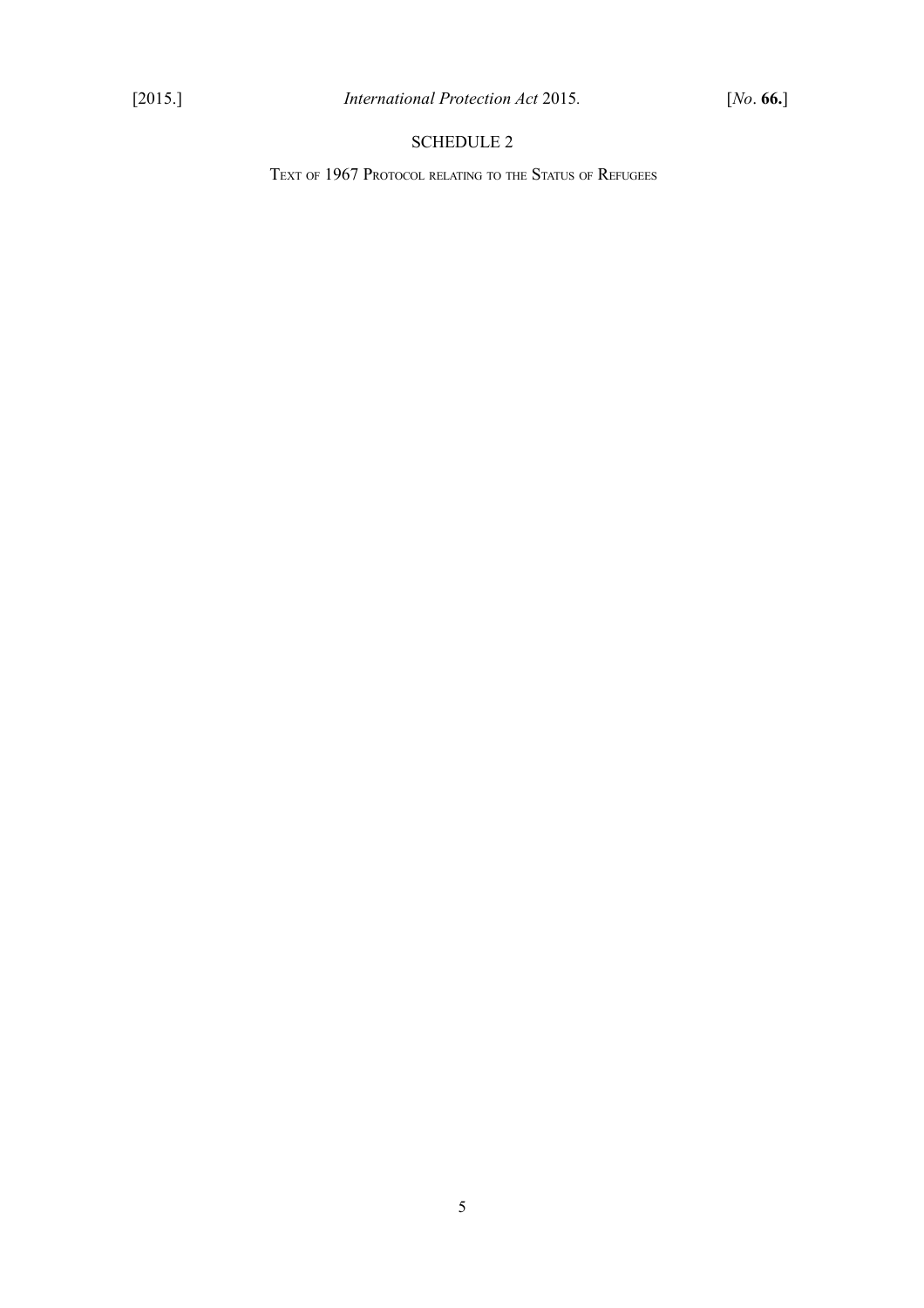### ACTS REFERRED TO

Child and Family Agency Act 2013 (No. 40)

Child Care Acts 1991 to 2013

Civil Legal Aid Act 1995 (No. 32)

Civil Partnership and Certain Rights and Obligations of Cohabitants Act 2010 (No. 24)

Civil Service Regulation Acts 1956 to 2005

Criminal Justice (Forensic Evidence and DNA Database System) Act 2014 (No. 11)

European Parliament Elections Act 1997 (No. 2)

Health Acts 1947 to 2015

Illegal Immigrants (Trafficking) Act 2000 (No. 29)

Immigration Act 1999 (No. 22)

Immigration Act 2003 (No. 26)

Immigration Act 2004 (No. 1)

Medical Practitioners Act 2007 (No. 25)

Public Service Management (Recruitment and Appointments) Act 2004 (No. 33)

Refugee Act 1996 (No. 17)

Social Welfare Acts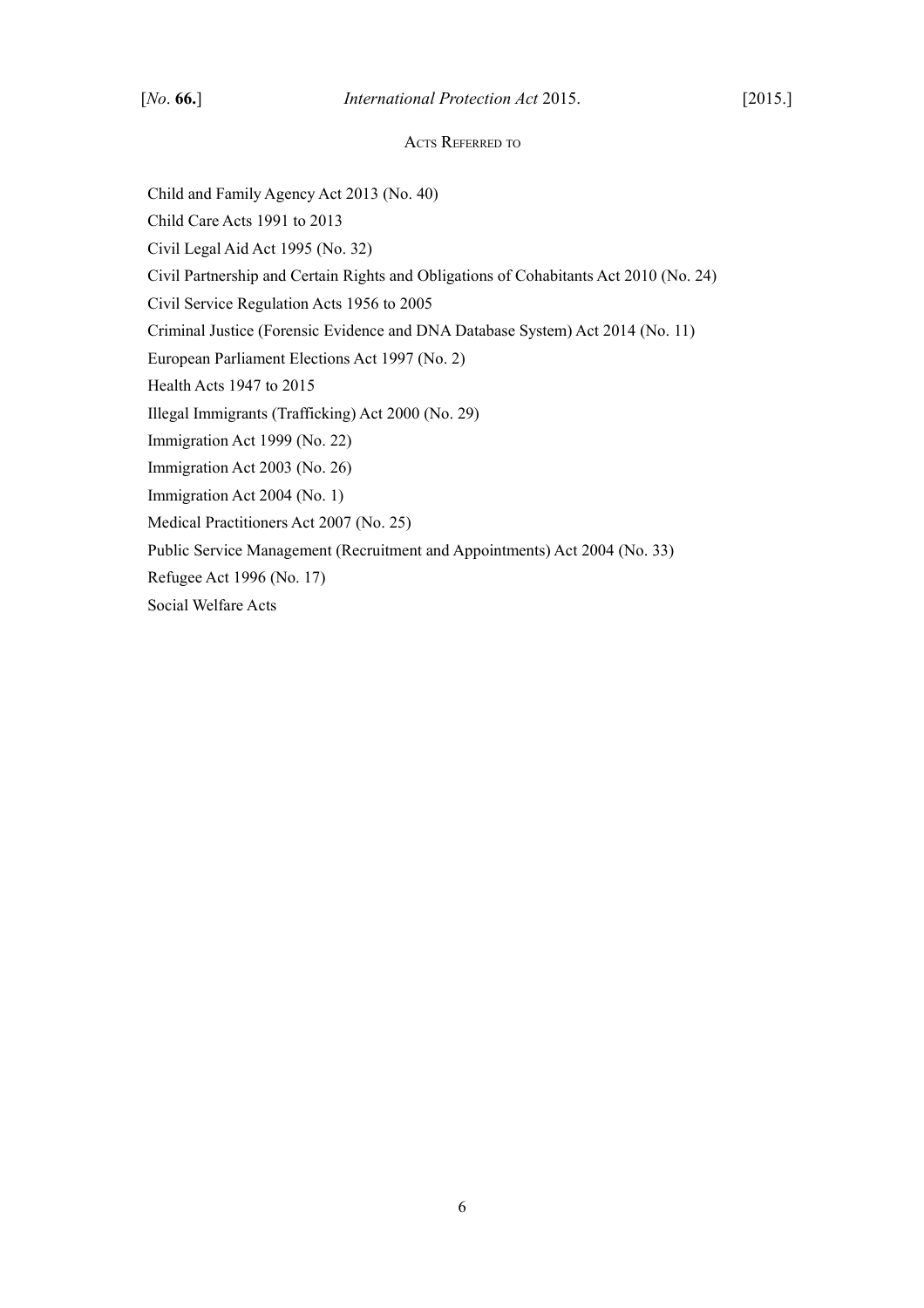

*Number* 66 *of* 2015

## **INTERNATIONAL PROTECTION ACT 2015**

An Act to restate and modify certain aspects of the law relating to the entry into and presence in the State of persons in need of international protection, while having regard also to the power of the Executive in relation to these matters, to give further effect to Council Directive 200[1](#page-8-3)/55/EC of 20 July 2001<sup>1</sup> on minimum standards for giving temporary protection in the event of a mass influx of displaced persons and on measures promoting a balance of efforts between Member States in receiving such persons and bearing the consequences thereof, to give further effect to Council Directive [2](#page-8-4)004/83/EC of 29 April 2004<sup>2</sup> on minimum standards for the qualification and status of third country nationals or stateless persons as refugees or as persons who otherwise need international protection and the content of the protection granted, to give further effect to Council Directive 2005/85/EC of 1 December 2005<sup>[3](#page-8-5)</sup> on minimum standards on procedures in Member States for granting and withdrawing refugee status, to give further effect to the Convention relating to the Status of Refugees done at Geneva on the 28th day of July 1951 and the Protocol relating to the Status of Refugees done at New York on the 31st day of January 1967, to amend the [Immigration Act 1999,](http://www.irishstatutebook.ie/1999/en/act/pub/0022/index.html) the [Immigration Act 2003](http://www.irishstatutebook.ie/2003/en/act/pub/0026/index.html) and the [Immigration Act 2004,](http://www.irishstatutebook.ie/eli/2004/act/1/enacted/en/html) to amend or repeal certain other enactments, and to provide for related matters. [30*th December*, 2015]

**Be it enacted by the Oireachtas as follows:**

## <span id="page-8-0"></span>PART 1

<span id="page-8-2"></span>PRELIMINARY

#### <span id="page-8-1"></span>**Short title and commencement**

- <span id="page-8-6"></span>**1.** (1) This Act may be cited as the International Protection Act 2015.
	- (2) This Act comes into operation on such day or days as the Minister may, by order or orders, appoint either generally or with reference to a particular purpose or provision and different days may be so appointed for different purposes or different provisions.

<span id="page-8-3"></span><sup>1</sup> O.J. No. L212, 07.08.2001, p.12

<span id="page-8-4"></span><sup>2</sup> O.J. No. L304, 30.02.2004, p.12 3 O.J. No. L326, 13.12.2005, p.13

<span id="page-8-5"></span>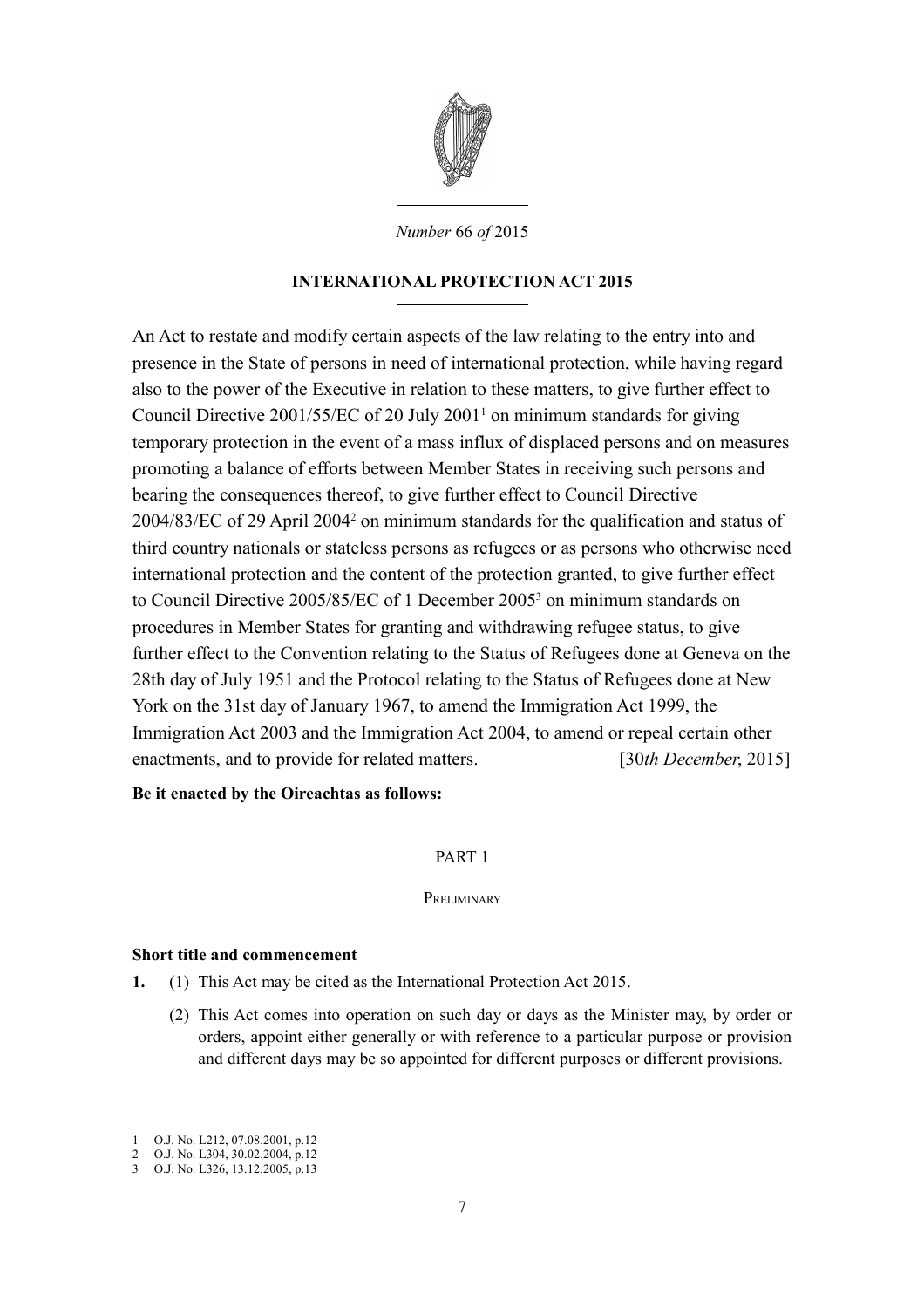(3) An order under *subsection [\(2\)](#page-8-6)* may, in respect of the repeal of the Act specified in *section [6](#page-14-5)[\(1\)](#page-14-4)* effected by that section, appoint different days for the repeal of different provisions of that Act.

#### <span id="page-9-0"></span>**Interpretation**

<span id="page-9-1"></span>**2.** (1) In this Act—

"Act of 1996" means the [Refugee Act 1996;](http://www.irishstatutebook.ie/1996/en/act/pub/0017/index.html)

"Act of 1999" means the [Immigration Act 1999;](http://www.irishstatutebook.ie/1999/en/act/pub/0022/index.html)

"Act of 2004" means the [Immigration Act 2004;](http://www.irishstatutebook.ie/eli/2004/act/1/enacted/en/html)

"applicant" means a person who—

- (a) has made an application for international protection in accordance with *section [15](#page-20-1)*, or on whose behalf such an application has been made or is deemed to have been made, and
- (b) has not ceased, under *subsection [\(2\)](#page-12-0)*, to be an applicant;

"biometric information" means information relating to the distinctive physical characteristics of a person including—

- (a) measurements or other assessments of those characteristics,
- (b) information about those characteristics held in an automated form,

but does not include references to the DNA profile of a person, and references to the provision by a person of biometric information means its provision in a way that enables the identity of the person to be investigated or ascertained;

"chairperson" means the chairperson of the Tribunal;

"chief international protection officer" means the person appointed under *section [75](#page-84-3)* to be the chief international protection officer;

"country of origin" means the country or countries of nationality or, for stateless persons, of former habitual residence;

"civil partner" means a civil partner within the meaning of section 3 of the [Civil](http://www.irishstatutebook.ie/2010/en/act/pub/0024/index.html) [Partnership and Certain Rights and Obligations of Cohabitants Act 2010;](http://www.irishstatutebook.ie/2010/en/act/pub/0024/index.html)

"deportation order" shall be construed in accordance with *section [51](#page-58-1)*;

"deputy chairperson" means a deputy chairperson of the Tribunal;

"DNA profile" has the meaning it has in section 2 of the [Criminal Justice \(Forensic](http://www.irishstatutebook.ie/pdf/2014/en.act.2014.0011.pdf) [Evidence and DNA Database System\) Act 2014;](http://www.irishstatutebook.ie/pdf/2014/en.act.2014.0011.pdf)

"document" includes—

- (a) any written matter,
- (b) any photograph,
- (c) any currency notes or counterfeit currency notes,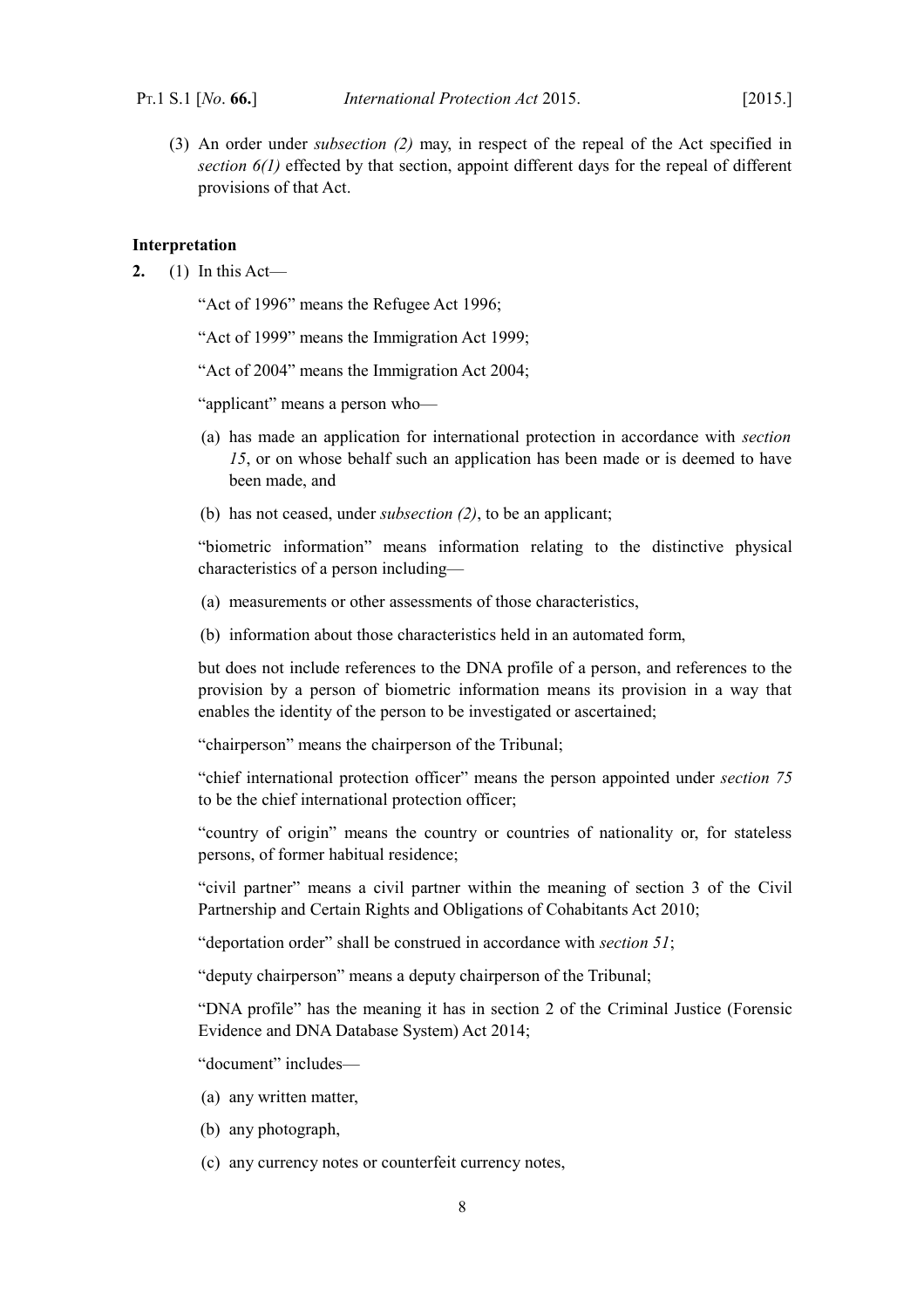- (d) any information in non-legible form that is capable of being converted into legible form,
- (e) any audio or video recording, and
- (f) a travel document or an identity document;

"Dublin Regulation" means Regulation (EU) No 604/2013 of the European Parliament and of the Council of 26 June 2013<sup>[4](#page-10-0)</sup> or any Regulation amending or replacing that Regulation;

"Dublin System Regulations" means any statutory instrument made by a Minister of the Government for the purpose of giving effect to the Dublin Regulation;

"establishment day" shall be construed in accordance with *section [61](#page-68-4)[\(2\)](#page-68-3)*;

"European Asylum Support Office" means the European Asylum Support Office established by Regulation (EU) No. 439/2010 of the European Parliament and of the Council of 19 May 2010<sup>[5](#page-10-1)</sup>;

"Geneva Convention" means the Convention relating to the Status of Refugees done at Geneva on 28 July 1951 (the text of which, in the English language, is, for convenience of reference, set out in *Schedule [1](#page-92-4)*) and includes the Protocol relating to the Status of Refugees done at New York on 31 January 1967 (the text of which, in the English language, is, for convenience of reference, set out in *Schedule [2](#page-112-2)*);

"High Commissioner" means the United Nations High Commissioner for Refugees;

"identity document" includes a passport, visa, transit visa, national identity card, entry permit, residence permit, driving licence, employment permit, birth certificate, marriage certificate or any other document establishing or contributing to establishing a person's nationality or identity issued or purporting to be issued by or on behalf of a local or the national authority of a state, including the State, or by an organ or agency of the United Nations;

"immigration officer" has the meaning it has in section 3 of the Act of 2004;

"information" includes—

- (a) information in the form of a document (or any other thing) or in any other form, and
- (b) personal information, including biometric information;

"international protection" means status in the State either—

- (a) as a refugee, on the basis of a refugee declaration, or
- (b) as a person eligible for subsidiary protection, on the basis of a subsidiary protection declaration;

"international protection officer" means a person who is authorised under *section [74](#page-83-1)* to perform the functions conferred on an international protection officer by or under this Act;

<span id="page-10-0"></span><sup>4</sup> O.J. No. L180, 29.06.2013, p.31

<span id="page-10-1"></span><sup>5</sup> O.J. No. L132, 29.05.2010, p.11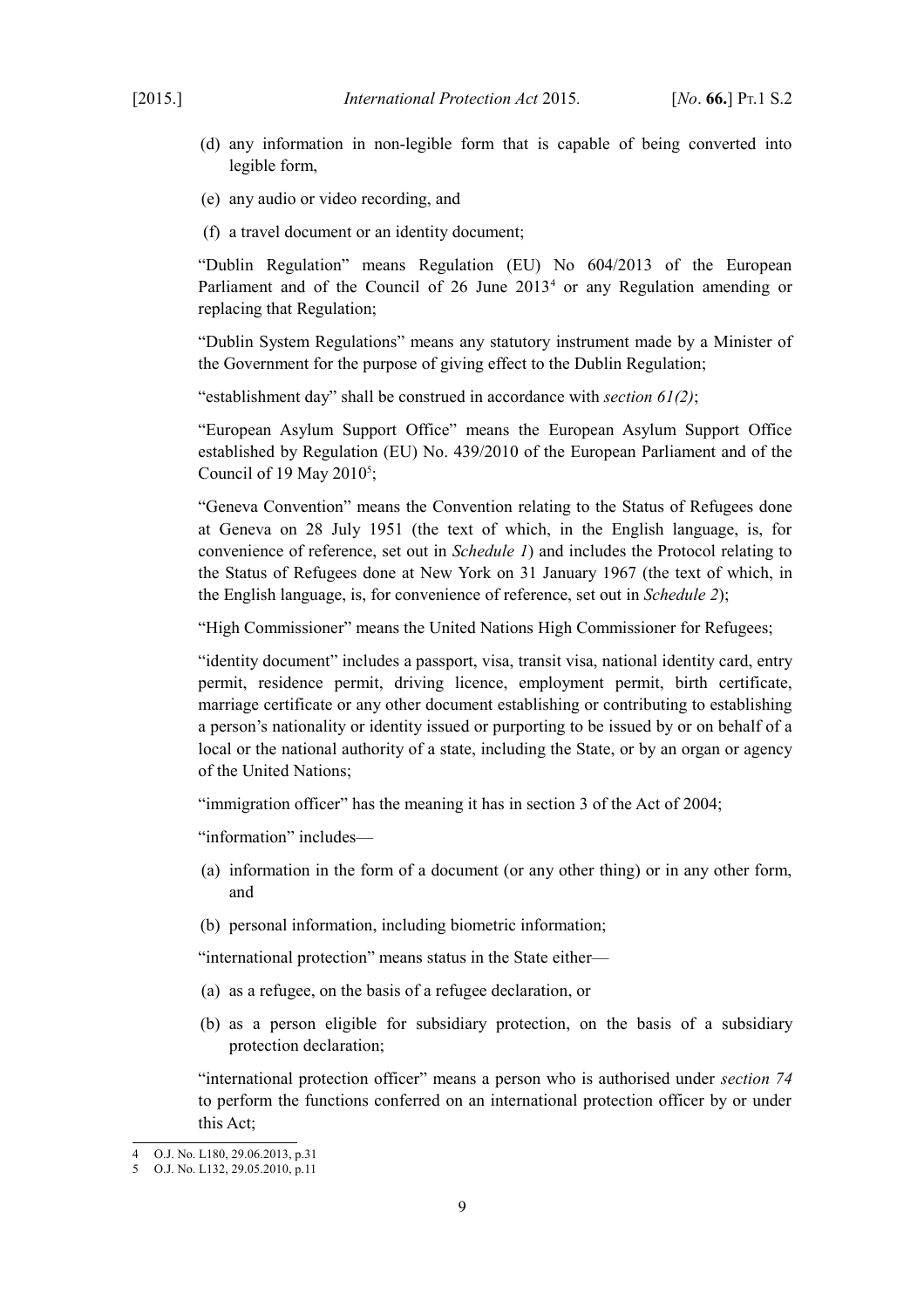"legal assistance" means legal aid or legal advice, within the meaning of the [Civil](http://www.irishstatutebook.ie/1995/en/act/pub/0032/index.html) [Legal Aid Act 1995;](http://www.irishstatutebook.ie/1995/en/act/pub/0032/index.html)

"legal representative" means a practising solicitor or a practising barrister;

"Minister" means the Minister for Justice and Equality;

"persecution" shall be construed in accordance with *section [7](#page-14-6)*;

"person eligible for subsidiary protection" means a person—

- (a) who is not a national of a Member State of the European Union,
- (b) who does not qualify as a refugee,
- (c) in respect of whom substantial grounds have been shown for believing that he or she, if returned to his or her country of origin, would face a real risk of suffering serious harm and who is unable or, owing to such risk, unwilling to avail himself or herself of the protection of that country, and
- (d) who is not excluded under *section [12](#page-18-7)* from being eligible for subsidiary protection;

"personal interview" means an interview held under *section [35](#page-41-6)[\(1\)](#page-41-5)*;

"preliminary interview" means an interview held under *section [13](#page-18-6)[\(1\)](#page-18-5)*;

"prescribed" means prescribed by regulations made by the Minister;

"protection" (except where the context otherwise requires) means protection against persecution or serious harm and shall be construed in accordance with *section [31](#page-40-2)*;

"qualified person" means a person who is either—

- (a) a refugee and in relation to whom a refugee declaration is in force, or
- (b) a person eligible for subsidiary protection and in relation to whom a subsidiary protection declaration is in force;

"refugee" means a person, other than a person to whom *section [10](#page-17-1)* applies, who, owing to a well-founded fear of being persecuted for reasons of race, religion, nationality, political opinion or membership of a particular social group, is outside his or her country of nationality and is unable or, owing to such fear, is unwilling to avail himself or herself of the protection of that country, or a stateless person, who, being outside of the country of former habitual residence for the same reasons as mentioned above, is unable or, owing to such fear, unwilling to return to it;

"refugee declaration" means a statement, made in writing by the Minister, declaring that the person to whom it relates is a refugee;

"registered medical practitioner" means a person who is a registered medical practitioner within the meaning of section 2 of the [Medical Practitioners Act 2007;](http://www.irishstatutebook.ie/2007/en/act/pub/0025/index.html)

"Registrar" means the Registrar of the Tribunal appointed under *section [66](#page-73-3)*;

"Regulations of 2006" means the European Communities (Eligibility for Protection) Regulations 2006 (S.I. No. 518 of 2006);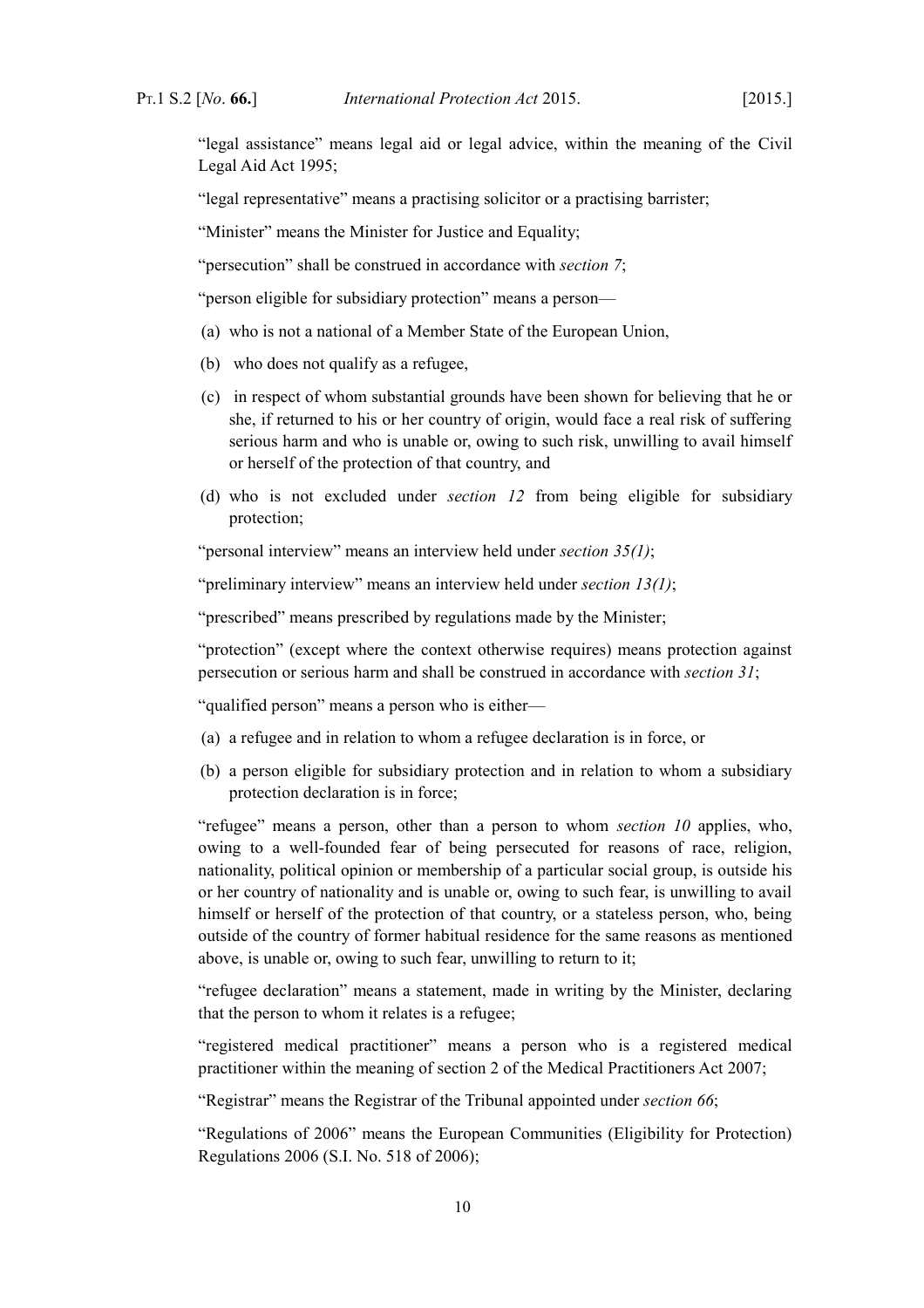"Regulations of 2013" means the European Union (Subsidiary Protection) Regulations 2013 (S.I. No. 426 of 2013);

"safe country of origin" means a country that has been designated under *section [72](#page-81-3)* as a safe country of origin;

"serious harm" means—

- (a) death penalty or execution,
- (b) torture or inhuman or degrading treatment or punishment of a person in his or her country of origin, or
- (c) serious and individual threat to a civilian's life or person by reason of indiscriminate violence in a situation of international or internal armed conflict;

"serious non-political crime" includes particularly cruel actions, even if committed with an allegedly political objective;

"statute" means—

- (a) an Act of the Oireachtas, or
- (b) a statute that was in force in Saorstát Éireann immediately before the date of the coming into operation of the Constitution and that continues to be of full force and effect by virtue of Article 50 of the Constitution;

"statutory instrument" means an order, regulation, rule, scheme or bye-law made in exercise of a power conferred by statute;

"social welfare benefits" includes any payment or services provided under the Social Welfare Acts or the Health Acts 1947 to 2015;

"subsidiary protection declaration" means a statement, made in writing by the Minister, declaring that the person to whom it relates is a person eligible for subsidiary protection;

"Tribunal" means the International Protection Appeals Tribunal established by *section [61](#page-68-4)*.

<span id="page-12-0"></span>(2) A person shall cease to be an applicant on the date on which—

(a) subject to *subsection [\(3\)](#page-12-1)*, the Minister refuses—

- (i) under *subsection [\(2\)](#page-12-0)* or *[\(3\)](#page-12-1)* of *section [47](#page-53-3)* to give the person a refugee declaration, or
- (ii) under *section [47](#page-53-3)[\(5\)](#page-54-0)* both to give a refugee declaration and to give a subsidiary protection declaration to the person,
- (b) subject to *subsection [\(3\)](#page-12-1)*, he or she is first given, under *section [54](#page-61-3)[\(1\)](#page-61-2)*, a permission to reside in the State, or
- (c) he or she is transferred from the State in accordance with the Dublin Regulation.

<span id="page-12-1"></span>(3) Where—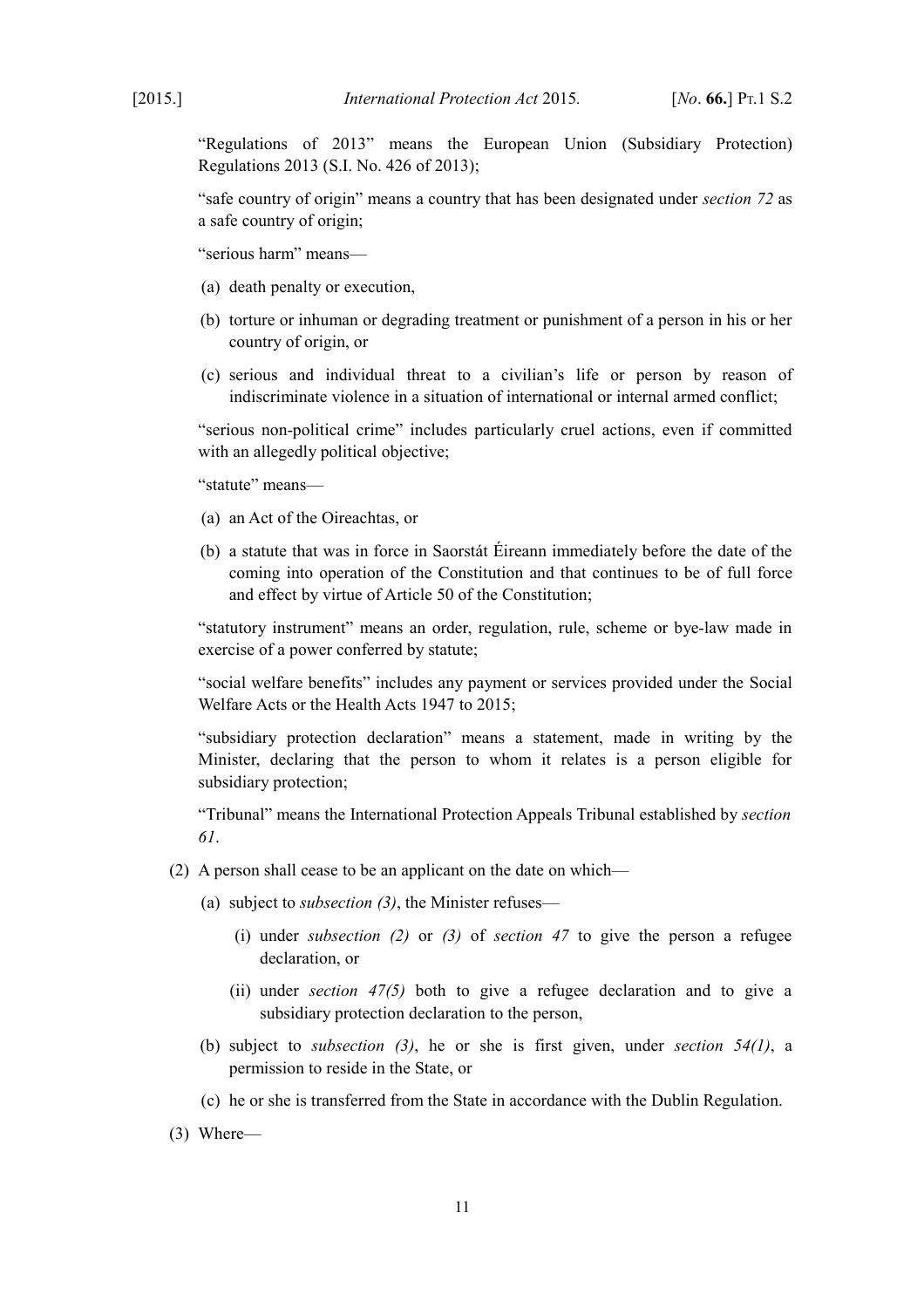- (a) a recommendation referred to in *section [39](#page-45-1)[\(3\)](#page-46-1)[\(b\)](#page-46-0)* is made in respect of an applicant, and
- (b) the applicant appeals under *section [41](#page-48-6)[\(1\)](#page-48-5)[\(a\)](#page-48-4)* against the recommendation,

notwithstanding the giving, under *section [47](#page-53-3)[\(4\)](#page-54-2)[\(a\)](#page-54-1)*, of a subsidiary protection declaration to the applicant on the basis of the recommendation, he or she shall, for the purposes of this Act, remain an applicant until, following the decision of the Tribunal in relation to the appeal, the Minister, under *section [47](#page-53-3)*, gives or, as the case may be, refuses to give him or her a refugee declaration.

#### <span id="page-13-2"></span>**Regulations**

- **3.** (1) The Minister may by regulations provide for any matter referred to in this Act as prescribed or to be prescribed.
	- (2) Different regulations may be made under this section in respect of different classes of matter the subject of the prescribing concerned.
	- (3) Without prejudice to any provision of this Act, regulations under this section may contain such incidental, supplementary, consequential and transitional provisions as appear to the Minister to be necessary or expedient for the purposes of the regulations.
	- (4) Every regulation made by the Minister under this Act shall be laid before each House of the Oireachtas as soon as practicable after it is made and, if a resolution annulling such regulation is passed by either such House within the next 21 days on which that House sits after the regulation is laid before it, the regulation shall be annulled accordingly, but without prejudice to the validity of anything previously done thereunder.

## <span id="page-13-1"></span>**Expenses**

**4.** The expenses incurred by the Minister in the administration of this Act shall, to such extent as may be sanctioned by the Minister for Public Expenditure and Reform, be paid out of moneys provided by the Oireachtas.

## <span id="page-13-0"></span>**Service of documents**

- <span id="page-13-3"></span>**5.** A notice or other document that is required or authorised by or under this Act to be served on or given to a person shall be addressed to the person concerned by name, and may be so served on or given to the person in one of the following ways:
	- (a) by delivering it to the person;
	- (b) by leaving it at the address most recently furnished by him or her to the Minister under *section*  $16(3)(c)$  $16(3)(c)$  $16(3)(c)$  or, in a case in which an address for service has been furnished, at that address;
	- (c) by sending it by post in a prepaid registered letter, or by any other form of recorded delivery service prescribed by the Minister, addressed to the person at the address most recently furnished by him or her to the Minister under *section*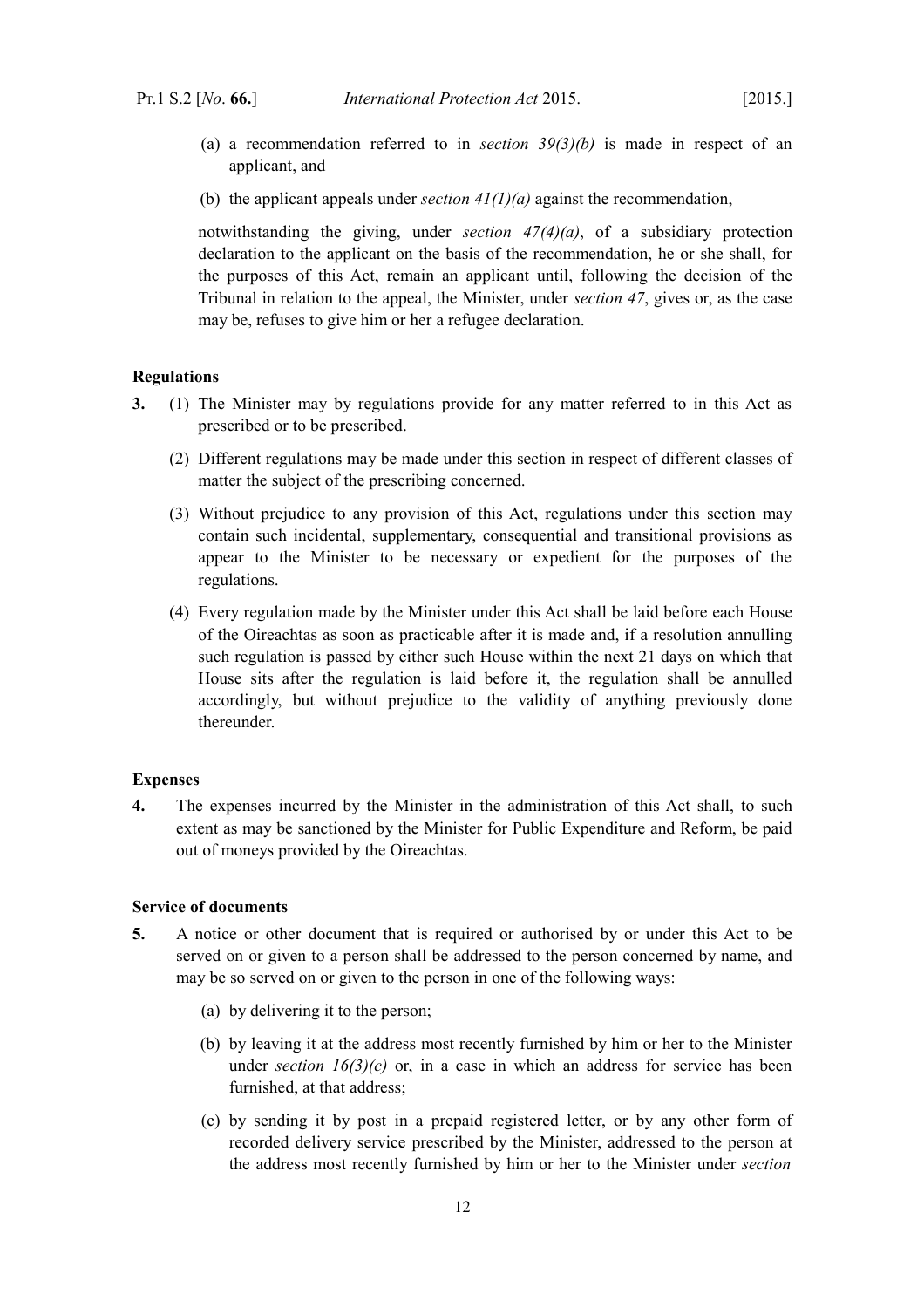*[16](#page-21-4)[\(3\)](#page-21-3)[\(c\)](#page-21-2)* or, in a case in which an address for service has been furnished, at that address.

#### <span id="page-14-3"></span>**Repeals and revocations**

- <span id="page-14-5"></span><span id="page-14-4"></span>**6.** (1) Subject to *Part [11](#page-74-3)*, the Act of 1996 is repealed.
	- (2) Subject to *Part [11](#page-74-3)*, the following enactments are revoked:
		- (a) Dublin Convention (Implementation) Order 2000 (S.I. No. 343 of 2000);
		- (b) Refugee Act 1996 (Places and Conditions of Detention) Regulations 2000 (S.I. No. 344 of 2000);
		- (c) Refugee Act 1996 (Application Form) Regulations 2000 (S.I. No. 345 of 2000);
		- (d) Refugee Act 1996 (Temporary Residence Certificate) Regulations 2000 (S.I. No. 346 of 2000);
		- (e) Refugee Act 1996 (Travel Document) Regulations 2000 (S.I. No. 347 of 2000);
		- (f) Refugee Act 1996 (Appeals) Regulations 2002 (S.I. No. 571 of 2002);
		- (g) Refugee Act 1996 (Safe Countries of Origin) Order 2003 (S.I. No. 422 of 2003);
		- (h) Refugee Act 1996 (Section 22) Order 2003 (S.I. No. 423 of 2003);
		- (i) Refugee Act 1996 (Appeals) Regulations 2003 (S.I. No. 424 of 2003);
		- (j) Refugee Act 1996 (Safe Countries of Origin) Order 2004 (S.I. No. 714 of 2004);
		- (k) the Regulations of 2006;
		- (l) European Communities (Asylum Procedures) Regulations 2011 (S.I. No. 51 of 2011);
		- (m) Refugee Act 1996 (Asylum Procedures) Regulations 2011 (S.I. No. 52 of 2011);
		- (n) the Regulations of 2013;
		- (o) Refugee Act 1996 (Travel Document and Fee) Regulations 2011 (S.I. No. 404 of 2011);
		- (p) European Union (Dublin System) Regulations 2014 (S.I. No. 525 of 2014);
		- (q) European Union (Subsidiary Protection) (Amendment) Regulations 2015 (S.I. No. 137 of 2015).

## <span id="page-14-2"></span>PART 2

<span id="page-14-1"></span>QUALIFICATION FOR INTERNATIONAL PROTECTION

## <span id="page-14-0"></span>**Acts of persecution**

<span id="page-14-7"></span><span id="page-14-6"></span>**7.** (1) For the purposes of this Act, acts of persecution must be—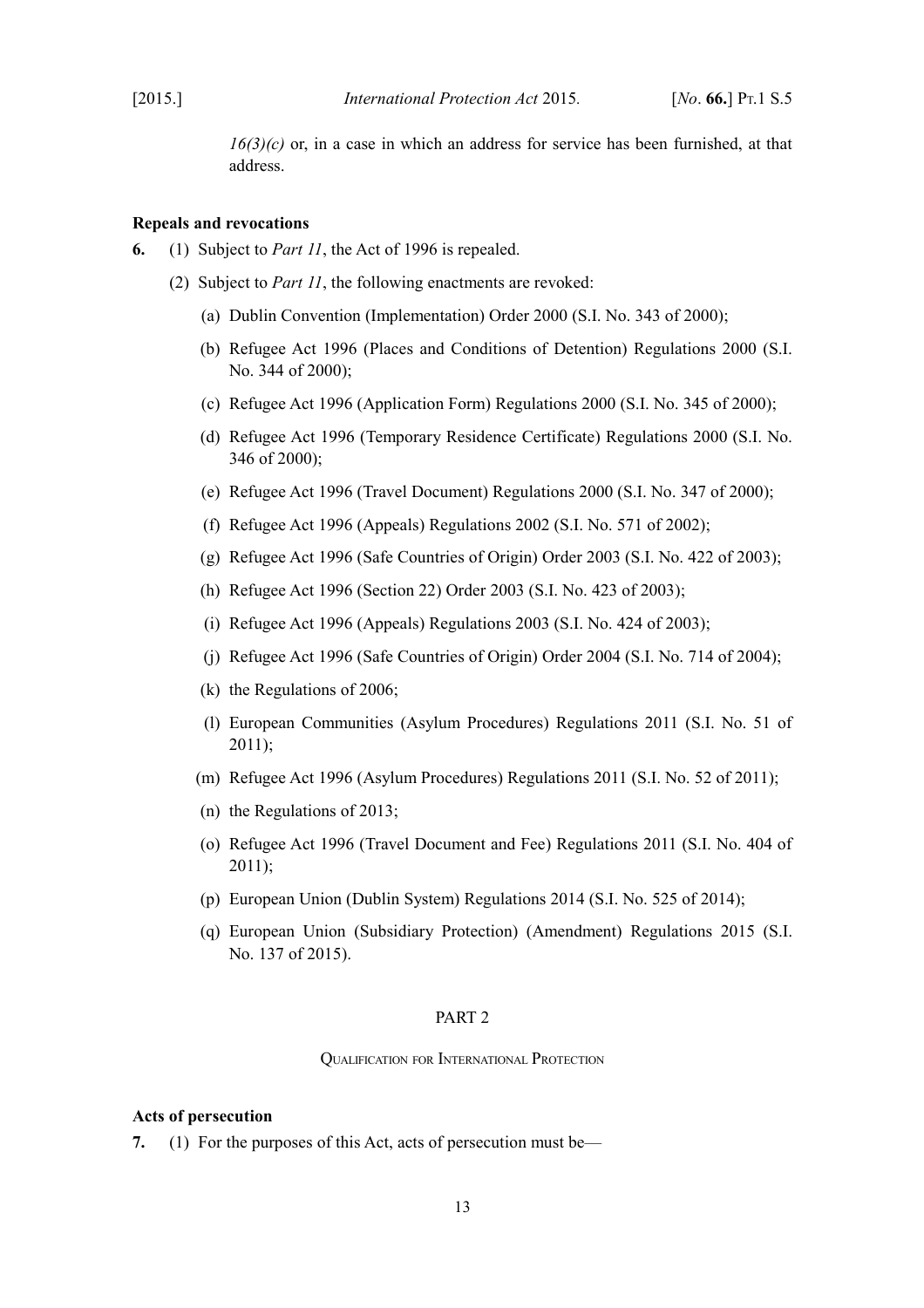- (a) sufficiently serious by their nature or repetition to constitute a severe violation of basic human rights, in particular the rights from which derogation cannot be made under Article 15(2) of the European Convention for the Protection of Human Rights and Fundamental Freedoms, or
- (b) an accumulation of various measures, including violations of human rights, which is sufficiently severe as to affect an individual in a similar manner as mentioned in *paragraph [\(a\)](#page-13-3)*.
- (2) The following are examples of acts which may amount to acts of persecution for the purposes of *subsection [\(1\)](#page-14-7)*:
	- (a) acts of physical or mental violence, including acts of sexual violence;
	- (b) legal, administrative, police or judicial measures, or a combination of these measures, that are in themselves discriminatory or are implemented in a discriminatory manner;
	- (c) prosecution or punishment that is disproportionate or discriminatory;
	- (d) denial of judicial redress resulting in a disproportionate or discriminatory punishment;
	- (e) prosecution or punishment for refusal to perform military service in a conflict, where performing military service would include crimes or acts of a kind referred to in *section [10](#page-17-1)[\(2\)](#page-17-2)*;
	- (f) acts of a gender-specific or child-specific nature.
- (3) For the purpose of the definition of "refugee" in *section [2](#page-9-1)*, there must be a connection between the reasons for persecution and the acts of persecution or the absence of protection.

#### <span id="page-15-0"></span>**Reasons for persecution**

- <span id="page-15-2"></span><span id="page-15-1"></span>**8.** (1) An international protection officer or the Tribunal, as the case may be, shall take the following into account when assessing the reasons for persecution:
	- (a) the concept of race shall in particular include considerations of colour, descent or membership of a particular ethnic group;
	- (b) the concept of religion shall in particular include the holding of theistic, nontheistic and atheistic beliefs, the participation in, or abstention from, formal worship in private or in public, either alone or in community with others, other religious acts or expressions of view, or forms of personal or communal conduct based on or mandated by any religious belief;
	- (c) the concept of nationality shall not be confined to citizenship or lack thereof but shall in particular include membership of a group determined by its cultural, ethnic or linguistic identity, common geographical or political origins or its relationship with the population of another state;
	- (d) a group shall be considered to form a particular social group where in particular—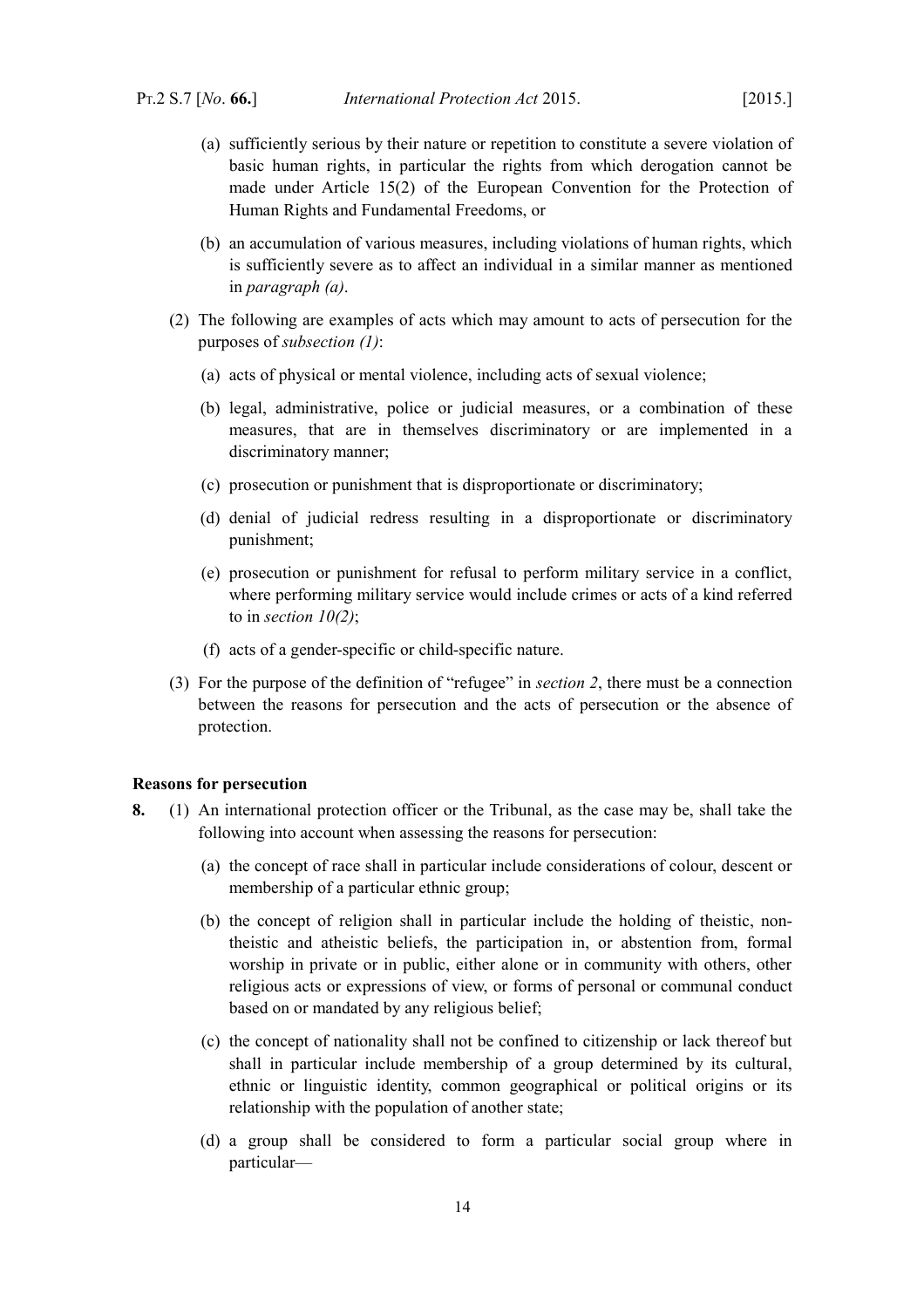- (i) members of that group share an innate characteristic, or a common background that cannot be changed, or share a characteristic or belief that is so fundamental to identity or conscience that a person should not be forced to renounce it, or
- (ii) that group has a distinct identity in the relevant country, because it is perceived as being different by the surrounding society,

and, depending on the circumstances in the country of origin, a particular social group may include a group based on a common characteristic of sexual orientation;

- (e) the concept of political opinion shall in particular include the holding of an opinion, thought or belief on a matter related to the potential actors of persecution and to their policies or methods, whether or not that opinion, thought or belief has been acted upon by the applicant concerned.
- (2) In the assessment of whether an applicant has a well-founded fear of being persecuted, it is immaterial whether the applicant actually possesses the racial, religious, national, social or political characteristic which attracts the persecution, provided that such a characteristic is attributed to the applicant by the actor of persecution.
- (3) For the purposes of *subsection [\(1\)](#page-15-2)[\(d\)](#page-15-1)*:
	- (a) sexual orientation shall not include acts considered to be criminal in the State;
	- (b) gender related aspects, including gender identity, shall be given due consideration for the purposes of determining membership of a particular social group or identifying a characteristic of such a group.

## <span id="page-16-0"></span>**Cessation of refugee status**

- <span id="page-16-3"></span><span id="page-16-2"></span><span id="page-16-1"></span>**9.** (1) A person shall cease to be a refugee if he or she—
	- (a) has voluntarily re-availed himself or herself of the protection of the country of nationality,
	- (b) having lost his or her nationality, has voluntarily re-acquired it,
	- (c) has acquired a new nationality (other than as an Irish citizen), and enjoys the protection of the country of his or her new nationality,
	- (d) has voluntarily re-established himself or herself in the country which he or she left or outside which he or she remained owing to fear of persecution,
	- (e) subject to *subsections [\(2\)](#page-17-4)* and *[\(3\)](#page-17-3)*, can no longer, because the circumstances in connection with which he or she has been recognised as a refugee have ceased to exist, continue to refuse to avail himself or herself of the protection of his or her country of nationality, or
	- (f) subject to *subsections [\(2\)](#page-17-4)* and *[\(3\)](#page-17-3)*, being a stateless person, is able, because the circumstances in connection with which he or she has been recognised as a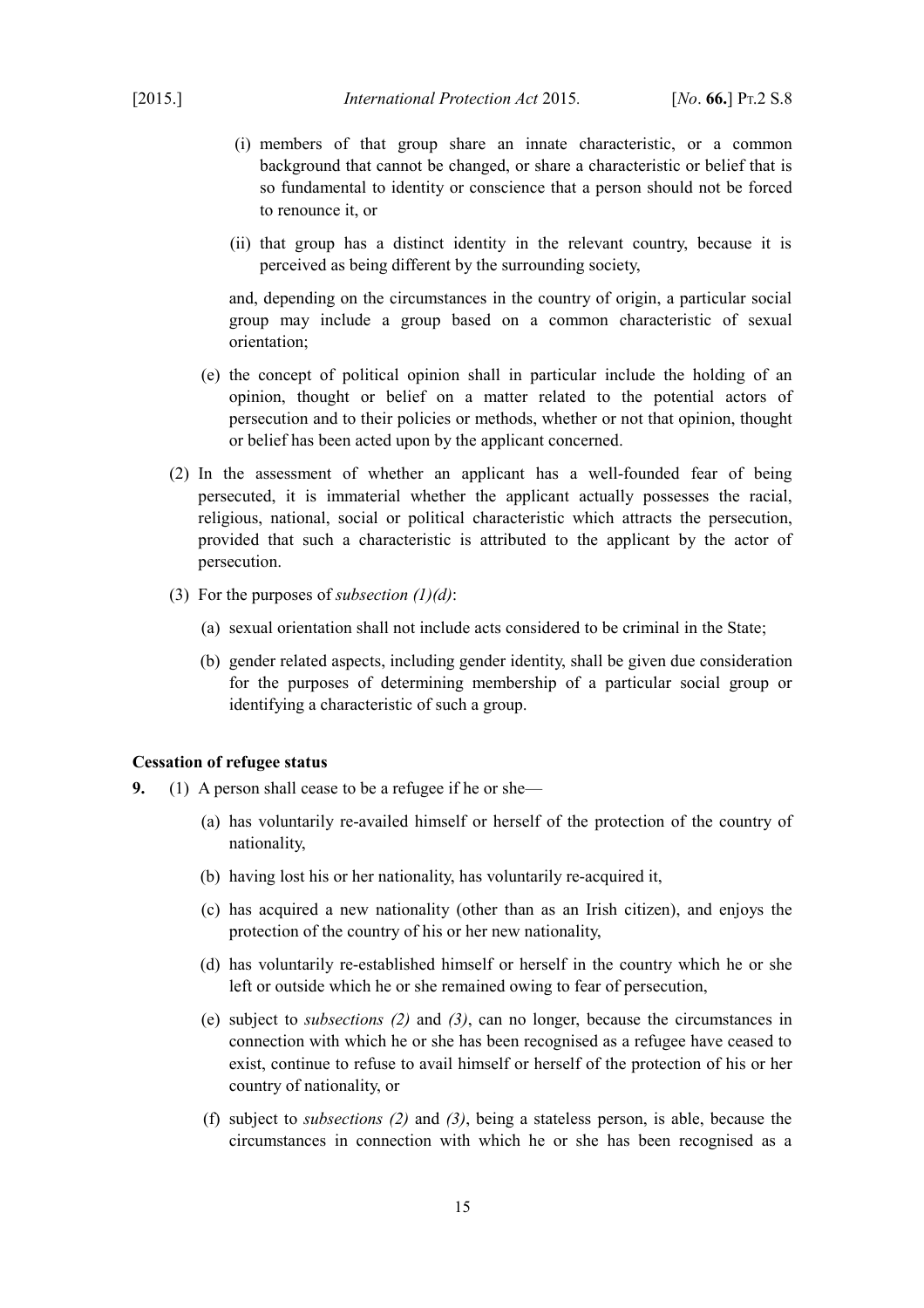refugee have ceased to exist, to return to his or her country of former habitual residence.

- <span id="page-17-4"></span>(2) In determining whether *paragraph [\(e\)](#page-16-3)* or *[\(f\)](#page-16-2)* of *subsection [\(1\)](#page-16-1)* applies, regard shall be had to whether the change of circumstances is of such a significant and non-temporary nature that the person's fear of persecution can no longer be regarded as wellfounded.
- <span id="page-17-3"></span>(3) *Paragraphs [\(e\)](#page-16-3)* and *[\(f\)](#page-16-2)* of *subsection [\(1\)](#page-16-1)* shall not apply to a refugee who is able to invoke compelling reasons arising out of previous persecution for refusing to avail himself or herself of the protection of his or her country of nationality or, being a stateless person, of the country of former habitual residence.

#### <span id="page-17-0"></span>**Exclusion from being a refugee**

- <span id="page-17-7"></span><span id="page-17-6"></span><span id="page-17-5"></span><span id="page-17-2"></span><span id="page-17-1"></span>**10.** (1) A person is excluded under this Act from being a refugee where he or she—
	- (a) subject to *subsection [\(4\)](#page-17-7)*, is receiving from organs or agencies of the United Nations (other than the High Commissioner) protection or assistance, or
	- (b) is recognised by the competent authorities of the country in which he or she has taken up residence as having the rights and obligations which are attached to the possession of the nationality of that country, or rights and obligations equivalent to those.
	- (2) A person is excluded from being a refugee where there are serious reasons for considering that he or she—
		- (a) has committed a crime against peace, a war crime, or a crime against humanity, as defined in the international instruments drawn up to make provision in respect of such crimes,
		- (b) has committed a serious non-political crime outside the State prior to his or her arrival in the State, or
		- (c) has been guilty of acts contrary to the purposes and principles of the United Nations as set out in the Preamble and Articles 1 and 2 of the Charter of the United Nations.
	- (3) A person is excluded from being a refugee where there are serious reasons for considering that he or she has incited or otherwise participated in the commission of a crime or an act referred to in *subsection [\(2\)](#page-17-2)*.
	- (4) Subsection  $(1)(a)$  $(1)(a)$  shall not apply to a person referred to in that subparagraph where the protection or assistance concerned has ceased for any reason, without the position of persons who had been receiving that protection or assistance being definitively settled in accordance with the relevant resolutions adopted by the General Assembly of the United Nations.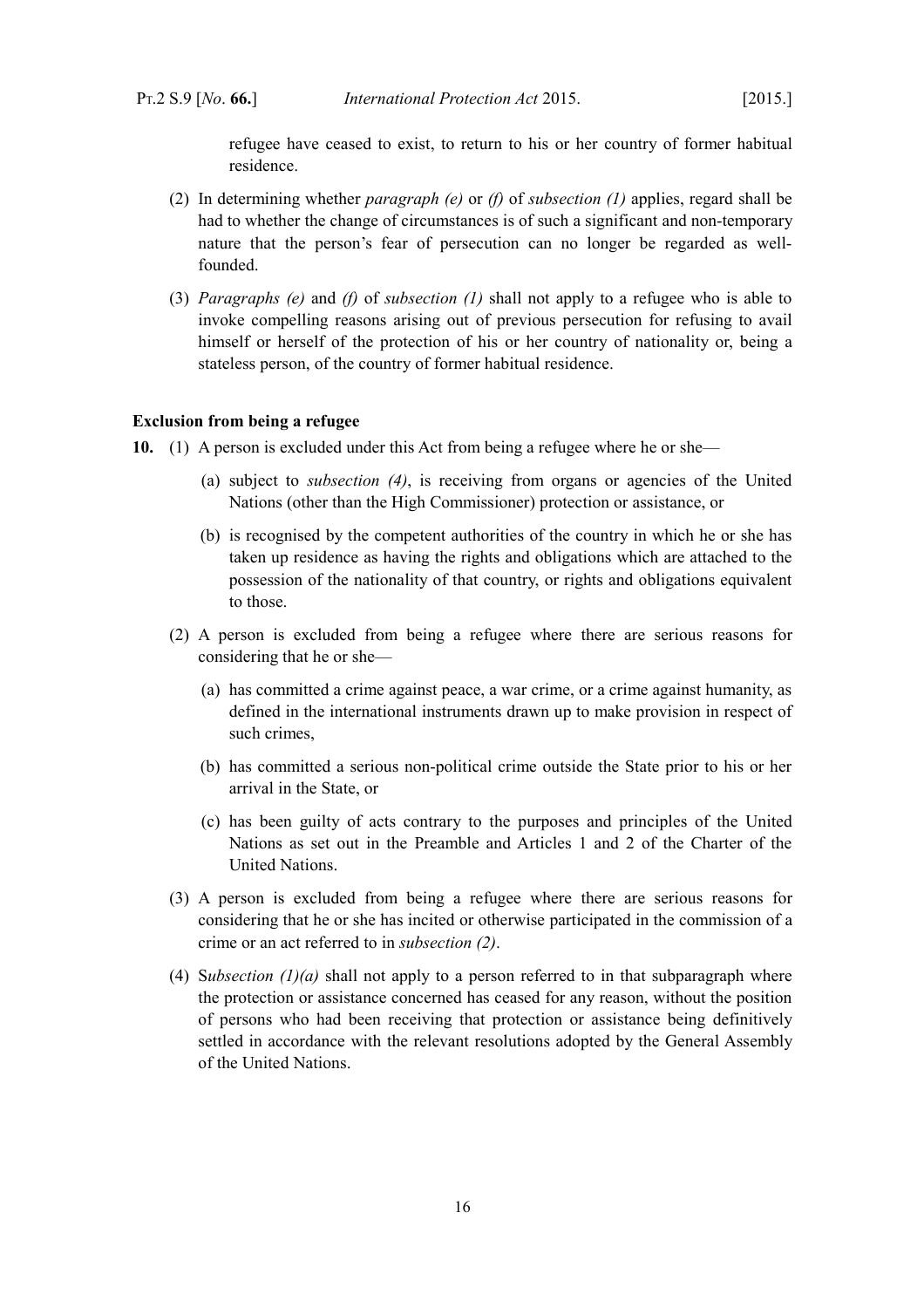## <span id="page-18-4"></span>**Cessation of eligibility for subsidiary protection**

- <span id="page-18-9"></span>**11.** (1) A person shall cease to be eligible for subsidiary protection when the circumstances which led to his or her eligibility for subsidiary protection have ceased to exist or have changed to such a degree that international protection is no longer required.
	- (2) In determining whether *subsection [\(1\)](#page-18-9)* applies, regard shall be had to whether the change of circumstances is of such a significant and non-temporary nature that the person no longer faces a real risk of serious harm.
	- (3) *Subsection [\(1\)](#page-18-9)* shall not apply to a person eligible for subsidiary protection who is able to invoke compelling reasons arising out of previous serious harm for refusing to avail himself or herself of the protection of his or her country of nationality or, being a stateless person, of the country of former habitual residence.

#### <span id="page-18-3"></span>**Exclusion from eligibility for subsidiary protection**

- <span id="page-18-8"></span><span id="page-18-7"></span>**12.** (1) A person is excluded from being eligible for subsidiary protection where there are serious reasons for considering that he or she—
	- (a) has committed a crime against peace, a war crime, or a crime against humanity, as defined in the international instruments drawn up to make provision in respect of such crimes,
	- (b) has committed a serious crime,
	- (c) has been guilty of acts contrary to the purposes and principles of the United Nations as set out in the Preamble and Articles 1 and 2 of the Charter of the United Nations, or
	- (d) constitutes a danger to the community or to the security of the State.
	- (2) A person is excluded from being eligible for subsidiary protection where there are serious reasons for considering that he or she has incited or otherwise participated in the commission of a crime or an act referred to in *subsection [\(1\)](#page-18-8)*.
	- (3) A person is excluded from being eligible for subsidiary protection if he or she has, prior to his or her arrival in the State, committed a crime, not referred to in *subsection [\(1\)](#page-18-8)*, which, if committed in the State, would be punishable by imprisonment and if he or she left his or her country of origin solely in order to avoid sanctions resulting from that crime.

#### <span id="page-18-2"></span>PART 3

<span id="page-18-1"></span>APPLICATION FOR INTERNATIONAL PROTECTION

#### <span id="page-18-0"></span>**Preliminary interview**

- <span id="page-18-6"></span><span id="page-18-5"></span>**13.** (1) A person who is at the frontiers of the State, or who is in the State, and who indicates that he or she—
	- (a) wishes to make an application for international protection,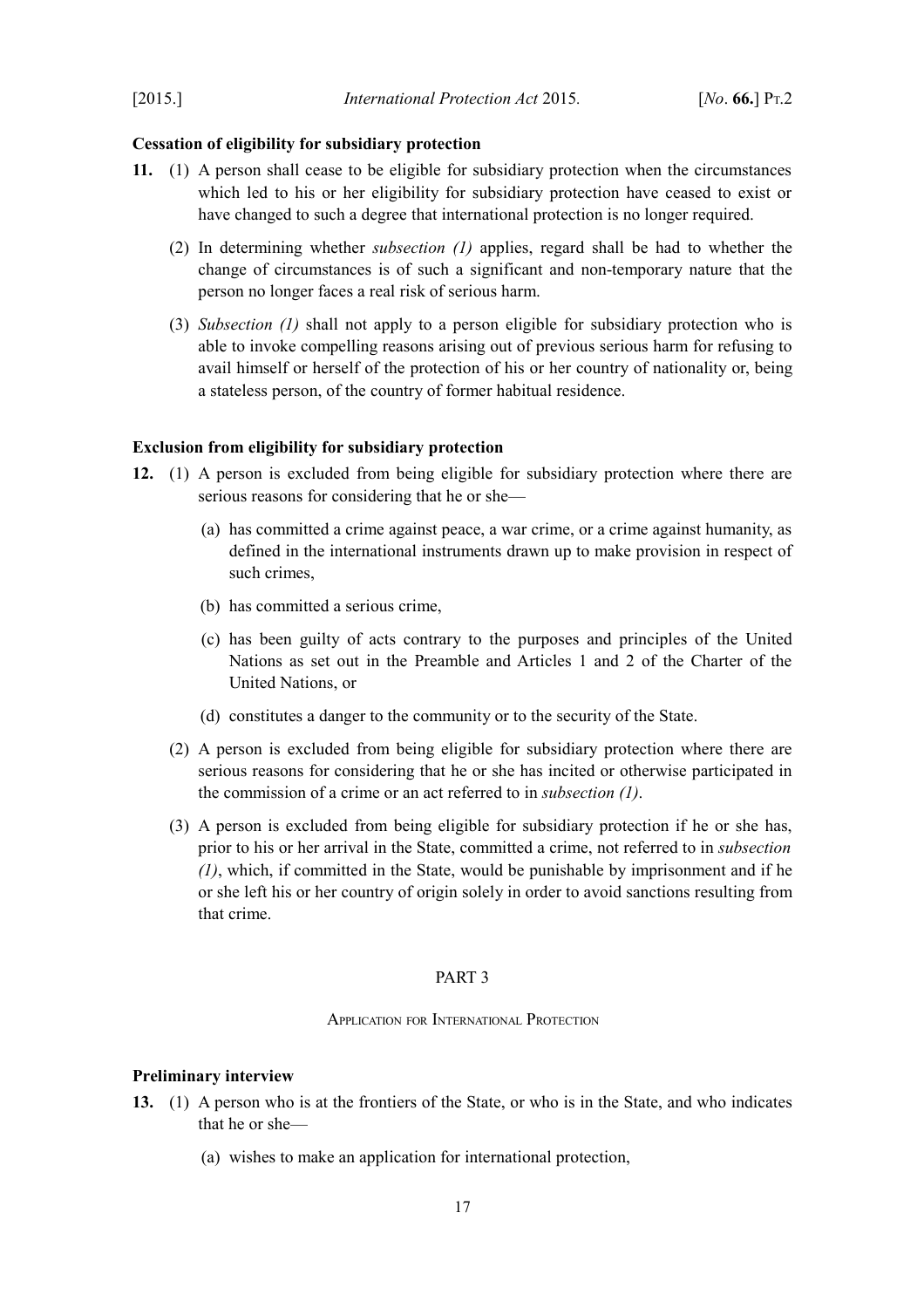- (b) is requesting not to be expelled or returned to a territory where there is a serious risk that he or she would be subjected to the death penalty, torture or other inhuman or degrading treatment or punishment, or
- (c) fears or faces persecution or serious harm if returned to his or her country of origin,

shall be interviewed by an officer of the Minister or an immigration officer at such time as may be specified by the officer concerned and the person shall make himself or herself available for such interview at the time or times so specified.

- (2) A preliminary interview shall be conducted so as to establish, among other things—
	- (a) whether the person wishes to make an application for international protection and, if he or she does so wish, the general grounds on which the application is based,
	- (b) the identity of the person,
	- (c) the nationality of the person,
	- (d) the country of origin of the person,
	- (e) the route travelled by the person to the State, the means of transport used and details of any person who assisted the person in travelling to the State,
	- (f) the reason why the person came to the State,
	- (g) the legal basis for the entry into or presence in the State of the person, and
	- (h) whether any of the circumstances referred to in *section [21](#page-28-2)[\(2\)](#page-28-1)* may apply.
- (3) A preliminary interview shall, where necessary to ensure appropriate communication between the person and the person who conducts the interview, be conducted with the assistance of an interpreter.
- (4) A record of a preliminary interview shall be kept by the officer conducting it and a copy of it shall be furnished to the person and, if the preliminary interview was conducted by an immigration officer who is not an officer of the Minister, to the Minister.
- (5) The Minister shall furnish a copy of the record of a preliminary interview to the High Commissioner whenever requested in writing by the High Commissioner to do so.

#### <span id="page-19-0"></span>**Unaccompanied child seeking international protection**

- <span id="page-19-1"></span>**14.** (1) Where it appears to an officer referred to in *section [13](#page-18-6)* that a person seeking to make an application for international protection, or who is the subject of a preliminary interview, has not attained the age of 18 years and is not accompanied by an adult who is taking responsibility for the care and protection of the person, the officer shall, as soon as practicable, notify the Child and Family Agency of that fact.
	- (2) After the notification referred to in *subsection [\(1\)](#page-19-1)*, it shall be presumed that the person concerned is a child and the Child Care Acts 1991 to 2013, the [Child and Family](http://www.irishstatutebook.ie/2013/en/act/pub/0040/index.html)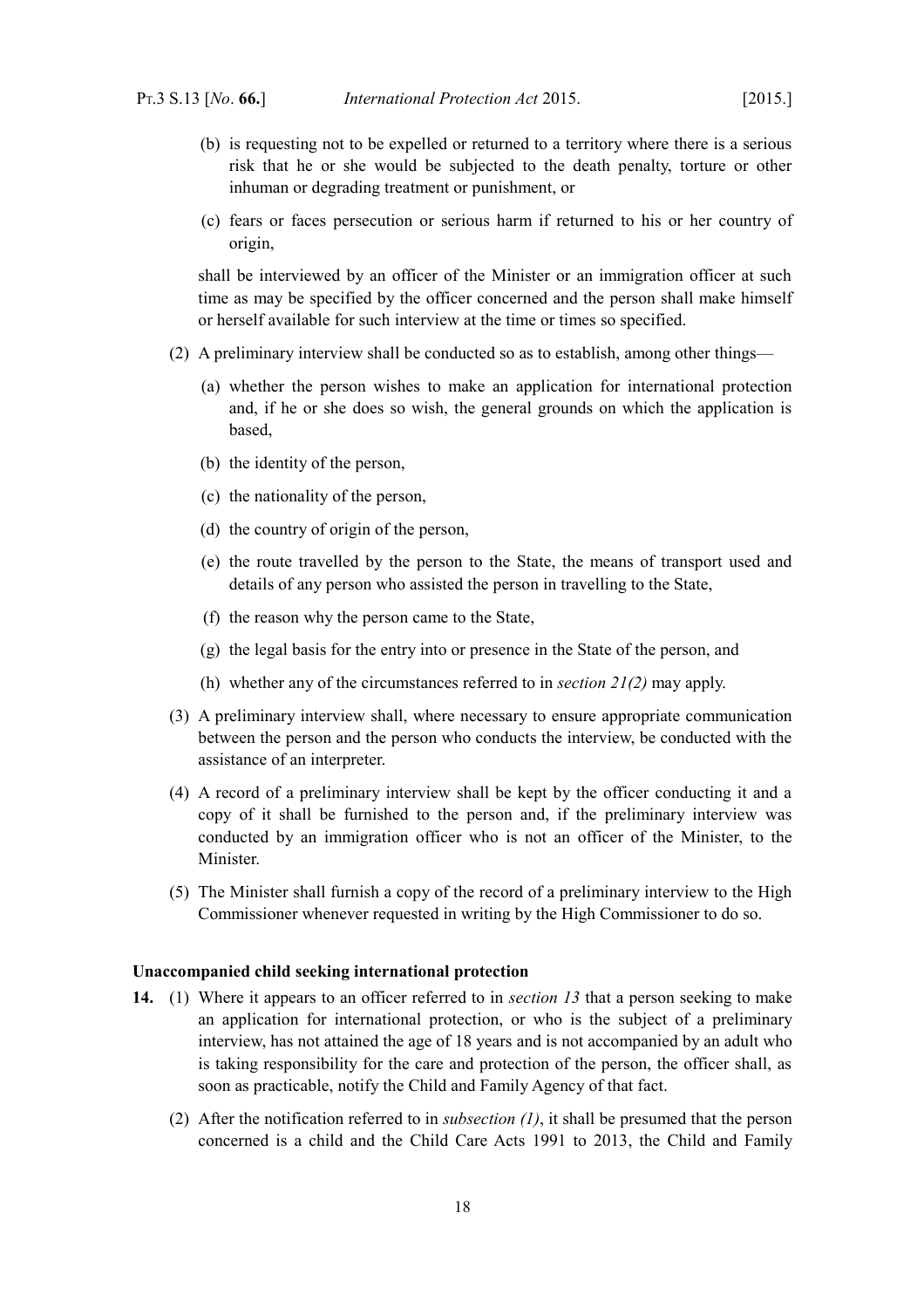[Agency Act 2013](http://www.irishstatutebook.ie/2013/en/act/pub/0040/index.html) and other enactments relating to the care and welfare of persons who have not attained the age of 18 years shall apply accordingly.

#### <span id="page-20-0"></span>**Application for international protection**

- <span id="page-20-5"></span><span id="page-20-4"></span><span id="page-20-3"></span><span id="page-20-2"></span><span id="page-20-1"></span>**15.** (1) Subject to *sections [21](#page-28-2)* and *[22](#page-30-1)*, a person who has attained the age of 18 years and who is at the frontier of the State or who is in the State (whether lawfully or unlawfully) may make an application for international protection—
	- (a) on his or her own behalf, or
	- (b) on behalf of another person who has not attained the age of 18 years and who is at the frontier of the State or who is in the State (whether lawfully or unlawfully), where the person who has attained the age of 18 years is taking responsibility for the care and protection of the person who has not attained the age of 18 years.
	- (2) Subject to *subsections [\(3\)](#page-20-5)* and *[\(4\)](#page-20-4)*, an application for international protection shall be made in person and shall be made to the Minister.
	- (3) Subject to *sections [21](#page-28-2)* and *[22](#page-30-1)*, a person who makes an application under *subsection [\(1\)](#page-20-3)[\(a\)](#page-20-2)* shall be deemed to also have made an application for international protection on behalf of his or her dependent child where the child is not an Irish citizen and—
		- (a) at the time of the making of the application by the person, is present in the State and has not attained the age of 18 years,
		- (b) is born in the State while the person is an applicant, or
		- (c) not having attained the age of 18 years, enters the State while the person is an applicant.
	- (4) Subject to *sections [21](#page-28-2)* and *[22](#page-30-1)*, where it appears to the Child and Family Agency, on the basis of information, including legal advice, available to it, that an application for international protection should be made on behalf of a person who has not attained the age of 18 years (in this subsection referred to as a "child") in respect of whom the Agency is providing care and protection, it shall arrange for the appointment of an employee of the Agency or such other person as it may determine to make such an application on behalf of the child and to represent and assist the child with respect to the examination of the application.
	- (5) An application for international protection shall be made in the prescribed form and shall include—
		- (a) all details of the grounds for the application, and
		- (b) all information that would, in the event that *section [49](#page-56-1)*, *[50](#page-57-1)*, *[56](#page-62-1)* or *[57](#page-63-1)* were to apply to the applicant, be relevant to the decision of the Minister under the section concerned.
	- (6) The Minister shall notify the High Commissioner in writing of the making of an application for international protection and the notice shall include the name of the applicant, his or her country of origin and such other information as the Minister considers appropriate.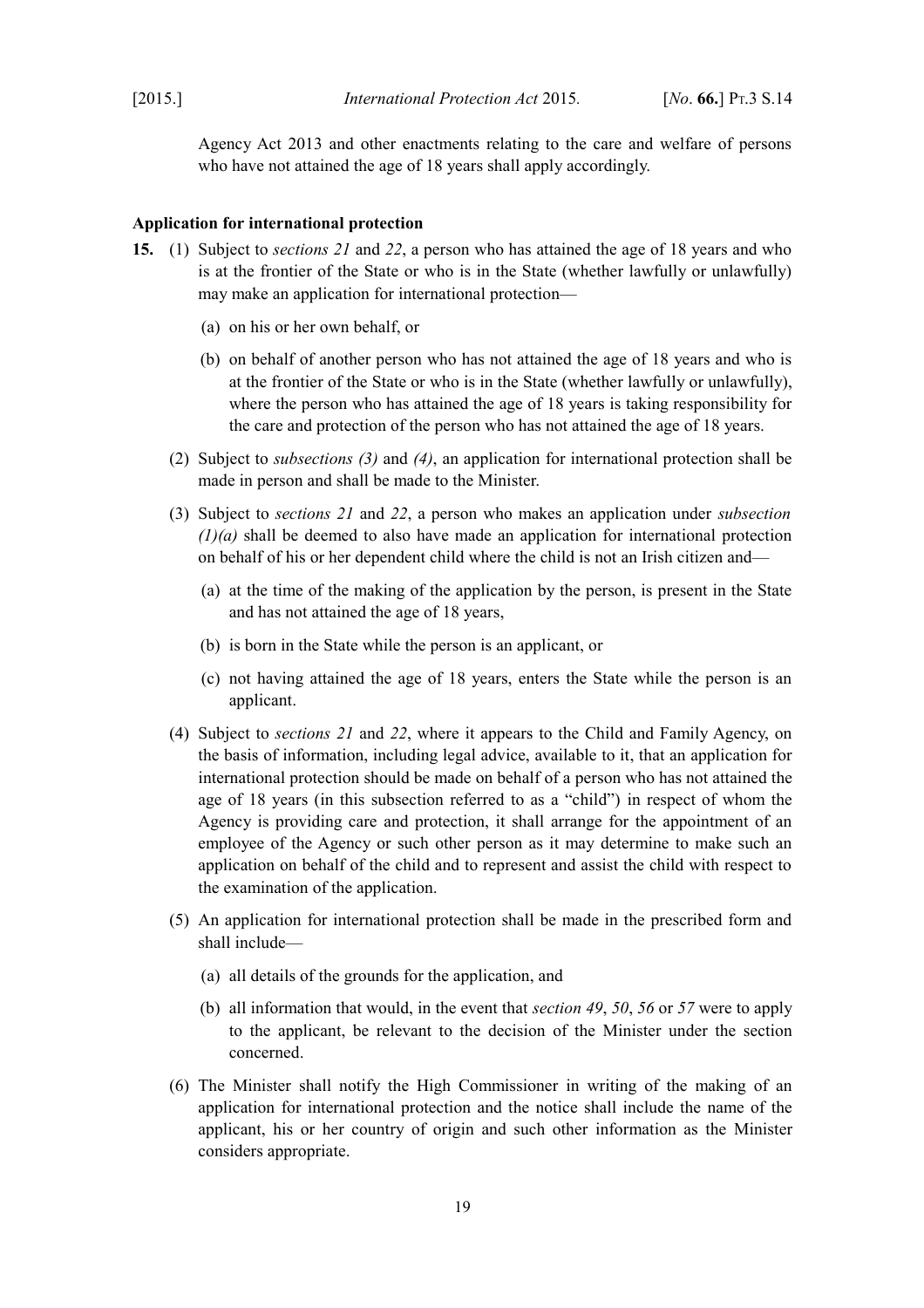#### <span id="page-21-1"></span>**Permission to enter and remain in the State**

- <span id="page-21-11"></span><span id="page-21-10"></span><span id="page-21-7"></span><span id="page-21-6"></span><span id="page-21-5"></span><span id="page-21-4"></span><span id="page-21-3"></span><span id="page-21-2"></span>**16.** (1) An applicant shall be given, by or on behalf of the Minister, a permission that operates to allow the applicant to enter and remain or, as the case may be, to remain in the State for the sole purpose of the examination of his or her application, including any appeal to the Tribunal in relation to the application.
	- (2) A permission given under *subsection [\(1\)](#page-21-10)* shall be valid until the person to whom it is given ceases under *section [2](#page-9-1)[\(2\)](#page-12-0)* to be an applicant.
	- (3) Subject to *subsection [\(6\)](#page-21-9)*, an applicant shall—
		- (a) not leave or attempt to leave the State without the consent of the Minister,
		- (b) not seek, enter or be in employment or engage for gain in any business, trade or profession,
		- (c) inform the Minister of his or her address and any change of address as soon as possible, and
		- (d) comply with either or both of the following conditions, as may be notified in writing to him or her by an immigration officer:
			- (i) that he or she reside or remain in a specified district or place in the State;
			- (ii) that he or she report at specified intervals to—
				- (I) an immigration officer, or
				- (II) a specified Garda Síochána station.
	- (4) An immigration officer may, by notice in writing, withdraw a condition referred to in *subsection [\(3\)](#page-21-3)[\(d\)](#page-21-5)* or vary it in a specified manner, and a reference in this Act to a condition imposed on an applicant under *subsection [\(3\)](#page-21-3)[\(d\)](#page-21-5)* shall be construed as including a reference to such a condition as varied under this subsection.
	- (5) An applicant who contravenes *subsection [\(3\)](#page-21-3)* or *[\(4\)](#page-21-8)* shall be guilty of an offence and shall be liable on summary conviction to a class D fine or imprisonment for a term not exceeding 1 month or both.
	- (6) *Paragraphs [\(a\)](#page-21-7)*, *[\(b\)](#page-21-6)* and *[\(d\)](#page-21-5)* of *subsection [\(3\)](#page-21-3)* and *section [20](#page-24-1)* shall not apply to an applicant—
		- (a) to whom *section [2](#page-9-1)[\(3\)](#page-12-1)* applies, or
		- (b) who, were he or she not an applicant, would be entitled to remain in the State under any other enactment or rule of law.

#### <span id="page-21-9"></span><span id="page-21-8"></span><span id="page-21-0"></span>**Temporary residence certificate**

- **17.** (1) The Minister shall give or cause to be given to an applicant a temporary residence certificate (in this section referred to as a "certificate").
	- (2) A certificate shall contain—
		- (a) the name of the applicant,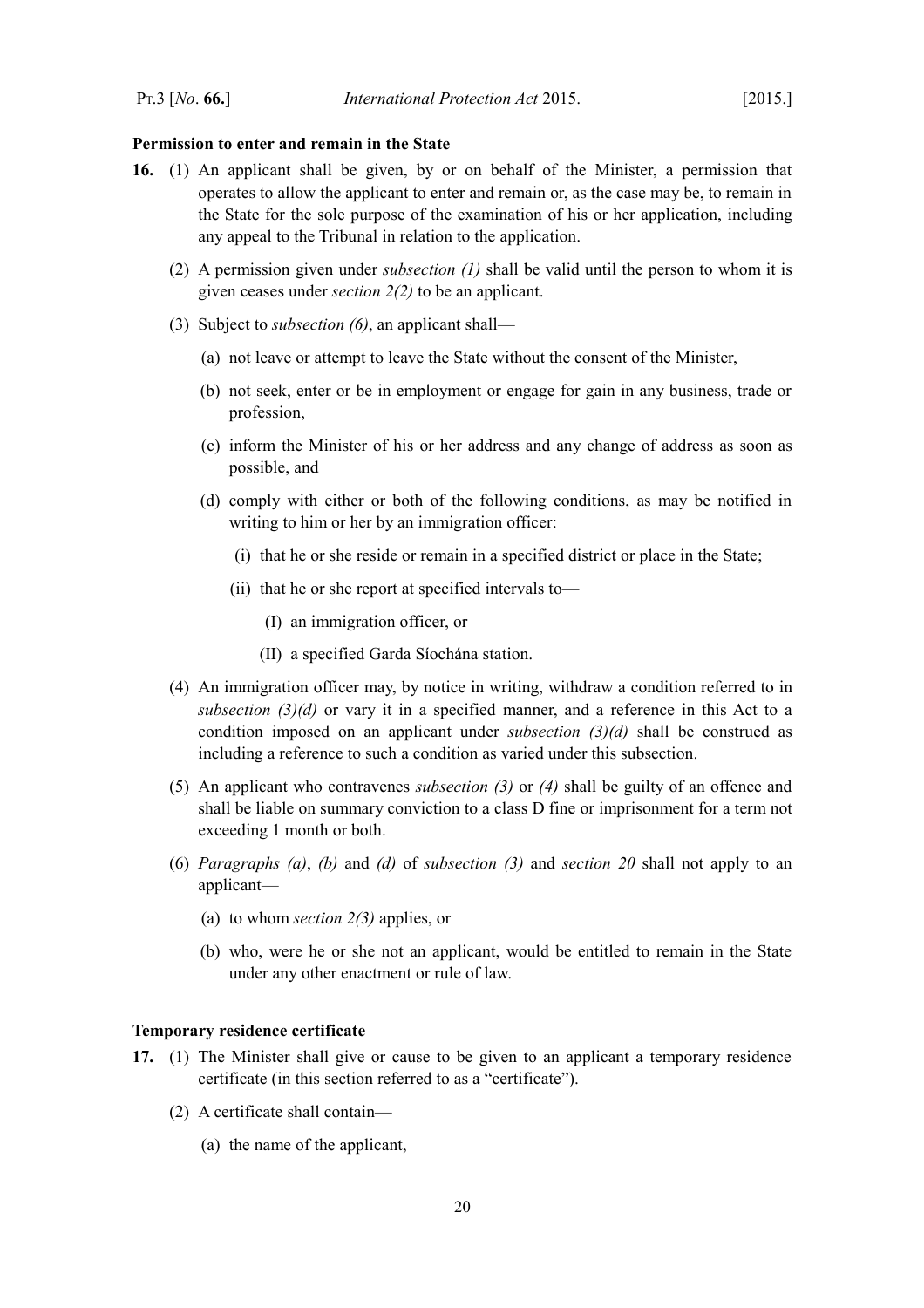- (b) a photograph of the applicant sufficient to identify him or her, and
- (c) such other information as may be prescribed.
- (3) A certificate remains the property of the Minister and the person to whom it is given shall surrender it when requested to do so by, or on behalf of, the Minister.
- (4) A certificate shall be deemed to be a registration certificate for the purposes of section 12 of the Act of 2004 and an applicant to whom a certificate has been given shall, for so long as the certificate remains valid, be deemed to have complied with section 9 of that Act.
- (5) A certificate ceases to be valid, and the applicant concerned shall return it to the Minister without delay, where the permission given to the applicant under *section [16](#page-21-4)* ceases, under *section [16](#page-21-4)[\(2\)](#page-21-11)*, to be valid.
- (6) A person who forges, fraudulently alters, assists in forging or fraudulently altering or procures the forging or fraudulent alteration of, a certificate shall be guilty of an offence and liable on summary conviction to a class C fine or imprisonment for a term not exceeding 12 months, or both.

#### <span id="page-22-0"></span>**Statement to be given to applicant**

- <span id="page-22-3"></span><span id="page-22-2"></span><span id="page-22-1"></span>**18.** (1) The Minister shall, as soon as practicable after receipt by him or her of an application, give or cause to be given to the applicant a statement in writing specifying, in a language that the applicant may reasonably be supposed to understand—
	- (a) the procedures to be followed in the examination under this Act of applications for international protection,
	- (b) the entitlement of the applicant, for the purposes of his or her application, to consult a legal representative,
	- (c) the entitlement of the applicant under this Act to be provided with the services of an interpreter,
	- (d) the entitlement of the applicant to make, in writing to the Minister, submissions in relation to his or her application,
	- (e) the duty of the applicant under *section [27](#page-37-4)* to co-operate in relation to his or her application,
	- (f) the obligation of the applicant to comply with the requirements specified in *section [16](#page-21-4)[\(3\)](#page-21-3)*, and
	- (g) the possible consequences of the failure of the applicant to attend a personal interview, or to comply with the obligations referred to in *paragraphs [\(e\)](#page-22-3)* and *[\(f\)](#page-22-2)*, including the possibility of *section [38](#page-44-2)[\(5\)](#page-45-2)* applying to the applicant.
	- (2) The Minister, in giving or causing to be given a statement under *subsection [\(1\)](#page-22-1)*, shall, in addition, inform the applicant of his or her entitlements and duties under *subsections [\(6\)](#page-56-2)* and *[\(9\)](#page-57-2)* of *section [49](#page-56-1)*.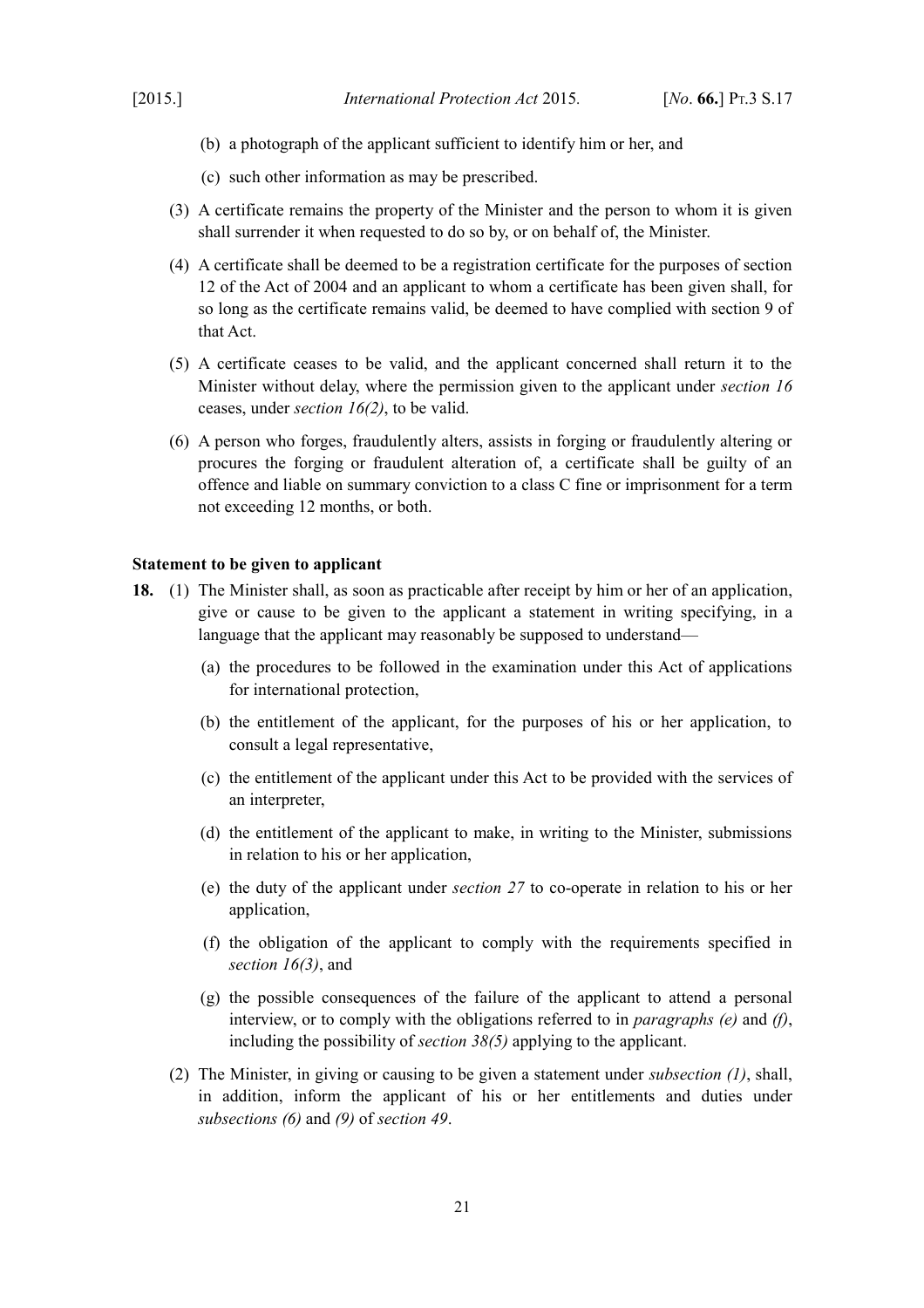## <span id="page-23-0"></span>**Taking of fingerprints**

- <span id="page-23-3"></span><span id="page-23-2"></span><span id="page-23-1"></span>**19.** (1) Subject to *subsection [\(2\)](#page-23-3)*, a member of the Garda Síochána, or an immigration officer may—
	- (a) for the purpose of establishing the identity of a person for any purpose of this Act, take or cause to be taken the fingerprints of an applicant, or
	- (b) for the purpose of checking whether the person has previously lodged an application for international protection in another Member State, take or cause to be taken the fingerprints of a person who—
		- (i) is not a citizen of a Member State,
		- (ii) has attained the age of 14 years, and
		- (iii) not having permission, under any enactment or rule of law, to be present or remain in the State, has been found in the State.
	- (2) Fingerprints shall not be taken under this section from a person who has not attained the age of 14 years, other than in the presence of—
		- (a) his or her parent, or another person who is taking responsibility for him or her, or
		- (b) where applicable, a person appointed by the Child and Family Agency under *section [15](#page-20-1)[\(4\)](#page-20-4)* to make an application on behalf of him or her.
	- (3) If and for so long as the immigration officer or, as the case may be, member of the Garda Síochána concerned has reasonable grounds for believing that the person has attained the age of 14 years, the provisions of *subsection [\(2\)](#page-23-3)* shall apply as if he or she has attained the age of 14 years.
	- (4) An applicant who refuses to permit his or her fingerprints to be taken pursuant to *subsection [\(1\)](#page-23-2)*—
		- (a) shall be deemed, for the purposes of *section*  $20(1)(c)$  $20(1)(c)$  $20(1)(c)$ , not to have made reasonable efforts to establish his or her identity, and
		- (b) shall be deemed to have failed to comply with the requirements of *section [27](#page-37-4)[\(1\)](#page-37-5)*.
	- (5) The Commissioner of the Garda Síochána shall arrange for the maintenance of a record of fingerprints taken pursuant to *subsection [\(1\)](#page-23-2)*.
	- (6) Every fingerprint of an applicant taken pursuant to *subsection [\(1\)](#page-23-2)* and kept under *subsection [\(5\)](#page-23-1)* shall (if not earlier destroyed) be destroyed—
		- (a) not later than 3 months after the person from whom it was taken—
			- (i) is first given, under *section [54](#page-61-3)*, a permission to reside in the State, and complies with section 9(2) of the Act of 2004,
			- (ii) becomes an Irish citizen, or
			- (iii) satisfies the Minister that he or she has acquired the citizenship or nationality of a Member State,
			- or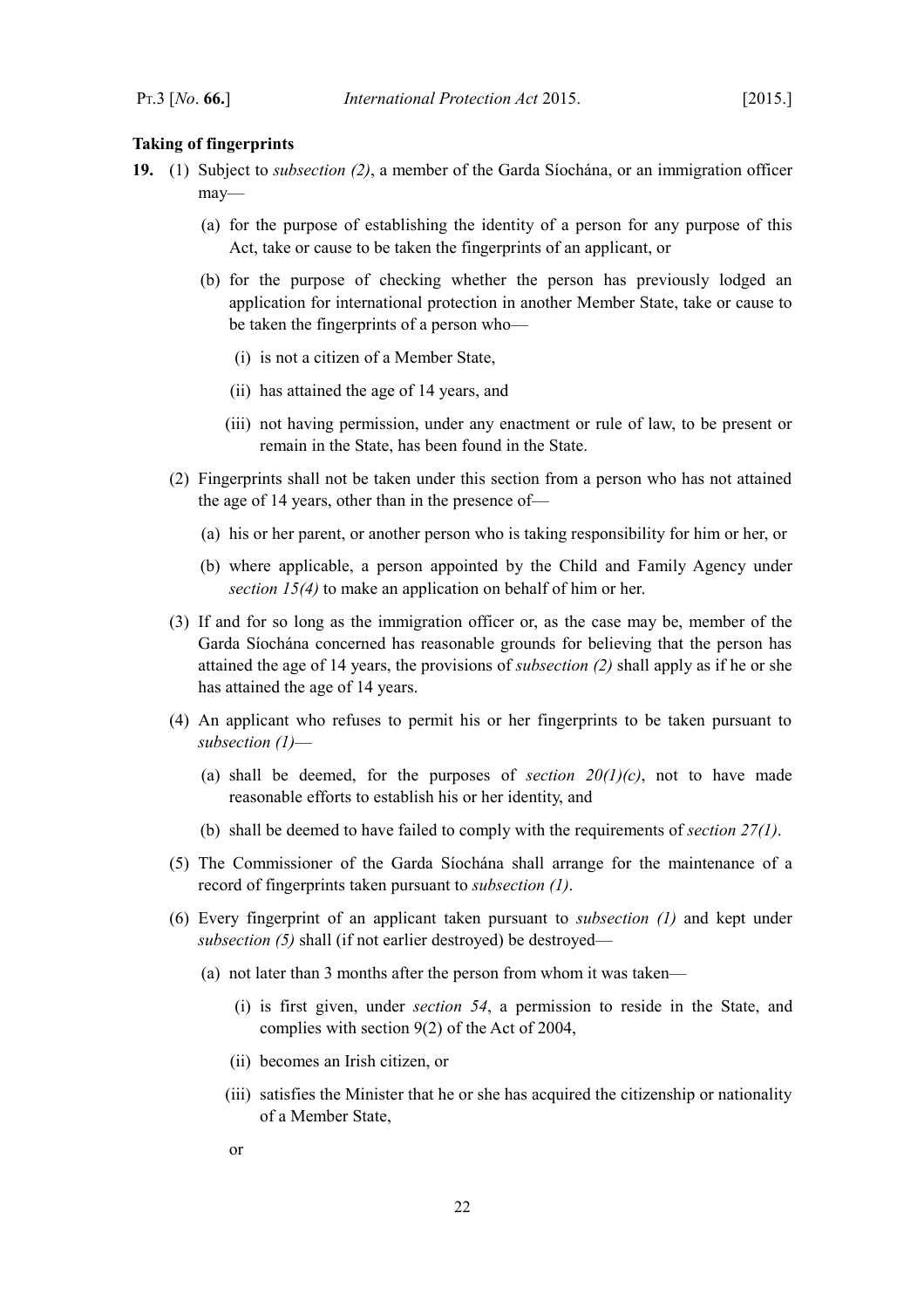(b) in any other case, not later than 10 years after the date on which it is taken.

(7) In this section—

"Member State" includes a state that participates in the Dublin Regulation by virtue of an agreement between the state and the European Union.

#### <span id="page-24-0"></span>**Detention of applicant**

- <span id="page-24-3"></span><span id="page-24-2"></span><span id="page-24-1"></span>**20.** (1) An immigration officer or a member of the Garda Síochána may arrest an applicant without warrant if that officer or member suspects, with reasonable cause, that the applicant—
	- (a) poses a threat to public security or public order in the State,
	- (b) has committed a serious non-political crime outside the State,
	- (c) has not made reasonable efforts to establish his or her identity,
	- (d) intends to leave the State and without lawful authority enter another state,
	- (e) has acted or intends to act in a manner that would undermine—
		- (i) the system for granting persons international protection in the State, or
		- (ii) any arrangement relating to the Common Travel Area,
		- or
	- (f) without reasonable excuse—
		- (i) has destroyed his or her identity or travel document, or
		- (ii) is or has been in possession of a forged, altered or substituted identity document,

and an applicant so arrested may be taken to and detained in a prescribed place (in this section referred to as a "place of detention").

- <span id="page-24-4"></span>(2) A person detained under *subsection [\(1\)](#page-24-3)* shall, as soon as practicable, be brought before a judge of the District Court assigned to the District Court district in which the person is being detained.
- <span id="page-24-6"></span><span id="page-24-5"></span>(3) Where a person is brought before a judge of the District Court under *subsection [\(2\)](#page-24-4)*, the judge may—
	- (a) subject to *subsection [\(4\)](#page-25-0)*, and if satisfied that one or more of the paragraphs of *subsection [\(1\)](#page-24-3)* apply in relation to the person, commit the person concerned to a place of detention for a period not exceeding 21 days from the time of his or her detention, or
	- (b) without prejudice to *subsection [\(4\)](#page-25-0)*, release the person and make such release subject to conditions, including conditions requiring him or her to—
		- (i) reside or remain in a specified district or place in the State,
		- (ii) report at specified intervals to a specified Garda Síochána station, or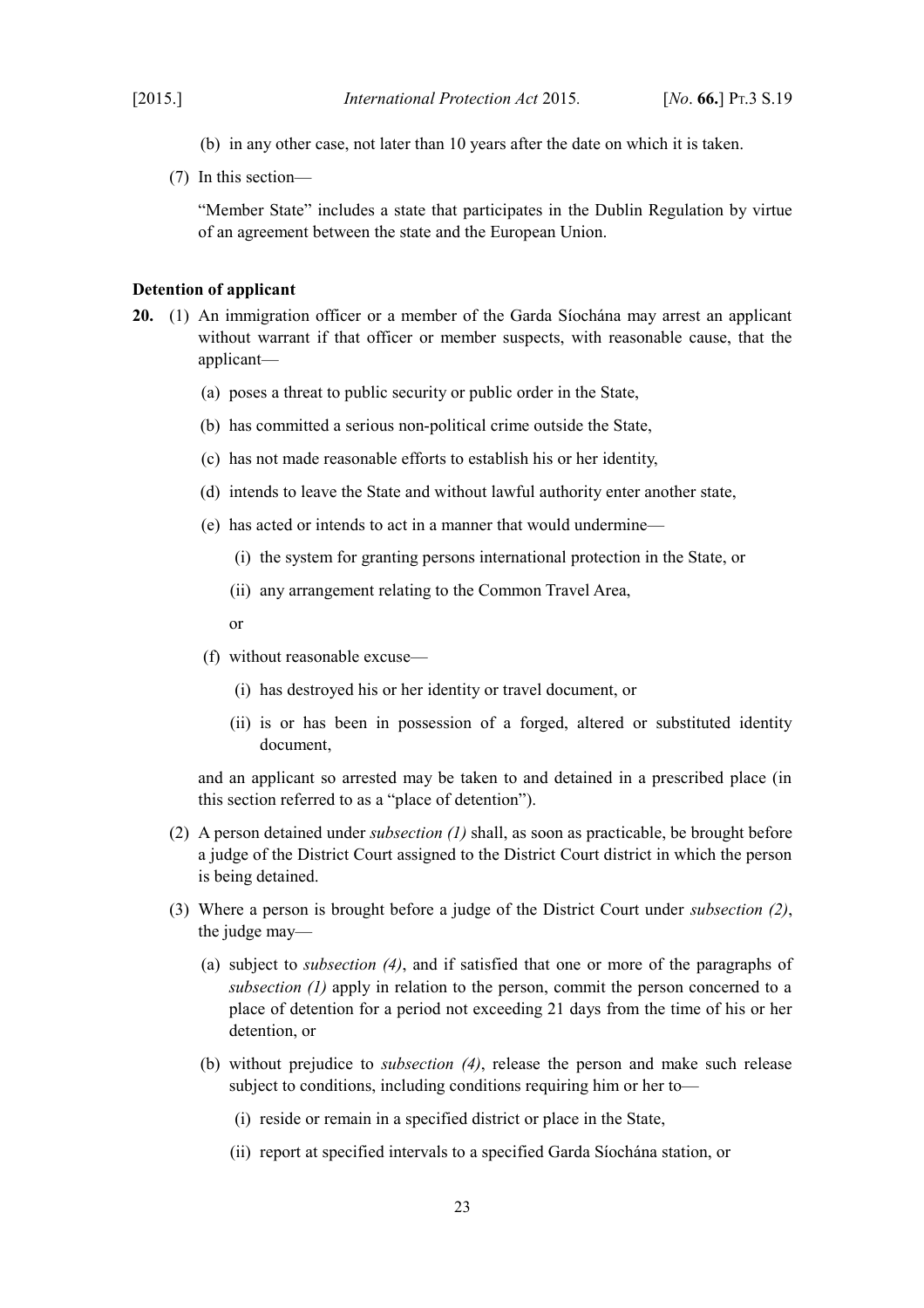- (iii) surrender any passport or other travel document that he or she holds.
- <span id="page-25-0"></span>(4) If, at any time during the detention of a person under this section, an immigration officer or a member of the Garda Síochána is of the opinion that none of the paragraphs of *subsection [\(1\)](#page-24-3)* applies in relation to the person, the person shall, as soon as practicable, be brought before a judge of the District Court assigned to the District Court district in which the person is being detained and, if the judge is satisfied that none of the paragraphs of *subsection [\(1\)](#page-24-3)* applies in relation to the person, the judge shall release the person.
- <span id="page-25-1"></span>(5) Where a person is released from a place of detention subject to one or more of the conditions referred to in *subsection [\(3\)](#page-24-5)[\(b\)](#page-24-6)*, a judge of the District Court assigned to the District Court district in which the person's dwelling place is situated may, on the application of the person, an immigration officer or a member of the Garda Síochána, if the judge considers it appropriate to do so, vary, revoke or add a condition to the release, and a reference in this section to a condition referred to in *subsection [\(3\)](#page-24-5)[\(b\)](#page-24-6)* shall be construed as including a reference to such a condition as varied or added to under this subsection.
- (6) Subject to *subsection [\(7\)](#page-25-2)*, *subsections [\(1\)](#page-24-3)* to *[\(5\)](#page-25-1)* shall not apply to a person who has not attained the age of 18 years.
- <span id="page-25-2"></span>(7) (a) *Subsections [\(1\)](#page-24-3)*, *[\(2\)](#page-24-4)*, *[\(3\)](#page-24-5)*, *[\(4\)](#page-25-0)* and *[\(5\)](#page-25-1)* shall apply to a person who has indicated that he or she has not attained the age of 18 years if and for so long as—
	- (i) not fewer than two members of the Garda Síochána or two immigration officers, or
	- (ii) a member of the Garda Síochána and an immigration officer,

on reasonable grounds, believe that the person has attained that age.

- <span id="page-25-3"></span>(b) *Subsections [\(1\)](#page-24-3)*, *[\(2\)](#page-24-4)*, *[\(3\)](#page-24-5)*, *[\(4\)](#page-25-0)* and *[\(5\)](#page-25-1)* shall apply to a person who has indicated that he or she has not attained the age of 18 years—
	- (i) if and for so long as a member of the Garda Síochána or an immigration officer on reasonable grounds, believes that the person has attained that age, and
	- $(ii)$  if—
		- (I) following the conduct of an examination under *section [25](#page-35-1)*, the person who conducted the examination is of the opinion that the person has attained that age, or
		- (II) the person refuses to undergo such an examination.
- (8) Where an unmarried person who has not attained the age of 18 years is in the custody of another person (whether his or her parent or a person acting in *loco parentis* or any other person) and that other person is detained under the provisions of this section, the immigration officer or the member of the Garda Síochána concerned shall, without delay, notify the Child and Family Agency of the detention and of the circumstances thereof.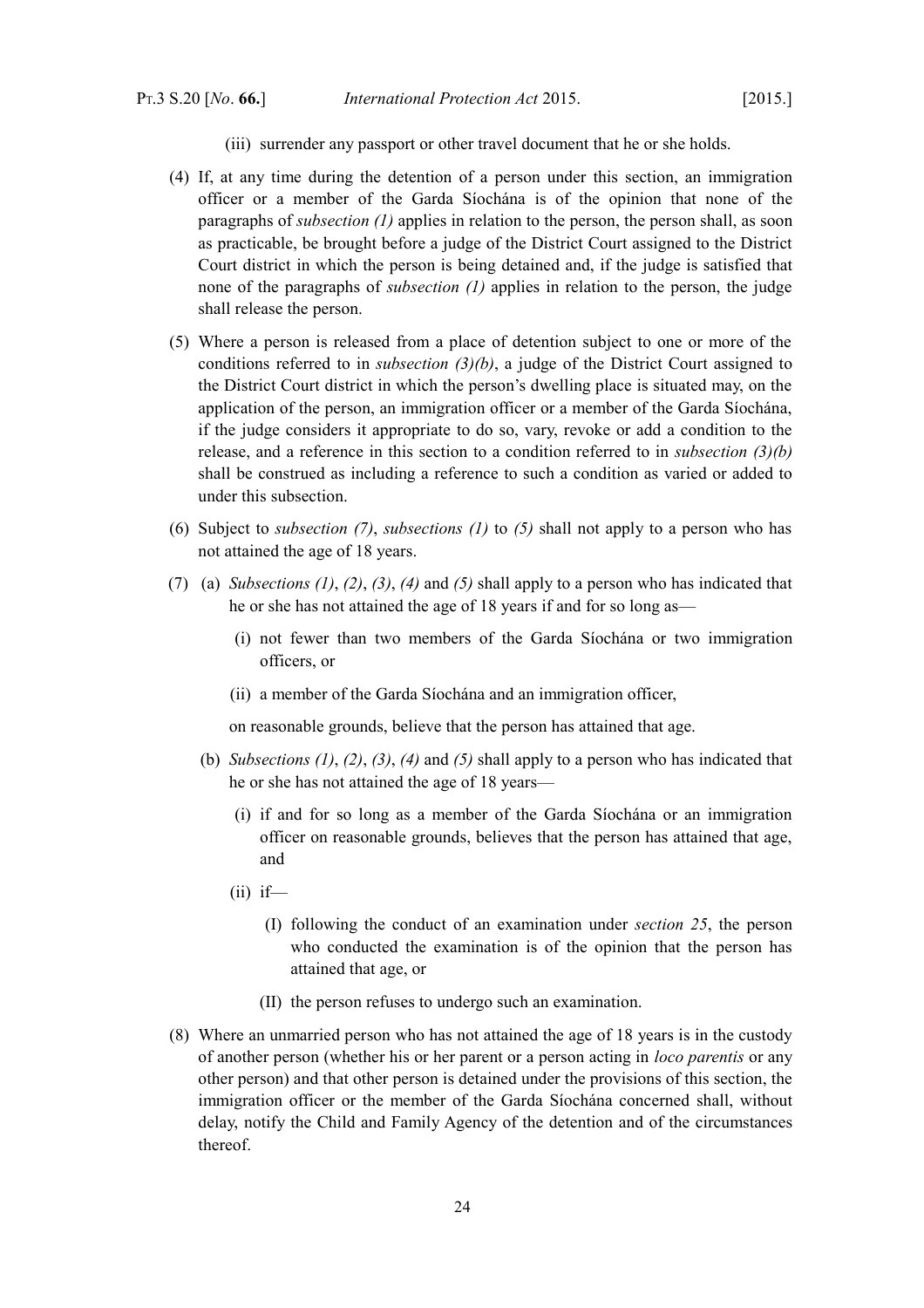- <span id="page-26-3"></span>(9) A member of the Garda Síochána may arrest without warrant and detain, in a place of detention, a person who, in the member's opinion, has failed to comply with a condition imposed by the District Court under *subsection [\(3\)](#page-24-5)[\(b\)](#page-24-6)*.
- <span id="page-26-2"></span>(10) A person detained under *subsection [\(9\)](#page-26-3)* shall be brought as soon as practicable before a judge of the District Court assigned to the District Court district in which the person is being detained, and *subsections [\(3\)](#page-24-5)*, *[\(4\)](#page-25-0)* and *[\(5\)](#page-25-1)* shall apply to such person detained under *subsection [\(9\)](#page-26-3)* as they apply to a person detained under *subsection [\(1\)](#page-24-3)*, subject to the modifications that references in those subsections to the judge's being satisfied that one or more of the paragraphs of *subsection [\(1\)](#page-24-3)* apply shall be construed as a reference to his or her being satisfied that the person has failed to comply with a condition referred to in *subsection [\(3\)](#page-24-5)[\(b\)](#page-24-6)*, and any other necessary modifications.
- (11) If a judge of the District Court is satisfied in relation to a person brought before him or her under *subsection [\(10\)](#page-26-2)* that the person has complied with the condition referred to in *subsection [\(3\)](#page-24-5)[\(b\)](#page-24-6)*, the judge shall order the release of the person.
- (12) Where a person is detained under *subsection [\(3\)](#page-24-5)* or *[\(10\)](#page-26-2)*, a judge of the District Court assigned to the District Court district in which the person is being detained may, if satisfied that one or more of the paragraphs of *subsection [\(1\)](#page-24-3)* applies in relation to the person, commit the person for further periods (each period being a period not exceeding 21 days) pending the determination of the person's application for international protection.
- <span id="page-26-5"></span><span id="page-26-1"></span><span id="page-26-0"></span>(13) (a) If, at any time during the detention of a person under this section, the person indicates a desire to leave the State, he or she shall, as soon as practicable, be brought before a judge of the District Court assigned to the District Court district in which the person is being detained.
	- (b) The judge referred to in *paragraph [\(a\)](#page-26-1)* shall, if satisfied that—
		- (i) the person does not wish to proceed with his or her application for international protection and wishes to leave the State, and
		- (ii) the person has obtained, or has been given the opportunity of obtaining or being provided with, professional legal advice on the consequences of his or her decision not to proceed with his or her application for international protection,

order the Minister to arrange for the removal of the person from the State, and may include in the order such ancillary or consequential provisions as he or she may determine.

- (c) On the making of the order referred to in *paragraph [\(b\)](#page-26-0)*, the person shall be deemed to have withdrawn his or her application for international protection or, as the case may be, appeal under *section [41](#page-48-6)*.
- <span id="page-26-6"></span><span id="page-26-4"></span>(14) A person detained under this section is entitled to—
	- (a) consult a legal representative,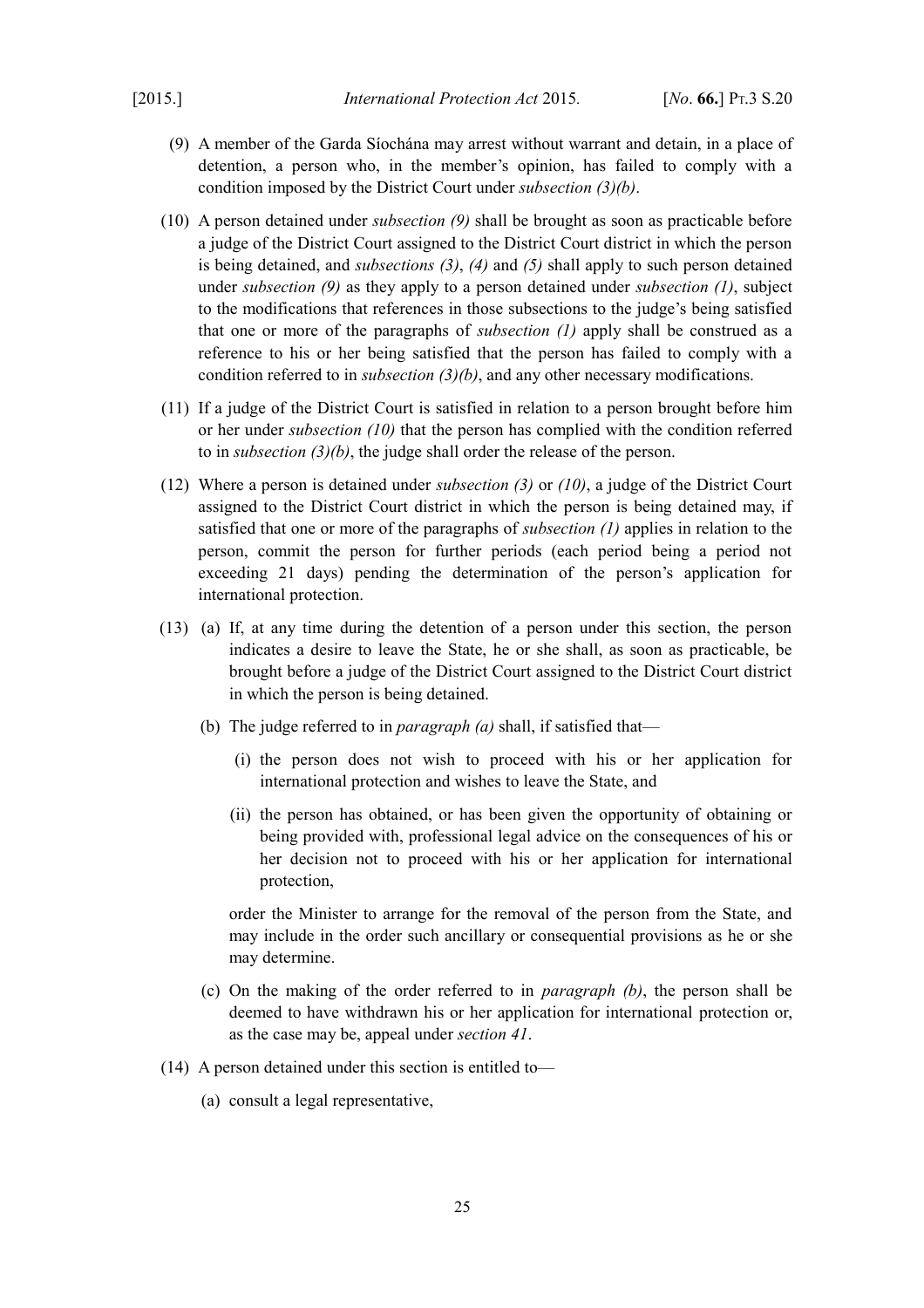- (b) have notification of his or her detention, the place of his or her detention and every change in that place sent to the High Commissioner and to another person reasonably nominated by the detained person for that purpose, and
- (c) the assistance of an interpreter for the purpose of consultation with a legal representative under *paragraph [\(a\)](#page-26-6)* and for the purpose of any appearance before a court under this section.
- (15) An immigration officer or, as the case may be, a member of the Garda Síochána detaining a person under *subsection [\(1\)](#page-24-3)* or *[\(9\)](#page-26-3)* shall, without delay, inform the person or cause him or her to be informed, in a language that he or she may reasonably be supposed to understand—
	- (a) that he or she is being detained under this section,
	- (b) that he or she shall, as soon as practicable, be brought before a court which shall determine whether or not he or she should be committed to a place of detention or released pending a determination of his or her application for international protection,
	- (c) of his or her entitlements under *subsection [\(14\)](#page-26-4)*, and
	- (d) that he or she is entitled to leave the State at any time during the period of his or her detention and, if he or she indicates a desire to do so, he or she shall, in accordance with *subsection [\(13\)](#page-26-5)*, be brought before a court as soon as practicable, and the court may make such orders as may be necessary for his or her removal from the State.
- (16) The immigration officer or, as the case may be, the member of the Garda Síochána concerned shall also explain to a person detained under *subsection [\(1\)](#page-24-3)* or *[\(9\)](#page-26-3)*, in a language that the person may reasonably be supposed to understand, that, if he or she does not wish to exercise a right specified in *subsection [\(14\)](#page-26-4)* immediately, he or she shall not be precluded thereby from doing so later.
- (17) The immigration officer or, as the case may be, the member of the Garda Síochána concerned, shall notify the Minister and, if the person detained has appealed under *section [41](#page-48-6)*, the Tribunal, of the detention or release of a person under this section.
- (18) The chief international protection officer or, as the case may be, the Tribunal, shall ensure that the examination of an application for international protection or the consideration of an appeal under *section [41](#page-48-6)* of a person detained under *subsection [\(1\)](#page-24-3)* or *[\(9\)](#page-26-3)* shall be dealt with as soon as may be and, if necessary, before any such application or appeal of a person not so detained.
- (19) The Minister shall make regulations providing for the treatment of persons detained pursuant to this section.
- (20) In this section—

"arrangement relating to the Common Travel Area" means an arrangement between the Government and the government of the United Kingdom of Great Britain and Northern Ireland relating to the lawful movement of persons between Common Travel Area territories;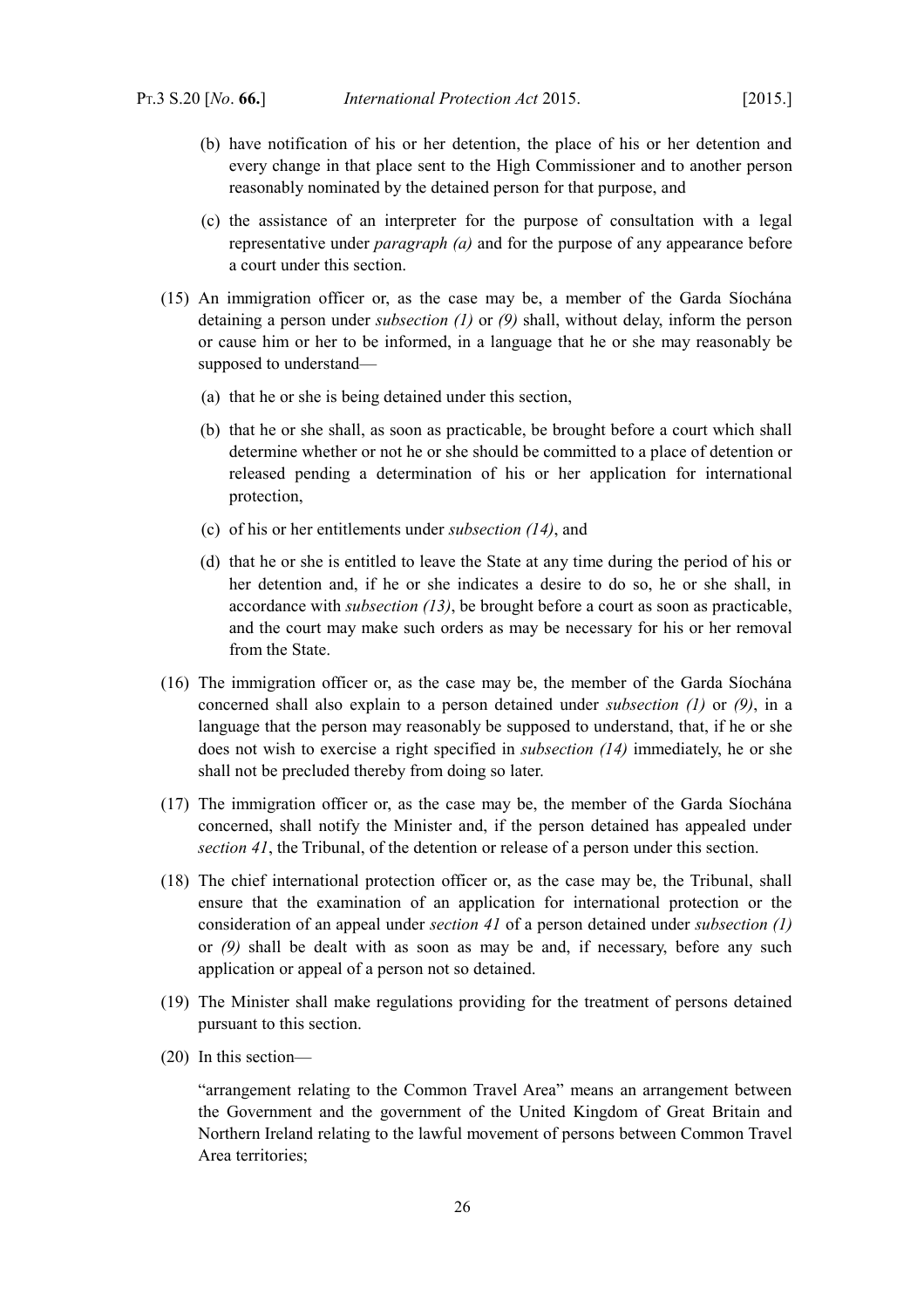"Common Travel Area territory" means the State, the United Kingdom, the Channel Islands or the Isle of Man;

"substituted identity document" means an identity document that does not relate to the person who is or has been in possession of the document and which the person in possession of the document has used or intends or intended to use for the purposes of establishing identity;

"United Kingdom" means the United Kingdom of Great Britain and Northern Ireland.

#### <span id="page-28-0"></span>**Inadmissible application**

- <span id="page-28-7"></span><span id="page-28-6"></span><span id="page-28-5"></span><span id="page-28-4"></span><span id="page-28-3"></span><span id="page-28-2"></span><span id="page-28-1"></span>**21.** (1) A person may not make an application for international protection where the application is, under *subsection [\(2\)](#page-28-1)*, inadmissible.
	- (2) An application for international protection is inadmissible where one or more than one of the following circumstances applies in relation to the person who is the subject of the application:
		- (a) another Member State has granted refugee status or subsidiary protection status to the person;
		- (b) a country other than a Member State is, in accordance with *subsection [\(15\)](#page-30-2)*, a first country of asylum for the person.
	- (3) Where an international protection officer is of the opinion that an application for international protection is inadmissible, he or she shall recommend to the Minister that the application be determined to be inadmissible.
	- (4) Where an international protection officer makes a recommendation under *subsection*  $(3)$ —
		- (a) he or she shall prepare a report in writing, which shall include the reasons for the recommendation, and
		- (b) the Minister shall, as soon as practicable, notify the person concerned and his or her legal representative (if known) of the recommendation, which notification shall include—
			- (i) a statement of the reasons for the recommendation,
			- (ii) a copy of the report referred to in *paragraph [\(a\)](#page-28-6)*,
			- (iii) a statement informing the person of his or her entitlement under *subsection [\(6\)](#page-28-5)* to appeal to the Tribunal against the recommendation, and
			- (iv) where applicable, a statement of the effect of *subsection [\(13\)](#page-29-0)*.
	- (5) The Minister shall notify the High Commissioner of a recommendation under *subsection [\(3\)](#page-28-4)*.
	- (6) A person to whom a notification under *subsection [\(4\)](#page-28-3)* is sent may, within such period from the date of the notification as may be prescribed under *section [77](#page-84-4)*, appeal to the Tribunal against the recommendation concerned.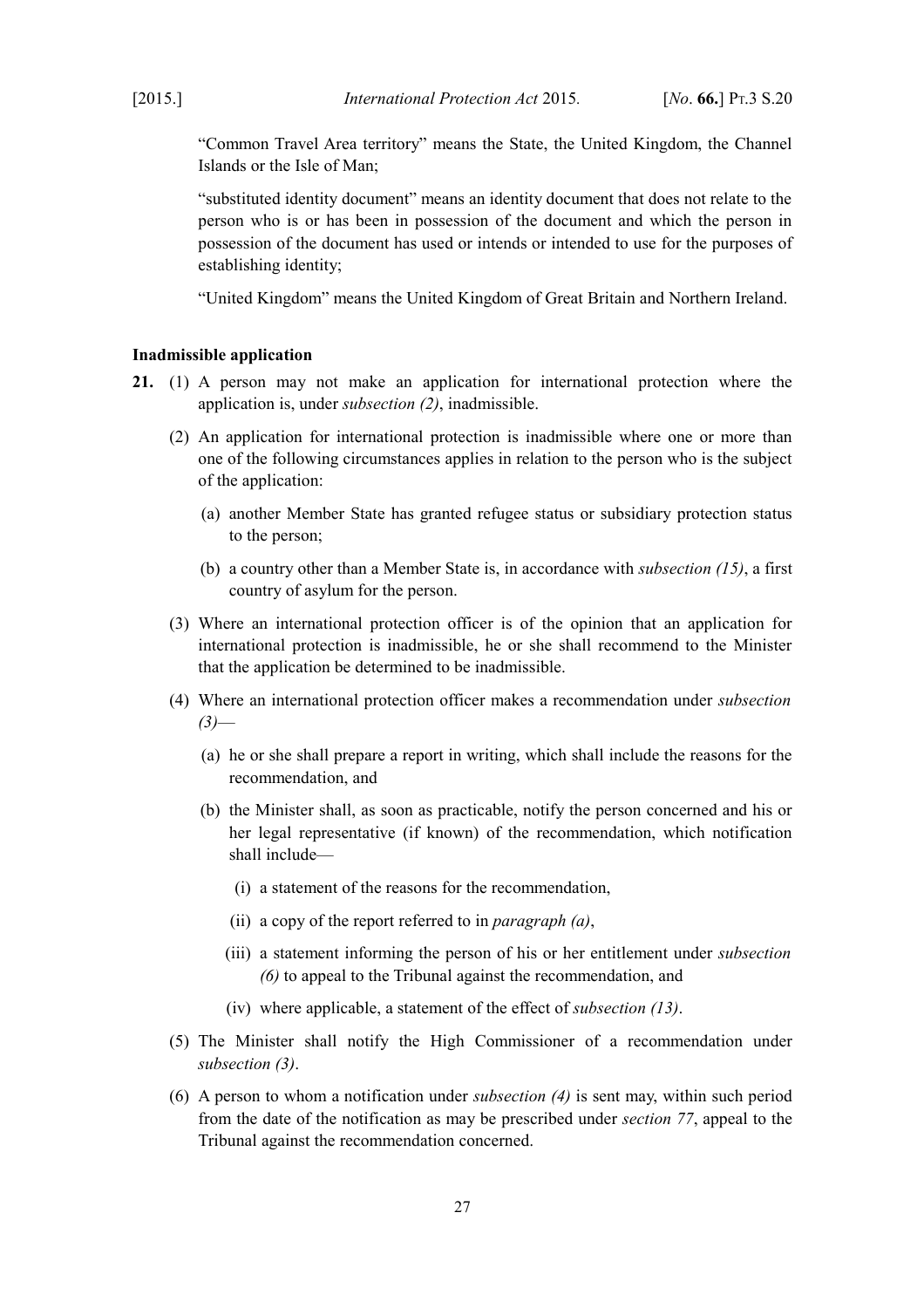- (7) *Sections [41](#page-48-6)*, *[44](#page-50-3)*, *[45](#page-50-4)* and *[46](#page-52-1)[\(8\)](#page-53-4)* shall apply to an appeal under *subsection [\(6\)](#page-28-5)* subject to the following modifications, and any other necessary modifications:
	- (a) the Tribunal shall make its decision without an oral hearing;
	- (b) a reference in *section [44](#page-50-3)* to the documents given under *section [40](#page-47-1)* to an applicant shall be construed as a reference to the notification given to the person concerned under *subsection [\(4\)](#page-28-3)*.
- (8) Before reaching a decision on an appeal under *subsection [\(6\)](#page-28-5)*, the Tribunal shall consider the following—
	- (a) the notice of appeal,
	- (b) all material furnished to the Tribunal by the Minister that is relevant to the decision as to whether the application for international protection concerned is admissible,
	- (c) any observations made to the Tribunal by the Minister or the High Commissioner, and
	- (d) such other matters as the Tribunal considers relevant to the appeal.
- <span id="page-29-3"></span>(9) In relation to an appeal under *subsection [\(6\)](#page-28-5)*, the Tribunal may decide to—
	- (a) affirm the recommendation of the international protection officer, or
	- (b) set aside the recommendation of the international protection officer.
- (10) The decision of the Tribunal on an appeal under *subsection [\(6\)](#page-28-5)* and the reasons for the decision shall be communicated by the Tribunal to the person concerned and his or her legal representative (if known), the Minister and the High Commissioner.
- <span id="page-29-2"></span>(11) Where a recommendation is made under *subsection [\(3\)](#page-28-4)*, and—
	- (a) the person concerned does not appeal under *subsection [\(6\)](#page-28-5)* against the recommendation, or
	- (b) the Tribunal, under *subsection [\(9\)](#page-29-3)*, affirms the recommendation,

the Minister shall determine the application to be inadmissible.

- <span id="page-29-1"></span>(12) Where the Minister determines an application to be inadmissible, he or she shall, as soon as practicable, notify the person concerned and his or her legal representative (if known) of the determination and of the reasons for it, which notification shall, where applicable, include a statement of the effect of *subsection [\(13\)](#page-29-0)*.
- <span id="page-29-0"></span>(13) Where an application for international protection that is purported to have been made under *section [15](#page-20-1)* is determined under *subsection [\(11\)](#page-29-2)* to be inadmissible—
	- (a) any examination of the application shall be terminated, and
	- (b) the report referred to in *section [39](#page-45-1)* shall not be prepared.
- (14) A notification under *subsections*  $(4)(b)$  $(4)(b)$  and  $(12)$  shall be in a language that the person concerned may reasonably be supposed to understand, where—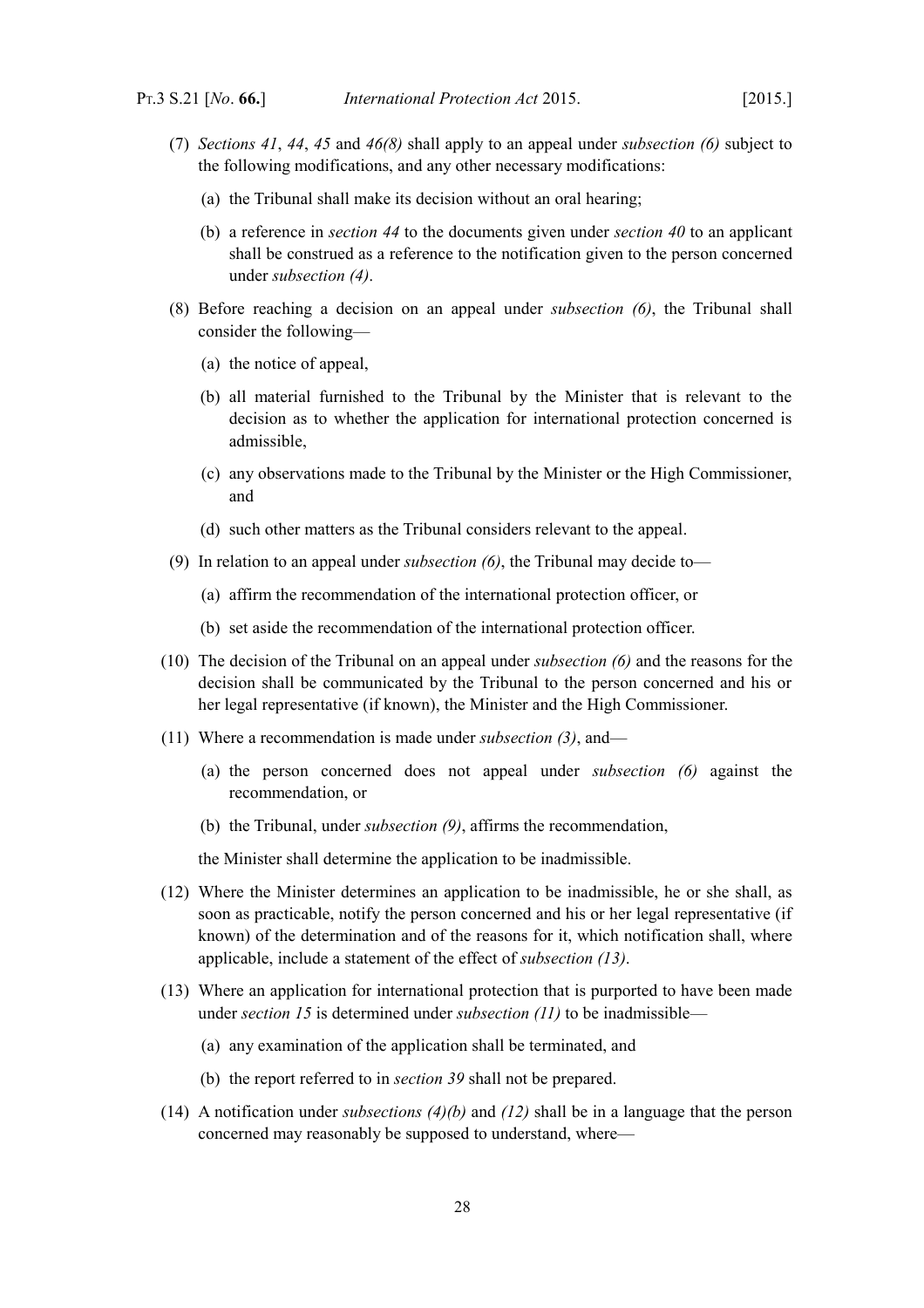- (a) the person is not assisted or represented by a legal representative, and
- (b) legal assistance is not available to the person.
- <span id="page-30-2"></span>(15) For the purposes of this section, a country is a first country of asylum for a person if he or she—
	- (a) (i) has been recognised in that country as a refugee and can still avail himself or herself of that protection, or
		- (ii) otherwise enjoys sufficient protection in that country, including benefiting from the principle of non-refoulement,

and

- (b) will be re-admitted to that country.
- (16) In this section, "refugee status" and "subsidiary protection status" shall be construed in accordance with Article [2](#page-30-5) of Council Directive 2004/83/EC<sup>2</sup>.

## <span id="page-30-0"></span>**Subsequent application**

- <span id="page-30-6"></span><span id="page-30-4"></span><span id="page-30-3"></span><span id="page-30-1"></span>**22.** (1) A person shall not make a subsequent application without the consent of the Minister, given under this section.
	- (2) An application for the consent referred to in *subsection [\(1\)](#page-30-4)* shall include—
		- (a) a written statement of the reasons why the person concerned considers that the consent of the Minister should be given,
		- (b) where the previous application was withdrawn or deemed to have been withdrawn under this Act or, as the case may be, the Act of 1996, a written explanation of the circumstances giving rise to the withdrawal or deemed withdrawal,
		- (c) where the person concerned was deemed, for the purposes of his or her previous application, to be a person to whom *section [38](#page-44-2)[\(5\)](#page-45-2)* applied, a written explanation of the circumstances giving rise to the application to him or her of that subsection,
		- (d) all relevant information being relied upon by the person concerned to demonstrate that he or she is entitled to international protection, and
		- (e) a written statement drawing to the Minister's attention any new elements or findings, which have arisen since the determination of the previous application concerned, relating to the examination of whether the person is entitled to international protection.
	- (3) The Minister shall, as soon as practicable after receipt by him or her of an application under *subsection [\(2\)](#page-30-3)*, give or cause to be given to the person concerned a statement in writing specifying in a language that the person may reasonably be supposed to understand—
		- (a) the procedures that are to be followed for the purposes of this section,

<span id="page-30-5"></span><sup>2</sup> O.J. No. L304, 30.09.2004, p.12.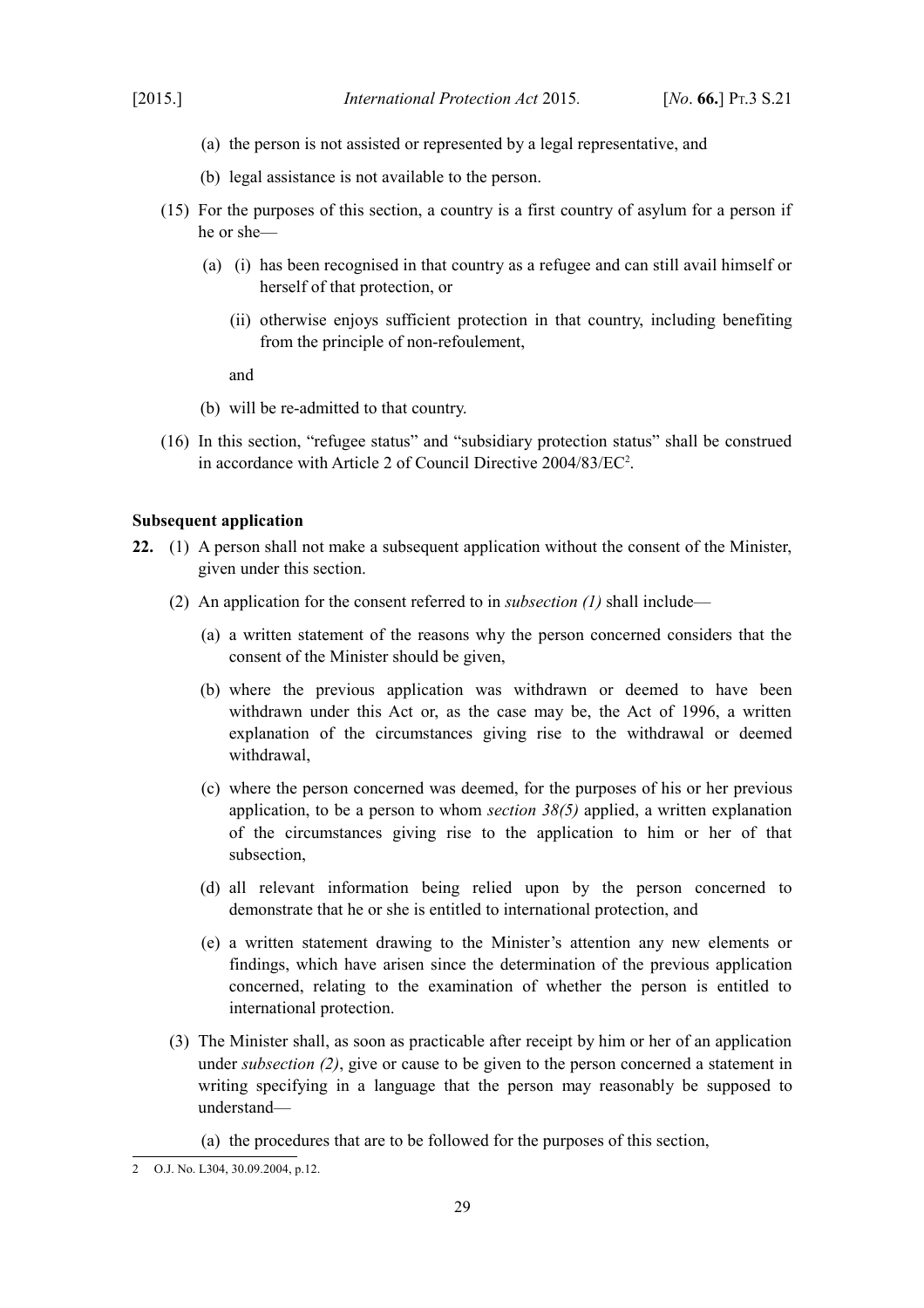- (b) the entitlement of the person to communicate with the High Commissioner,
- (c) the duty of the person to co-operate with the Minister and to furnish information relevant to his or her request, and
- (d) such other information as the Minister considers necessary to inform the person of the effect of this section, and of any other relevant provision of this Act and regulations made under it.
- <span id="page-31-5"></span><span id="page-31-3"></span>(4) An international protection officer shall recommend to the Minister that the Minister give his or her consent to the making of a subsequent application where, following a preliminary examination of an application under *subsection [\(2\)](#page-30-3)*, the officer is satisfied that—
	- (a) since the determination of the previous application concerned, new elements or findings have arisen or have been presented by the person which make it significantly more likely that the person will qualify for international protection, and the person was, through no fault of the person, incapable of presenting those elements or findings for the purposes of his or her previous application, or
	- (b) where the previous application concerned was one to which *subsection [\(2\)](#page-30-3)[\(b\)](#page-30-6)* applies, the person was, at the time of the withdrawal or deemed withdrawal, through no fault of the person, incapable of pursuing his or her previous application.
- <span id="page-31-4"></span><span id="page-31-2"></span>(5) An international protection officer shall recommend to the Minister that the Minister refuse to give his or her consent to the making of a subsequent application where, following a preliminary examination of an application under *subsection [\(2\)](#page-30-3)*, the officer is satisfied that neither *paragraph [\(a\)](#page-31-5)* nor *[\(b\)](#page-31-4)* of *subsection [\(4\)](#page-31-3)* applies in respect of the person.
- <span id="page-31-1"></span>(6) Where an international protection officer makes a recommendation under *subsection [\(5\)](#page-31-2)*, the Minister shall, as soon as practicable, notify the person concerned and his or her legal representative (if known) of the recommendation, which notification shall include a statement—
	- (a) of the reasons for the recommendation, and
	- (b) informing the person concerned of his or her entitlement under *subsection [\(8\)](#page-31-0)* to appeal to the Tribunal against the recommendation.
- (7) The Minister shall notify the High Commissioner of a recommendation under *subsection [\(5\)](#page-31-2)*.
- <span id="page-31-0"></span>(8) A person to whom a notification under *subsection [\(6\)](#page-31-1)* is sent may, within such period from the date of the notification as may be prescribed under *section [77](#page-84-4)*, appeal to the Tribunal against the recommendation concerned.
- (9) *Sections [41](#page-48-6)*, *[44](#page-50-3)*, *[45](#page-50-4)* and *[46](#page-52-1)[\(8\)](#page-53-4)* shall apply to an appeal under *subsection [\(8\)](#page-31-0)*, subject to the following modifications, and any other necessary modifications:
	- (a) the Tribunal shall make its decision without an oral hearing;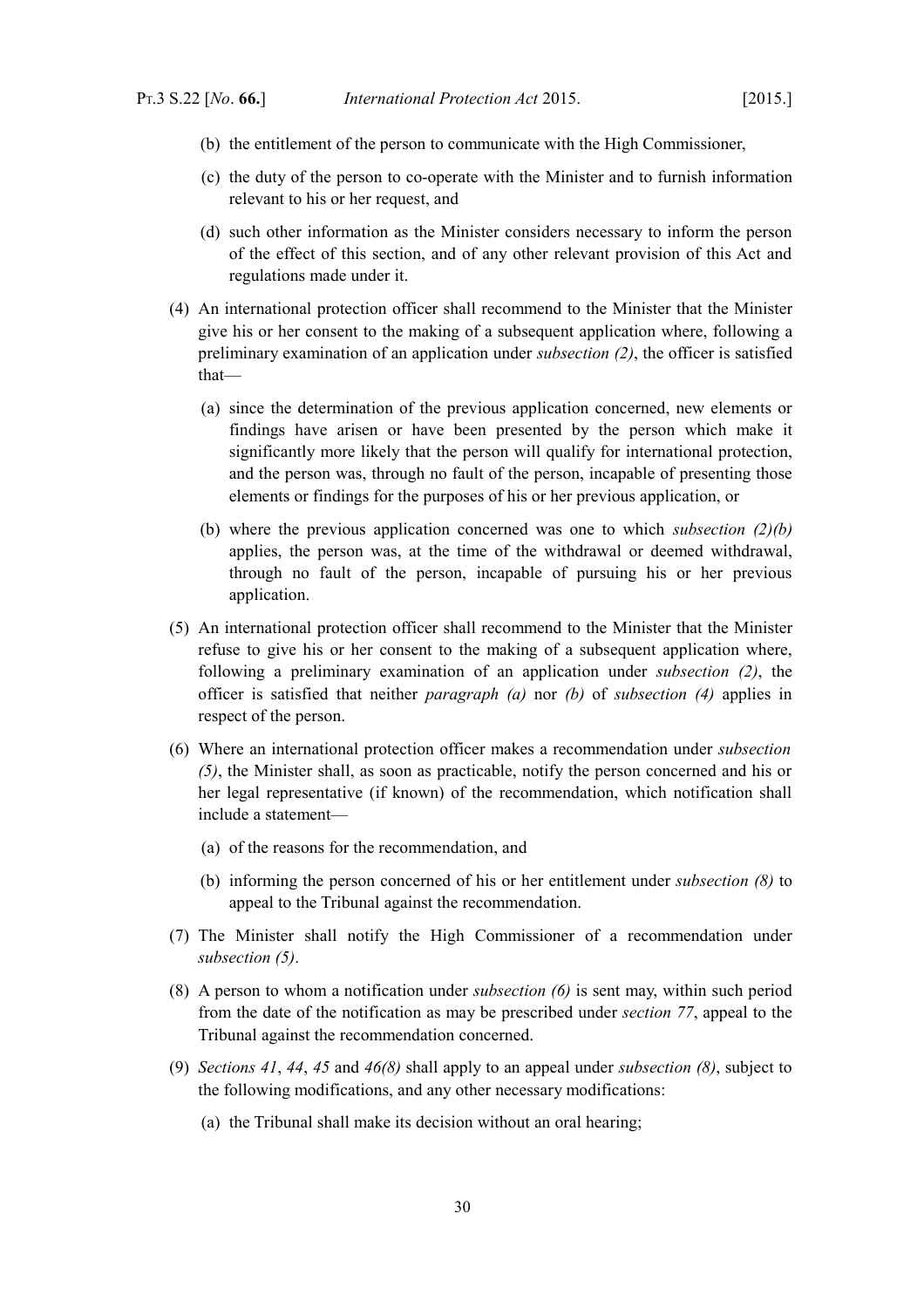- (b) a reference in *section [44](#page-50-3)* to the documents given to the applicant under *section [40](#page-47-1)* shall be construed as a reference to the notification given to the applicant under *subsection [\(6\)](#page-31-1)*.
- (10) Before reaching a decision on an appeal under *subsection [\(8\)](#page-31-0)*, the Tribunal shall consider the following—
	- (a) the notice of appeal,
	- (b) all material furnished to the Tribunal by the Minister that is relevant to the recommendation concerned,
	- (c) any observations made to the Tribunal by the Minister or the High Commissioner, and
	- (d) such other matters as the Tribunal considers relevant to the appeal.
- <span id="page-32-0"></span>(11) In relation to an appeal under *subsection [\(8\)](#page-31-0)*, the Tribunal may decide to—
	- (a) affirm the recommendation of the international protection officer, or
	- (b) set aside the recommendation of the international protection officer.
- (12) The decision of the Tribunal on an appeal under *subsection [\(8\)](#page-31-0)* and the reasons for the decision shall be communicated by the Tribunal to the person concerned and his or her legal representative (if known), the Minister and the High Commissioner.
- <span id="page-32-2"></span>(13) Where—
	- (a) an international protection officer makes a recommendation under *subsection [\(4\)](#page-31-3)*, or
	- (b) the Tribunal, under *subsection [\(11\)](#page-32-0)*, sets aside a recommendation under *subsection [\(5\)](#page-31-2)*,

the Minister shall give his or her consent to the making of a subsequent application by the person concerned.

- <span id="page-32-3"></span><span id="page-32-1"></span>(14) Where the Minister gives his or her consent under *subsection [\(13\)](#page-32-2)*—
	- (a) he or she shall, as soon as practicable, notify the person concerned and his or her legal representative (if known) of that fact, and
	- (b) the person concerned shall be entitled, within 10 working days of the sending of the notification under *paragraph [\(a\)](#page-32-1)*, to make a subsequent application.
- (15) Where a recommendation is made under *subsection [\(5\)](#page-31-2)* and—
	- (a) the person concerned does not appeal under *subsection [\(8\)](#page-31-0)* against the recommendation, or
	- (b) the Tribunal, under *subsection [\(11\)](#page-32-0)*, affirms the recommendation,

the Minister shall refuse to give his or her consent to the making of a subsequent application by the person concerned.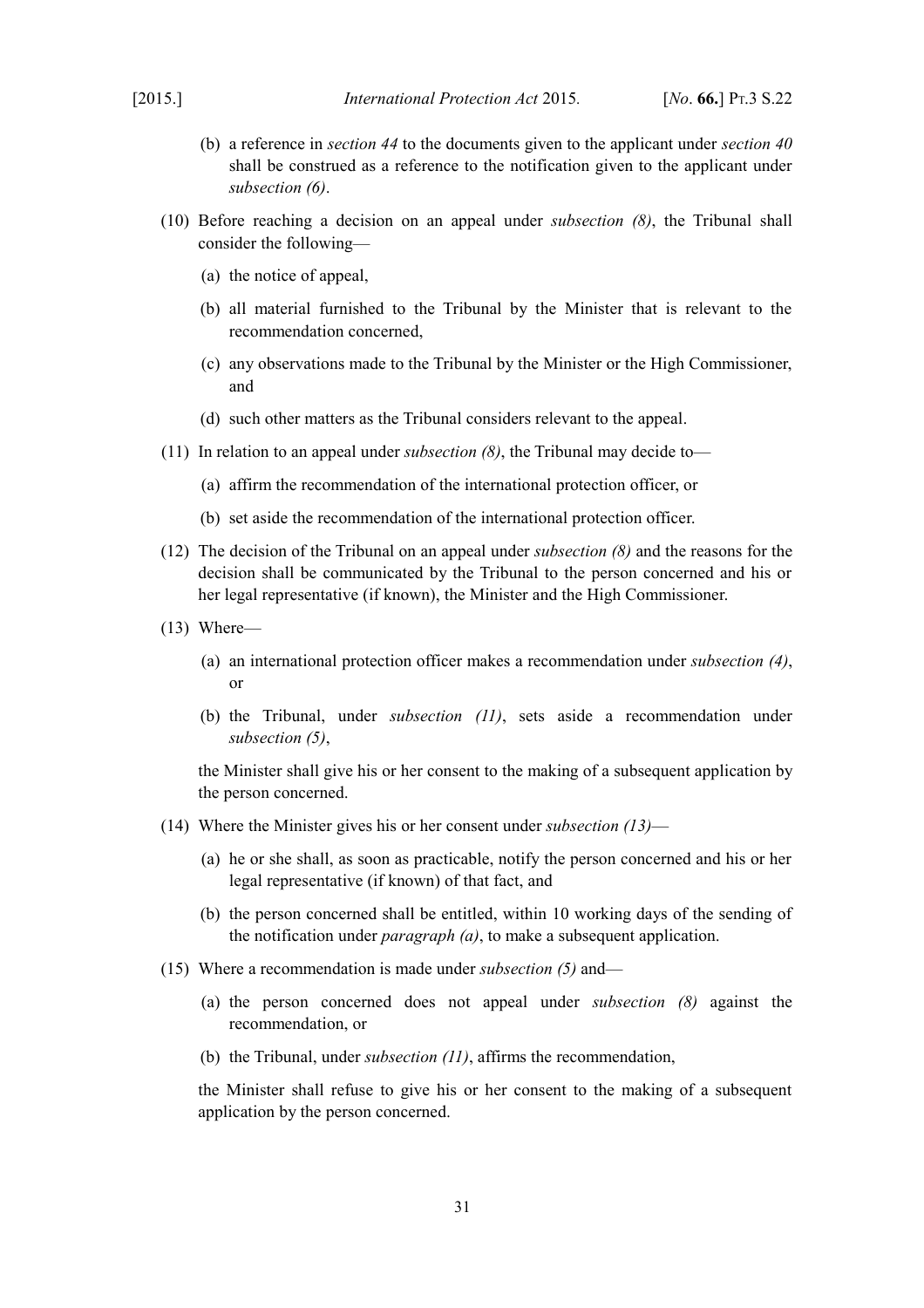- (16) Where a subsequent application is purported to have been made under *section [15](#page-20-1)* and the Minister has not given his or her consent under this section to the making of the application—
	- (a) any examination of the application shall be terminated, and
	- (b) the report referred to in *section [39](#page-45-1)* shall not be prepared.
- (17) A notification referred to in *subsection [\(6\)](#page-31-1)* or *[\(14\)](#page-32-3)* shall be in a language that the person may reasonably be supposed to understand, where—
	- (a) the person is not assisted or represented by a legal representative, and
	- (b) legal assistance is not available to the person.
- (18) In this section—

"previous application" means, in relation to a person—

- (a) an application for international protection made by the person under this Act, in respect of which the Minister has, under *section [47](#page-53-3)*, refused to give a refugee declaration, or
- (b) an application made by the person under section 8 of the Act of 1996, in respect of which the Minister has, under section 17 of that Act, refused to give a declaration,

and includes any appeal made in relation to the application;

"subsequent application" means an application for international protection made by a person who has made a previous application.

## <span id="page-33-0"></span>**Report in relation to the health of applicant**

- <span id="page-33-1"></span>**23.** (1) Where, in the performance by the Minister or an international protection officer of his or her functions under this Act in relation to an applicant, a question arises regarding the physical or psychological health of the applicant, the Minister or international protection officer, as the case may be, may require the applicant to be examined, and a report in relation to the health of the applicant furnished, by a nominated registered medical practitioner chosen by the applicant.
	- (2) Where, in the performance by the Tribunal of its functions under this Act in relation to an applicant, a question arises regarding the physical or psychological health of the applicant, the Tribunal may require the applicant to be examined, and a report in relation to the health of the applicant furnished, by a nominated registered medical practitioner chosen by the applicant.
	- (3) The Minister shall establish a panel of registered medical practitioners who, in the opinion of the Minister, possess the qualifications and experience necessary for the performance of the functions of a nominated registered medical practitioner under this section.
	- (4) In this section, "nominated registered medical practitioner" means a registered medical practitioner who is a member of the panel established under *subsection [\(3\)](#page-33-1)*.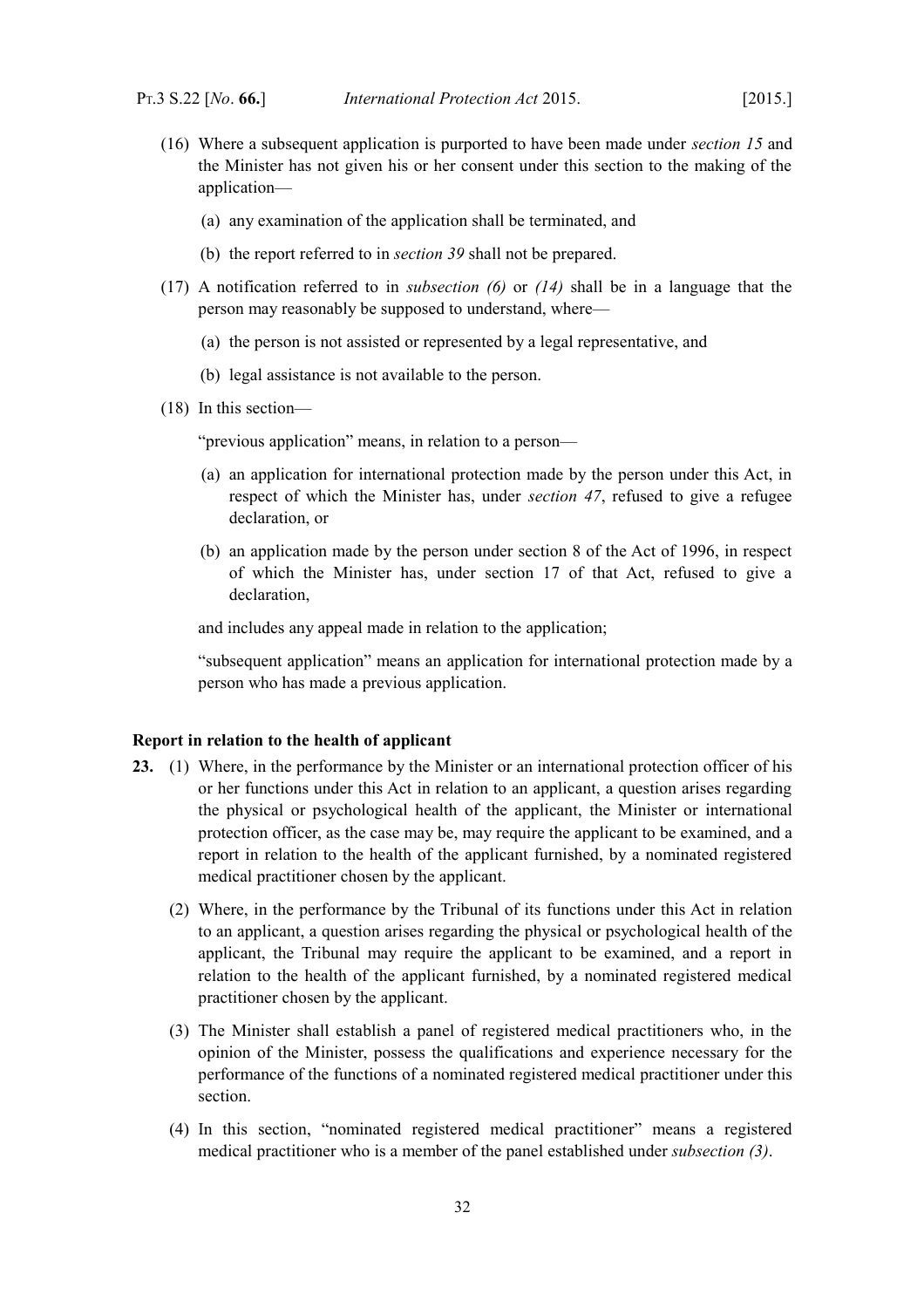## <span id="page-34-0"></span>**Examination to determine age of unaccompanied person**

- <span id="page-34-3"></span><span id="page-34-2"></span><span id="page-34-1"></span>**24.** (1) The Minister, or an international protection officer, where he or she, with reasonable cause, considers it necessary to do so for the purposes of determining whether an applicant referred to in *section [15](#page-20-1)[\(4\)](#page-20-4)* has not attained the age of 18 years, may, subject to this section, arrange for the use of an examination to determine the age of the applicant.
	- (2) An examination under *subsection [\(1\)](#page-34-1)* shall be—
		- (a) performed with full respect for the applicant's dignity,
		- (b) consistent with the need to achieve a reliable result, the least invasive examination possible, and
		- (c) where the examination is a medical examination, carried out by a registered medical practitioner or such other suitably qualified medical professional as may be prescribed.
	- (3) An examination under *subsection [\(1\)](#page-34-1)* shall not be carried out without the consent of—
		- (a) the applicant concerned, or
		- (b) one of the following:
			- (i) an adult who is taking responsibility for the care and protection of the applicant; or
			- (ii) an employee or other person appointed by the Child and Family Agency under *section [15](#page-20-1)[\(4\)](#page-20-4)*.
	- (4) The Minister or international protection officer, as the case may be, shall ensure that an applicant referred to in *section [15](#page-20-1)[\(4\)](#page-20-4)* is informed, prior to the international protection officer's examination of the application, in a language which the applicant may reasonably be supposed to understand, of—
		- (a) the possibility that the age of the applicant may be determined by examination under *subsection [\(1\)](#page-34-1)*,
		- (b) the method or methods to be used in the examination under *subsection [\(1\)](#page-34-1)*,
		- (c) the possible consequences of the result of the examination under *subsection [\(1\)](#page-34-1)* for the examination by the international protection officer of the application, and
		- (d) the consequences of refusal on the part of the applicant to undergo the examination.
	- (5) The consequences referred to in *subsection [\(4\)](#page-34-3)[\(d\)](#page-34-2)* are that the Minister or international protection officer may proceed to determine, for the purposes of this Act and in the absence of an examination under *subsection [\(1\)](#page-34-1)*, whether the applicant has not attained the age of 18 years.
	- (6) The best interests of the child shall be a primary consideration in the application of this section.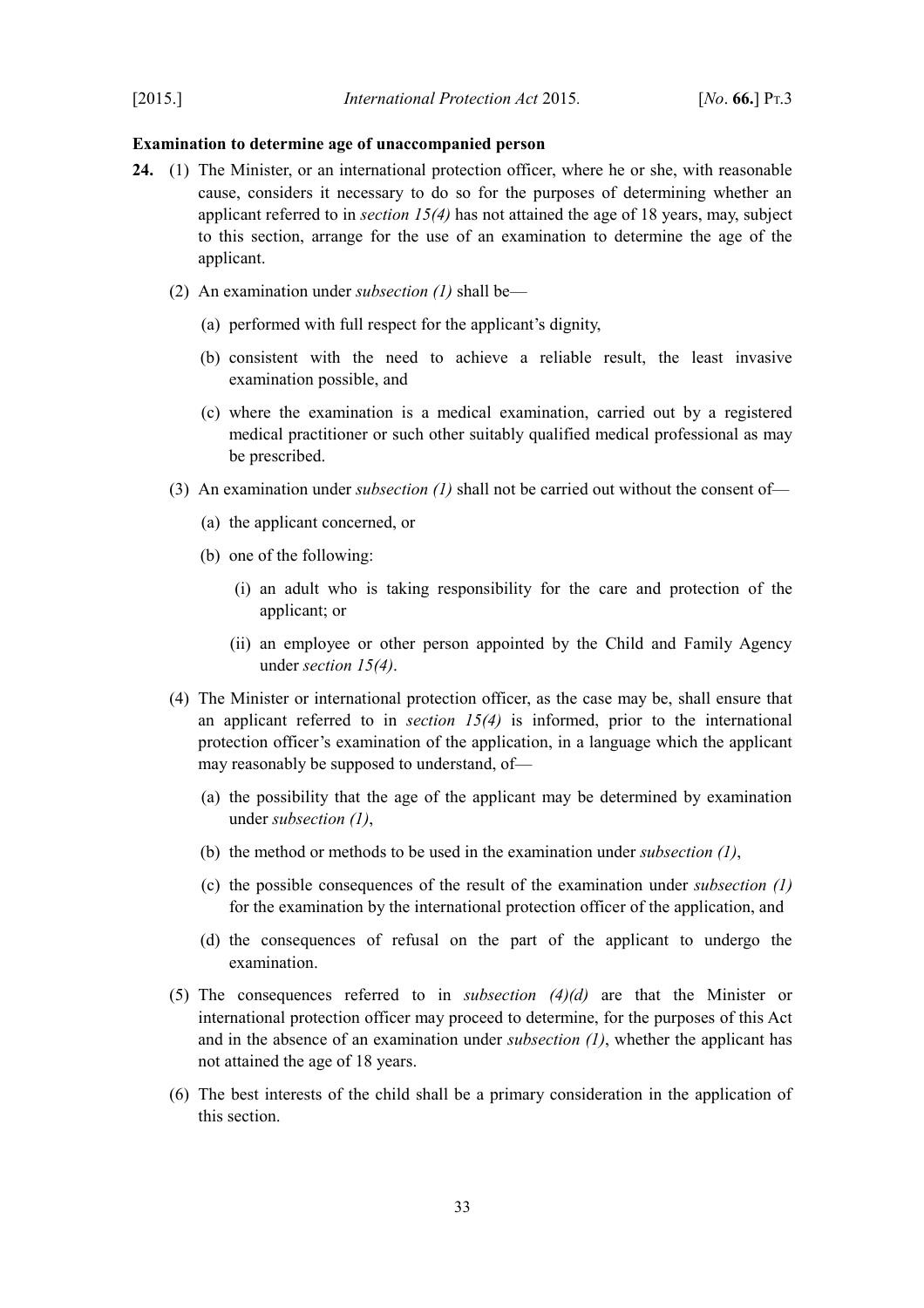(7) For the purposes of *subsection [\(1\)](#page-34-1)*, the Minister or international protection officer shall be considered to have reasonable cause where he or she considers that, on the basis of general statements or other relevant indications, there are reasons to have doubts in relation to the age of the applicant concerned.

#### <span id="page-35-0"></span>**Examination to determine age for purposes of** *subsection [\(7\)](#page-25-2)* **of** *section [20](#page-24-1)*

- <span id="page-35-2"></span><span id="page-35-1"></span>**25.** (1) For the purposes of *paragraph [\(b\)](#page-25-3)* of *subsection [\(7\)](#page-25-2)* of *section [20](#page-24-1)*, the Minister may arrange for the carrying out of an examination (in this section referred to as an "examination") in order to determine the age of a person.
	- (2) A member of the Garda Síochána or an immigration officer who has formed a belief to which *paragraph [\(b\)](#page-25-3)* of *subsection [\(7\)](#page-25-2)* of *section [20](#page-24-1)* applies may request the Minister to make an arrangement under *subsection [\(1\)](#page-35-2)* and the Minister shall, upon receipt of such request make such an arrangement.
	- (3) The Minister shall ensure that a person in respect of whom it is proposed to make an arrangement under *subsection [\(1\)](#page-35-2)* is informed, prior to the examination concerned, in a language that the applicant may reasonably be supposed to understand, of—
		- (a) the possibility that the age of the applicant may be determined by an examination,
		- (b) the method or methods to be used in the examination, and
		- (c) the consequences of refusal on the part of the applicant to undergo the examination.
	- (4) An examination under *subsection [\(1\)](#page-35-2)* shall not be carried out without the consent of—
		- (a) the applicant concerned, or
		- (b) one of the following:
			- (i) an adult who is taking responsibility for the care and protection of the person; or
			- (ii) an employee or other person appointed by the Child and Family Agency under *subsection [\(4\)](#page-20-4)* of *section [15](#page-20-1)*.
	- (5) An examination under *subsection [\(1\)](#page-35-2)* shall be—
		- (a) performed with full respect for the person's dignity,
		- (b) consistent with the need to achieve a reliable result, the least invasive examination possible, and
		- (c) where the examination is a medical examination, carried out by a registered medical practitioner or such other suitably qualified medical professional as may be prescribed.
	- (6) The best interests of the child shall be a primary consideration in the application of this section.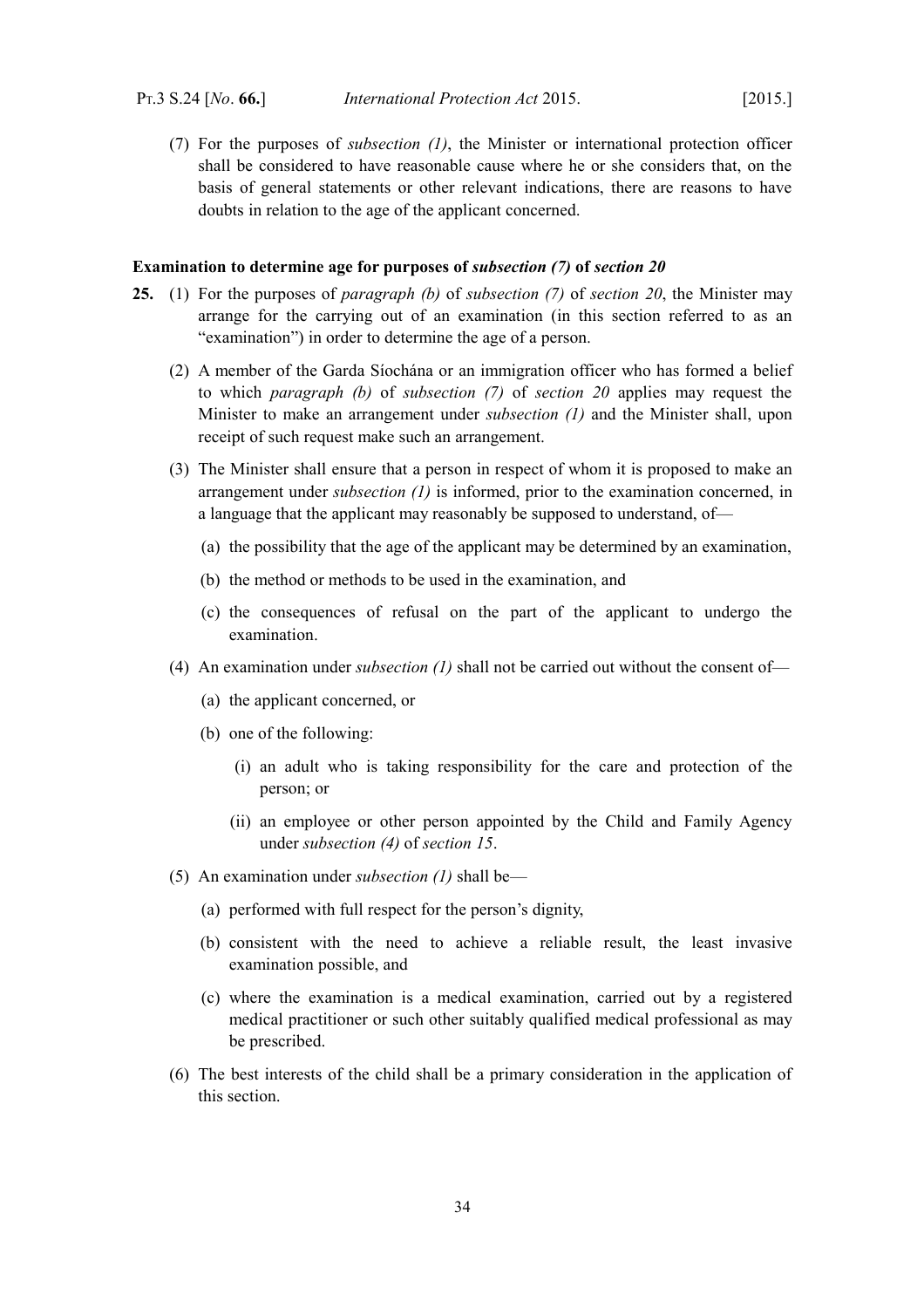## **Protection of identity of applicant**

- <span id="page-36-1"></span><span id="page-36-0"></span>**26.** (1) The Minister and the Tribunal and their respective officers shall take all practicable steps to ensure that the identity of applicants is kept confidential.
	- (2) A person shall not, without the consent of the applicant, publish in a written publication available to the public or broadcast, or cause to be so published or broadcast, information likely to lead members of the public to identify a person as an applicant.
	- (3) If any matter is published or broadcast in contravention of *subsection [\(2\)](#page-36-0)*, the following persons shall be guilty of an offence and liable on summary conviction to a class A fine or a term of imprisonment of 12 months or both:
		- (a) in the case of a publication in a newspaper or periodical, the proprietor, the editor and the publisher of the newspaper or periodical;
		- (b) in the case of any other publication, the person who publishes it;
		- (c) in the case of matter that is a programme that is broadcast, any person who transmits or provides that programme in which the broadcast is made, and any person having functions in relation to the programme corresponding to those of the editor of a newspaper;
		- (d) in the case of matter that is broadcast but is not a programme, the person responsible for broadcasting the matter and any person having functions in relation to the website or other medium of communications corresponding to those of the editor of a newspaper.
	- (4) Where a person is charged with an offence under *subsection [\(3\)](#page-36-1)*, it shall be a defence to prove that at the time of the alleged offence he or she was not aware, and neither suspected nor had reason to suspect, that the publication or broadcast in question was of such matter as is referred to in *subsection [\(2\)](#page-36-0)*.
	- (5) In this section—

"applicant" means a person who is or has been an applicant—

- (a) under this Act, or
- (b) within the meaning of the Act of 1996, Regulation 4 of the Regulations of 2006 or the Regulations of 2013;

"broadcast" means the transmission, relaying or distribution by wireless telegraphy or cable of communications, sounds, signs, visual images or signals intended for direct reception by the general public, whether such communications, sounds, signs, visual images or signals are actually received or not, and includes the publication of such communications, sounds, signs, visual images or signals through the medium of the internet;

"written publication" includes a film, a sound track and any other record in permanent form (including a record that is not in a legible form but which is capable of being reproduced in a legible form) but does not include an indictment or other document prepared for use in particular legal proceedings.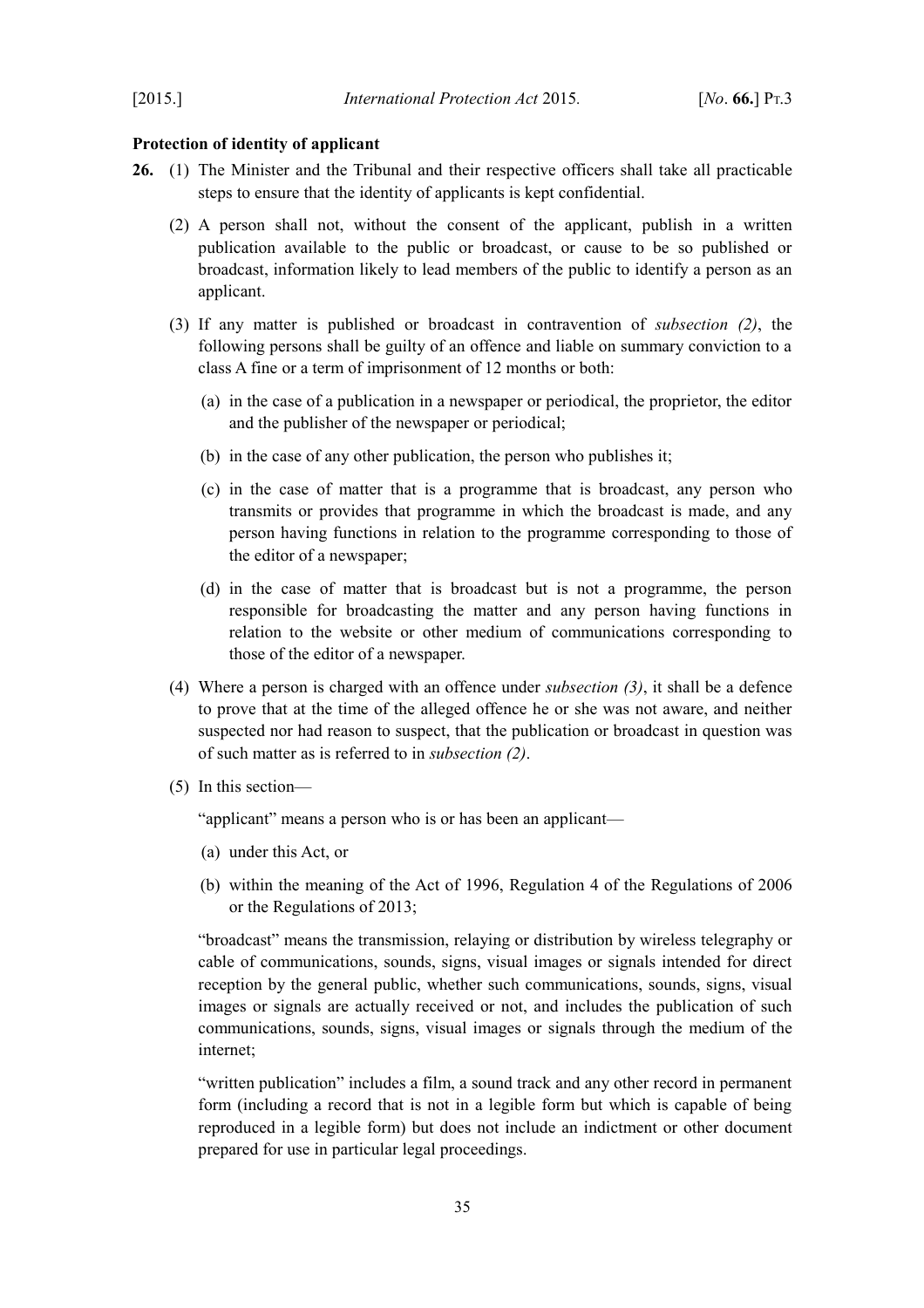## PART 4

### ASSESSMENT OF APPLICATIONS FOR INTERNATIONAL PROTECTION

## **Duty of applicant to cooperate**

<span id="page-37-5"></span><span id="page-37-4"></span>**27.** (1) It shall be the duty of an applicant—

- (a) to submit as soon as reasonably practicable all the information needed to substantiate his or her application,
- (b) to co-operate in the examination of his or her application and in the determination of his or her appeal in relation to that application, if any, and
- (c) to comply with all of the other obligations under *Parts [3](#page-18-0)* to *[6](#page-48-1)* of an applicant in relation to his or her application.
- (2) The information referred to in *subsection [\(1\)](#page-37-4)* consists of statements by the applicant, and all documentation at his or her disposal, regarding the elements, referred to in *section [28](#page-37-3)[\(3\)](#page-37-2)*, of his or her application.

#### **Assessment of facts and circumstances**

- <span id="page-37-3"></span><span id="page-37-2"></span><span id="page-37-1"></span><span id="page-37-0"></span>**28.** (1) An international protection officer shall, in co-operation with the applicant, assess the relevant elements of the application.
	- (2) The Tribunal shall, for the purposes of an appeal under *section [41](#page-48-0)* in co-operation with the applicant, assess the relevant elements of the application.
	- (3) The elements referred to in *subsections [\(1\)](#page-37-1)* and *[\(2\)](#page-37-0)* consist of the applicant's statements and all the documents submitted by him or her regarding his or her—
		- (a) age,
		- (b) background, including that of relevant relatives,
		- (c) identity,
		- (d) nationality or nationalities,
		- (e) country or countries, and place or places, of previous residence,
		- (f) previous asylum applications, whether made in the State or outside it,
		- (g) travel routes,
		- (h) identity and travel documents, and
		- (i) reasons for applying for international protection.
	- (4) The assessment, by the international protection officer of an application, and by the Tribunal of an appeal under *section [41](#page-48-0)*, shall be carried out on an individual basis and shall include taking into account the following: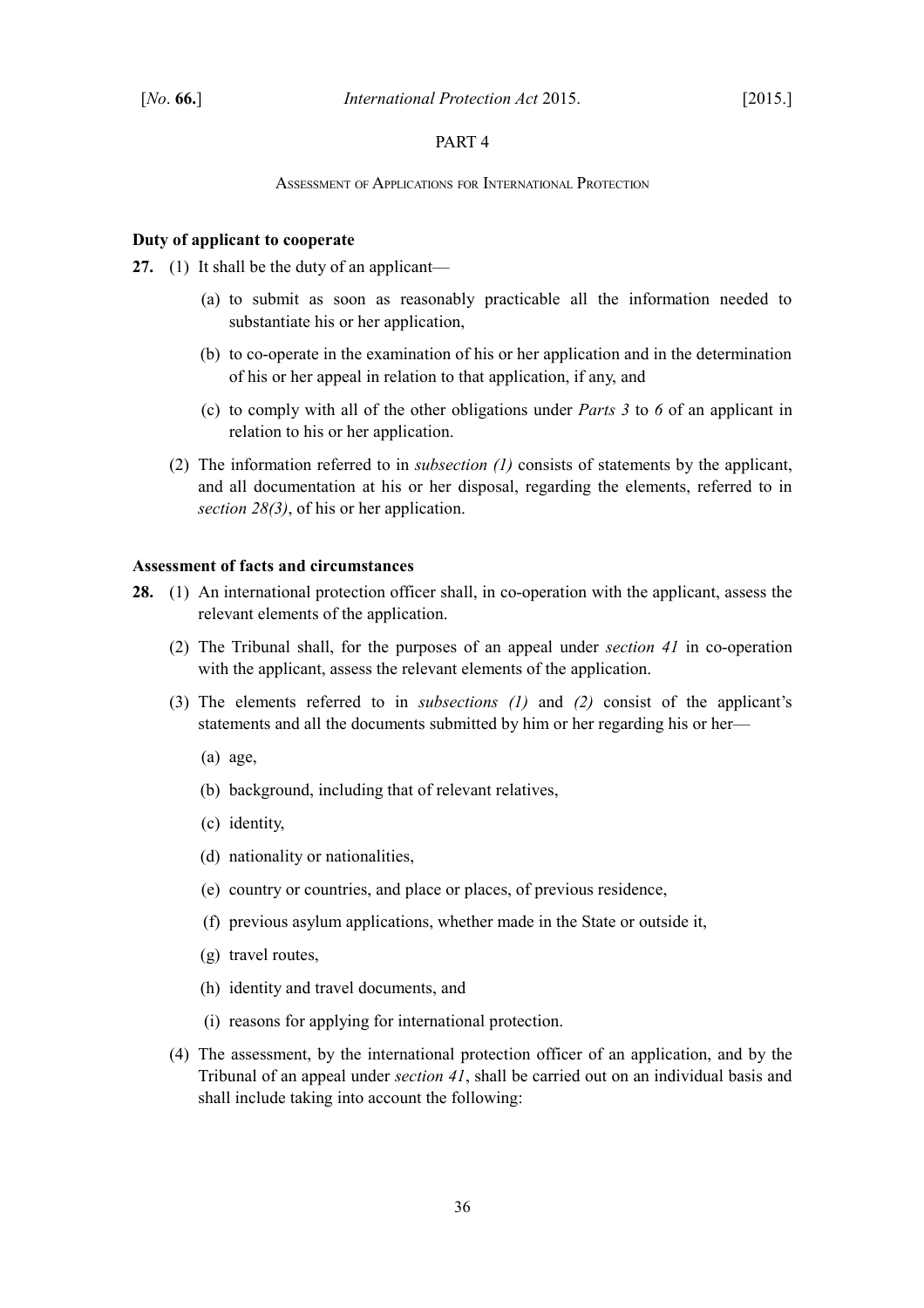- (a) all relevant facts as they relate to the country of origin at the time of taking a decision on the application, including laws and regulations of the country of origin and the manner in which they are applied;
- (b) the relevant statements and documentation presented by the applicant including information on whether the applicant has been or may be subject to persecution or serious harm;
- (c) the individual position and personal circumstances of the applicant, including factors such as background, gender and age, so as to assess whether, on the basis of the applicant's personal circumstances, the acts to which the applicant has been or could be exposed would amount to persecution or serious harm;
- (d) whether the applicant's activities since leaving the country of origin were engaged in for the sole or main purpose of creating the necessary conditions for applying for international protection, so as to assess whether those activities will expose the applicant to persecution or serious harm if returned to that country;
- (e) whether the applicant could reasonably be expected to avail himself or herself of the protection of another country where he or she could assert citizenship;
- (f) the general credibility of the applicant.
- (5) (a) In the assessment of an application, an international protection officer shall, in the case of an applicant who was a child at the time of a relevant occurrence or at any time during which a relevant circumstance existed, take account of the applicant's age at that time and the level of understanding that could reasonably be expected of a child of that age.
	- (b) In the conduct of an appeal under *section [41](#page-48-0)*, the Tribunal shall, in the case of an applicant who was a child at the time of a relevant occurrence or at any time during which a relevant circumstance existed, take account of the applicant's age at that time and the level of understanding that could reasonably be expected of a child of that age.
	- (c) In this subsection—

"relevant circumstance" means, in relation to an application, a circumstance that falls to be considered in the assessment of the application;

"relevant occurrence" means, in relation to an application, an occurrence that falls to be considered in the assessment of the application.

- (6) The fact that an applicant has already been subject to persecution or serious harm, or to direct threats of such persecution or such serious harm, is a serious indication of the applicant's well-founded fear of persecution or real risk of suffering serious harm, unless there are good reasons to consider that such persecution or serious harm will not be repeated.
- (7) Where aspects of the applicant's statements are not supported by documentary or other evidence, those aspects shall not need confirmation where the international protection officer or, as the case may be, the Tribunal, is satisfied that—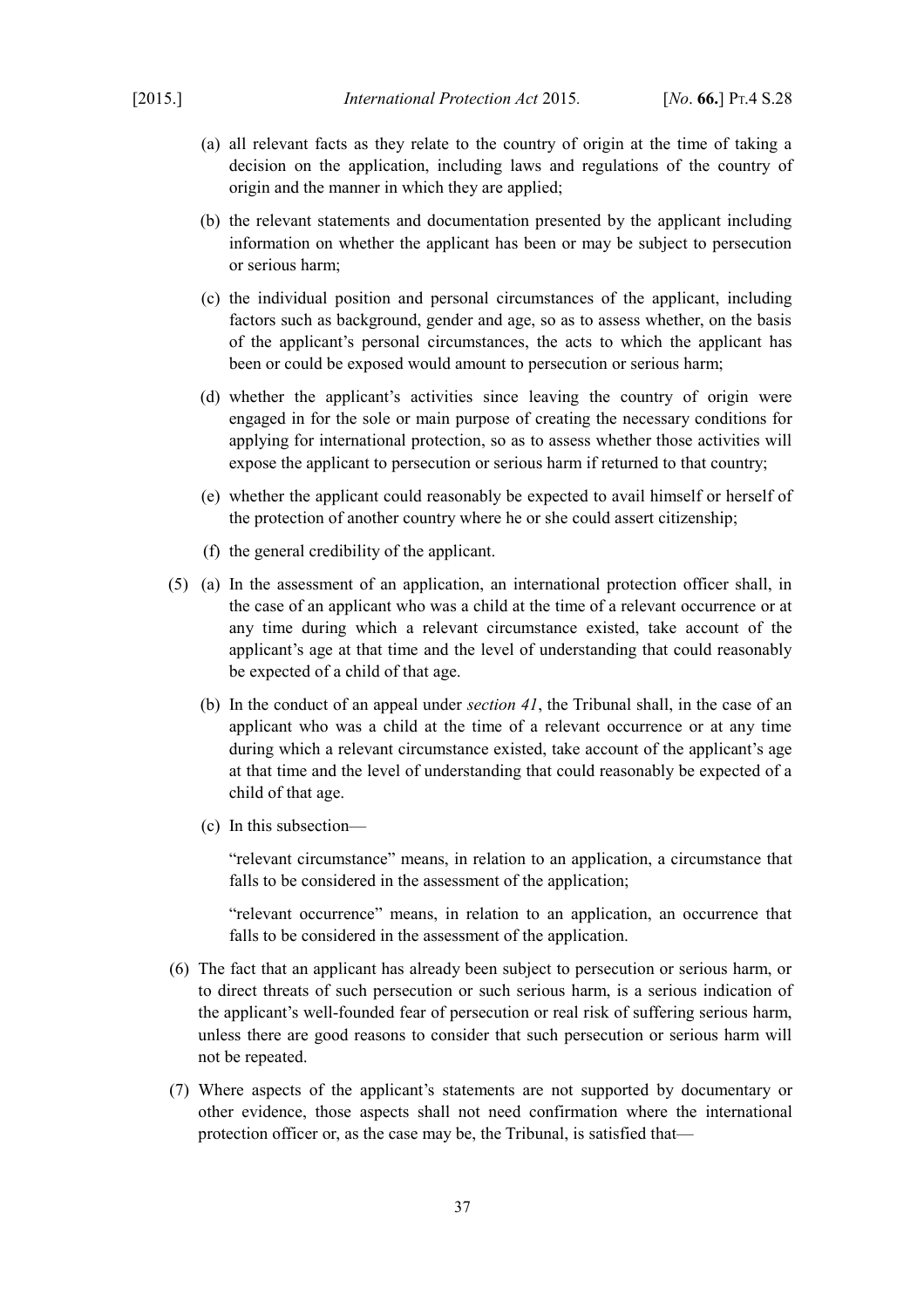- (a) the applicant has made a genuine effort to substantiate his or her application,
- (b) all relevant elements at the applicant's disposal have been submitted and a satisfactory explanation regarding any lack of other relevant elements has been given,
- (c) the applicant's statements are found to be coherent and plausible and do not run counter to available specific and general information relevant to the applicant's case,
- (d) the applicant has applied for international protection at the earliest possible time, unless the applicant can demonstrate good reason for not having done so, and
- (e) the general credibility of the applicant has been established.

### **International protection needs arising** *sur place*

- **29.** (1) For the purposes of this Act, a well-founded fear of being persecuted or a real risk of suffering serious harm may be based on events which have taken place since the applicant left his or her country of origin.
	- (2) A well-founded fear of being persecuted or a real risk of suffering serious harm may be based on activities which have been engaged in by the applicant since he or she left his or her country of origin, in particular where it is established that the activities relied upon constitute the expression and continuation of convictions or orientations held in the country of origin.
	- (3) Without prejudice to the Geneva Convention, an applicant who is the subject of an application made with the consent of the Minister given under *section [22](#page-30-0)* shall not normally be—
		- (a) the subject of a recommendation by the international protection officer under *section [39](#page-45-0)* that he or she is a person in respect of whom a refugee declaration should be given, or
		- (b) the subject of a decision by the Tribunal under *section [46](#page-52-0)* to recommend that he or she is a person in respect of whom a refugee declaration should be given,

if the risk of persecution is based on circumstances which the applicant has created by his or her own decision since leaving his or her country of origin.

### **Actors of persecution or serious harm**

- <span id="page-39-1"></span><span id="page-39-0"></span>**30.** For the purposes of this Act, actors of persecution or serious harm include—
	- (a) a state,
	- (b) parties or organisations controlling a state or a substantial part of the territory of a state, and
	- (c) non-state actors, if it can be demonstrated that the actors referred to in *paragraphs [\(a\)](#page-39-1)* and *[\(b\)](#page-39-0)*, including international organisations, are unable or unwilling to provide protection against persecution or serious harm.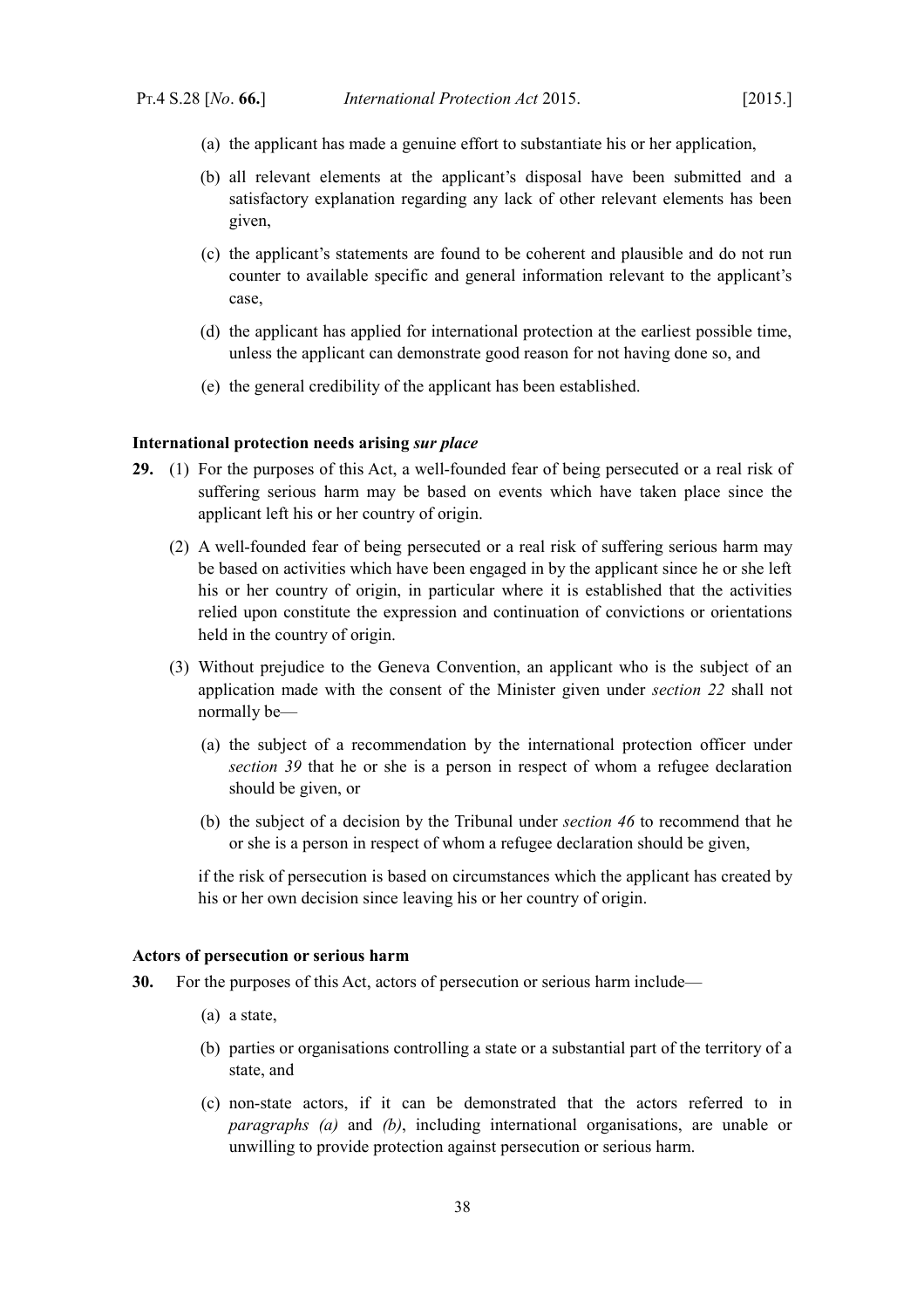# **Actors of protection**

- <span id="page-40-6"></span><span id="page-40-4"></span>**31.** (1) For the purposes of this Act, protection against persecution or serious harm can only be provided by—
	- (a) a state, or
	- (b) parties or organisations, including international organisations, controlling a state or a substantial part of the territory of a state,

<span id="page-40-5"></span>provided that they are willing and able to offer protection in accordance with *subsection [\(2\)](#page-40-3)*.

- <span id="page-40-3"></span><span id="page-40-2"></span><span id="page-40-1"></span>(2) Protection against persecution or serious harm—
	- (a) must be effective and of a non-temporary nature, and
	- (b) shall be regarded as being generally provided where—
		- (i) the actors referred to in *paragraphs [\(a\)](#page-40-6)* and *[\(b\)](#page-40-5)* of *subsection [\(1\)](#page-40-4)* take reasonable steps to prevent the persecution or suffering of serious harm, and
		- (ii) the applicant has access to such protection.
- (3) When assessing whether an international organisation controls a state or a substantial part of its territory and provides protection as described in *subsection [\(2\)](#page-40-3)*, the Minister, the international protection officer or, as the case may be, the Tribunal, shall take into account any guidance which may be provided in relevant European Union acts.
- (4) The steps referred to in *subsection*  $(2)(b)(i)$  $(2)(b)(i)$  $(2)(b)(i)$  shall include the operating of an effective legal system for the detection, prosecution and punishment of acts constituting persecution or serious harm.

## **Internal protection**

- <span id="page-40-7"></span><span id="page-40-0"></span>**32.** (1) An international protection officer may recommend or, as the case may be, the Tribunal may decide, that an applicant is not in need of international protection if in a part of the country of origin the applicant—
	- (a) has—
		- (i) no well-founded fear of being persecuted or is not at real risk of suffering serious harm, or
		- (ii) access to protection against persecution or serious harm,
		- and
	- (b) can safely and legally travel to and gain admittance to that part of the country and can reasonably be expected to settle there.
	- (2) An international protection officer or, as the case may be, the Tribunal, in examining whether an applicant has a well-founded fear of being persecuted or is at real risk of suffering serious harm, or has access to protection against persecution or serious harm in a part of the country of origin in accordance with *subsection [\(1\)](#page-40-0)*, shall have regard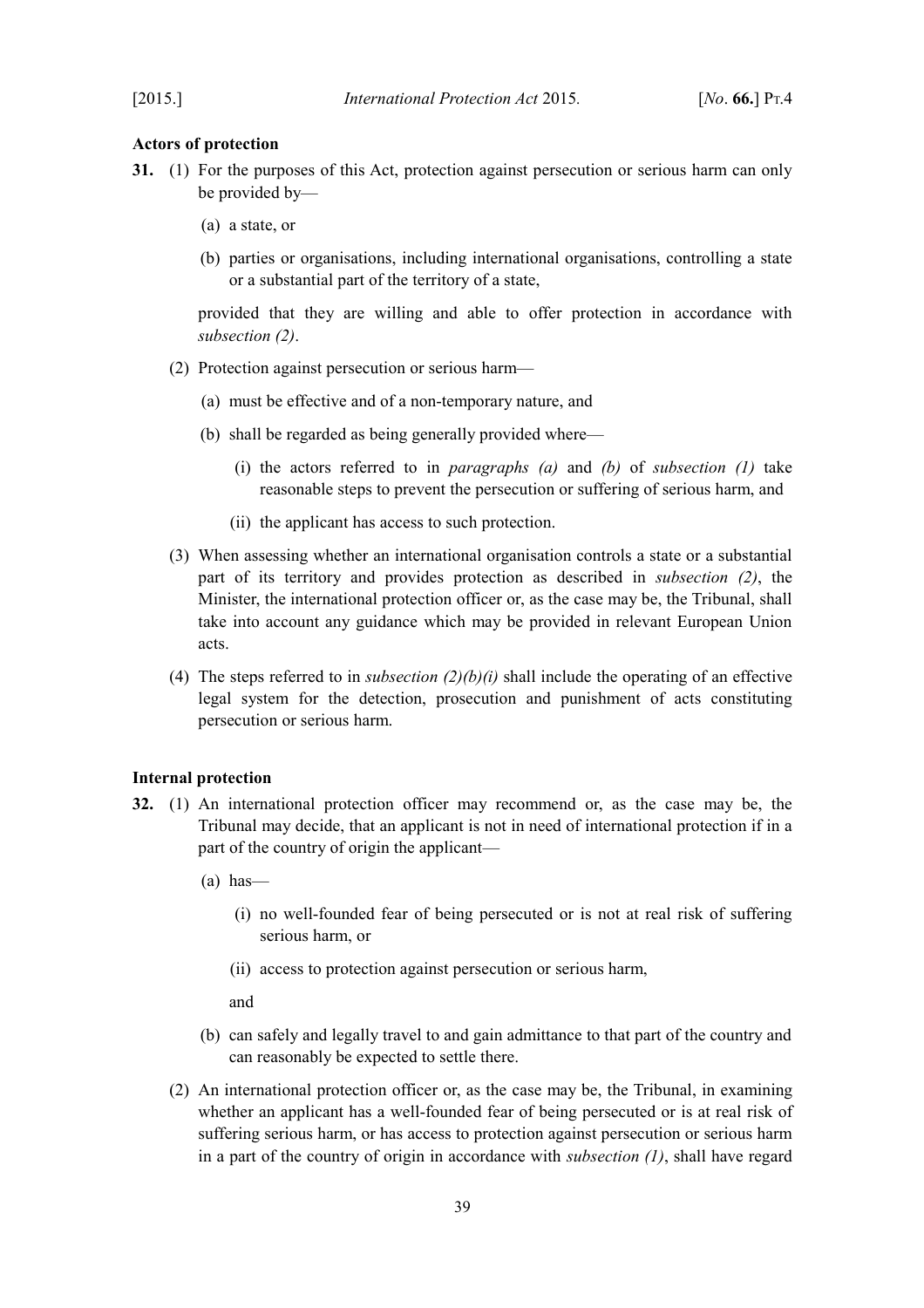to the general circumstances prevailing in that part of the country and to the personal circumstances of the applicant in accordance with *section [28](#page-37-3)*.

(3) An international protection officer or, as the case may be, the Tribunal, in complying with this section, shall ensure that precise and up-to-date information is obtained from relevant sources, such as the High Commissioner and the European Asylum Support Office.

### **Applicant from safe country of origin**

- **33.** A country that has been designated under *section [72](#page-81-0)* as a safe country of origin shall, for the purposes of the assessment of an application for international protection, be considered to be a safe country of origin in relation to a particular applicant only where—
	- (a) the country is the country of origin of the applicant, and
	- (b) the applicant has not submitted any serious grounds for considering the country not to be a safe country of origin in his or her particular circumstances and in terms of his or her eligibility for international protection.

## PART 5

#### EXAMINATION OF APPLICATIONS AT FIRST INSTANCE

#### **Examination of application**

- <span id="page-41-1"></span>**34.** An international protection officer shall examine each application for international protection for the purpose of deciding whether to recommend, under *section [39](#page-45-0)[\(2\)](#page-46-1)[\(b\)](#page-46-0)*, that—
	- (a) the applicant should be given a refugee declaration,
	- (b) the applicant should not be given a refugee declaration and should be given a subsidiary protection declaration, or
	- (c) the applicant should be given neither a refugee declaration nor a subsidiary protection declaration.

#### **Personal interview**

- <span id="page-41-3"></span><span id="page-41-2"></span><span id="page-41-0"></span>**35.** (1) As part of the examination referred to in *section [34](#page-41-1)*, the international protection officer shall cause the applicant to be interviewed, at such time and place that the international protection officer may fix, in relation to the matters referred to in that section.
	- (2) An applicant interviewed under *subsection [\(1\)](#page-41-0)* shall, whenever necessary for the purpose of ensuring appropriate communication during a personal interview, be provided by the Minister or international protection officer with the services of an interpreter.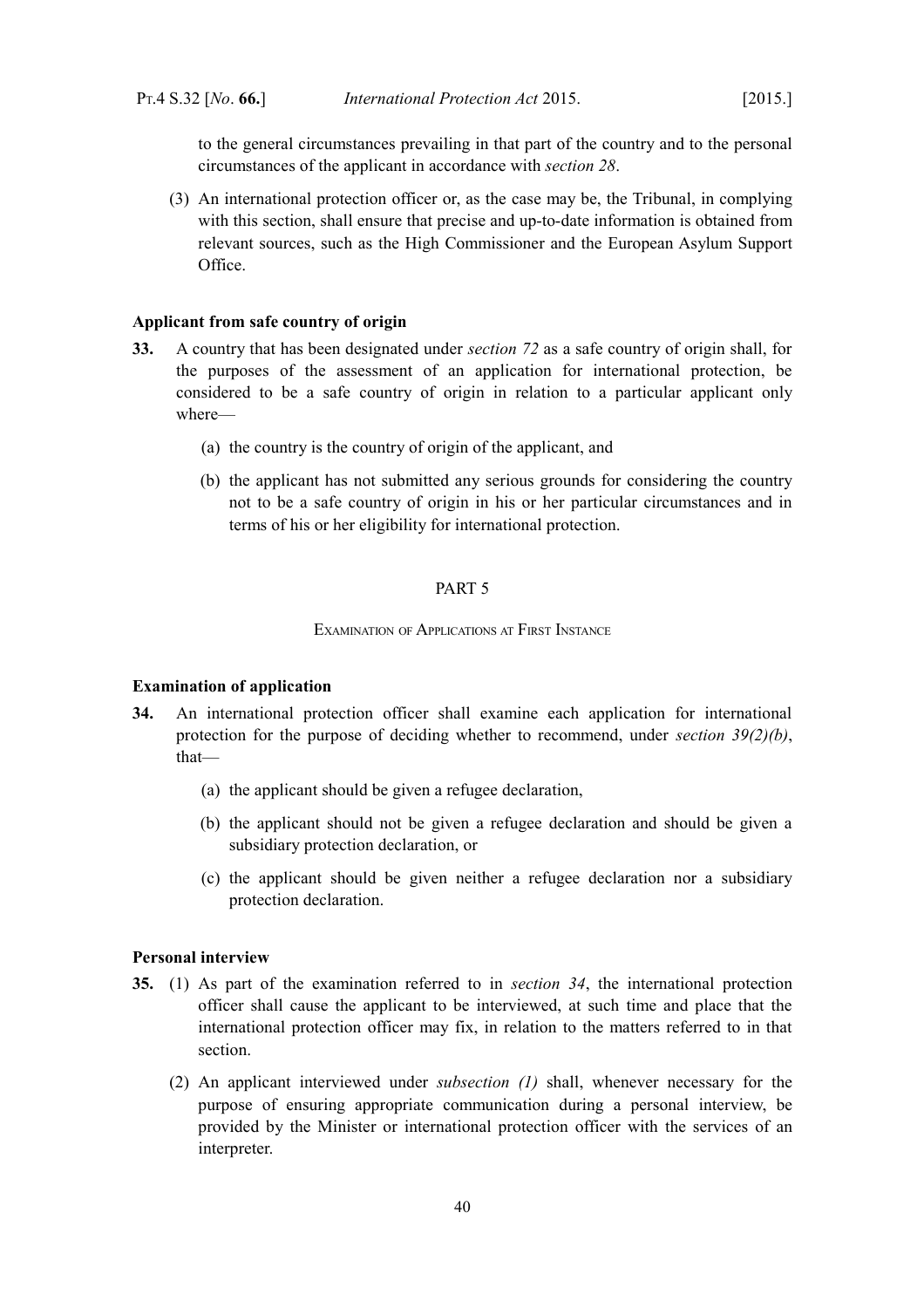- <span id="page-42-3"></span>(3) The Minister, for the purpose of ensuring that personal interviews are conducted under conditions that allow the applicant to present the grounds for his or her application in a comprehensive manner shall—
	- (a) ensure that the persons who conduct the personal interviews are sufficiently competent to take account of the personal or general circumstances surrounding the application, including the applicant's cultural origin or vulnerability, insofar as it is possible to do so, and
	- (b) in the case of interviews to which *subsection [\(2\)](#page-41-2)* applies, select interpreters who are able to ensure appropriate communication between the applicant and the person who conducts the interview.
- <span id="page-42-2"></span>(4) The requirement in *subsection [\(3\)](#page-42-3)[\(b\)](#page-42-2)* shall be regarded as complied with if interpretation is provided in a language that the applicant may reasonably be supposed to understand and in which he or she is able to communicate.
- (5) A personal interview shall—
	- (a) take place without the presence of family members of the applicant unless the international protection officer considers it necessary for an appropriate examination to have other family members present, and
	- (b) take place under conditions that ensure appropriate confidentiality.
- (6) The following may be present at a personal interview:
	- (a) the High Commissioner, whenever he or she so requests;
	- (b) the applicant's legal representative or a person nominated by that legal representative, with the consent of the applicant.
- <span id="page-42-1"></span><span id="page-42-0"></span>(7) (a) Where an applicant has not attained the age of 18 years and is accompanied by an adult other than his or her parent, the interviewer, where he or she considers it appropriate to do so, shall require the adult to satisfy him or her that the adult is taking responsibility for the care and protection of the applicant concerned.
	- (b) For the purposes of *paragraph [\(a\)](#page-42-1)*, the interviewer may make such inquiries of or about the applicant and the adult concerned as the interviewer considers necessary in order to satisfy himself or herself that the adult is taking the responsibility referred to in *paragraph [\(a\)](#page-42-1)* and is authorised to do so.
	- (c) Where the interviewer (whether or not having made appropriate enquiries under *paragraph [\(b\)](#page-42-0)*) is not satisfied either that the adult is taking responsibility for the applicant or that the adult is authorised to do so, he or she shall so inform the Child and Family Agency, and
		- (i) it shall be presumed that the applicant is a child in need of care and protection, and
		- (ii) the Child Care Acts 1991 to 2013, the [Child and Family Agency Act 2013](http://www.irishstatutebook.ie/2013/en/act/pub/0040/index.html) and other enactments relating to the care and welfare of persons who have not attained the age of 18 years shall apply.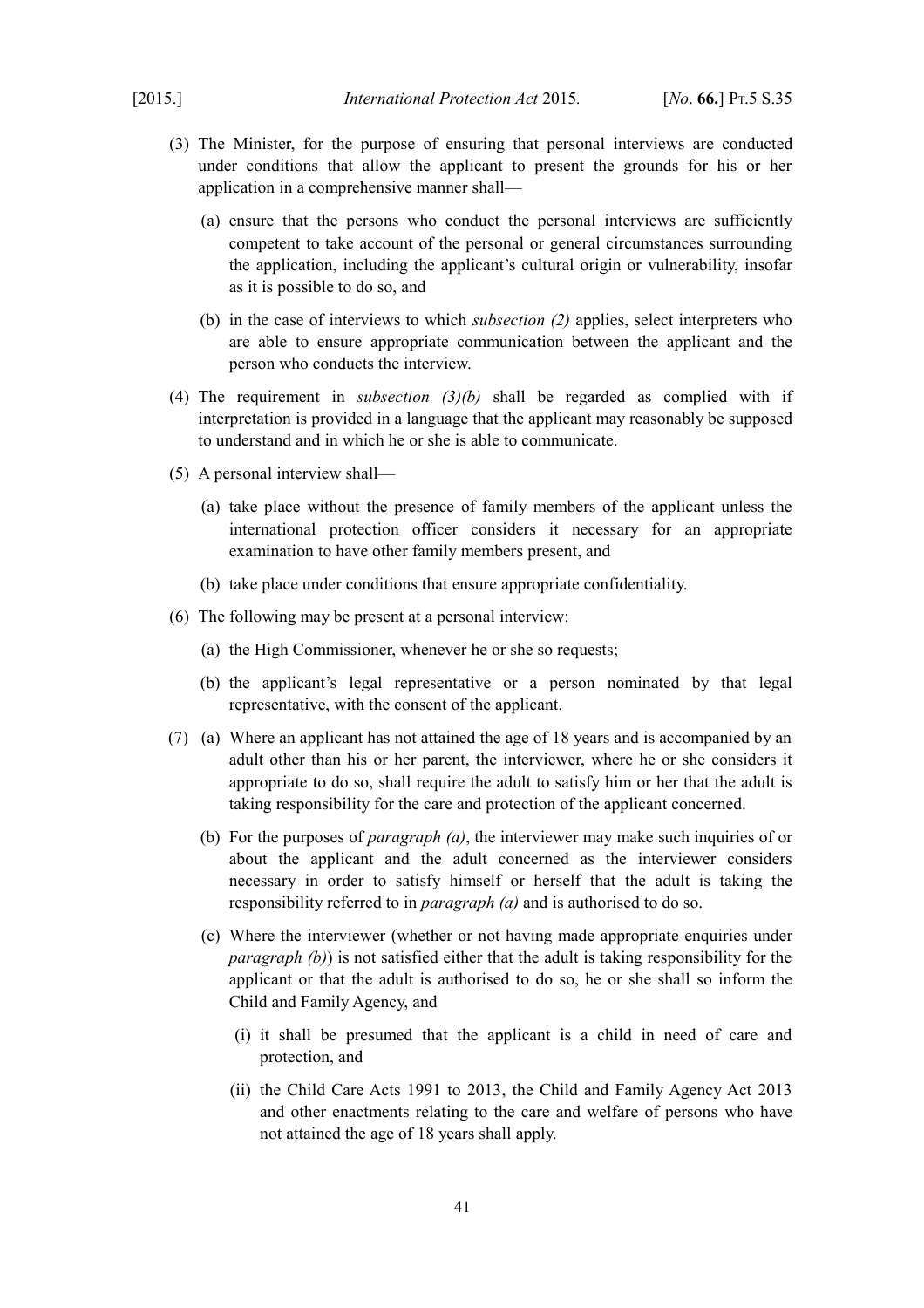- <span id="page-43-3"></span>(8) A personal interview may be dispensed with where the international protection officer is of the opinion that—
	- (a) based on the available evidence, the applicant is a person in respect of whom a refugee declaration should be given,
	- (b) where the applicant has not attained the age of 18 years, he or she is of such an age and degree of maturity that an interview would not usefully advance the examination, or
	- (c) the applicant is unfit or unable to be interviewed owing to circumstances that are enduring and beyond his or her control.
- <span id="page-43-2"></span>(9) *Subsection [\(8\)](#page-43-3)* shall not of itself operate to—
	- (a) prevent information relating to the application from being submitted to the international protection officer by or on behalf of the applicant,
	- (b) prevent the international protection officer from making a recommendation under *section [39](#page-45-0)* in respect of the application, or
	- (c) adversely affect the recommendation referred to in *paragraph [\(b\)](#page-43-2)*.
- <span id="page-43-1"></span>(10) The applicant, the High Commissioner or any other person concerned may make representations in writing to the Minister in relation to any matter relevant to an examination of an application for international protection and the international protection officer shall take account of any such representations made before or during a personal interview.
- (11) *Subsection [\(10\)](#page-43-1)* shall not be construed as preventing the international protection officer from taking into account any representations made following a personal interview provided that such representations are made prior to the preparation of the report under *section [39](#page-45-0)[\(1\)](#page-45-1)* in relation to the application.
- <span id="page-43-0"></span>(12) Following the conclusion of a personal interview, the interviewer shall prepare a report in writing of the interview.
- (13) The report prepared under *subsection [\(12\)](#page-43-0)* shall comprise two parts—
	- (a) one of which shall include anything that is, in the opinion of the international protection officer, relevant to the application, and
	- (b) the other of which shall include anything that would, in the opinion of the international protection officer, be relevant to the Minister's decision under *section [48](#page-55-0)* or *[49](#page-56-0)*, in the event that the section concerned were to apply to the applicant.

## **Applicants to whom** *section [15](#page-20-1)[\(4\)](#page-20-0)* **applies**

- <span id="page-43-4"></span>**36.** Where *section [15](#page-20-1)[\(4\)](#page-20-0)* applies to an applicant, the Minister shall, taking the best interests of the child as a primary consideration, ensure that—
	- (a) the person appointed by the Child and Family Agency under that provision—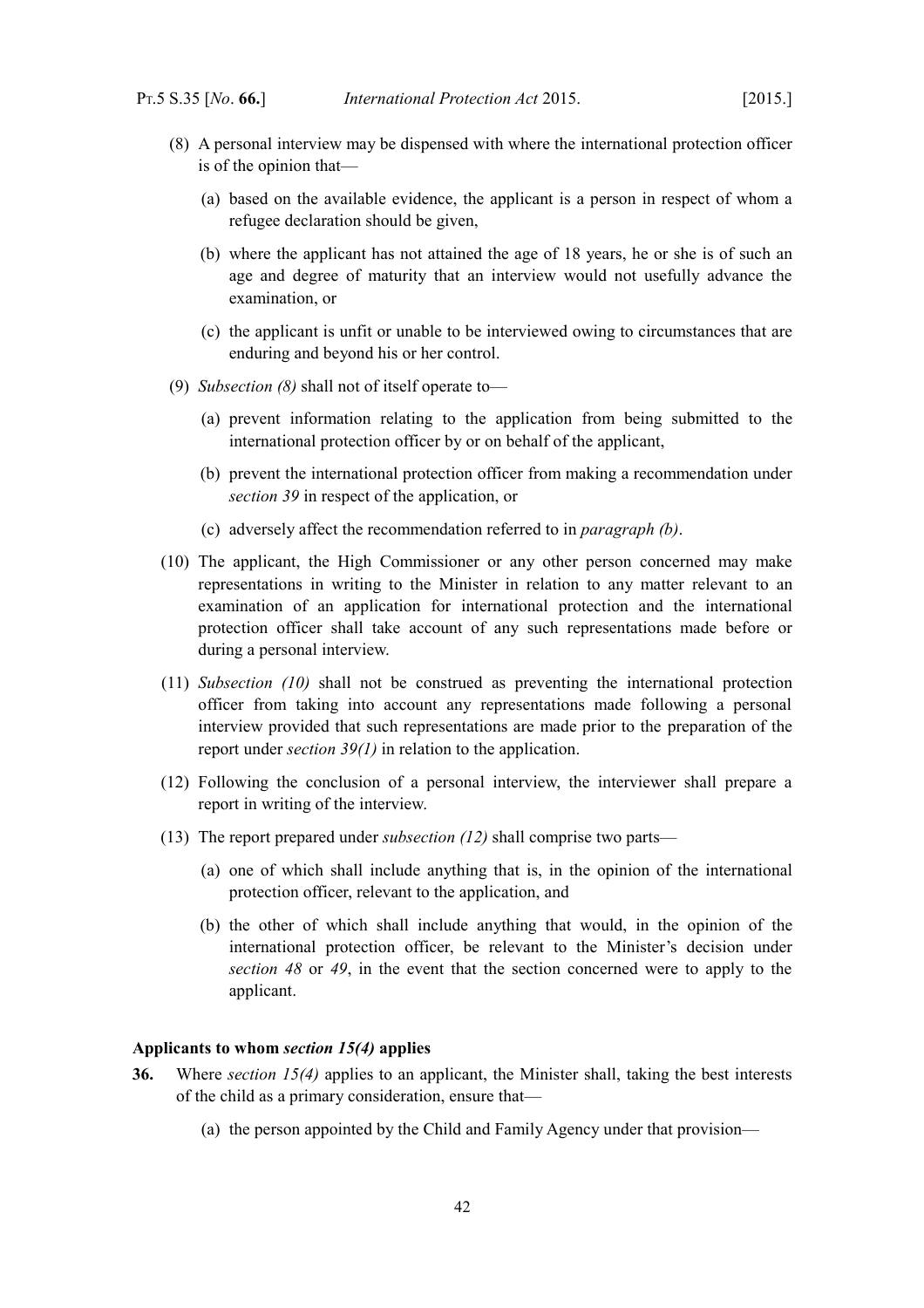- (i) is given the opportunity to inform the applicant about the meaning and possible consequences of the personal interview and, where appropriate, how to prepare himself or herself for the personal interview, and
- (ii) is allowed to be present at the personal interview and to ask questions or make comments, within the framework set by the person who conducts the interview,
- (b) the personal interview is conducted—
	- (i) by a person who has the necessary knowledge of, and competence to take into account, the special needs of persons who have not attained the age of 18 years, and
	- (ii) where appropriate, having regard to the age and degree of maturity of the applicant and the role of the person referred to in *paragraph [\(a\)](#page-43-4)*, in a manner that enables the applicant to ask questions and make comments, within the framework set by the person who conducts the interview,

and

(c) the report of the personal interview together with the report under *section [39](#page-45-0)* in respect of the applicant's application is prepared by a person with the necessary knowledge of the special needs of persons who have not attained the age of 18 years.

### **Withdrawal of application at first instance**

- <span id="page-44-3"></span><span id="page-44-2"></span><span id="page-44-1"></span><span id="page-44-0"></span>**37.** (1) An applicant may, at any time before the preparation of the report under *section [39](#page-45-0)* in relation to the application, withdraw his or her application by sending notice of withdrawal to the Minister.
	- (2) Where an application is withdrawn pursuant to *subsection [\(1\)](#page-44-0)*
		- (a) any examination of the application shall be terminated,
		- (b) *sections [39](#page-45-0)* and *[40](#page-47-0)* and *Part [6](#page-48-1)* shall not apply in respect of the application,
		- (c) the Minister shall, under *section [47](#page-53-0)[\(5\)](#page-54-0)*, refuse both to give the person who made the application a refugee declaration and to give a subsidiary protection declaration, and
		- (d) the Minister, as soon as practicable, shall—
			- (i) send the person and his or her legal representative (if known) a notice confirming that the application is withdrawn, and
			- (ii) inform the High Commissioner of the fact that the application is withdrawn.

## **Failure by applicant to cooperate**

**38.** (1) Where an applicant does not attend for a personal interview on the date and at the time fixed under *section [35](#page-41-3)[\(1\)](#page-41-0)* for the interview then, unless the applicant, not later than 3 working days from that date, furnishes the Minister with an explanation for the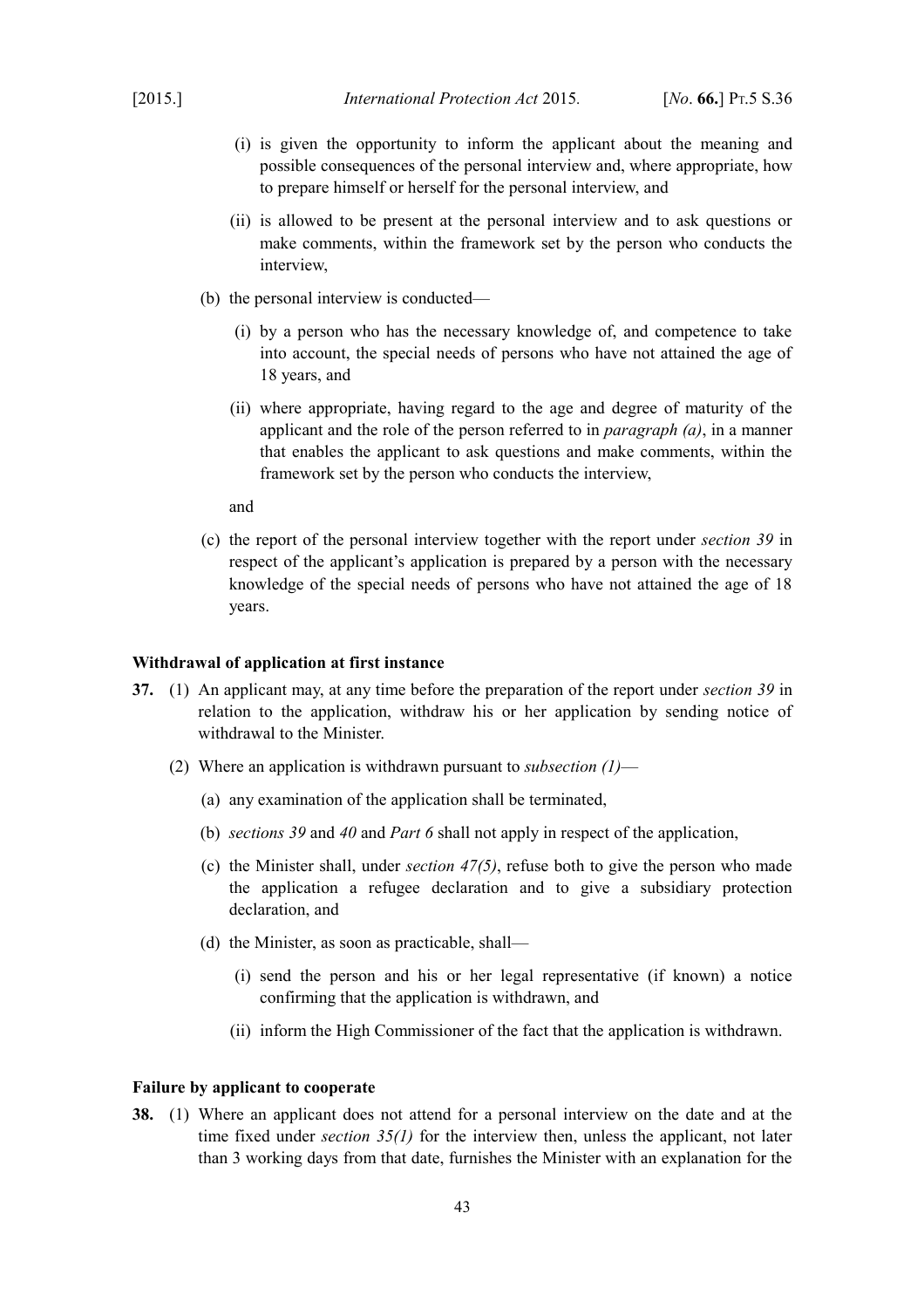non-attendance which in the opinion of the Minister is reasonable in the circumstances, *subsection [\(5\)](#page-45-5)* shall apply to the applicant.

- <span id="page-45-3"></span>(2) Where the Minister is of the opinion that an applicant—
	- (a) has failed, or is failing, in his or her duty under *section [27](#page-37-5)* to co-operate, or
	- (b) is in breach of *paragraph [\(a\)](#page-21-3)*, *[\(c\)](#page-21-4)* or *[\(d\)](#page-21-2)* of *section [16](#page-21-1)[\(3\)](#page-21-0)*,

the Minister shall send to the applicant or his or her legal representative (if known) written notice of his or her opinion, and of the reasons for it.

- <span id="page-45-9"></span><span id="page-45-8"></span><span id="page-45-7"></span>(3) The Minister, in the notice under *subsection [\(2\)](#page-45-3)*, shall—
	- (a) invite the applicant to furnish, within 10 working days of the date of the notice, his or her observations on the Minister's opinion referred to in that subsection,
	- (b) require the applicant to confirm in writing, within 10 working days of the date of the notice, that he or she wishes to continue with his or her application,
	- (c) remind the applicant of his or her duty under *section [27](#page-37-5)* to co-operate and to comply with any requirements that have been or may be imposed on him or her under *paragraph [\(a\)](#page-21-3)* or *[\(d\)](#page-21-2)* of *section [16](#page-21-1)[\(3\)](#page-21-0)*, and
	- (d) include a statement of the effect of *subsection [\(5\)](#page-45-5)* and of *section [22](#page-30-0)[\(2\)](#page-30-2)[\(c\)](#page-30-1)*.
- <span id="page-45-6"></span>(4) Where—
	- (a) an applicant to whom a notice under *subsection [\(2\)](#page-45-3)* is sent does not furnish the confirmation referred to in *subsection [\(3\)](#page-45-7)[\(b\)](#page-45-8)*, or
	- (b) the Minister, having considered the observations (if any) made by the applicant referred to in *subsection [\(3\)](#page-45-7)[\(a\)](#page-45-9)* and the confirmation of the applicant referred to in *subsection [\(3\)](#page-45-7)[\(b\)](#page-45-8)*, is of the opinion that the applicant has failed, or is failing, to comply with any of the obligations referred to in *subsection [\(3\)](#page-45-7)[\(c\)](#page-45-6)*, *subsection [\(5\)](#page-45-5)* shall apply to the applicant.
- <span id="page-45-5"></span><span id="page-45-4"></span><span id="page-45-2"></span>(5) (a) Where this subsection applies to an applicant, the applicant's application shall be examined on the basis of the information referred to in *paragraph [\(b\)](#page-45-2)* only.
	- (b) The information referred to in *paragraph [\(a\)](#page-45-4)* is the information submitted by the applicant before this subsection applied to him or her.
- (6) A notice under *subsection [\(2\)](#page-45-3)* shall, when sent to the applicant, be in a language that he or she may reasonably be supposed to understand, where—
	- (a) he or she is not assisted or represented by a legal representative, and
	- (b) legal assistance is not available to him or her.

### **Report of examination of application**

<span id="page-45-1"></span><span id="page-45-0"></span>**39.** (1) Following the conclusion of an examination of an application for international protection, the international protection officer shall cause a written report to be prepared in relation to the matters referred to in *section [34.](#page-41-1)*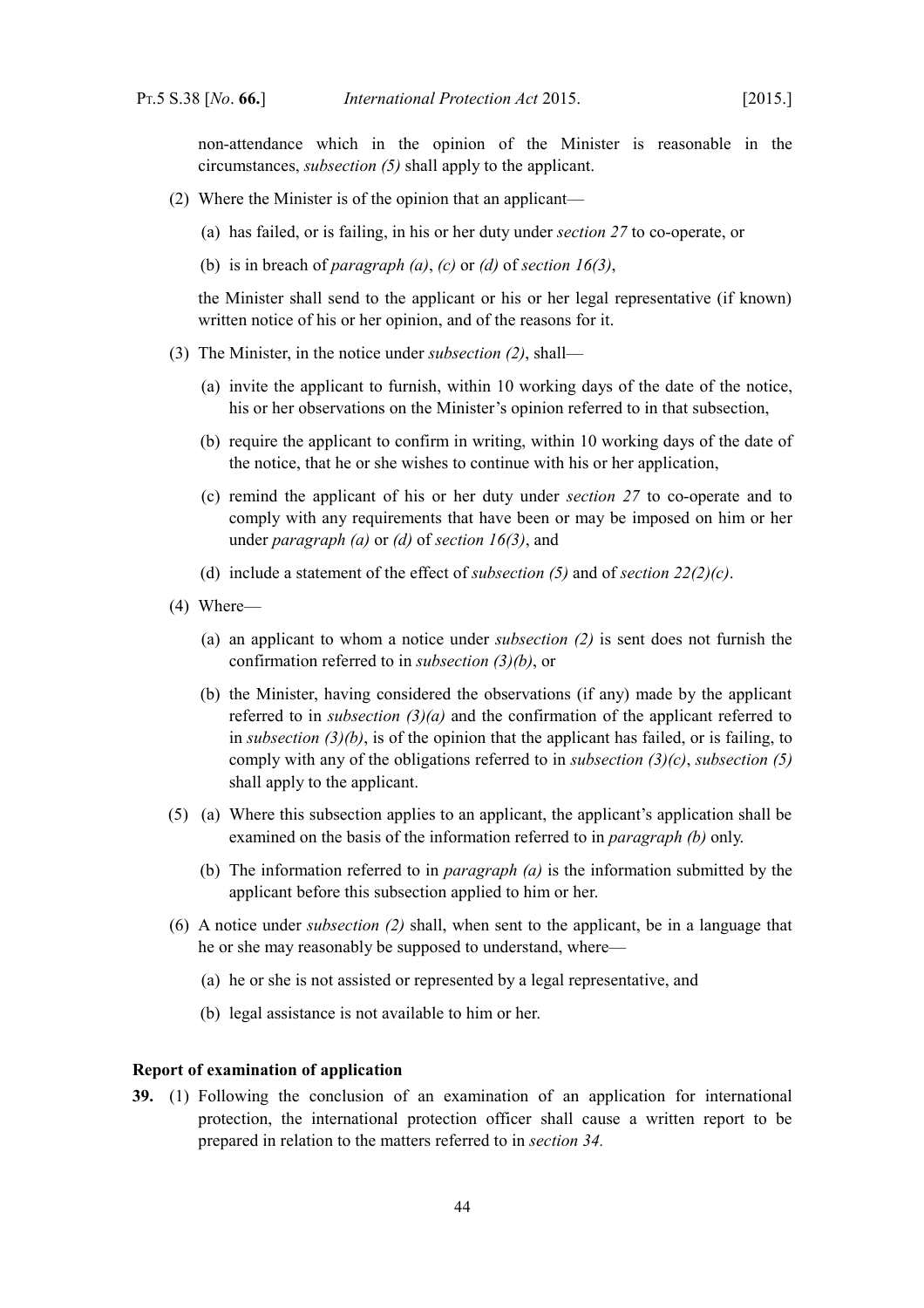- <span id="page-46-1"></span>(2) The report under *subsection [\(1\)](#page-45-1)* shall—
	- (a) refer to the matters relevant to the application which are—
		- (i) raised by the applicant in his or her application, preliminary interview or personal interview or at any time before the conclusion of the examination, and
		- (ii) other matters the international protection officer considers appropriate,
	- (b) set out the recommendation of the international protection officer in relation to the application, and
	- (c) set out any of the findings referred to in *subsection [\(4\)](#page-46-4)* in relation to the application.
- <span id="page-46-6"></span><span id="page-46-5"></span><span id="page-46-3"></span><span id="page-46-0"></span>(3) The recommendation of the international protection officer in relation to the application shall be based on the examination of the application and shall be that—
	- (a) the applicant should be given a refugee declaration,
	- (b) the applicant should not be given a refugee declaration and should be given a subsidiary protection declaration, or
	- (c) the applicant should be given neither a refugee declaration nor a subsidiary protection declaration.
- <span id="page-46-4"></span><span id="page-46-2"></span>(4) Where a report under this section includes a recommendation of the international protection officer referred to in *subsection [\(3\)](#page-46-3)[\(c\)](#page-46-2)*, the report may also include one or more of the following findings:
	- (a) that the applicant, in submitting his or her application and in presenting the grounds of his or her application in his or her preliminary interview or personal interview or at any time before the conclusion of the examination, has raised only issues that are not relevant or are of minimal relevance to his or her eligibility for international protection;
	- (b) that the applicant has made inconsistent, contradictory, improbable or insufficient representations which make his or her claim to be eligibile for international protection clearly unconvincing;
	- (c) that the applicant has failed without reasonable cause to make his or her application as soon as reasonably practicable having had opportunity to do so;
	- (d) that the applicant, for a reason referred to in *section [32](#page-40-7)*, is not in need of international protection;
	- (e) that the applicant's country of origin is a safe country of origin.
- <span id="page-46-7"></span>(5) Where a recommendation referred to in *subsection [\(2\)](#page-44-2)[\(b\)](#page-44-1)* cannot be made within 6 months of the date of application, the Minister shall, upon request from the applicant, provide the applicant with information on the estimated time within which a recommendation may be made.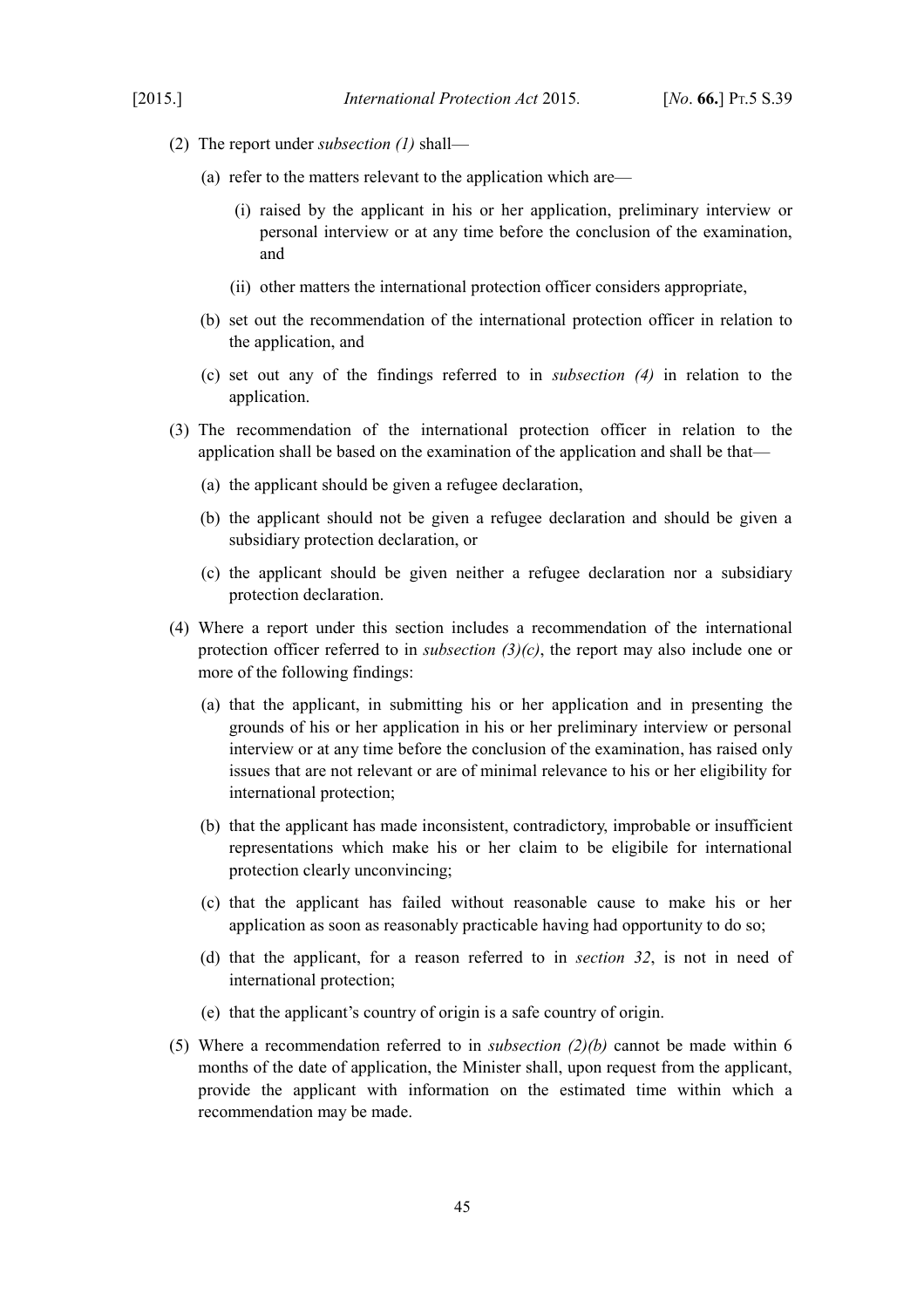- (6) The provision under *subsection [\(5\)](#page-46-7)* by the Minister of an estimated time within which a recommendation may be made shall not of itself oblige the international protection officer to make a recommendation within that time.
- (7) A report under this section shall, as soon as practicable after it is prepared, be furnished to the Minister.

### **Notification of recommendation in relation to application at first instance**

- <span id="page-47-5"></span><span id="page-47-4"></span><span id="page-47-3"></span><span id="page-47-2"></span><span id="page-47-1"></span><span id="page-47-0"></span>**40.** (1) Where an international protection officer has prepared a report under *section [39](#page-45-0)*, or caused such a report to be prepared, the Minister shall notify, in writing, the applicant concerned, the applicant's legal representative (if known) and, whenever so requested by him or her, the High Commissioner, of the officer's recommendation referred to in *section [39](#page-45-0)[\(2\)](#page-46-1)[\(b\)](#page-46-0)*.
	- (2) A notification under *subsection [\(1\)](#page-47-1)* and, where applicable, a statement under *subsection*  $(4)(c)$  $(4)(c)$  or *subsection*  $(5)(c)$  shall, when sent to an applicant, be in a language that he or she may reasonably be supposed to understand, where—
		- (a) he or she is not assisted or represented by a legal representative, and
		- (b) legal assistance is not available to him or her.
	- (3) Where the international protection officer's recommendation is that referred to in *section [39](#page-45-0)[\(3\)](#page-46-3)[\(a\)](#page-46-6)*, the notification under *subsection [\(1\)](#page-47-1)* need only consist of that fact.
	- (4) Where the international protection officer's recommendation is that referred to in *section [39](#page-45-0)[\(3\)](#page-46-3)[\(b\)](#page-46-5)*, the notification under *subsection [\(1\)](#page-47-1)* shall be accompanied by—
		- (a) a statement of the reasons for the recommendation that the applicant not be given a refugee declaration,
		- (b) a copy of the report under *section [39](#page-45-0)*, and
		- (c) a statement of the entitlement of the applicant to appeal to the Tribunal against the recommendation, and of the procedures specified in *Part [6](#page-48-1)*.
	- (5) Where the international protection officer's recommendation is that referred to in *section [39](#page-45-0)[\(3\)](#page-46-3)[\(c\)](#page-46-2)*, the notification under *subsection [\(1\)](#page-47-1)* shall be accompanied by—
		- (a) a statement of the reasons for the recommendation,
		- (b) a copy of the report under *section [39](#page-45-0)*, and
		- (c) a statement of the entitlement of the applicant to appeal to the Tribunal against the recommendation, and of the procedures specified in *Part [6](#page-48-1)*.
	- (6) Nothing in this Act shall be construed as requiring the disclosure of any information that has been supplied to the Minister, an international protection officer, a Department of State or other branch or office of the public service by or on behalf of the government of another state subject to an undertaking (express or implied) that the information would be kept confidential, other than in accordance with the undertaking, or with the consent of the other state.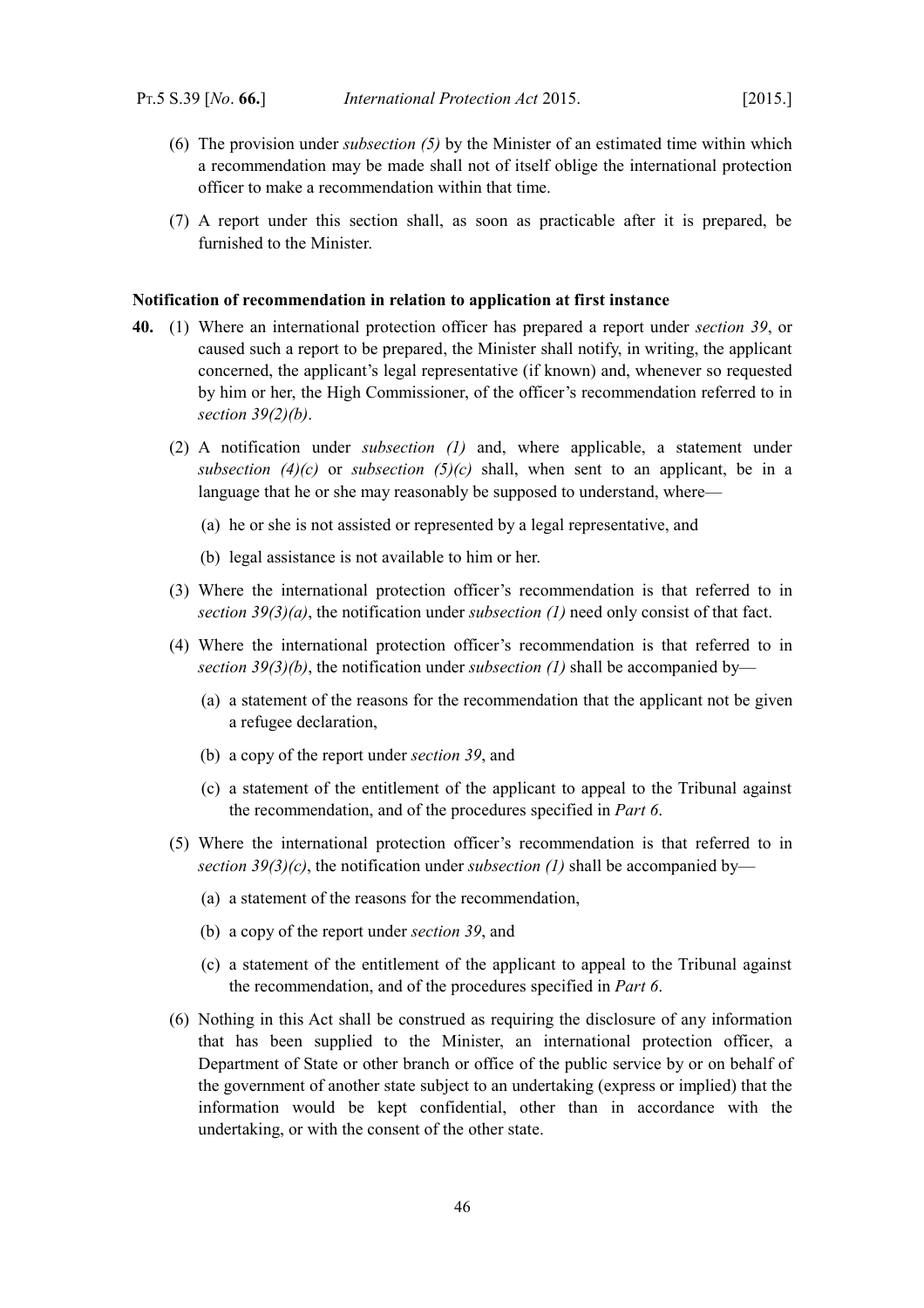### <span id="page-48-1"></span>PART 6

### APPEALS TO TRIBUNAL

### **Appeal to Tribunal**

- <span id="page-48-13"></span><span id="page-48-12"></span><span id="page-48-11"></span><span id="page-48-8"></span><span id="page-48-6"></span><span id="page-48-0"></span>**41.** (1) An applicant may, in accordance with regulations under *subsection [\(4\)](#page-48-9)* (if any), appeal to the Tribunal against—
	- (a) a recommendation, referred to in *section [39](#page-45-0)[\(3\)](#page-46-3)[\(b\)](#page-46-5)*, that an applicant should not be given a refugee declaration, or
	- (b) a recommendation, referred to in *section [39](#page-45-0)[\(3\)](#page-46-3)[\(c\)](#page-46-2)*, that an applicant should be given neither a refugee declaration nor a subsidiary protection declaration.
	- (2) An appeal under *subsection [\(1\)](#page-48-8)* shall be brought by notice in writing—
		- (a) within such period from the date of the sending to the applicant of the notification under *section [40](#page-47-0)* as may be prescribed under *section [77](#page-84-0)*,
		- (b) specifying, in writing, the grounds of appeal and indicating whether the applicant wishes the Tribunal to hold an oral hearing for the purpose of his or her appeal.
	- (3) On receipt of a notice under *subsection [\(2\)](#page-48-6)*, the Tribunal shall transmit a copy of the notice to the Minister and notify the High Commissioner of the making of the appeal.
	- (4) The Minister may, in consultation with the chairperson and having regard to the need to observe fair procedures, prescribe procedures for and in relation to appeals under *subsection [\(1\)](#page-48-8)*, including the holding of oral hearings.

#### <span id="page-48-9"></span>**Oral hearing**

- <span id="page-48-10"></span><span id="page-48-7"></span><span id="page-48-5"></span><span id="page-48-4"></span><span id="page-48-3"></span><span id="page-48-2"></span>**42.** (1) The Tribunal shall hold an oral hearing for the purpose of an appeal under *section [41](#page-48-0)* where—
	- (a) subject to *subsection [\(2\)](#page-48-7)*, the applicant has requested this in the notice under *section [41](#page-48-0)[\(2\)](#page-48-6)*, or
	- (b) it is of the opinion that it is in the interests of justice to do so.
	- (2) (a) An applicant may withdraw a request referred to in *subsection [\(1\)](#page-48-5)[\(a\)](#page-48-4)* by giving notice, which shall set out the reasons for the withdrawal, to the Tribunal not later than 3 working days before the hearing date.
		- (b) The Tribunal, on receipt of a notice under *paragraph [\(a\)](#page-48-3)*, shall consider, having regard to the interests of justice, whether to hold an oral hearing.
	- (3) Except where otherwise provided, an appeal may be determined without an oral hearing.
	- (4) Subject to *subsections [\(5\)](#page-48-2)* and *[\(6\)](#page-49-0)*, an oral hearing shall be held in private.
	- (5) The High Commissioner may be present at an oral hearing for the purpose of observing the proceedings.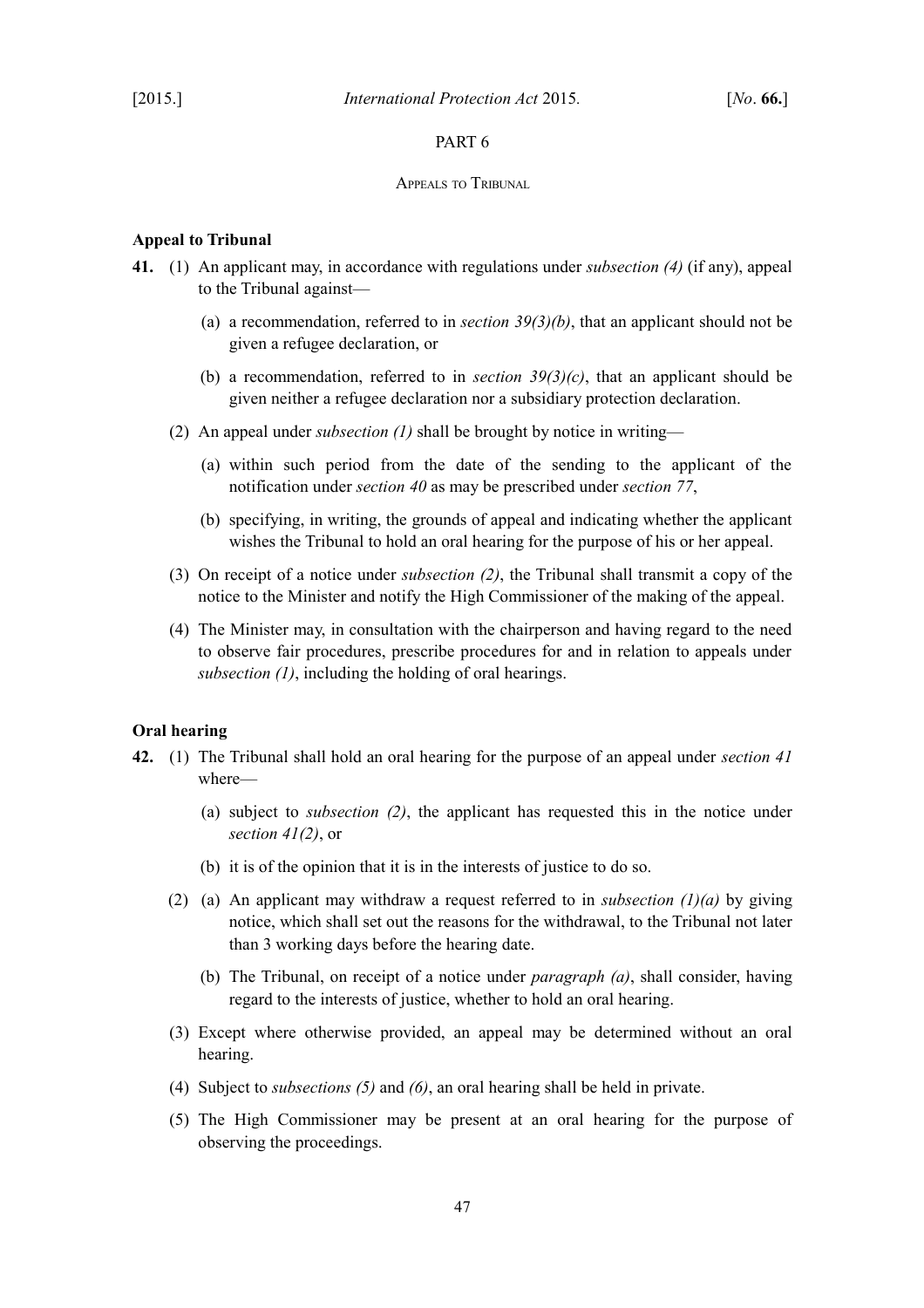- <span id="page-49-0"></span>(6) In conducting an oral hearing, the Tribunal shall—
	- (a) permit the applicant to be present at the hearing and present his or her case to the Tribunal in person or through a legal representative,
	- (b) permit an officer of the Minister or another person nominated by the Minister to be present at and participate in the hearing and, in person or through a legal representative, explain to the Tribunal the recommendation of the international protection officer that is the subject of the appeal,
	- (c) where necessary for the purpose of ensuring appropriate communication during the hearing, provide the applicant with the services of an interpreter,
	- (d) conduct the oral hearing as informally as is practicable, and consistent with fairness and transparency,
	- (e) ensure that the oral hearing proceeds with due expedition, and
	- (f) allow for the examination and cross-examination of the applicant and any witnesses.
- <span id="page-49-4"></span>(7) (a) Where the notice of appeal under *section [41](#page-48-0)* includes a request to the Tribunal to direct the attendance of a witness before the Tribunal, the Tribunal shall, in respect of each such witness, determine whether he or she should be directed to attend before the Tribunal in accordance with *subsection [\(8\)](#page-49-1)*.
	- (b) In making a determination under *paragraph [\(a\)](#page-49-4)*, the Tribunal shall have regard to the nature and purpose of the evidence proposed to be given by the witness as indicated in the notice of appeal.
- <span id="page-49-3"></span><span id="page-49-2"></span><span id="page-49-1"></span>(8) For the purposes of an oral hearing, the Tribunal may—
	- (a) direct in writing any person, other than the Minister or an officer of the Minister, whose evidence is required by the Tribunal to attend before the Tribunal on a date and at a time and place specified in the direction and there to give evidence and to produce any document or thing in his or her possession or control specified in the direction,
	- (b) direct any such person to produce any specified document or thing in his or her possession or control,
	- (c) give any other directions for the purpose of an appeal that appear to the Tribunal to be reasonable and just, and
	- (d) take evidence on oath or on affirmation and for that purpose may cause persons attending before it to swear an oath or make an affirmation.
- (9) *Paragraphs [\(a\)](#page-49-3)* and *[\(b\)](#page-49-2)* of *subsection [\(8\)](#page-49-1)* and *section [44](#page-50-1)[\(2\)](#page-50-0)* shall not apply to a document or thing relating to information which the Minister or the Minister for Foreign Affairs and Trade directs (which he or she is hereby empowered to do) that the information be withheld in the interest of national security or public policy ("*ordre public*").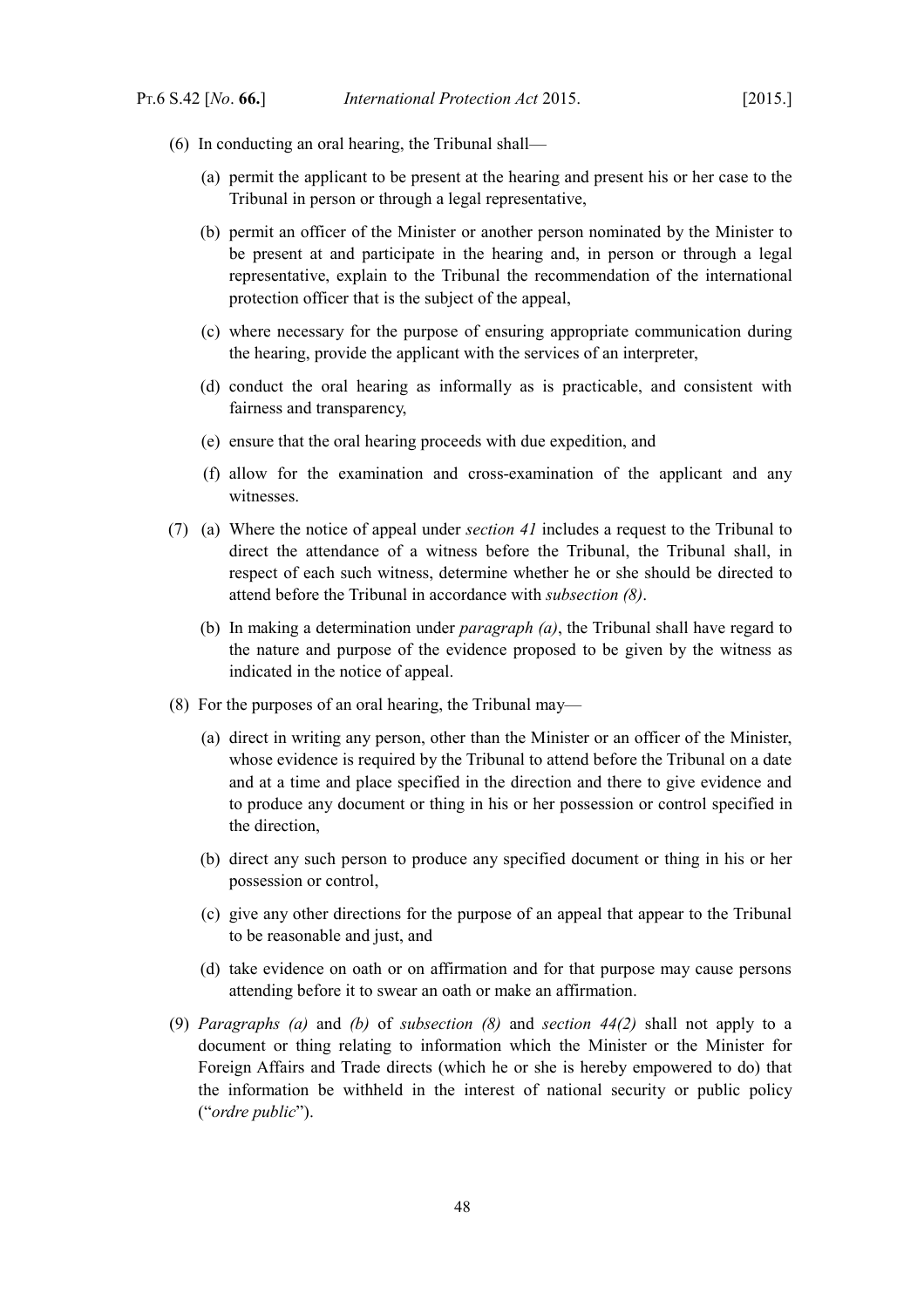- (10) Subject to *subsection [\(11\)](#page-50-5)*, a witness whose evidence has been or is to be given before the Tribunal shall be entitled to the same privileges and immunities as a witness in a court.
- <span id="page-50-5"></span>(11) Where information has been supplied to the Minister, an international protection officer, a Department of State or other branch or office of the public service by or on behalf of the government of another state subject to an undertaking (express or implied) that the information would be kept confidential, the information shall not be produced or further disclosed, other than in accordance with the undertaking, or with the consent of the other state.

### **Accelerated appeal procedures in certain cases**

- <span id="page-50-3"></span><span id="page-50-2"></span>**43.** Where the report under *section [39](#page-45-0)* includes any of the findings referred to in *section [39](#page-45-0)[\(4\)](#page-46-4)*, the following modifications shall apply in relation to an appeal under *section [41](#page-48-0)* by the applicant concerned—
	- (a) the appeal shall be brought by notice in writing within such period, which may be a shorter period than that prescribed for the purposes of *section [41](#page-48-0)[\(2\)](#page-48-6)[\(a\)](#page-48-11)*, from the date of the sending to the applicant of the notification under *section [40](#page-47-0)*, as may be prescribed under *section [77](#page-84-0)*,
	- (b) notwithstanding the provisions of *section [42](#page-48-10)*, the Tribunal, unless it considers it is not in the interests of justice to do so, shall make its decision in relation to the appeal without holding an oral hearing, and
	- (c) the notification referred to in *section [40](#page-47-0)[\(1\)](#page-47-1)* shall include a statement informing the applicant concerned of the effect of the modifications referred to in *paragraph [\(a\)](#page-50-3)* and *[\(b\)](#page-50-2)*.

### <span id="page-50-4"></span>**Appeal to Tribunal: provision of information**

- <span id="page-50-1"></span><span id="page-50-0"></span>**44.** (1) The Minister shall, for the purposes of an appeal under *section [41](#page-48-0)*, furnish the Tribunal with copies of the documents provided to the applicant under *section [40](#page-47-0)*.
	- (2) The Tribunal may, for the purposes of its functions under this Act, request the Minister to make such further inquiries and to furnish the Tribunal with such further information as the Tribunal considers necessary within such period as may be specified by the Tribunal.
	- (3) The Minister shall furnish the Tribunal with observations in writing concerning any matter arising on the grounds of appeal whenever so requested by the Tribunal and a copy of such observations shall be furnished to the applicant concerned and his or her legal representative (if known).

## **Withdrawal and deemed withdrawal of appeal to Tribunal**

<span id="page-50-7"></span><span id="page-50-6"></span>**45.** (1) An applicant may, at any time before the making by the Tribunal of its decision under *section [46](#page-52-0)* in relation to the appeal, withdraw his or her appeal to the Tribunal by sending notice of withdrawal to the Tribunal.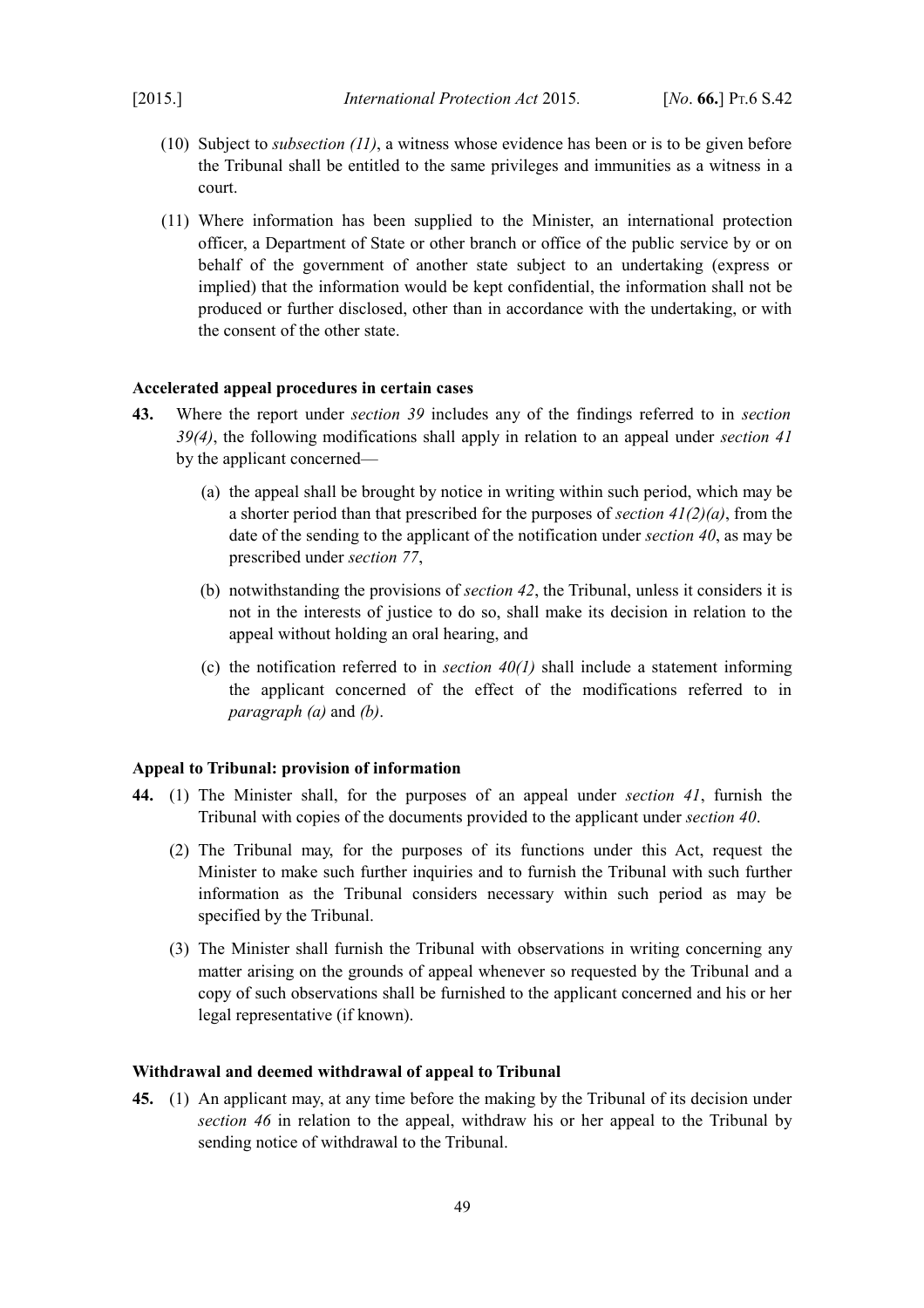- (2) Where an applicant fails, without reasonable cause, to attend an oral hearing at that date and time fixed for the hearing then, unless the applicant, not later than 3 working days from that date, furnishes the Tribunal with an explanation for not attending the oral hearing which the Tribunal considers reasonable in the circumstances, his or her appeal shall be deemed to be withdrawn.
- <span id="page-51-6"></span>(3) Where—
	- (a) in the opinion of the Tribunal an applicant has failed, or is failing, in his or her duty under *section [27](#page-37-5)* to co-operate, or
	- (b) the Minister notifies the Tribunal that he or she is of the opinion that the applicant is in breach of *paragraph [\(a\)](#page-21-3)*, *[\(c\)](#page-21-4)* or *[\(d\)](#page-21-2)* of *section [16](#page-21-1)[\(3\)](#page-21-0)*,

the Tribunal shall send to the applicant or his or her legal representative (if known) written notice of that opinion.

- <span id="page-51-2"></span><span id="page-51-1"></span><span id="page-51-0"></span>(4) The Tribunal, in the notice under *subsection [\(3\)](#page-51-6)*, shall also—
	- (a) require the applicant to confirm in writing, within 10 working days of the date of the notice, that he or she wishes to continue with his or her appeal,
	- (b) remind the applicant of his or her duty under *section [27](#page-37-5)* to co-operate and to comply with any requirements that have been or may be imposed on him or her under *paragraph [\(a\)](#page-21-3)*, *[\(c\)](#page-21-4) or [\(d\)](#page-21-2)* of *section [16](#page-21-1)[\(3\)](#page-21-0)*, and
	- (c) include a statement of the consequences specified in *subsection [\(5\)](#page-51-5)*.
- <span id="page-51-5"></span><span id="page-51-4"></span>(5) The consequences referred to in *subsection [\(4\)](#page-51-1)[\(c\)](#page-51-4)* are that an applicant's appeal shall be deemed to be withdrawn, and that *subsection [\(6\)](#page-51-3)* shall apply accordingly, if the applicant—
	- (a) does not furnish the confirmation referred to in *subsection [\(4\)](#page-51-1)[\(a\)](#page-51-2)*, or
	- (b) having furnished such a confirmation, in the opinion of the Tribunal or, as the case may be, in the opinion of the Minister, fails or continues to fail to comply with any of the obligations referred to in *subsection [\(4\)](#page-51-1)[\(b\)](#page-51-0)*.
- <span id="page-51-8"></span><span id="page-51-7"></span><span id="page-51-3"></span>(6) Where an appeal is withdrawn or deemed to be withdrawn pursuant to this section—
	- (a) any consideration of that appeal by the Tribunal shall be terminated,
	- (b) *section [46](#page-52-0)* shall not apply in respect of that appeal,
	- (c) *subsection [\(2\)](#page-53-2)[\(b\)](#page-53-1)* or, as the case may be, *[\(5\)](#page-54-0)[\(c\)](#page-54-1)* of *section [47](#page-53-0)* shall apply,
	- (d) the Tribunal, as soon as practicable, shall—
		- (i) notify the applicant and his or her legal representative (if known) of the fact that the appeal is withdrawn or deemed to be withdrawn and of the reasons for it,
		- (ii) notify the Minister of the fact that the appeal is withdrawn or deemed to be withdrawn and of the reasons for it, and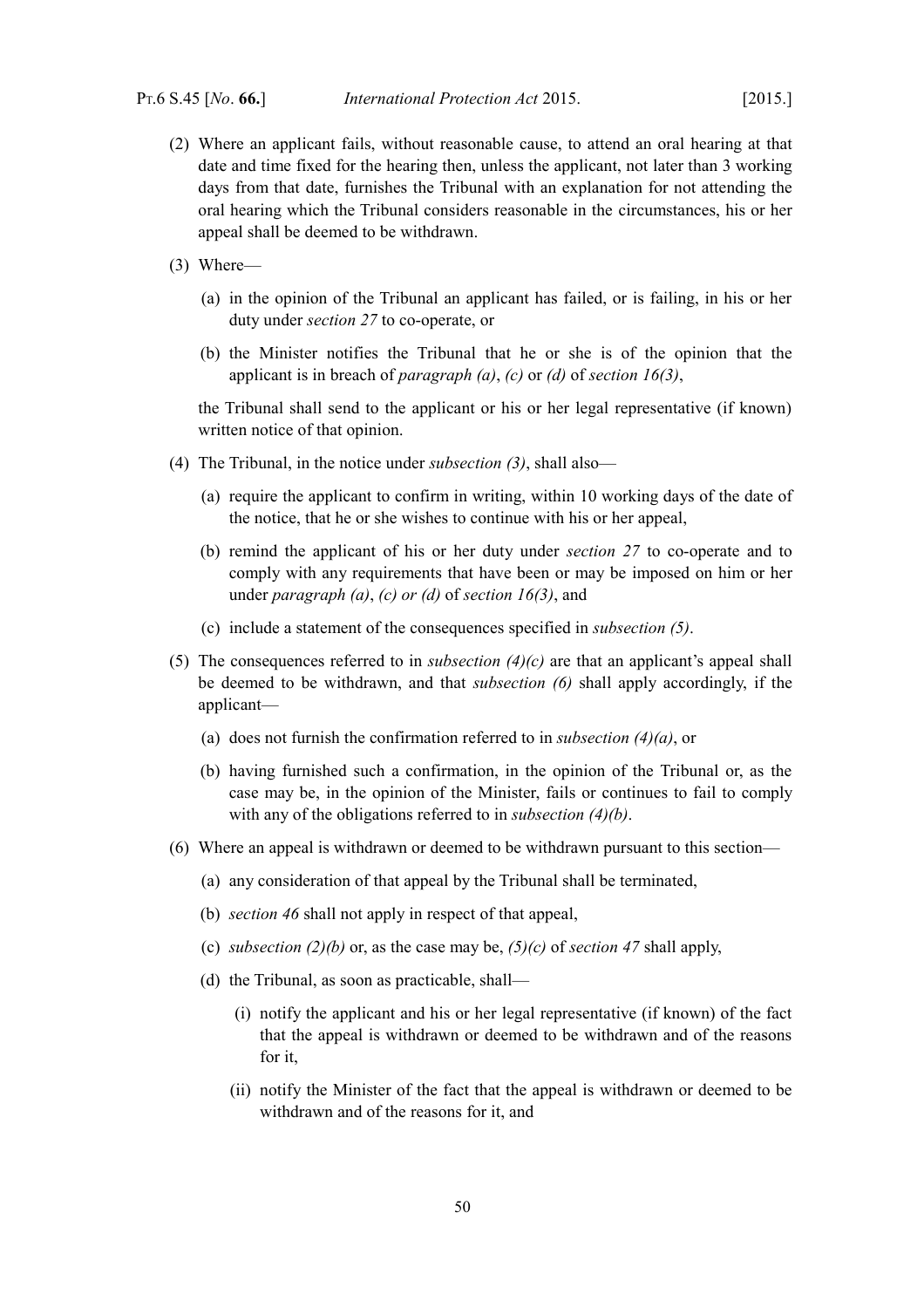- (iii) inform the High Commissioner of the fact that the appeal is withdrawn or deemed to be withdrawn.
- (7) The notification under *subsection*  $(6)(d)(i)$  $(6)(d)(i)$  $(6)(d)(i)$  shall, when sent to the applicant, be in a language that he or she may reasonably be supposed to understand, where—
	- (a) he or she is not assisted or represented by a legal representative, and
	- (b) legal assistance is not available to him or her.

#### **Decision of Tribunal on appeal**

- <span id="page-52-8"></span><span id="page-52-7"></span><span id="page-52-6"></span><span id="page-52-5"></span><span id="page-52-4"></span><span id="page-52-3"></span><span id="page-52-2"></span><span id="page-52-1"></span><span id="page-52-0"></span>**46.** (1) Before reaching a decision under *subsection [\(2\)](#page-52-3)* or *[\(3\)](#page-52-4)*, the Tribunal shall consider the following:
	- (a) the notice of appeal;
	- (b) all material furnished to the Tribunal by the Minister that is relevant to the decision as to whether the applicant should be given a refugee declaration or, as the case may be, a subsidiary protection declaration;
	- (c) the recommendation under appeal;
	- (d) any observations made to the Tribunal by the Minister or the High Commissioner;
	- (e) where an oral hearing has been held, the evidence adduced and any representations made at that hearing;
	- (f) such other matters as the Tribunal considers relevant to the appeal.
	- (2) In relation to an appeal under *section*  $41(1)(a)$  $41(1)(a)$  $41(1)(a)$  the Tribunal may decide to—
		- (a) affirm the recommendation that the applicant should not be given a refugee declaration, or
		- (b) set aside the recommendation that the applicant should not be given a refugee declaration and recommend that the applicant be given a refugee declaration.
	- (3) In relation to an appeal under *section [41](#page-48-0)[\(1\)](#page-48-8)[\(b\)](#page-48-13)* the Tribunal may decide to—
		- (a) affirm the recommendation that the applicant should be given neither a refugee declaration nor a subsidiary protection declaration,
		- (b) set aside the part of the recommendation that recommends that the applicant should not be given a refugee declaration and recommend that the applicant be given a refugee declaration, or
		- (c) affirm the recommendation that the applicant should not be given a refugee declaration and set aside the part of the recommendation that recommends that the applicant should not be given a subsidiary protection declaration and recommend that the applicant be given a subsidiary protection declaration.
	- (4) In relation to an appeal under *section*  $4I(I)(a)$  $4I(I)(a)$ , the Tribunal shall decide to make the affirmation referred to in *subsection [\(2\)](#page-52-3)[\(a\)](#page-52-2)*, unless it is satisfied, having considered the matters referred to in *subsection [\(1\)](#page-52-1)*, that the applicant is a refugee.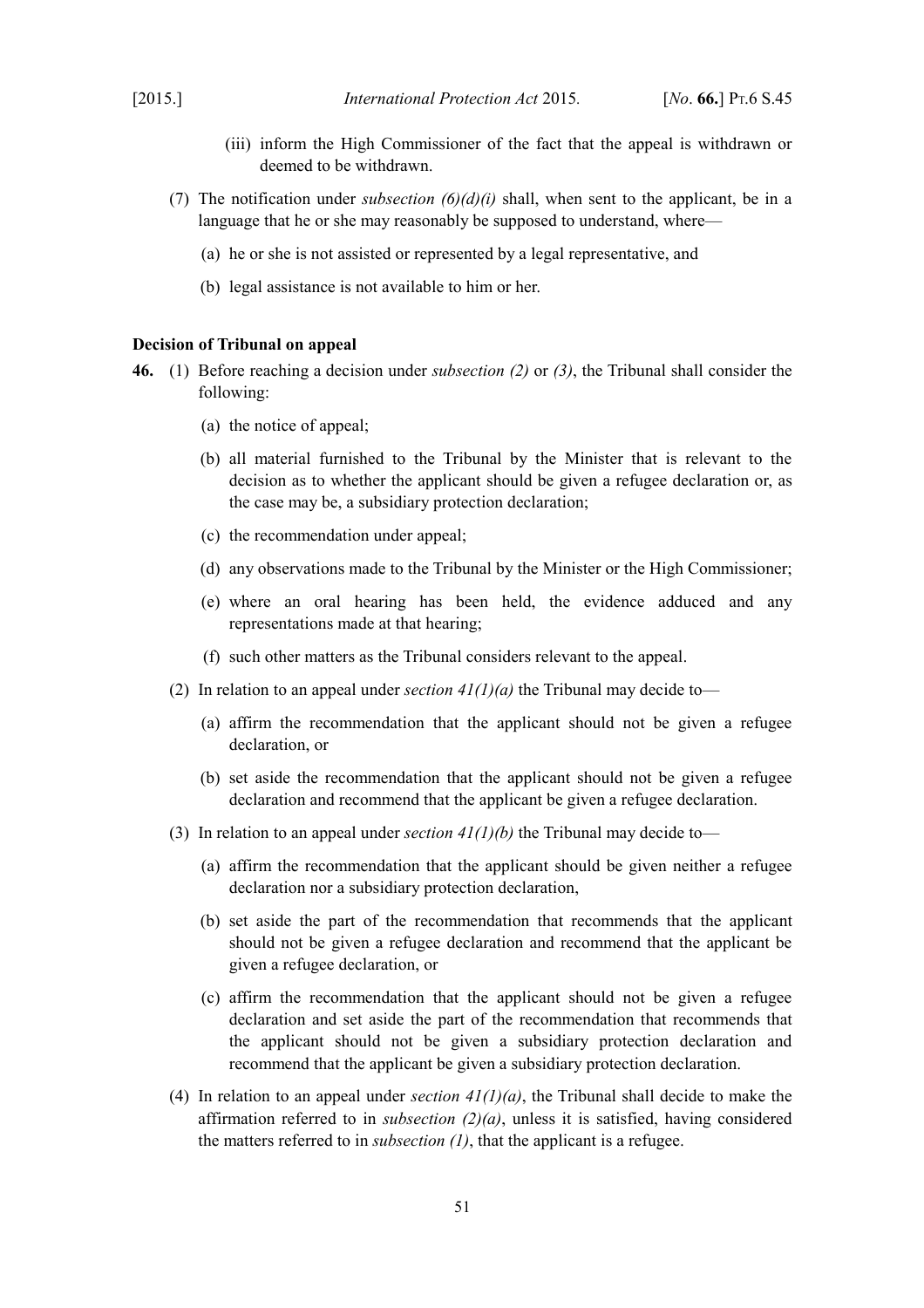- (5) In relation to an appeal under *section [41](#page-48-0)[\(1\)](#page-48-8)[\(b\)](#page-48-13)*, the Tribunal shall decide to make the affirmation referred to in *subsection [\(3\)](#page-52-4)[\(a\)](#page-52-8)* unless it is satisfied, having considered the matters referred to in *subsection [\(1\)](#page-52-1)*, that the applicant is a refugee or, as the case may be, a person eligible for subsidiary protection.
- <span id="page-53-5"></span>(6) A decision of the Tribunal under *subsection [\(2\)](#page-52-3)* or *[\(3\)](#page-52-4)* and the reasons for it shall be communicated by the Tribunal to the applicant concerned and his or her legal representative (if known), and the Minister.
- (7) A decision of the Tribunal under *subsection [\(2\)](#page-52-3)* or *[\(3\)](#page-52-4)* (other than a decision under *subsection [\(3\)](#page-52-4)[\(c\)](#page-52-7)*) shall be communicated to the High Commissioner.
- (8) The Tribunal shall furnish the applicant concerned and his or her legal representative (if known), and the High Commissioner whenever so requested by him or her, with—
	- (a) copies of any reports, observations, or representations in writing or any other document furnished to the Tribunal by the Minister, copies of which have not been previously furnished to the applicant and his or her legal representative (if known), or as the case may be, the High Commissioner, and
	- (b) an indication in writing of the nature and source of any other information relating to the appeal which has come to the notice of the Tribunal in the course of an appeal.

#### PART 7

### DECLARATIONS AND OTHER OUTCOMES

#### **Refugee declaration and subsidiary protection declaration**

- <span id="page-53-4"></span><span id="page-53-3"></span><span id="page-53-2"></span><span id="page-53-1"></span><span id="page-53-0"></span>**47.** (1) The Minister shall, subject to *subsection [\(3\)](#page-53-3)*, give a refugee declaration to an applicant as soon as possible after receipt by the Minister of—
	- (a) a report under *section [39](#page-45-0)* that includes a recommendation referred to in *subsection [\(3\)](#page-53-3)[\(a\)](#page-54-2)* of that section, or
	- (b) a decision of the Tribunal referred to in *subsection [\(2\)](#page-52-3)[\(b\)](#page-52-6)* or *[\(3\)](#page-52-4)[\(b\)](#page-52-5)* of *section [46](#page-52-0)*.
	- (2) The Minister shall refuse to give a refugee declaration to an applicant where—
		- (a) a report under *section [39](#page-45-0)* in respect of the application concerned includes a recommendation referred to in *paragraph [\(b\)](#page-46-5)* of *section [39](#page-45-0)[\(3\)](#page-46-3)*, and the applicant has not appealed under *section [41](#page-48-0)* against the recommendation,
		- (b) an appeal by the applicant under *section*  $41/1/a$  against a recommendation is withdrawn or deemed to be withdrawn under *section [45](#page-50-6)*, or
		- (c) the Tribunal, following an appeal under *section [41](#page-48-0)* by the applicant, has made a decision under *section [46](#page-52-0)[\(2\)](#page-52-3)[\(a\)](#page-52-2)* in relation to the appeal.
	- (3) The Minister may refuse to give a refugee declaration to an applicant who is a refugee where—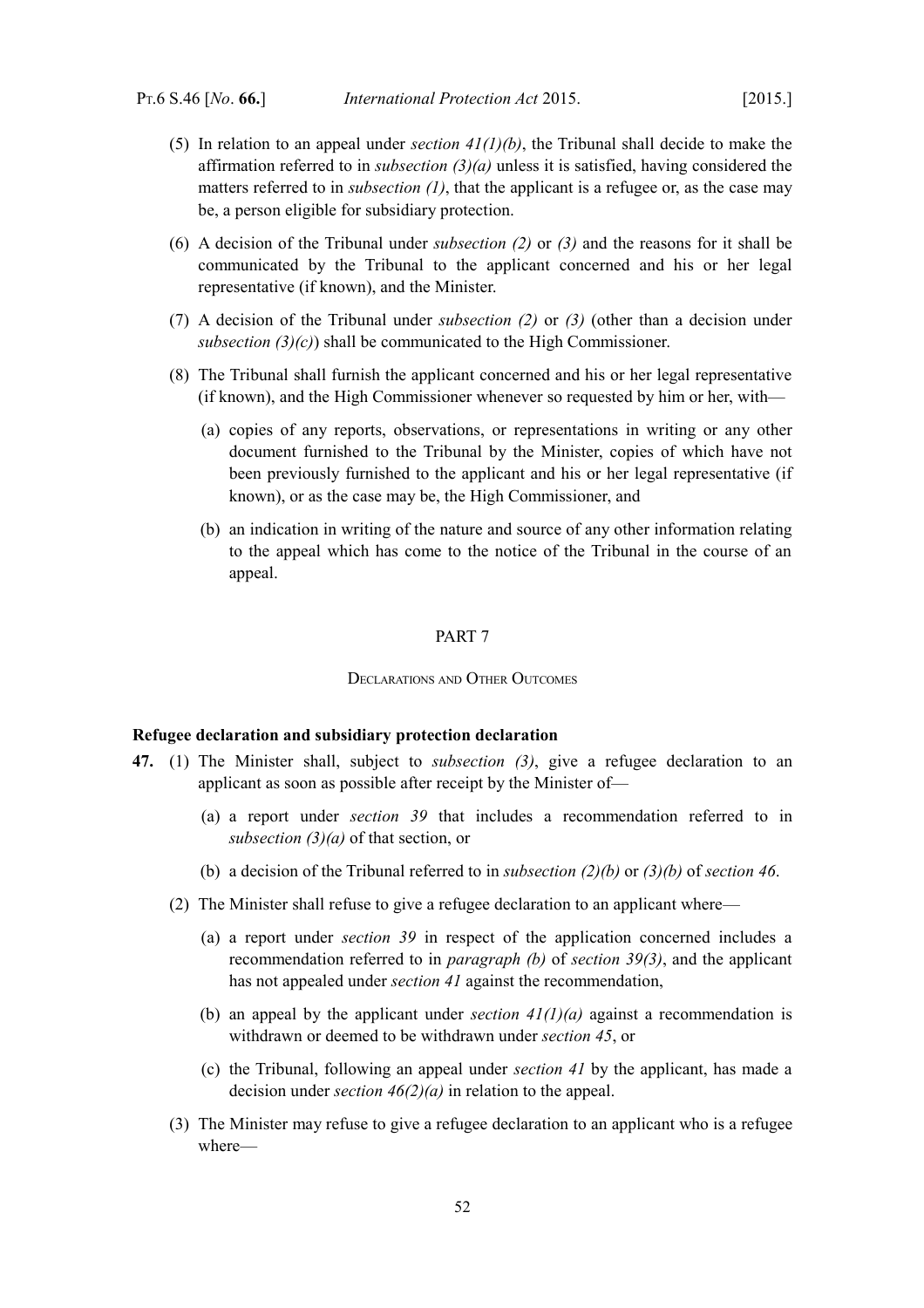- <span id="page-54-2"></span>(a) there are reasonable grounds for regarding him or her as a danger to the security of the State, or
- (b) the person, having been by a final judgement convicted, whether in the State or not, of a particularly serious crime, constitutes a danger to the community of the State.
- <span id="page-54-3"></span>(4) The Minister shall give a subsidiary protection declaration to an applicant as soon as possible after receipt by the Minister of—
	- (a) a report under *section [39](#page-45-0)* that includes a recommendation referred to in *section [39](#page-45-0)[\(3\)](#page-46-3)[\(b\)](#page-46-5)*, or
	- (b) a decision of the Tribunal referred to in *section [46](#page-52-0)[\(3\)](#page-52-4)[\(c\)](#page-52-7)*.
- <span id="page-54-0"></span>(5) The Minister shall refuse both to give a refugee declaration and to give a subsidiary protection declaration to an applicant where—
	- (a) the application concerned is withdrawn under *section [20](#page-24-0)* or *[37](#page-44-3)*,
	- (b) a report under *section [39](#page-45-0)* in respect of the application concerned includes a recommendation referred to in *section [39](#page-45-0)[\(3\)](#page-46-3)[\(c\)](#page-46-2)*, and the applicant has not appealed under *section [41](#page-48-0)* against the recommendation,
	- (c) an appeal by the applicant under *section [41](#page-48-0)[\(1\)](#page-48-8)[\(b\)](#page-48-13)* by the applicant against a recommendation is deemed under *section [20](#page-24-0)* to be withdrawn, or is withdrawn or deemed to be withdrawn under *section [45](#page-50-6)*, or
	- (d) the Tribunal, following an appeal under *section [41](#page-48-0)* by the applicant, has made a decision under *section [46](#page-52-0)[\(3\)](#page-52-4)[\(a\)](#page-52-8)* in relation to the appeal.
- <span id="page-54-1"></span>(6) Where the Minister gives a refugee declaration to a person in relation to whom a subsidiary protection declaration is in force, the subsidiary protection declaration shall, on the giving of the refugee declaration, cease to be in force.
- (7) The Minister shall send to the applicant concerned (and his or her legal representative if known) a notice in writing of:
	- (a) the giving under *subsection [\(1\)](#page-53-4)* of a refugee declaration;
	- (b) the giving under *subsection [\(4\)](#page-54-3)* of a subsidiary protection declaration;
	- (c) the refusal under *subsection [\(2\)](#page-53-2)* or *[\(3\)](#page-53-3)* to give a refugee declaration;
	- (d) the refusal under *subsection [\(5\)](#page-54-0)* both to give a refugee declaration and to give a subsidiary protection declaration.
- (8) The Minister shall notify the High Commissioner of the giving of or, as the case may be, the refusal to give an applicant a refugee declaration or a subsidiary protection declaration.
- (9) A refugee declaration or a subsidiary protection declaration given, or deemed to have been given, under this Act shall cease to be in force where the person to whom it has been given becomes an Irish citizen.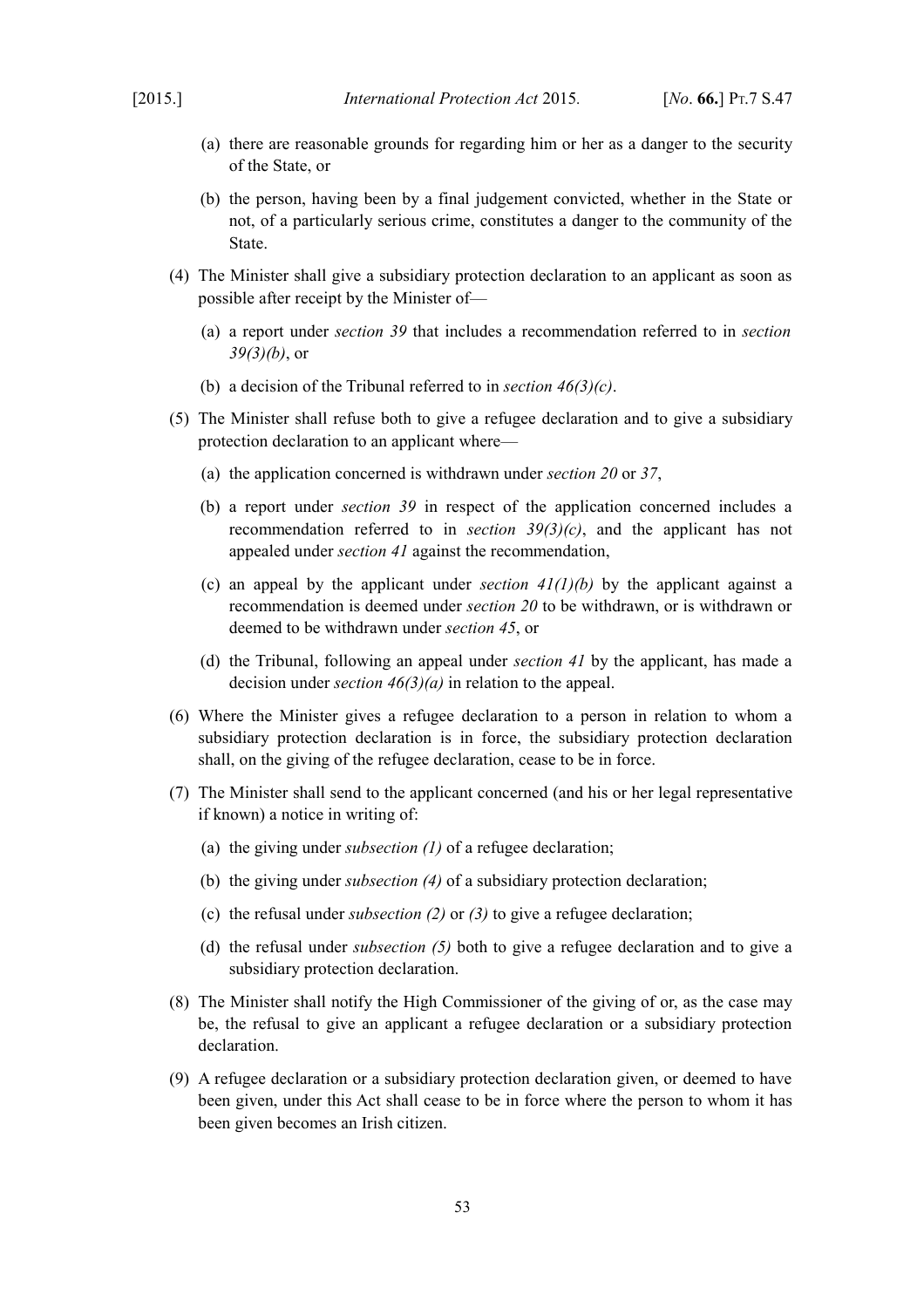### **Option to voluntarily return to country of origin**

- <span id="page-55-6"></span><span id="page-55-0"></span>**48.** (1) The Minister may, by notice in writing, inform a person whose application for international protection—
	- (a) has not been the subject of a report under *section [39](#page-45-0)*, or
	- (b) has been the subject of a report under *section [39](#page-45-0)* which includes a recommendation referred to in *section [39](#page-45-0)[\(3\)](#page-46-3)[\(c\)](#page-46-2)*,

that the person may, within such period as may be specified in the notice, comply with *subsection [\(2\)](#page-55-4)*.

- <span id="page-55-5"></span><span id="page-55-4"></span>(2) A person complies with this subsection where he or she—
	- (a) where applicable withdraws under *section [37](#page-44-3)* his or her application for international protection or, as the case may be, withdraws under *section [45](#page-50-6)[\(1\)](#page-50-7)* his or her appeal under *section [41](#page-48-0)*, and
	- (b) confirms to the Minister, in accordance with this section, that the person will voluntarily return to his or her country of origin.
- <span id="page-55-8"></span><span id="page-55-3"></span>(3) The Minister may, by notice in writing, inform a person—
	- (a) to whom the Minister has refused both to give a refugee declaration and to give a subsidiary protection declaration, and
	- (b) who is the subject of a decision of the Minister under *section [49](#page-56-0)[\(4\)](#page-56-2)[\(b\)](#page-56-1)*,

that the person may, within 5 days of the date on which the notice is sent, comply with *subsection [\(4\)](#page-55-2)*.

- <span id="page-55-2"></span>(4) A person complies with this subsection where he or she confirms to the Minister, in accordance with this section, that the person will voluntarily return to his or her country of origin.
- <span id="page-55-1"></span>(5) Notwithstanding *section [51](#page-58-0)*, and subject to *subsection [\(6\)](#page-55-7)*, where a person complies with *subsection [\(2\)](#page-55-4)* or *[\(4\)](#page-55-2)*, as the case may be, the Minister shall not make a deportation order under that section in respect of the person—
	- (a) where, in the case of a person to whom *subsection [\(1\)](#page-55-6)* applies, the person has complied with *subsection [\(2\)](#page-55-4)[\(a\)](#page-55-5)*, and
	- (b) for so long as the Minister is of the opinion that the person is making such efforts as are reasonable to expect of the person to leave the State in accordance with his or her confirmation under *subsection [\(2\)](#page-55-4)[\(b\)](#page-55-3)* or *[\(4\)](#page-55-2)*, as the case may be.
- <span id="page-55-7"></span>(6) *Subsection [\(5\)](#page-55-1)* shall cease to apply where the Minister is of the opinion that—
	- (a) there are reasonable grounds for regarding the person concerned as a danger to the security of the State, or
	- (b) the person, having been by a final judgment convicted, whether in the State or not, of a particularly serious crime, constitutes a danger to the community of the State.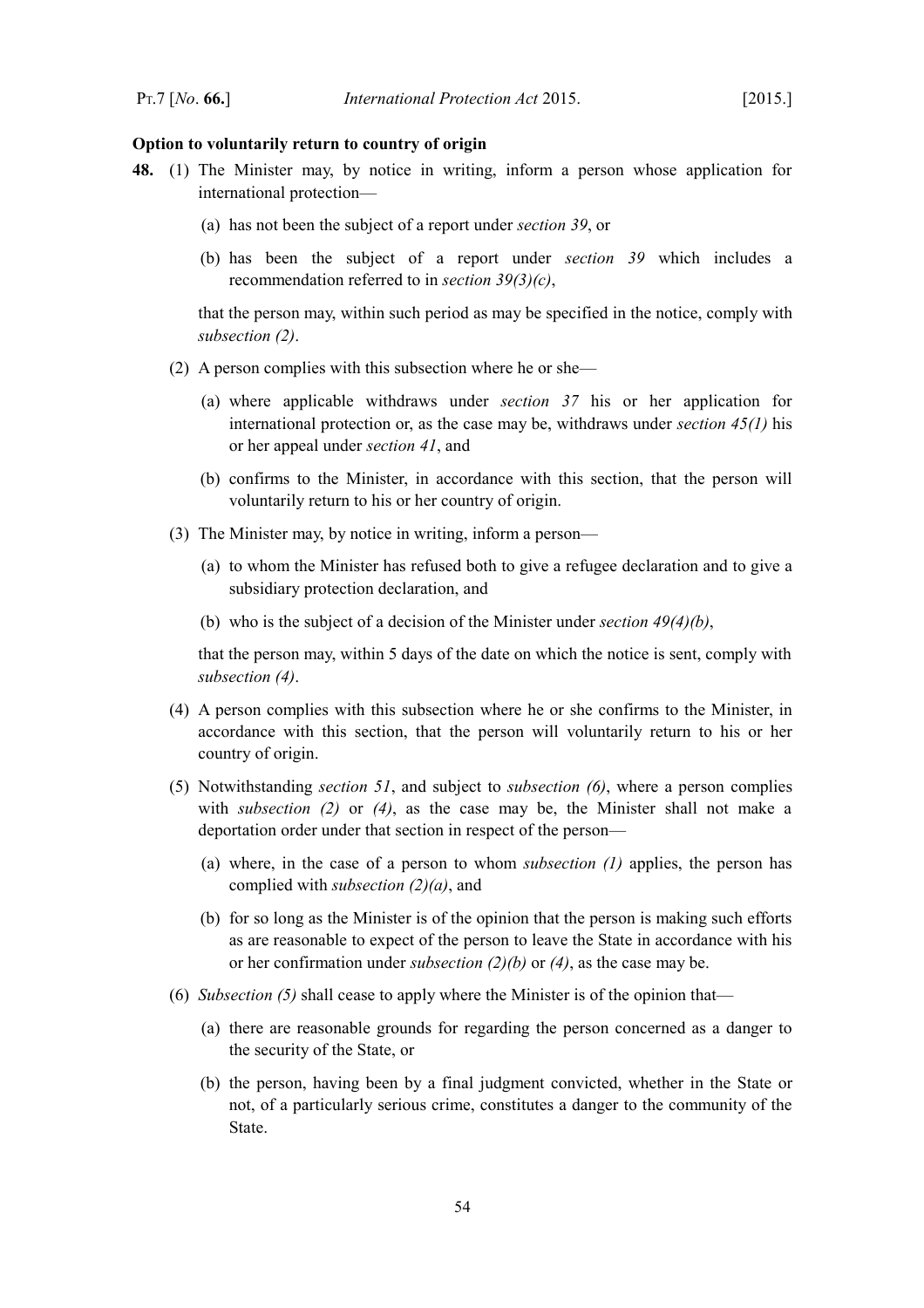- (7) A notice under *subsection [\(1\)](#page-55-6)* or *[\(3\)](#page-55-8)* shall be in such form as may be prescribed and shall contain a statement of the effect of *subsection [\(5\)](#page-55-1)* and *[\(6\)](#page-55-7)*.
- (8) A confirmation under *subsection [\(2\)](#page-55-4)[\(b\)](#page-55-3)* or *[\(4\)](#page-55-2)* shall be given in such form and in such manner as may be prescribed.

### **Permission to remain**

- <span id="page-56-8"></span><span id="page-56-7"></span><span id="page-56-6"></span><span id="page-56-5"></span><span id="page-56-4"></span><span id="page-56-3"></span><span id="page-56-2"></span><span id="page-56-1"></span><span id="page-56-0"></span>**49.** (1) Where a recommendation referred to in *section [39](#page-45-0)[\(3\)](#page-46-3)[\(c\)](#page-46-2)* is made in respect of an application, the Minister shall consider, in accordance with this section, whether to give the applicant concerned a permission under this section to remain in the State (in this section referred to as a "permission").
	- (2) For the purposes of his or her consideration under this section, the Minister shall have regard to—
		- (a) the information (if any) submitted by the applicant under *subsection [\(6\)](#page-56-6)*, and
		- (b) any relevant information presented by the applicant in his or her application for international protection, including any statement made by him or her at his or her preliminary interview and personal interview.
	- (3) In deciding whether to give an applicant a permission, the Minister shall have regard to the applicant's family and personal circumstances and his or her right to respect for his or her private and family life, having due regard to—
		- (a) the nature of the applicant's connection with the State, if any,
		- (b) humanitarian considerations,
		- (c) the character and conduct of the applicant both within and (where relevant and ascertainable) outside the State (including any criminal convictions),
		- (d) considerations of national security and public order, and
		- (e) any other considerations of the common good.
	- (4) The Minister, having considered the matters referred to in *subsections [\(2\)](#page-56-5)* and *[\(3\)](#page-56-4)*, shall decide to—
		- (a) give the applicant a permission, or
		- (b) refuse to give the applicant a permission.
	- (5) The Minister shall notify, in writing, the applicant concerned and his or her legal representative (if known) of the Minister's decision under *subsection [\(4\)](#page-56-2)*, which notification shall be accompanied by a statement of the reasons for the decision.
	- (6) An applicant—
		- (a) may, at any stage prior to the preparation of the report under *section [39](#page-45-0)[\(1\)](#page-45-1)* in relation to his or her application, submit information that would, in the event that *subsection [\(1\)](#page-56-3)* applies to the applicant, be relevant to the Minister's decision under this section, and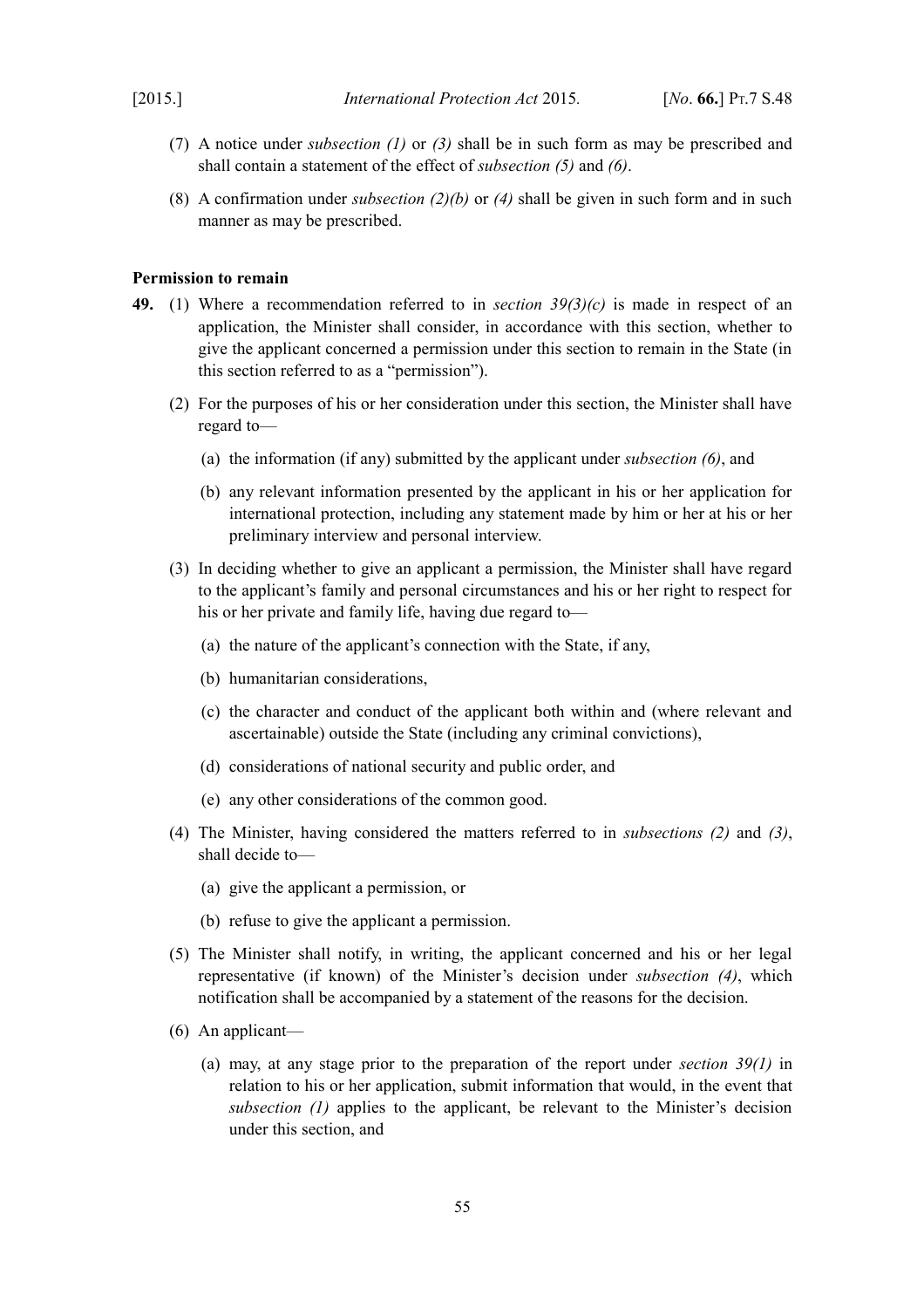- (b) shall, where he or she becomes aware, during the period between the making of his or her application and the preparation of such report, of a change of circumstances that would be relevant to the Minister's decision under this section inform the Minister, forthwith, of that change.
- <span id="page-57-3"></span>(7) Where the Tribunal affirms a recommendation referred to in *section [39](#page-45-0)[\(3\)](#page-46-3)[\(c\)](#page-46-2)* made in respect of an application, the Minister shall, upon receiving information from an applicant in accordance with *subsection [\(9\)](#page-57-1)*, review a decision made by him or her under *subsection [\(4\)](#page-56-2)[\(b\)](#page-56-1)* in respect of the applicant concerned.
- (8) *Subsections [\(2\)](#page-56-5)* to *[\(5\)](#page-56-8)* shall apply to a review under *subsection [\(7\)](#page-57-3)*, subject to the modification that the reference in *subsection [\(2\)](#page-56-5)[\(a\)](#page-56-7)* to information submitted by the applicant under *subsection [\(6\)](#page-56-6)* shall be deemed to include information submitted under *subsection [\(9\)](#page-57-1)* and any other necessary modifications.
- <span id="page-57-1"></span>(9) An applicant, for the purposes of a review under *subsection [\(7\)](#page-57-3)*, and within such period following receipt by him or her under *section [46](#page-52-0)[\(6\)](#page-53-5)* of the decision of the Tribunal as may be prescribed under *subsection [\(10\)—](#page-57-2)*
	- (a) may submit information that would have been relevant to the making of a decision under *paragraph [\(b\)](#page-56-1)* of *subsection [\(4\)](#page-56-2)* had it been in the possession of the Minister when making such decision, and
	- (b) shall, where he or she becomes aware of a change of circumstances that would have been relevant to the making of a decision under *subsection [\(4\)](#page-56-2)[\(b\)](#page-56-1)* had it been in the possession of the Minister when making such decision, inform the Minister, forthwith, of that change.
- <span id="page-57-2"></span>(10) The Minister may prescribe a period for the purposes of *subsection [\(9\)](#page-57-1)* and, in doing so, shall have regard to the need for fairness and efficiency in the conduct of a review under this section.
- (11) (a) A permission given under this section shall be deemed to be a permission given under section 4 of the Act of 2004 and that Act shall apply accordingly.
	- (b) A reference in any enactment to a permission under section 4 of the Act of 2004 shall be deemed to include a reference to a permission given under this section.

### **Prohibition of refoulement**

- <span id="page-57-4"></span><span id="page-57-0"></span>**50.** (1) A person shall not be expelled or returned in any manner whatsoever to the frontier of a territory where, in the opinion of the Minister—
	- (a) the life or freedom of the person would be threatened for reasons of race, religion, nationality, membership of a particular social group or political opinion, or
	- (b) there is a serious risk that the person would be subjected to the death penalty, torture or other inhuman or degrading treatment or punishment.
	- (2) In forming his or her opinion of the matters referred to in *subsection [\(1\)](#page-57-0)*, the Minister shall have regard to—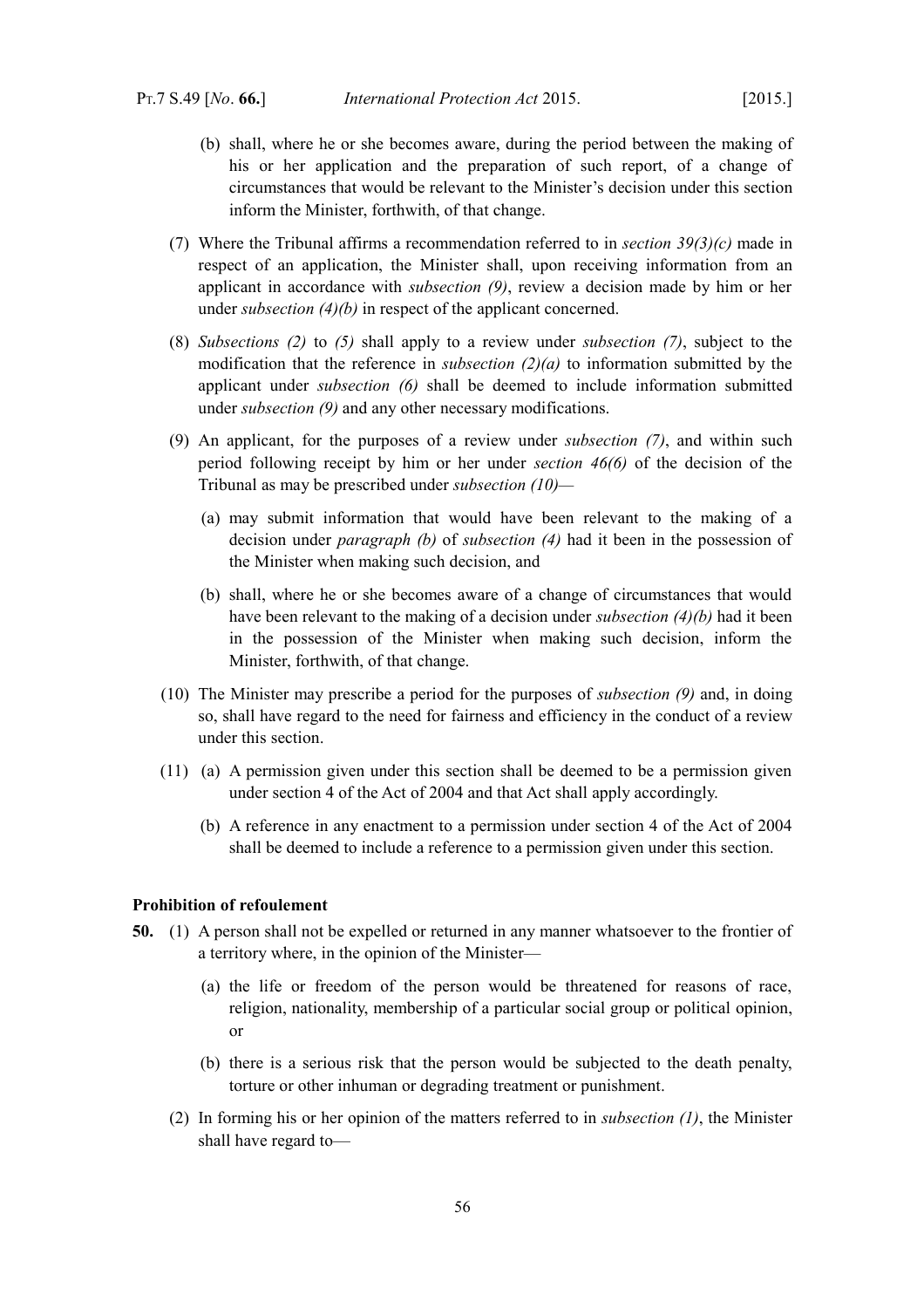- (a) the information (if any) submitted by the person under *subsection [\(3\)](#page-58-2)*, and
- (b) any relevant information presented by the person in his or her application for international protection, including any statement made by him or her at his or her preliminary interview and personal interview.
- <span id="page-58-2"></span>(3) A person shall, where he or she becomes aware of a change of circumstances that would be relevant to the formation of an opinion by the Minister under this section, inform the Minister forthwith of that change.
- (4) A person who, but for the operation of *subsection [\(1\)](#page-57-0)*, would be the subject of a deportation order under *section [51](#page-58-0)* shall be given permission to remain in the State.
- (5) A permission given under this section shall be deemed to be a permission given under section 4 of the Act of 2004 and that Act shall apply accordingly.
- (6) A reference in any enactment to a permission under section 4 of the Act of 2004 shall be construed as including a reference to a permission given under this section.
- (7) In this section "person" means a person who is, or was, an applicant.

## **Deportation order**

- <span id="page-58-1"></span><span id="page-58-0"></span>**51.** (1) Subject to *section [50](#page-57-4)*, the Minister shall make an order under this section ("deportation order") in relation to a person where the Minister—
	- (a) has refused under *section [47](#page-53-0)* both to give a refugee declaration and to give a subsidiary protection to the person, and
	- (b) is satisfied that *section [48](#page-55-0)[\(5\)](#page-55-1)* does not apply in respect of the person, and
	- (c) has refused under *section [49](#page-56-0)[\(4\)](#page-56-2)* to give the person a permission under that section.
	- (2) A deportation order shall require the person specified in the order to leave the State within such period as may be specified in the order and thereafter to remain out of the State.
	- (3) Where the Minister makes a deportation order, he or she shall notify the person specified in the order of the making of the order and of the reasons for it and, where necessary and possible, the person shall be given a copy of the notification in a language that the person understands.
	- (4) A deportation order made under this section shall be deemed to be a deportation order made under section 3(1) of the Act of 1999, and accordingly—
		- (a) that Act (other than subsections  $(2)$ ,  $(3)$ ,  $(4)$ ,  $(5)$ ,  $(6)$ ,  $(7)$ ,  $(8)$ ,  $(9)(b)$  and  $(12)$  of section 3) shall apply to the deportation order,
		- (b) a reference in section  $3(9)(a)$  of that Act to a notification under subsection  $(3)(b)$ (ii) of that section shall be construed as including a reference to a notification under *subsection [\(3\)](#page-58-1)*, and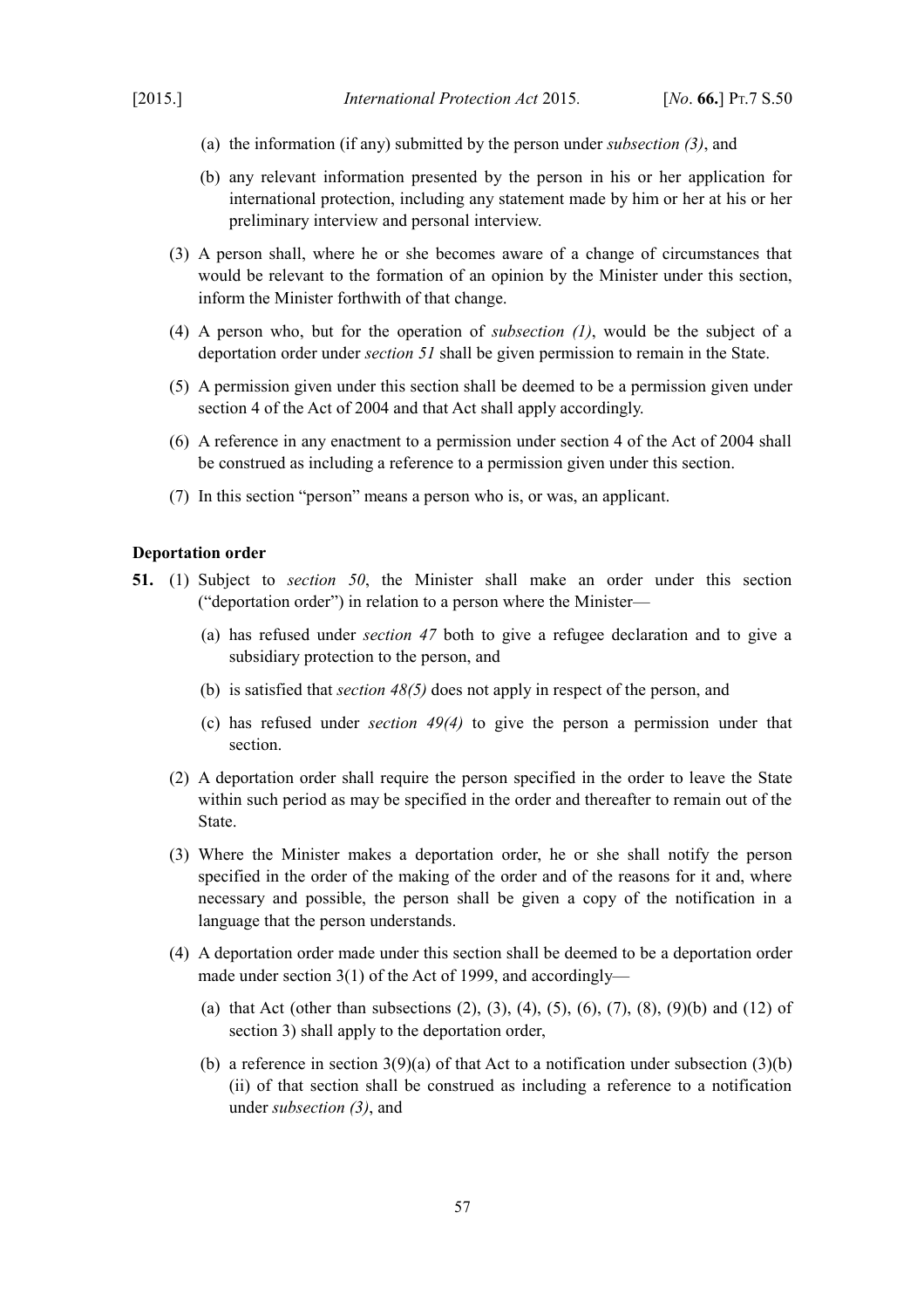- (c) references in any enactment to a deportation order made under the Act of 1999 shall be construed as including references to a deportation order made under this section.
- (5) A deportation order shall be in the form prescribed or in a form to the like effect.

### **Revocation of refugee declaration or subsidiary protection declaration**

- <span id="page-59-3"></span><span id="page-59-2"></span><span id="page-59-1"></span><span id="page-59-0"></span>**52.** (1) The Minister shall, in accordance with this section, revoke a refugee declaration given to a person if satisfied that—
	- (a) the person should have been or is excluded from being a refugee under *section [10](#page-17-0)*,
	- (b) the person has, in accordance with *section [9](#page-16-0)*, ceased to be a refugee, or
	- (c) misrepresentation or omission of facts, whether or not including the use of false documents, by the person was decisive in the decision to give the person a refugee declaration.
	- (2) The Minister may, in accordance with this section, revoke a refugee declaration given to a person if satisfied that—
		- (a) there are reasonable grounds for regarding him or her as a danger to the security of the State, or
		- (b) the person, having been by a final judgement convicted, whether in the State or not, of a particularly serious crime, constitutes a danger to the community of the State.
	- (3) The Minister shall, in accordance with this section, revoke a subsidiary protection declaration given to a person if satisfied that—
		- (a) the person should have been or is excluded from being eligible for subsidiary protection under *section [12](#page-18-2)*,
		- (b) the person has, in accordance with *section [11](#page-18-1)*, ceased to be eligible for subsidiary protection, or
		- (c) misrepresentation or omission of facts, whether or not including the use of false documents, by the person was decisive in the decision to give the person a subsidiary protection declaration.
	- (4) Where the Minister proposes, under *subsection [\(1\)](#page-59-3)*, *[\(2\)](#page-59-2)* or *[\(3\)](#page-59-1)*, to revoke a declaration, he or she shall send a notice in writing of his or her proposal and of the reasons for it to the person concerned, which notice shall include a statement of the person's entitlement under *subsection [\(6\)](#page-60-0)* to make representations in writing to the Minister in relation to the proposal.
	- (5) Where the Minister sends a notice under *subsection [\(4\)](#page-59-0)* to a person, he or she shall at the same time send a copy thereof to the person's legal representative (if known) and to the High Commissioner.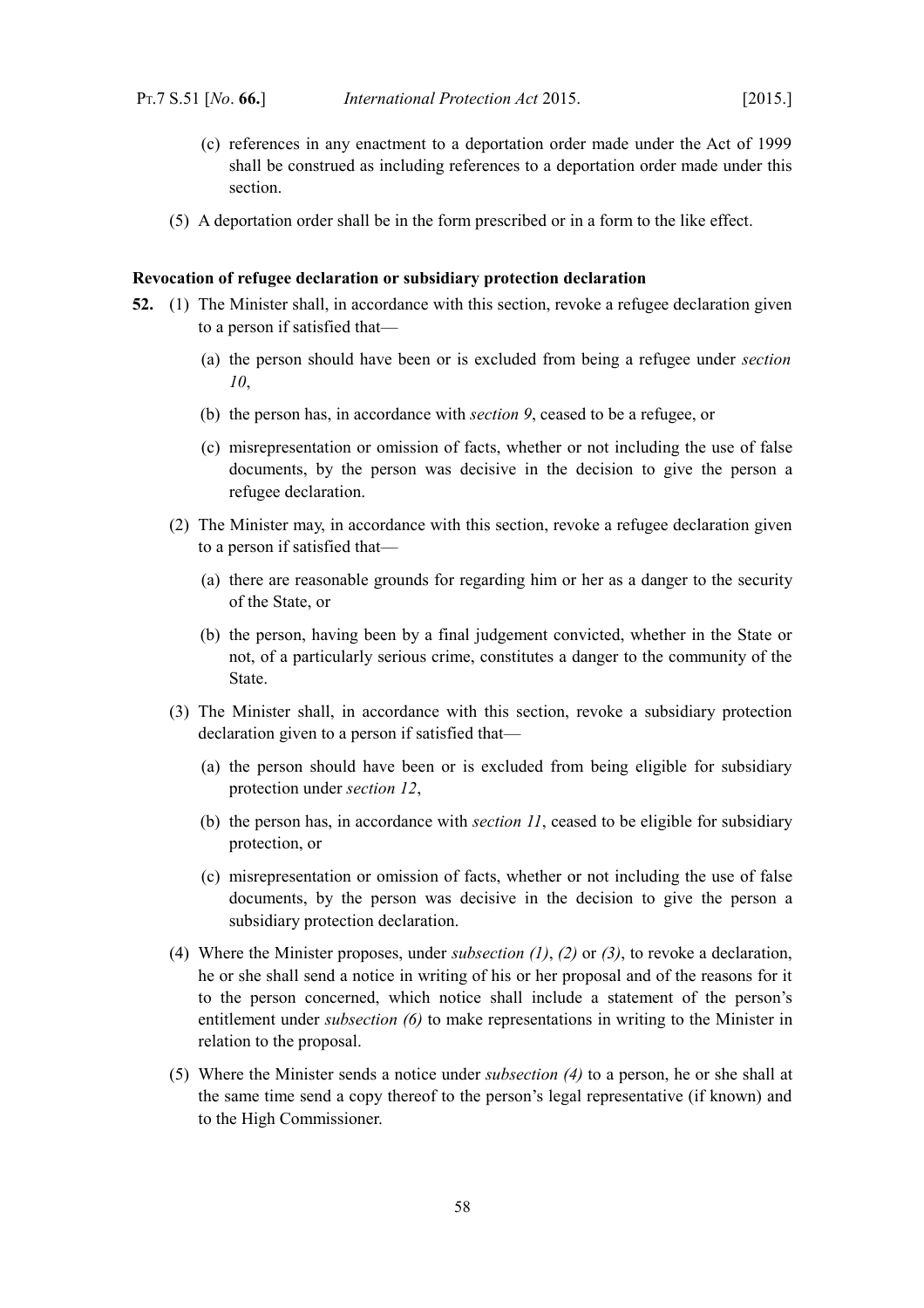- <span id="page-60-0"></span>(6) A person who has been sent a notice of a proposal under *subsection [\(4\)](#page-59-0)* may, within 15 working days of the sending of the notice, make representations in writing to the Minister in relation to the proposal.
- <span id="page-60-5"></span><span id="page-60-4"></span>(7) The Minister shall—
	- (a) before deciding to revoke a declaration under this section, take into consideration any representations made to him or her in accordance with *subsection [\(6\)](#page-60-0)*, and
	- (b) where he or she decides to revoke the declaration under this section, send a notice in writing of his or her decision and of the reasons for it to the person concerned, which notice shall include a statement of the person's entitlement under *subsection [\(8\)](#page-60-3)* to appeal.
- <span id="page-60-3"></span>(8) A person to whom a notice under *subsection [\(7\)](#page-60-5)[\(b\)](#page-60-4)* is sent may, within 10 working days from the date of the notice, appeal to the Circuit Court against the decision of the Minister to revoke the declaration.
- <span id="page-60-2"></span><span id="page-60-1"></span>(9) The Circuit Court, on the hearing of an appeal under *subsection [\(8\)](#page-60-3)*, may, as it thinks proper—
	- (a) affirm the decision of the Minister, or
	- (b) direct the Minister not to revoke the declaration.
- (10) A decision to revoke a declaration shall take effect—
	- (a) where no appeal to the Circuit Court is brought against the decision of the Minister, on the date on which the period specified in *subsection [\(8\)](#page-60-3)* for making such an appeal expires, or
	- (b) where an appeal to the Circuit Court is brought against the decision of the Minister—
		- (i) from the date on which the Circuit Court, under *subsection [\(9\)](#page-60-2)[\(a\)](#page-60-1)*, affirms the decision, or
		- (ii) from the date on which the appeal is withdrawn.
- (11) In this section "declaration" means a refugee declaration or a subsidiary protection declaration.

### PART 8

### CONTENT OF INTERNATIONAL PROTECTION

## **Extension to qualified person of certain rights**

- <span id="page-60-6"></span>**53.** A qualified person shall be entitled—
	- (a) to seek and enter employment, to engage in any business, trade or profession and to have access to education and training in the State in the like manner and to the like extent in all respects as an Irish citizen,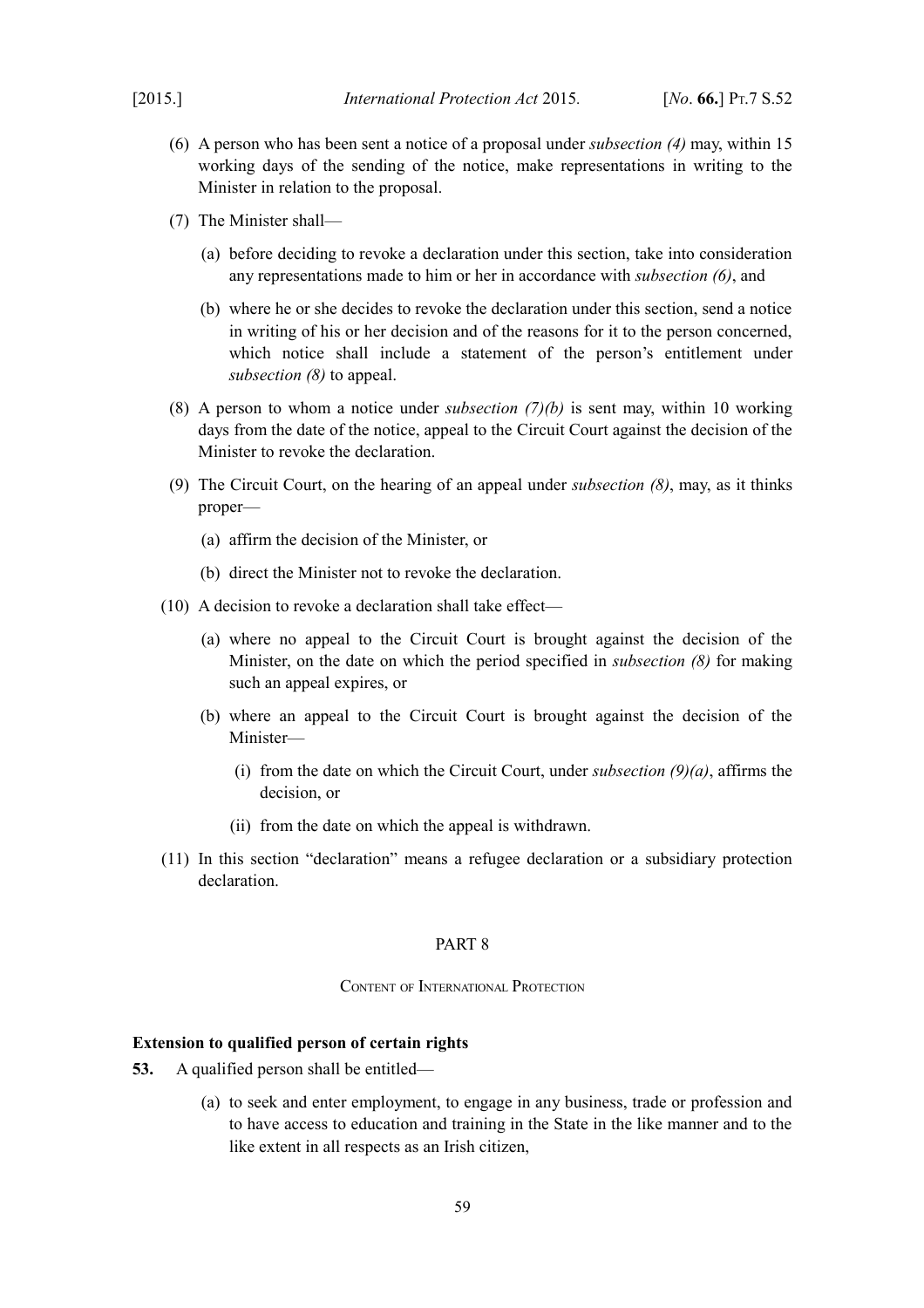- (b) to receive, upon and subject to the same conditions applicable to Irish citizens, the same medical care and the same social welfare benefits as those to which Irish citizens are entitled,
- (c) subject to *section [54](#page-61-5)*, to reside in the State, and
- (d) subject to *section [55](#page-61-2)*, to the same rights of travel in or to or from the State as those to which Irish citizens are entitled.

## **Permission to reside in State**

- <span id="page-61-5"></span><span id="page-61-4"></span><span id="page-61-3"></span>**54.** (1) A qualified person shall be given a permission to reside in the State for a specified period of not less than 3 years.
	- (2) A family member shall be given a permission to reside in the State for a specified period of not less than 1 year and, in case of renewal, of not less than 2 years.
	- (3) A permission given under *subsection [\(1\)](#page-61-4)* or *[\(2\)](#page-61-3)*
		- (a) shall be renewable unless compelling reasons of national security or public order ("*ordre public*") otherwise require, and
		- (b) shall cease to be valid where the person to whom it was given ceases to be a qualified person or a family member, as the case may be.
	- (4) In this section and *section [55](#page-61-2)*, "family member" means a person in relation to whom—
		- (a) a permission to enter and to reside in the State given under *section [56](#page-62-0)* is in force, or
		- (b) a permission to reside in the State given under *section [57](#page-63-0)* is in force.

## **Travel document**

- <span id="page-61-2"></span><span id="page-61-1"></span><span id="page-61-0"></span>**55.** (1) Subject to *subsection [\(2\)](#page-61-1)*, the Minister, on application by the person concerned, shall issue a travel document to a—
	- (a) qualified person, and
	- (b) family member.
	- (2) The Minister need not issue a travel document to a person referred to in *subsection [\(1\)](#page-61-0)* if—
		- (a) the Minister has required that person to provide such information as the Minister reasonably requires for the purposes of his or her functions under this section and the person has not done so,
		- (b) the person is a person in respect of whom a subsidiary protection declaration is in force and who is able to obtain a national passport, or
		- (c) the Minister considers that to issue it would not be in the interests of national security, public security, public health or public order or would be contrary to public policy ("*ordre public*").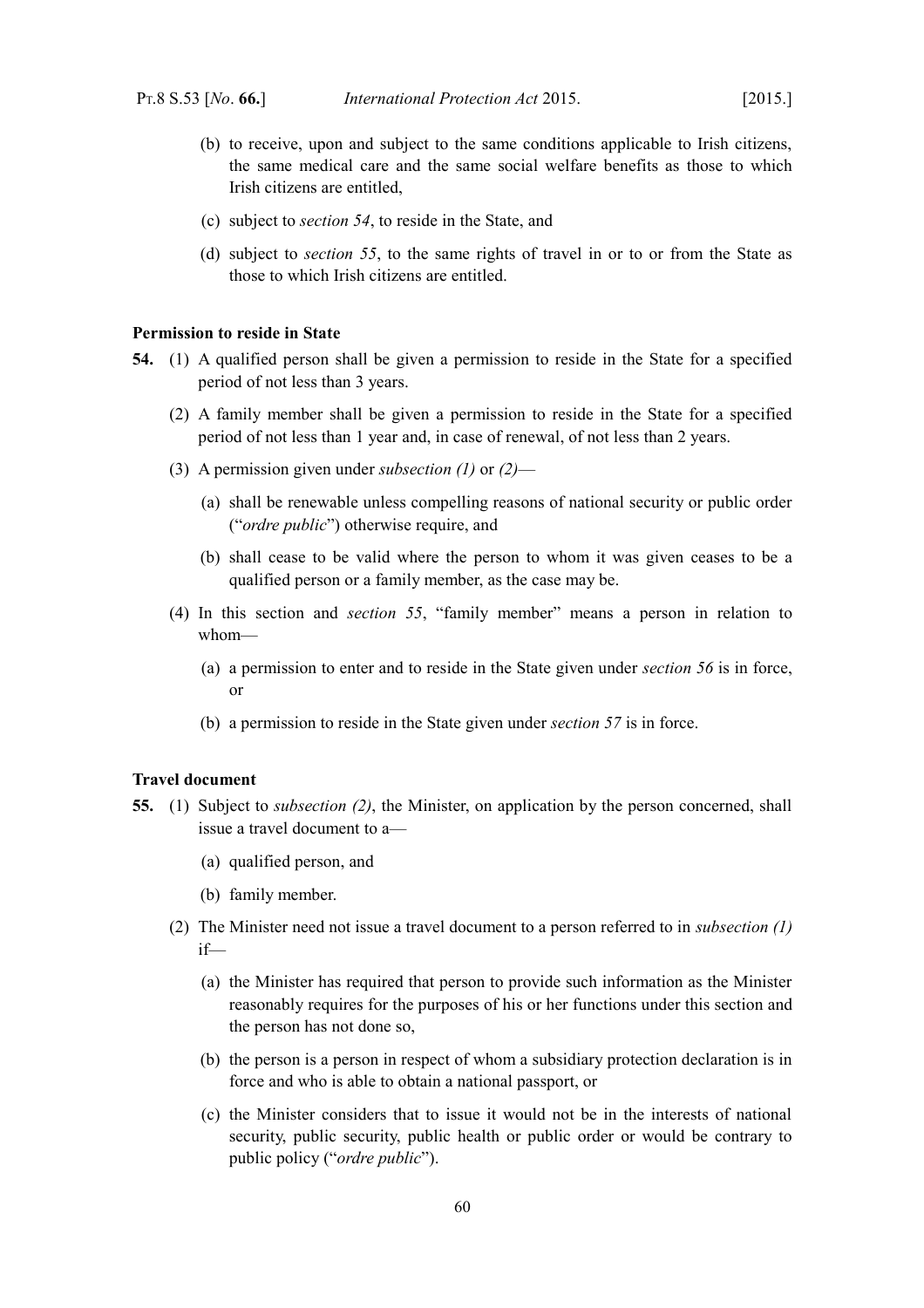- (3) An application under *subsection [\(1\)](#page-61-0)* shall be in writing and—
	- (a) in such form as may be prescribed,
	- (b) accompanied by such information as may be prescribed, being information that the Minister reasonably requires for the purposes of his or her functions under this section, and
	- (c) accompanied by such fee (if any) as may be prescribed.
- (4) A travel document shall be in such form as may be prescribed or in a form to the like effect.

### **Permission to enter and reside for member of family of qualified person**

- <span id="page-62-4"></span><span id="page-62-3"></span><span id="page-62-2"></span><span id="page-62-1"></span><span id="page-62-0"></span>**56.** (1) A qualified person (in this section referred to as the "sponsor") may, subject to *subsection [\(8\)](#page-63-1)*, make an application to the Minister for permission to be given to a member of the family of the sponsor to enter and reside in the State.
	- (2) The Minister shall investigate, or cause to be investigated, an application under *subsection [\(1\)](#page-62-4)* to determine—
		- (a) the identity of the person who is the subject of the application,
		- (b) the relationship between the sponsor and the person who is the subject of the application, and
		- (c) the domestic circumstances of the person who is the subject of the application.
	- (3) It shall be the duty of the sponsor and the person who is the subject of the application to co-operate fully in the investigation under *subsection [\(2\)](#page-62-3)*, including by providing all information in his or her possession, control or procurement relevant to the application.
	- (4) Subject to *subsection [\(7\)](#page-62-2)*, if the Minister is satisfied that the person who is the subject of an application under this section is a member of the family of the sponsor, the Minister shall give permission in writing to the person to enter and reside in the State and the person shall, while the permission is in force and the sponsor is entitled to remain in the State, be entitled to the rights and privileges specified in *section [53](#page-60-6)* in relation to a qualified person.
	- (5) A permission given under *subsection [\(4\)](#page-62-1)* shall cease to be in force if the person to whom it is given does not enter and reside in the State by a date specified by the Minister when giving the permission.
	- (6) A permission given under *subsection [\(4\)](#page-62-1)* to the spouse or civil partner of a sponsor shall cease to be in force where the marriage or the civil partnership concerned ceases to subsist.
	- (7) The Minister may refuse to give permission to enter and reside in the State to a person referred to in *subsection [\(4\)](#page-62-1)* or revoke any permission given to such a person—
		- (a) in the interest of national security or public policy ("*ordre public*"),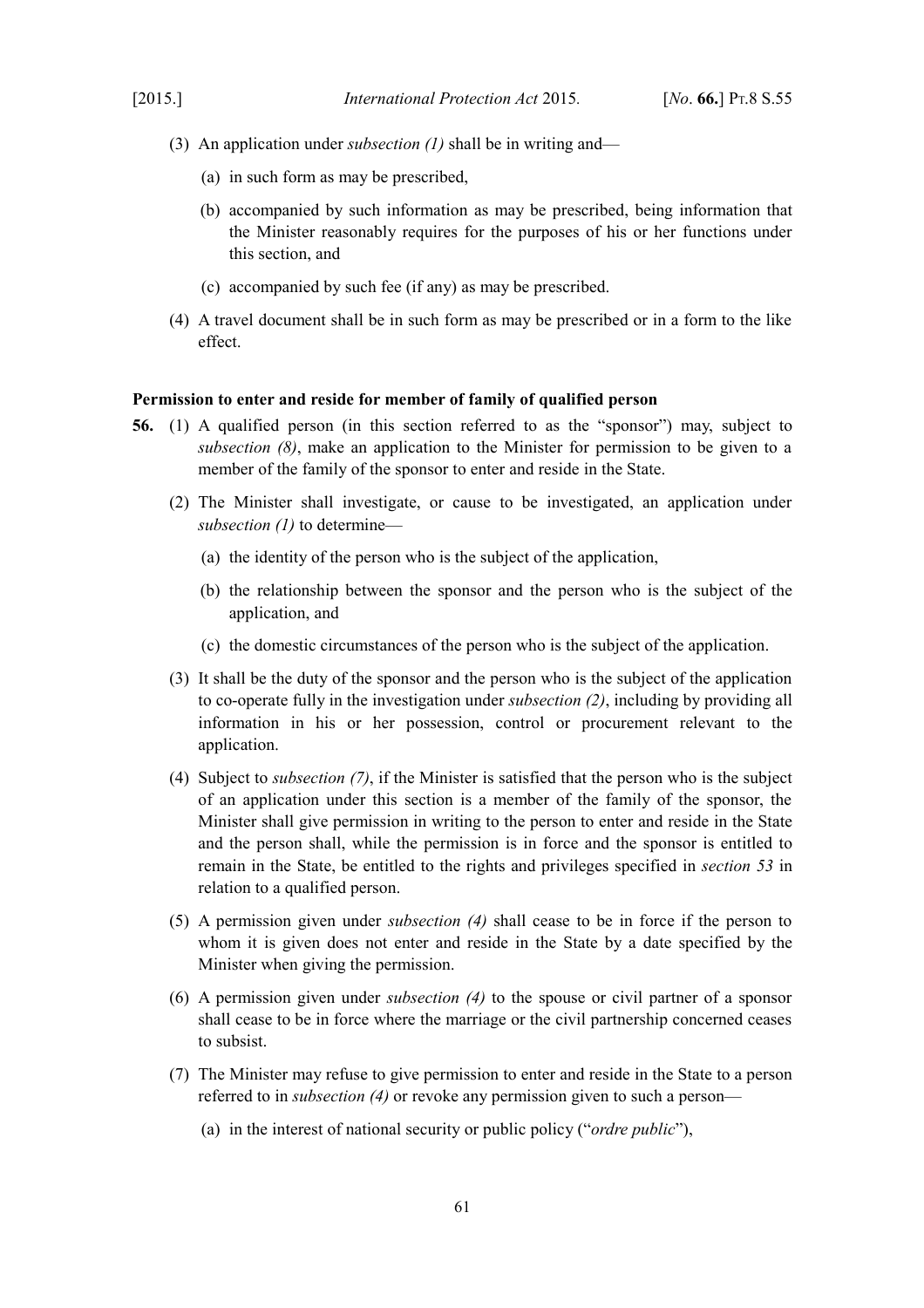- (b) where the person would be or is excluded from being a refugee in accordance with *section [10](#page-17-0)*,
- (c) where the person would be or is excluded from being eligible for subsidiary protection in accordance with *section [12](#page-18-2)*,
- (d) where the entitlement of the sponsor to remain in the State ceases, or
- (e) where misrepresentation or omission of facts, whether or not including the use of false documents, by the person was decisive in the decision to give the person the permission.
- <span id="page-63-1"></span>(8) An application under *subsection [\(1\)](#page-62-4)* shall be made within 12 months of the giving under *section [47](#page-53-0)* of the refugee declaration or, as the case may be, subsidiary protection declaration to the sponsor concerned.
- (9) In this section and *section [57](#page-63-0)*, "member of the family" means, in relation to the sponsor—
	- (a) where the sponsor is married, his or her spouse (provided that the marriage is subsisting on the date the sponsor made an application for international protection in the State),
	- (b) where the sponsor is a civil partner, his or her civil partner (provided that the civil partnership is subsisting on the date the sponsor made an application for international protection in the State),
	- (c) where the sponsor is, on the date of the application under *subsection [\(1\)](#page-62-4)* under the age of 18 years and is not married, his or her parents and their children who, on the date of the application under *subsection [\(1\)](#page-62-4)*, are under the age of 18 years and are not married, or
	- (d) a child of the sponsor who, on the date of the application under *subsection [\(1\)](#page-62-4)*, is under the age of 18 years and is not married.

### **Permission to reside for member of family of qualified person**

- <span id="page-63-3"></span><span id="page-63-2"></span><span id="page-63-0"></span>**57.** (1) A qualified person (in this section referred to as the "sponsor") may, subject to *subsection [\(7\)](#page-64-0)*, make an application to the Minister for permission to reside in the State to be given to a member of the family of the sponsor who, on the date of the application, is in the State (whether lawfully or unlawfully) and who does not himself or herself qualify for international protection.
	- (2) The Minister shall investigate, or cause to be investigated, an application under *subsection [\(1\)](#page-63-2)* to determine—
		- (a) the identity of the person who is the subject of the application,
		- (b) the relationship between the sponsor and the person who is the subject of the application, and
		- (c) the domestic circumstances of the person who is the subject of the application.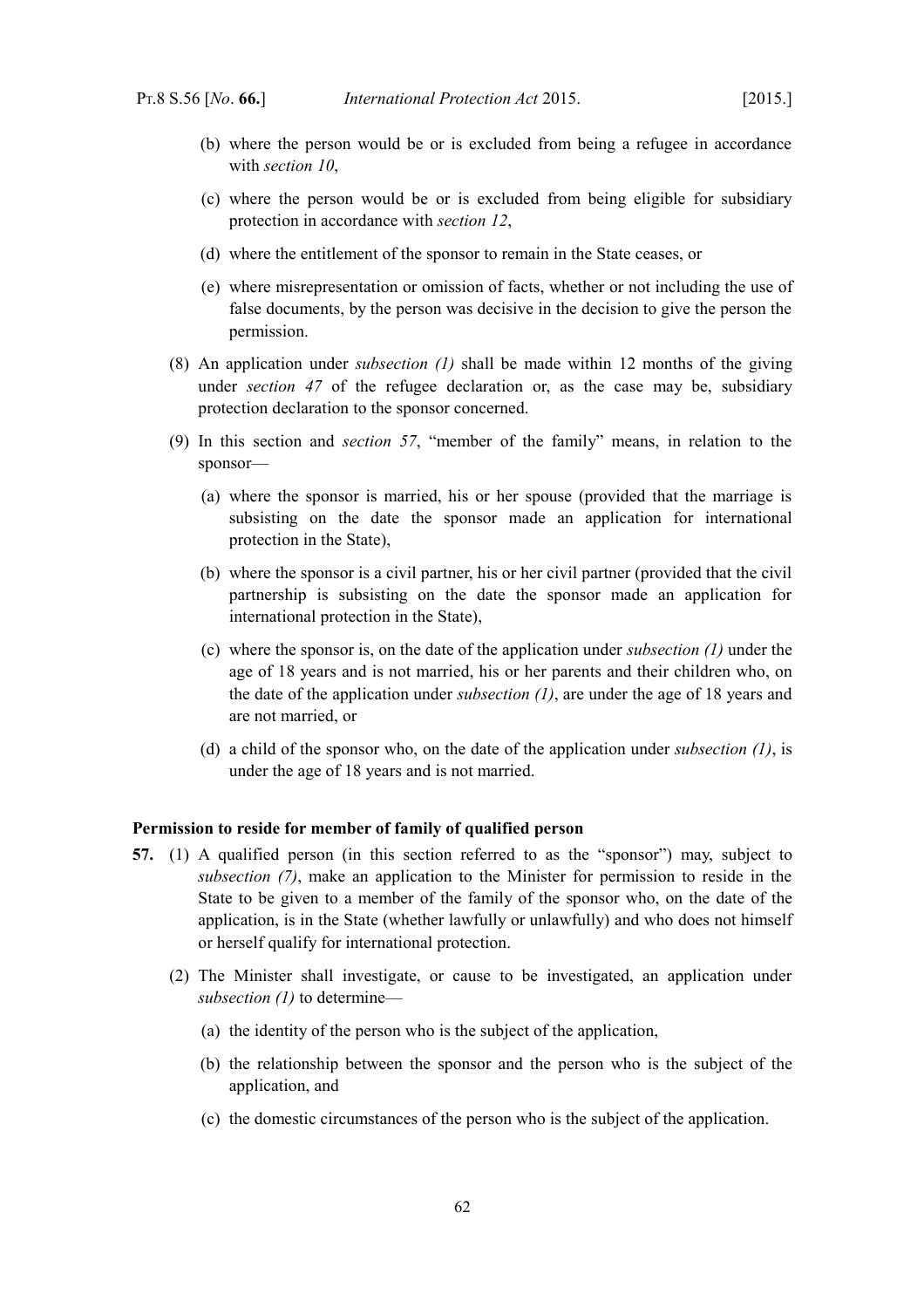- (3) It shall be the duty of the sponsor and the person who is the subject of the application to co-operate fully in the investigation under *subsection [\(2\)](#page-63-3)*, including by providing all information in his or her possession, control or procurement relevant to the application.
- <span id="page-64-1"></span>(4) Subject to *subsection [\(6\)](#page-64-2)*, if the Minister is satisfied that the person who is the subject of an application under this section is a member of the family of the sponsor, the Minister shall give permission in writing to the person to reside in the State and the person shall, while the permission is in force and the sponsor is entitled to remain in the State, be entitled to the rights and privileges specified in *section [53](#page-60-6)* in relation to a qualified person.
- (5) A permission given under *subsection [\(4\)](#page-64-1)* to the spouse or civil partner of a sponsor shall cease to be in force where the marriage or civil partnership concerned ceases to subsist.
- <span id="page-64-2"></span>(6) The Minister may refuse to give permission to reside in the State to a person referred to in *subsection [\(4\)](#page-64-1)* or, as the case may be, revoke any permission given to such a person—
	- (a) in the interest of national security or public policy ("*ordre public*"),
	- (b) where the person would be or is excluded from being a refugee in accordance with *section [10](#page-17-0)*,
	- (c) where the person would be or is excluded from being eligible for subsidiary protection in accordance with *section [12](#page-18-2)*,
	- (d) where the entitlement of the sponsor to remain in the State ceases, or
	- (e) where misrepresentation or omission of facts, whether or not including the use of false documents, by the person was decisive in the decision to give the person the permission.
- <span id="page-64-0"></span>(7) An application under *subsection [\(1\)](#page-63-2)* shall be made within 12 months of the giving under *section [47](#page-53-0)* of the refugee declaration or, as the case may be, subsidiary protection declaration to the sponsor concerned.

### **Situation of vulnerable persons**

- **58.** (1) In the application of *sections [53](#page-60-6)* to *[57](#page-63-0)* due regard shall be had to the specific situation of vulnerable persons such as persons under the age of 18 years (whether or not accompanied), disabled persons, elderly persons, pregnant women, single parents with children under the age of 18 years, victims of human trafficking, persons with mental disorders and persons who have been subjected to torture, rape, or other serious forms of psychological, physical or sexual violence.
	- (2) In the application of *sections [53](#page-60-6)* to *[57](#page-63-0)* in relation to a person who has not attained the age of 18 years, the best interests of the child shall be a primary consideration.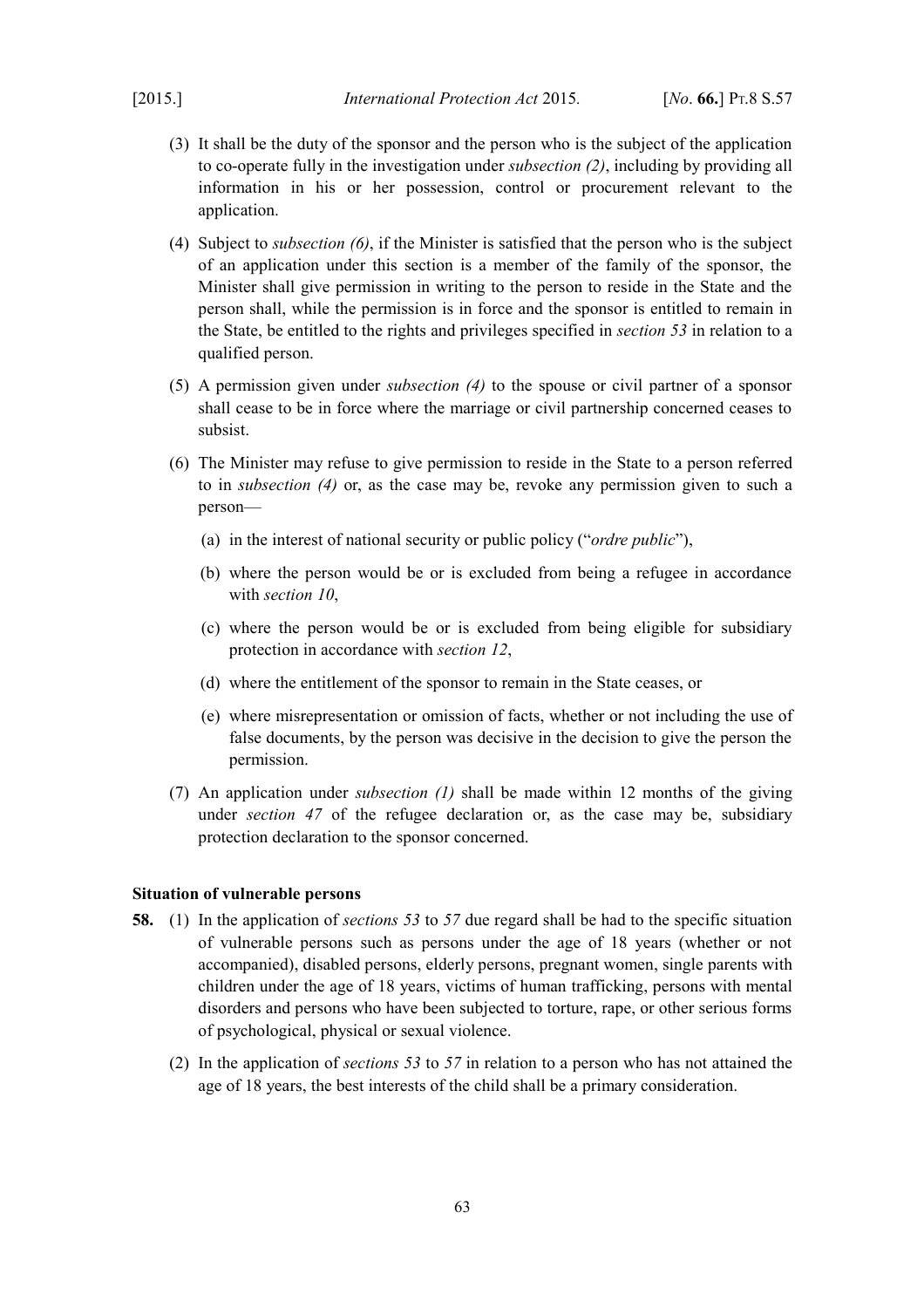## PART 9

### PROGRAMME REFUGEES AND TEMPORARY PROTECTION

## **Programme refugees, etc.**

- <span id="page-65-0"></span>**59.** (1) In this section, and subject to *subsection [\(4\)](#page-65-3)*, a "programme refugee" means a person to whom permission to enter and remain in the State for resettlement, or for temporary protection other than temporary protection provided for in *section [60](#page-65-2)*, has been given by the Government or the Minister and whose name is entered in a register established and maintained by the Minister, whether or not such person is a refugee within the meaning of the definition of "refugee" in *section [2](#page-9-0)*.
	- (2) During such period as he or she is entitled to remain in the State pursuant to permission given by the Government or the Minister referred to in *subsection [\(1\)](#page-65-0)*, *sections [53](#page-60-6)* to *[55](#page-61-2)* shall apply to a programme refugee as if the programme refugee is a qualified person with the modification that a permission given under *section [54](#page-61-5)* may be for a specified period of less than 3 years.
	- (3) The Minister may, after consultation with the Minister for Foreign Affairs and Trade, enter into agreements with the High Commissioner for the reception and resettlement in the State of programme refugees.
	- (4) (a) A person who, on the date on which this section enters into operation, is a programme refugee within the meaning of section 24 of the Act of 1996, shall be deemed to be a programme refugee for the purposes of this section.
		- (b) An entry in the register referred to in section 24(1) of the Act of 1996 in respect of a person to whom *paragraph [\(a\)](#page-65-1)* applies shall be deemed to be an entry in respect of him or her in the register referred to in *subsection [\(1\)](#page-65-0)*.

### <span id="page-65-3"></span><span id="page-65-1"></span>**Temporary protection**

<span id="page-65-2"></span>**60.** (1) In this section—

"temporary protection" means a procedure of exceptional character to provide, in the event of a mass influx or imminent mass influx of displaced persons who are unable to return to their country of origin, immediate and temporary protection;

"Council Directive" means Council Directive 2001/55/EC of 20 July 2001<sup>[6](#page-65-4)</sup> on minimum standards for giving temporary protection in the event of a mass influx of displaced persons and on measures promoting a balance of efforts between Member States in receiving such persons and bearing the consequences thereof and any other Directive amending or replacing it;

"displaced persons" has the same meaning as in the Council Directive.

<span id="page-65-4"></span><sup>6</sup> O.J. No. L212, 07.08.2001, p. 12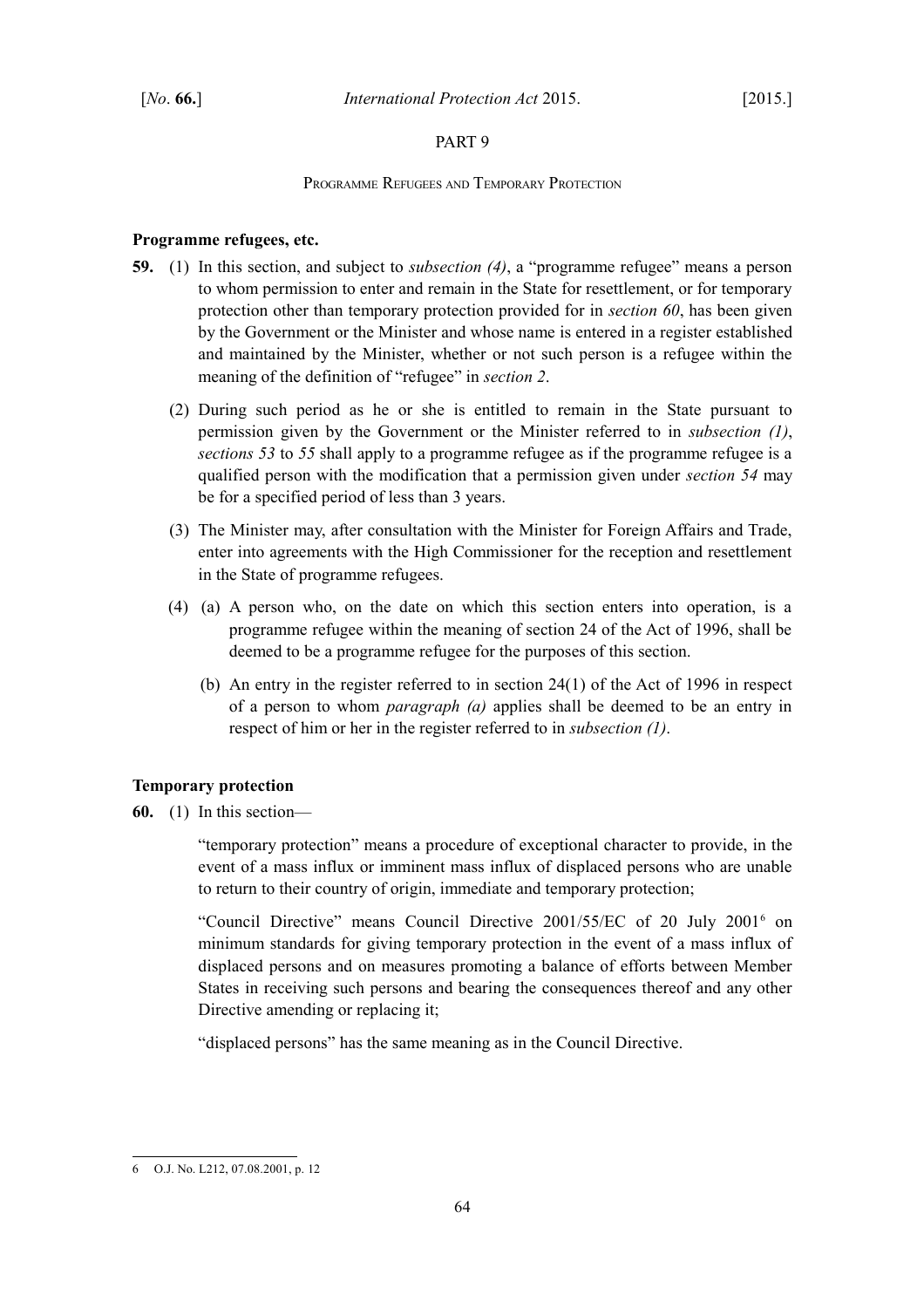- <span id="page-66-1"></span>(2) Subject to *subsection [\(3\)](#page-66-4)*, this section applies to a displaced person to whom, following a Council Decision under Article 5 of the Council Directive establishing the existence of a mass influx of displaced persons, permission to enter and remain in the State for temporary protection as part of a group of persons has been given by the Government or the Minister and whose personal data (that is to say, name, nationality, date and place of birth, marital status, family relationship) are entered in a register established and maintained for the purposes of this section by the Minister.
- <span id="page-66-4"></span>(3) The Minister may exclude a displaced person from temporary protection if—
	- (a) there are serious reasons for considering that—
		- (i) he or she has committed a crime against peace, a war crime or a crime against humanity, as defined in the international instruments drawn up to make provision in respect of such crimes, or
		- (ii) he or she has been guilty of acts contrary to the purposes and principles of the United Nations,
	- (b) there are reasonable grounds for regarding him or her as a danger to the security of the State,
	- (c) the Minister is of opinion that he or she constitutes a danger to the community of the State because he or she was convicted by a final judgment of a particularly serious crime, whether in the State or elsewhere, or
	- (d) there are serious reasons for considering that he or she has committed a serious non-political crime outside the State prior to his or her entry into the State.
- <span id="page-66-5"></span><span id="page-66-3"></span><span id="page-66-2"></span>(4) In considering whether to exclude a displaced person from temporary protection under *paragraph [\(c\)](#page-66-5)* or *[\(d\)](#page-66-3)* of *subsection [\(3\)](#page-66-4)*, the Minister shall weigh the reasons underlying the Council Decision concerned as they relate to the displaced person against the nature of the crime of which the displaced person concerned is suspected.
- (5) *Subsections [\(3\)](#page-66-4)[\(d\)](#page-66-3)* and *[\(4\)](#page-66-2)* apply both to the participants in and the persons who have instigated a crime referred to in those provisions.
- <span id="page-66-0"></span>(6) The Minister shall give to a displaced person to whom *subsection [\(2\)](#page-66-1)* applies, a permission to reside in the State and shall—
	- (a) issue him or her with—
		- (i) if required, an Irish visa or an Irish transit visa free of charge, or
		- (ii) a permission to remain in the State,

and

- (b) provide him or her with information, in a language that he or she may reasonably be supposed to understand, setting out the provisions of this section relating to temporary protection in the State.
- (7) Subject to *subsection [\(8\)](#page-67-0)*, a permission to reside in the State given under *subsection [\(6\)](#page-66-0)* shall be valid for one year, and may be renewed.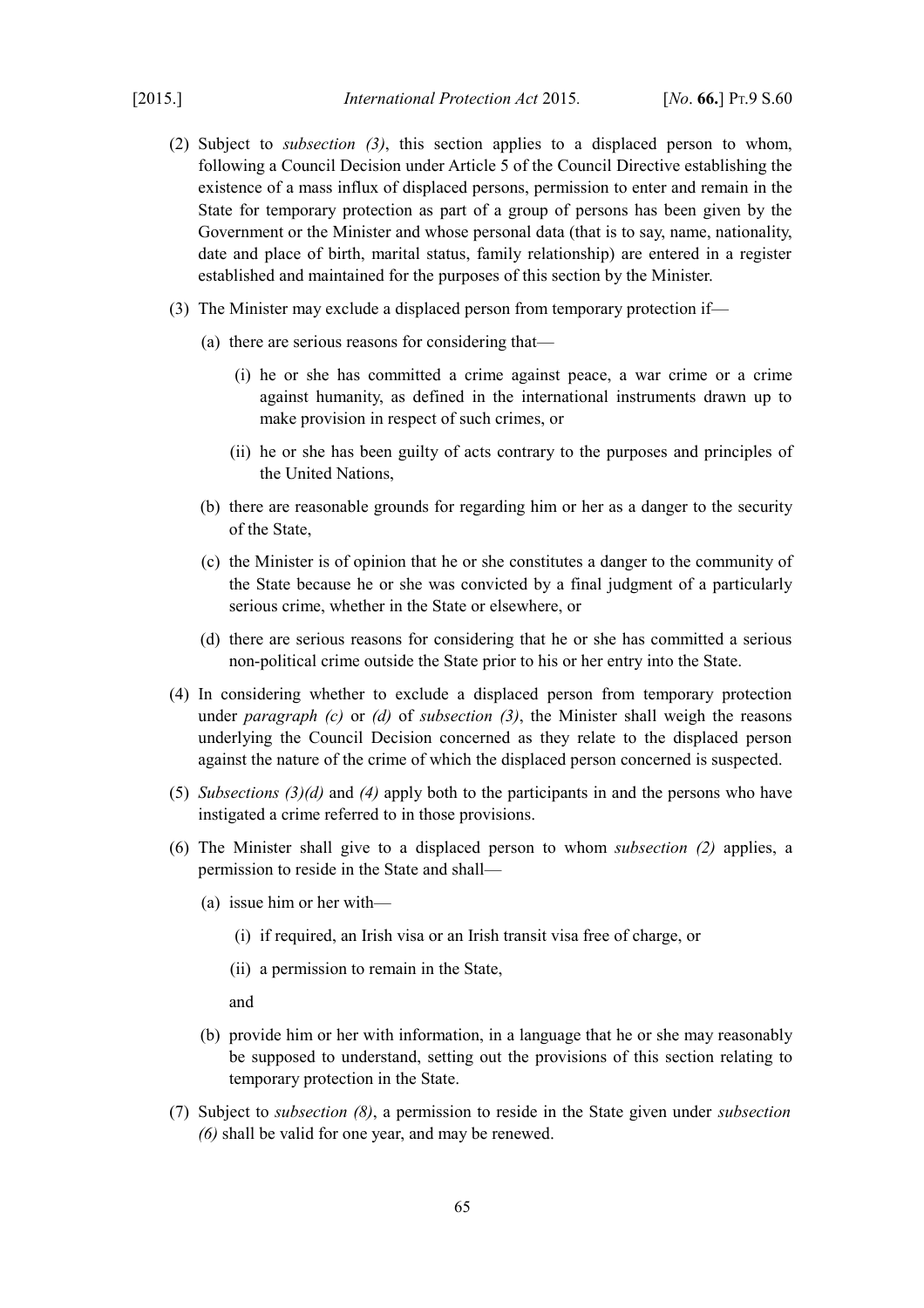- <span id="page-67-0"></span>(8) A permission to reside in the State given under *subsection [\(6\)](#page-66-0)* may be revoked—
	- (a) when temporary protection has ended in accordance with the Council Decision concerned,
	- (b) upon the transfer of residence of the holder of the permission to another Member State, or
	- (c) where the Minister decides that the holder should have been excluded from temporary protection under *subsection [\(3\)](#page-66-4)* or *[\(4\)](#page-66-2)*.
- (9) Where, during the validity of a permission to reside in the State given under *subsection [\(6\)](#page-66-0)*, a displaced person to whom *subsection [\(2\)](#page-66-1)* applies seeks to enter another Member State or has entered it without authorisation, the Minister shall, in co-operation with the competent authority of that Member State, make arrangements for the return of the person to the State.
- (10) Without prejudice to *subsection [\(8\)](#page-67-0)*, a displaced person to whom *subsection [\(2\)](#page-66-1)* applies shall be entitled—
	- (a) to seek and enter employment, to engage in any business, trade or profession and to have access to education and training in the State in the like manner and to the like extent in all respects as an Irish citizen,
	- (b) to receive, upon and subject to the same conditions applicable to Irish citizens, the same medical care and the same social welfare benefits as those to which Irish citizens are entitled, and
	- (c) to the same rights of travel in the State as those to which Irish citizens are entitled.
- <span id="page-67-1"></span>(11) The Minister shall co-operate with the competent authorities of another Member State in relation to—
	- (a) the transfer to another Member State of a displaced person to whom *subsection [\(2\)](#page-66-1)* applies,
	- (b) the transfer from another Member State to the State of a displaced person to whom *subsection [\(2\)](#page-66-1)* applies, and
	- (c) the reunification, either in the State or in another Member State, of family members of a displaced person to whom *subsection [\(2\)](#page-66-1)* applies.
- (12) The Minister may prescribe documentation to be used for the purpose of enabling and facilitating transfers and reunifications referred to in *subsection [\(11\)](#page-67-1)*.
- <span id="page-67-2"></span>(13) For the purposes of *subsection [\(11\)](#page-67-1)*, the Minister may provide to another Member State, insofar as they are available—
	- (a) personal data relating to a displaced person (that is to say, name, nationality, date and place of birth, marital status and family relationship),
	- (b) travel documents relating to the person concerned,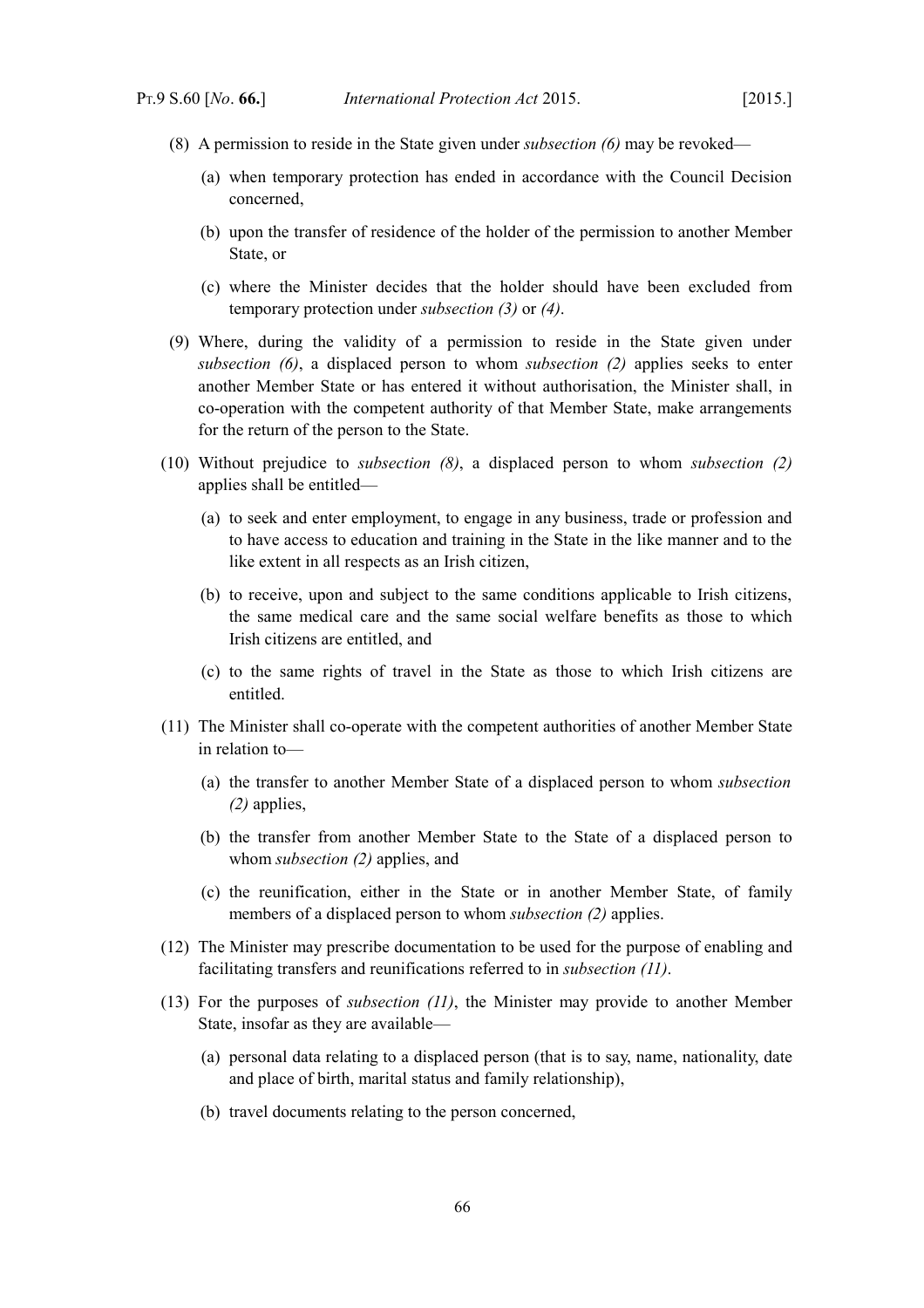- (c) documents concerning evidence of family ties relating to the person concerned (such as marriage certificates, birth certificates and certificates of adoption),
- (d) other information required to establish the identity of the person concerned or his or her family relationships,
- (e) residence permits and decisions concerning the giving or refusal of visas or residence permissions to the person concerned by the Minister, and documents forming the basis of those decisions,
- <span id="page-68-1"></span>(f) applications for visas or entry or residence permissions submitted by the person concerned and pending in the State, and the stage reached in the processing of these, and
- (g) any corrected information within *paragraphs [\(a\)](#page-67-2)* to *[\(f\)](#page-68-1)* which becomes available.
- (14) *Subsection [\(2\)](#page-66-1)* shall not apply to a person who is, for the time being, an applicant and a permission to reside in the State given under *subsection [\(6\)](#page-66-0)* shall not be in force in relation to such a person.
- (15) In this section, "Irish transit visa" and "Irish visa" have the meaning they have under the [Immigration Act 2003.](http://www.irishstatutebook.ie/2003/en/act/pub/0026/index.html)

# PART 10

INTERNATIONAL PROTECTION APPEALS TRIBUNAL

### **International Protection Appeals Tribunal**

- <span id="page-68-0"></span>**61.** (1) On the establishment day, there shall stand established a Tribunal to be known as *An Binse um Achomhairc i dtaobh Cosaint Idirnáisiúnta* or, in the English language, the International Protection Appeals Tribunal, which shall determine appeals and perform such other functions as may be conferred on it by or under this Act and the Dublin System Regulations.
	- (2) The Minister shall, by order, appoint a day to be the establishment day for the purposes of this Act.
	- (3) Subject to *subsection [\(4\)](#page-68-0)*, the Tribunal shall be—
		- (a) inquisitorial in nature, and
		- (b) independent in the performance of its functions.
	- (4) The Minister may appoint such and so many persons to be members of the staff of the Tribunal as he or she considers necessary to assist the Tribunal in the performance of its functions and such members of the staff of the Tribunal shall receive such remuneration and be subject to such other terms and conditions of service as the Minister may, with the consent of the Minister for Public Expenditure and Reform, determine.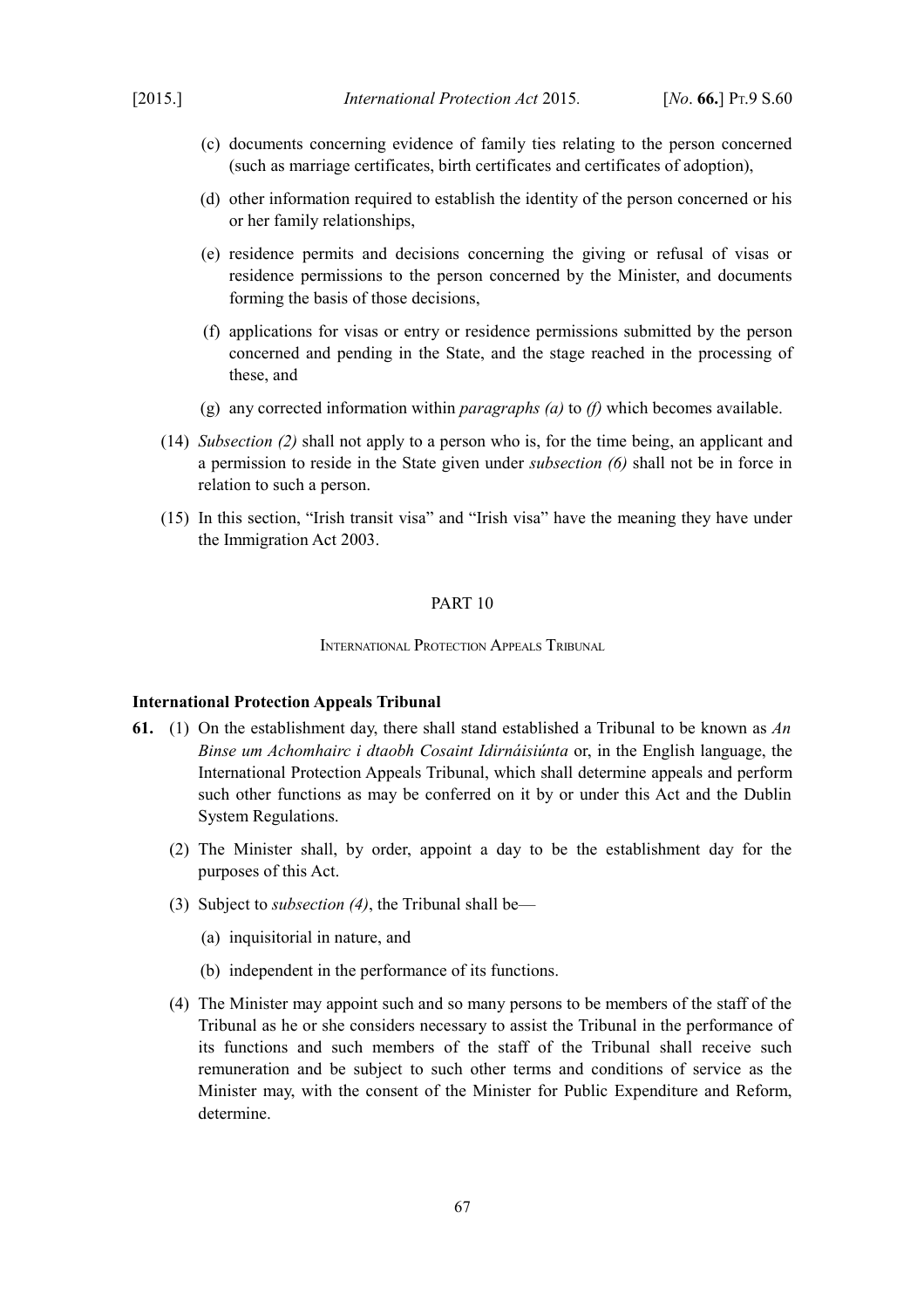- (5) Members of the staff of the Tribunal shall be civil servants within the meaning of the Civil Service Regulation Acts 1956 to 2005.
- (6) Whenever the Tribunal consists of more than one member, it shall be grouped into divisions, each of which shall consist of one member.

### **Membership of Tribunal**

<span id="page-69-2"></span>**62.** (1) The Tribunal shall consist of the following members—

- (a) a chairperson, who shall be appointed in a whole-time capacity,
- (b) not more than 2 deputy chairpersons, who shall be appointed in a whole-time capacity, and
- (c) such number of other members, appointed either in a whole-time or a part-time capacity, as the Minister, with the consent of the Minister for Public Expenditure and Reform, considers necessary for the expeditious performance of the functions of the Tribunal,

each of whom shall have had before his or her appointment the appropriate experience specified in *subsection [\(2\)](#page-69-3)*.

- <span id="page-69-3"></span>(2) The experience referred to in *subsection [\(1\)](#page-69-2)* is not less than 5 years experience as a practising barrister or practising solicitor.
- (3) Subject to *subsection [\(4\)](#page-69-1)*, the Minister shall appoint the members of the Tribunal.
- <span id="page-69-1"></span>(4) Subject to *subsections [\(8\)](#page-70-0)* and *[\(15\)](#page-71-0)*, the Minister shall not appoint a member of the Tribunal unless the Public Appointments Service, after holding a competition under section 47 of the [Public Service Management \(Recruitment and Appointments\) Act](http://www.irishstatutebook.ie/2004/en/act/pub/0033/index.html) [2004,](http://www.irishstatutebook.ie/2004/en/act/pub/0033/index.html) has selected him or her for appointment to the position.
- (5) *Subsection [\(4\)](#page-69-1)* shall not apply to the reappointment of a member, in accordance with *subsection [\(7\)](#page-69-0)*, for a second term.
- (6) (a) Each member of the Tribunal appointed in a part-time capacity shall hold office under a contract for services in writing, containing such terms and conditions (including terms and conditions relating to remuneration, allowances, expenses and superannuation) as the Minister, with the consent of the Minister for Public Expenditure and Reform, may determine.
	- (b) The chairperson of the Tribunal and each member of the Tribunal appointed in a whole-time capacity, shall hold office under a contract of service in writing, containing such terms and conditions (including terms and conditions relating to remuneration, allowances, expenses and superannuation) as the Minister, with the consent of the Minister for Public Expenditure and Reform, may determine.
- <span id="page-69-0"></span>(7) The term of office of the members of the Tribunal shall be as follows:
	- (a) the term of office of the chairperson shall be 5 years and a chairperson may be reappointed to the office for a second term not exceeding 5 years;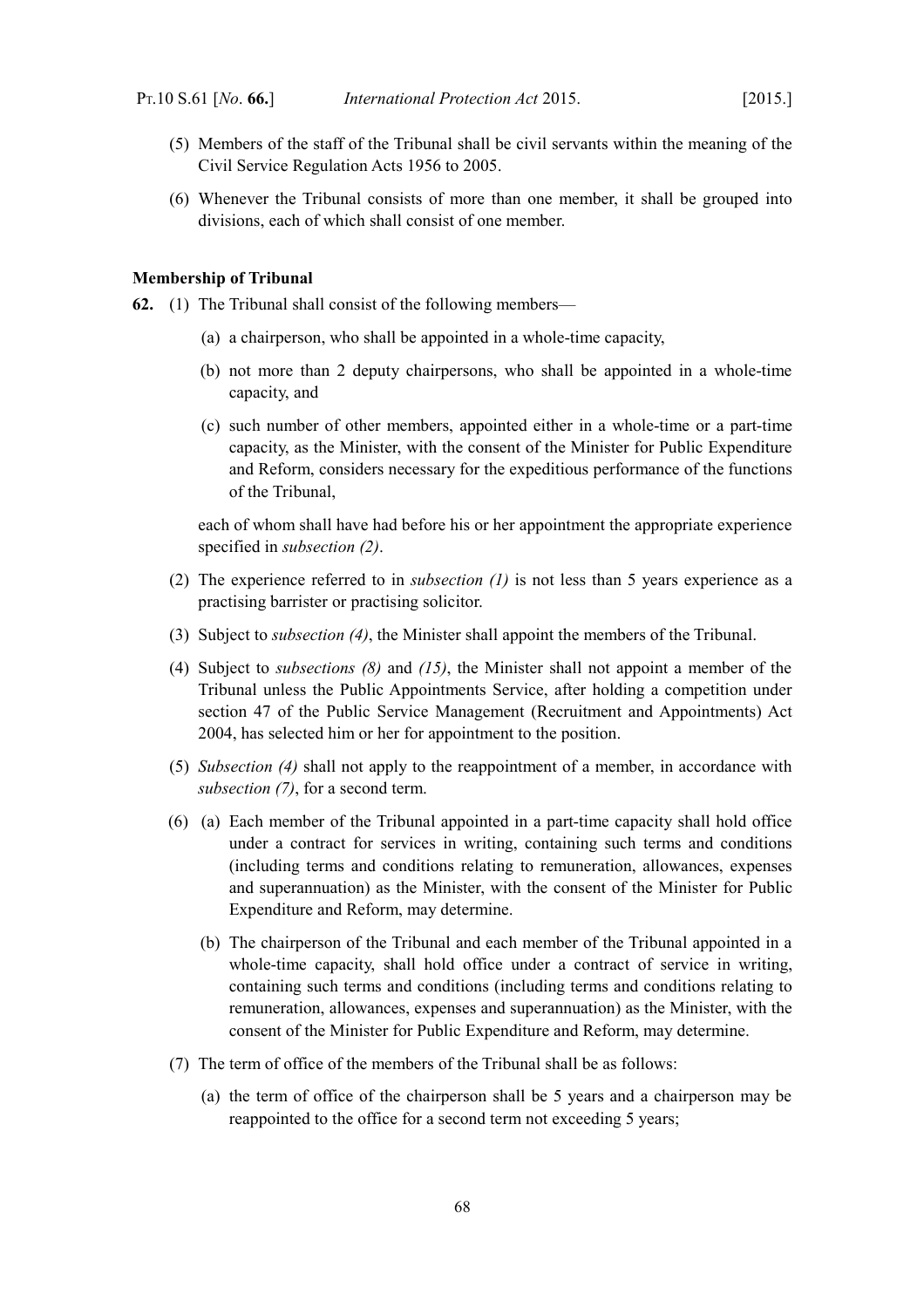- (b) the term of office of a deputy chairperson shall be 5 years and a deputy chairperson may be reappointed to the office for a second term not exceeding 5 years;
- (c) the term of office of a member appointed in a whole-time capacity, other than the chairperson, shall be 3 years and such a member may be reappointed to the office for a second term not exceeding 3 years;
- (d) the term of office of a member appointed in a part-time capacity shall be 3 years and such a member may be reappointed to the office for a second term not exceeding 3 years.
- <span id="page-70-0"></span>(8) Where the chairperson is for any reason temporarily unable to act as the chairperson, or the office of the chairperson is vacant, the Minister shall appoint a deputy chairperson to be the chairperson for the duration of the inability or until an appointment is made under *subsection [\(4\)](#page-69-1)*, as appropriate, and the person so appointed may perform all the functions conferred on the chairperson by this Act.
- (9) A member of the Tribunal may resign from office by letter addressed to the Minister and the resignation shall take effect from the date specified in the letter.
- (10) Where a member of the Tribunal is—
	- (a) nominated as a member of Seanad Éireann,
	- (b) elected as a member of either House of the Oireachtas or to be a member of the European Parliament,
	- (c) regarded pursuant to section 19 of the [European Parliament Elections Act 1997](http://www.irishstatutebook.ie/1997/en/act/pub/0002/index.html) as having been elected to that Parliament,
	- (d) elected or co-opted as a member of a local authority,
	- (e) appointed to judicial office, or
	- (f) appointed Attorney General,

he or she shall thereupon cease to be a member of the Tribunal.

- <span id="page-70-4"></span><span id="page-70-1"></span>(11) A person who is for the time being—
	- (a) entitled under the Standing Orders of either House of the Oireachtas to sit therein,
	- (b) a member of the European Parliament, or
	- (c) entitled under the standing orders of a local authority to sit as a member thereof,

<span id="page-70-3"></span><span id="page-70-2"></span>shall, while he or she is so entitled under *paragraph [\(a\)](#page-70-4)* or *[\(c\)](#page-70-3)* or is such a member under *paragraph [\(b\)](#page-70-2)*, be disqualified from being a member of the Tribunal.

(12) Without prejudice to the generality of *subsection [\(11\)](#page-70-1)*, that subsection shall be construed as prohibiting the reckoning of a period referred to therein as service with the Tribunal for the purposes of any superannuation benefits payable under this Act or otherwise.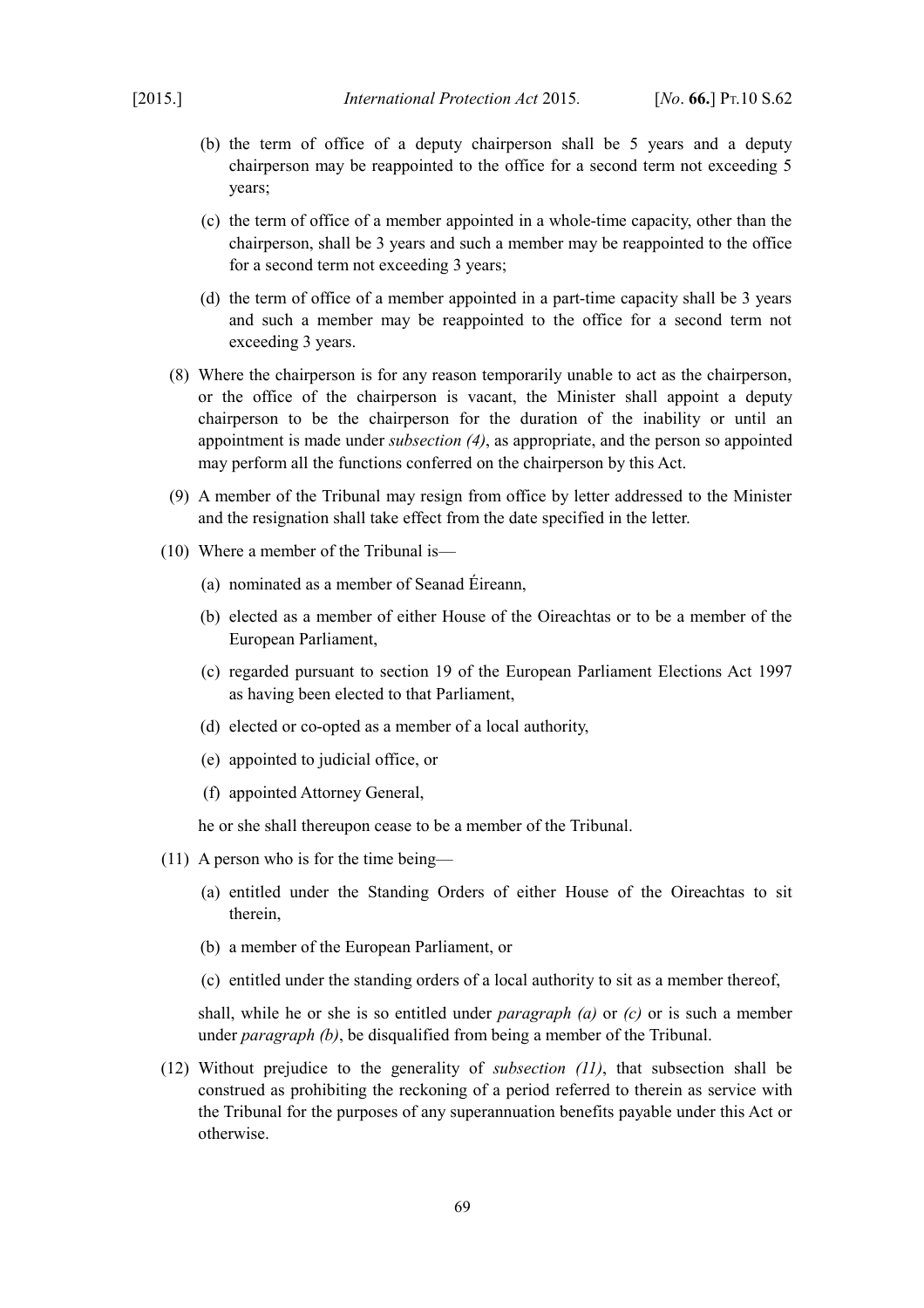- (13) A member of the Tribunal may be removed from office by the Minister for stated reasons.
- (14) If a member appointed in a part-time capacity—
	- (a) dies, resigns, becomes disqualified or is removed from office, or
	- (b) is for any reason temporarily unable to continue to perform his or her functions,

the Minister may appoint another person to be a member of the Tribunal in a part-time capacity to fill the casual vacancy so occasioned until an appointment is made in accordance with *subsection [\(4\)](#page-69-1)*.

- <span id="page-71-0"></span>(15) If a member appointed in a whole-time capacity—
	- (a) dies, resigns, becomes disqualified or is removed from office, or
	- (b) is for any reason temporarily unable to continue to perform his or her functions,

the Minister may appoint another person to be a member of the Tribunal in a wholetime or part-time capacity until an appointment is made in accordance with *subsection [\(4\)](#page-69-1)*.

### **Functions of chairperson of Tribunal**

- <span id="page-71-1"></span>**63.** (1) The chairperson shall ensure that the functions of the Tribunal are performed efficiently and that the business assigned to each member is disposed of as expeditiously as may be consistent with fairness and natural justice.
	- (2) The chairperson may issue to the members of the Tribunal guidelines on the practical application and operation of the provisions or any particular provisions of this Part and on developments in the law relating to international protection.
	- (3) (a) The chairperson may, if he or she considers it appropriate to do so in the interest of the fair and efficient performance of the functions of the Tribunal, issue guidelines to the Registrar for the purpose of the performance of his or her functions of assigning or re-assigning appeals under *section [67](#page-73-0)[\(2\)](#page-74-1)* or *[\(3\).](#page-74-0)*
		- (b) In issuing the guidelines referred to in *paragraph [\(a\)](#page-71-1)*, the chairperson shall have regard to the following matters:
			- (i) the grounds of the appeals specified in the notices of appeal;
			- (ii) the country of origin of applicants;
			- (iii) any family relationship between applicants;
			- (iv) the ages of the applicants and, in particular, of persons under the age of 18 years in respect of whom applications are made;
			- (v) the provisions of this Act under which the appeals are made.
	- (4) The chairperson may—
		- (a) re-assign business from one member to a different member if, in the opinion of the chairperson, such re-assignment—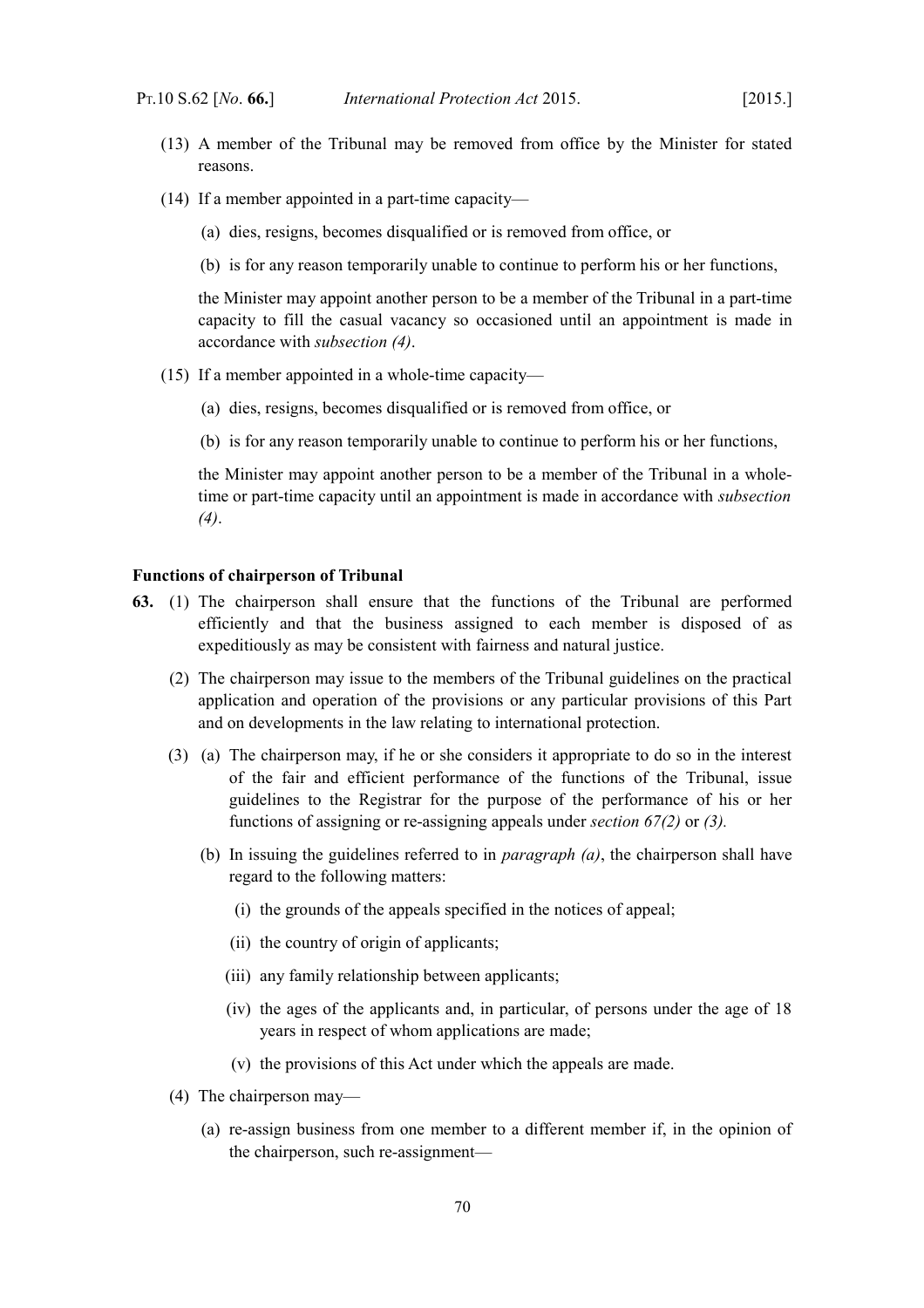- (i) is warranted by the inability or unwillingness to transact that business of the member to whom the business was originally assigned, and
- (ii) where the business relates to an appeal, cannot be achieved by agreement between the Registrar and that member,
- <span id="page-72-3"></span>(b) require a member to prepare a report of his or her determination of each appeal within a period specified in the guidelines referred to at *subsection [\(2\)](#page-71-0)*, and
- <span id="page-72-2"></span>(c) require a member to prepare a report on any aspect of the transaction of the business assigned to the member.
- <span id="page-72-4"></span>(5) The chairperson—
	- (a) may accord priority to an appeal when he or she is of the opinion that it is in the interests of justice to do so, and
	- (b) shall accord priority to an appeal that is the subject of a request under *section [73](#page-82-1)[\(1\)](#page-82-0)[\(b\)](#page-83-0)*.
- <span id="page-72-1"></span>(6) The chairperson may from time to time convene a meeting with a member or members of the Tribunal for the purpose of discussing matters relating to the transaction of the business assigned to the member or members, including, in particular, such matters as the avoidance of undue divergences in the transaction of business by the members.
- <span id="page-72-0"></span>(7) The chairperson shall convene a meeting of the members at least once a year to review the transaction of business by members and, where necessary, to make provision for training programmes for members.
- (8) The chairperson shall make the following written reports on the activities of the Tribunal:
	- (a) a report to the Minister in relation to any function that the chairperson performs under this Act, if requested to do so by the Minister or if the chairperson considers it appropriate to do so;
	- (b) an annual report to the Minister not later than 3 months after the end of each year, which the Minister shall cause to be laid before each House of the Oireachtas not more than 30 days after he or she receives it.
- (9) Where a member of the Tribunal fails to comply with a provision of *section [65](#page-73-0)*, the chairperson may make a written report to the Minister of this failure.
- (10) In this section and *section [65](#page-73-0)*, "business" means the determination of appeals and any additional tasks assigned to a member by the chairperson in order to fulfil any other functions conferred on the Tribunal by or under this Act and the Dublin System Regulations.

## **Functions of deputy chairperson of Tribunal**

**64.** Without prejudice to *section [62](#page-69-0)[\(8\)](#page-70-0)*, a deputy chairperson of the Tribunal shall perform such of the functions of the chairperson under this Act as the chairperson may assign to him or her.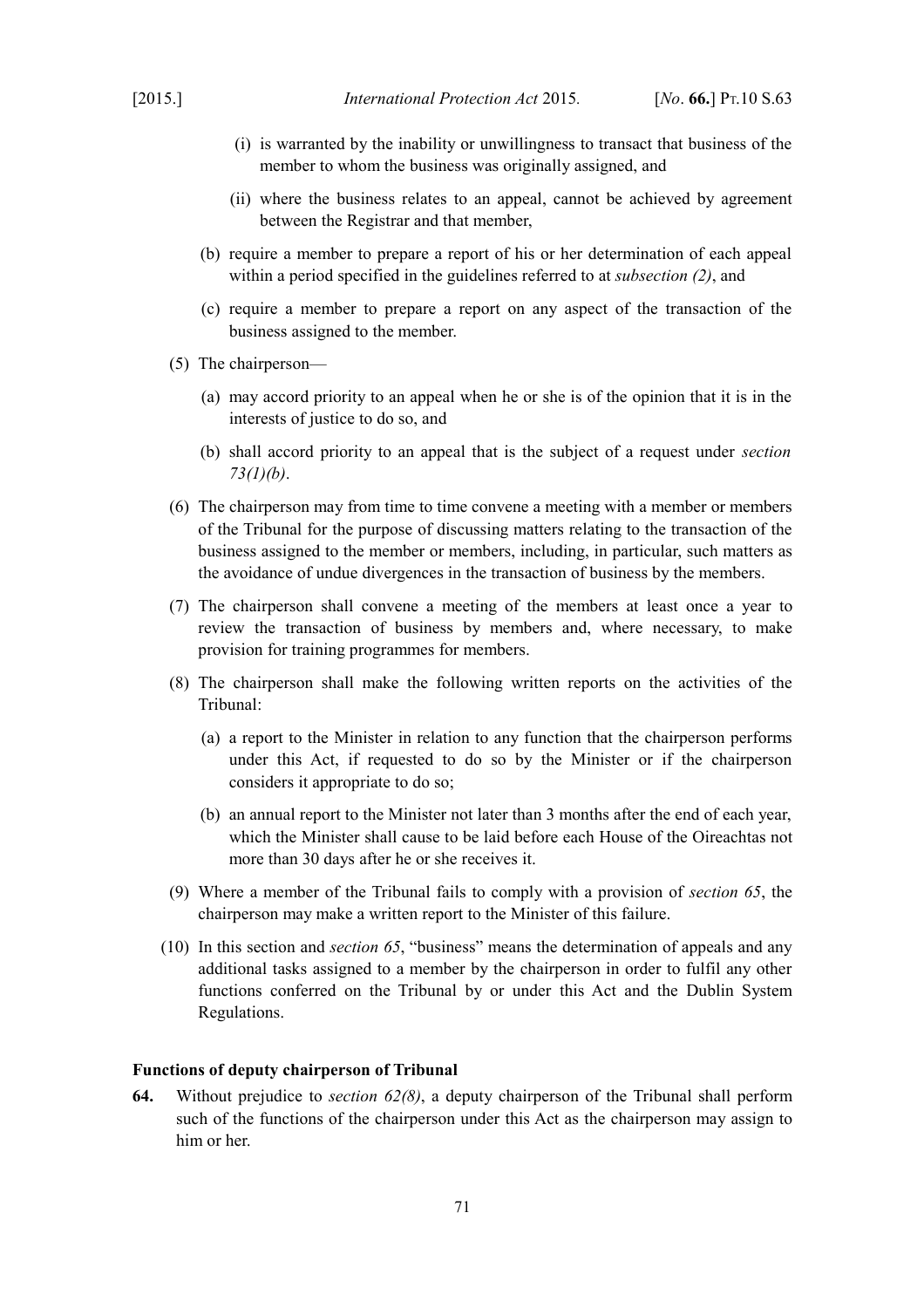# **Role of members of Tribunal**

- <span id="page-73-0"></span>**65.** (1) A member of the Tribunal shall, on behalf of the Tribunal, transact the business assigned to him or her under this Act.
	- (2) A member shall, in the performance of his or her functions under this Act—
		- (a) ensure that the business assigned to him or her is managed efficiently and disposed of as expeditiously as is consistent with fairness and natural justice,
		- (b) conduct oral hearings in accordance with this Act and any regulations under *section [41](#page-48-1)[\(4\)](#page-48-0)*,
		- (c) accord priority to an appeal to which *section [63](#page-71-1)[\(5\)](#page-72-4)* applies that is assigned to him or her,
		- (d) have regard to any guidelines issued by the chairperson under *section [63](#page-71-1)[\(2\)](#page-71-0)*,
		- (e) prepare the report referred to in *paragraph [\(b\)](#page-72-3)* or *[\(c\)](#page-72-2)* of *section [63](#page-71-1)[\(4\)](#page-71-2)* and provide it to the chairperson when requested to do so,
		- (f) attend any meetings convened by the chairperson under *subsection [\(6\)](#page-72-1)* or *[\(7\)](#page-72-0)* of *section [63](#page-71-1)*, unless it is impracticable to do so,
		- (g) provide such assistance to the chairperson in the performance by the chairperson of his or her functions under this Act as the chairperson may reasonably request, and
		- (h) comply with any direction given by the chairperson relating to training and the continued professional development of members.

# **Registrar**

- <span id="page-73-4"></span><span id="page-73-1"></span>**66.** (1) The Minister shall appoint a person to be Registrar of the Tribunal.
	- (2) A person appointed under *subsection [\(1\)](#page-73-1)* shall perform the functions assigned to him or her by or under this Act.
	- (3) The Registrar shall be responsible to the chairperson for the performance of his or her functions.
	- (4) Where the Registrar is for any reason temporarily unable to perform his or her function of assigning and re-assigning appeals under *section [67](#page-73-2)* or the position of Registrar is vacant, that function of the Registrar may be performed, for the duration of the inability or until an appointment is made under *subsection [\(1\)](#page-73-1)* by such member of the staff of the Tribunal as may, from time to time, be designated for that purpose by the Registrar, or (in the absence of such designation) by the Minister, and references in this Act to the Registrar shall be read as including references to a person designated under this subsection.

## **Functions of Registrar**

- <span id="page-73-3"></span><span id="page-73-2"></span>**67.** (1) The Registrar shall, in consultation with the chairperson—
	- (a) manage and control generally the staff and administration of the Tribunal, and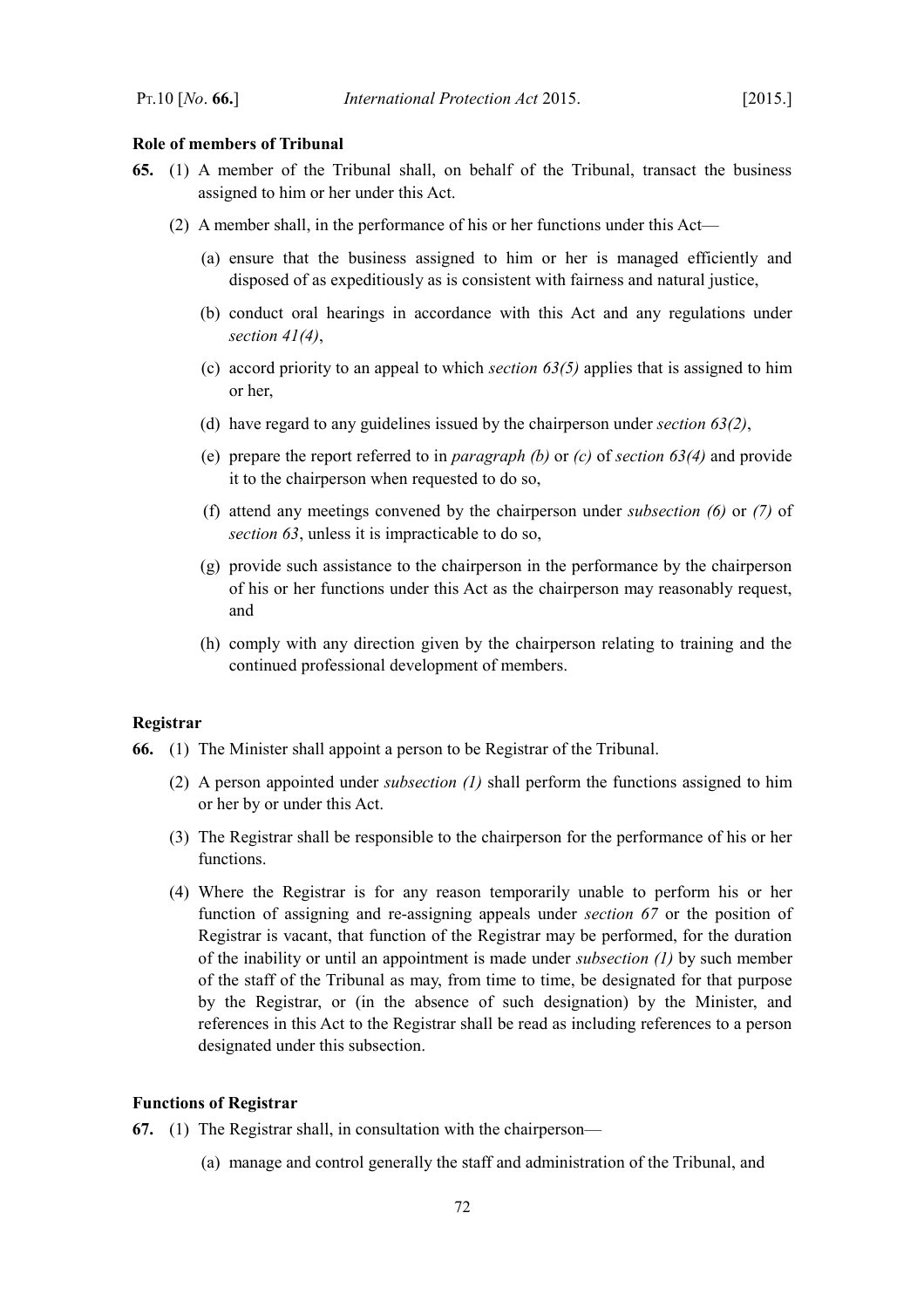- (b) perform such other functions as may be conferred on him or her by the chairperson.
- (2) The Registrar shall assign to each member the appeals to be determined by him or her.
- (3) Subject to *section [63](#page-71-1)[\(4\)](#page-71-2)[\(a\)](#page-71-5)*, the Registrar may re-assign an appeal where the member to whom it was originally assigned is unable or unwilling to determine that appeal.
- <span id="page-74-0"></span>(4) In assigning or re-assigning an appeal to a member the Registrar shall have regard to—
	- (a) the need to ensure the efficient management of the work of, and the expeditious performance of its functions by, the Tribunal, consistent with fairness and natural justice, and
	- (b) any guidelines issued by the chairperson under *section [63](#page-71-1)[\(3\)](#page-71-4)[\(a\)](#page-71-3)*.
- <span id="page-74-2"></span>(5) The Registrar shall bring to the attention of the chairperson any matter relevant to the chairperson's functions under *subsection [\(1\)](#page-73-3)* or *[\(5\)](#page-74-2)* of *section [63](#page-71-1)*.
- <span id="page-74-1"></span>(6) (a) The Registrar shall, whenever requested by the chairperson, assign to the chairperson—
	- (i) appeals, or
	- (ii) a particular appeal,

to be determined by the chairperson under this Act.

- (b) In assigning an appeal under *paragraph [\(a\)](#page-74-1)*, the Registrar shall comply with any direction of the chairperson.
- (c) In making a request or giving a direction referred to in this subsection, the chairperson shall have regard to the matters referred to in *subsection [\(4\)](#page-74-0)*.

# PART 11

# TRANSITIONAL PROVISIONS

#### **Detention**

- **68.** (1) Where, immediately before the coming into operation of this subsection, a person was detained in a place of detention pursuant to section 9 of the Act of 1996, he or she shall be deemed to be detained in that place pursuant to *section [20](#page-24-0)*, this Act shall apply accordingly, and the period during which the person was so detained shall be included in reckoning a period for the purpose of *section [20](#page-24-0)*.
	- (2) Pending the making of regulations under *section [20](#page-24-0)*, rules or regulations made under section 9 of the Act of 1996 relating to the treatment of persons detained under that section shall, except where they may be inconsistent with this Act, continue in force and shall apply and have effect, with any necessary modifications, in relation to a person detained under this Act.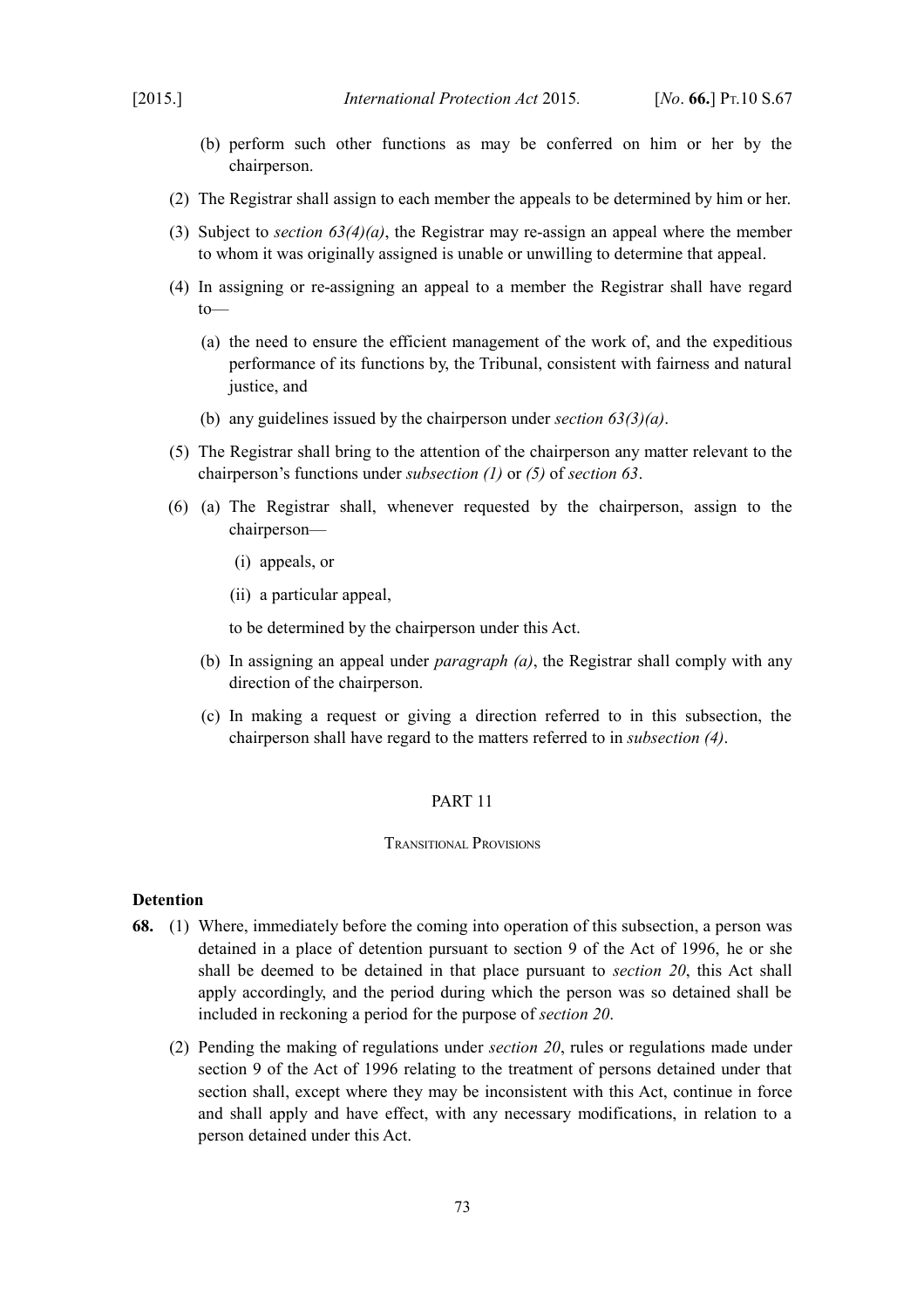# **Transitional provisions relating to declarations and permissions under repealed enactments**

- <span id="page-75-2"></span>**69.** (1) A declaration given to a person under section 17 of the Act of 1996 that is in force immediately before the date on which this subsection comes into operation shall be deemed to be a refugee declaration given to the person under this Act and the provisions of this Act shall apply accordingly.
	- (2) A permission to reside in the State granted under Regulation 23(1) of the Regulations of 2013, or deemed under Regulation 31 of those Regulations to have been granted, to a person, that is in force immediately before the date on which this subsection comes into operation, shall, for the duration of its unexpired term, be deemed to be a permission given to the person under *section [54](#page-61-0)[\(1\)](#page-61-1)* and the provisions of this Act shall apply accordingly.
	- (3) A permission to enter and reside in the State granted to a person under section 18 of the Act of 1996 that is in force immediately before the date on which this subsection comes into operation shall be deemed to be a permission given to the person under *section [56](#page-62-0)* and the provisions of this Act shall apply accordingly.
	- (4) A subsidiary protection declaration given under Regulation 20 of the Regulation of 2013, or deemed under Regulation 31(1) of those Regulations to have been granted, to a person, that is in force immediately before the date on which this subsection comes into operation shall be deemed to be a subsidiary protection declaration given to the person under this Act and the provisions of this Act shall apply accordingly.
	- (5) A permission to enter and reside in the State granted under Regulation 25 of the Regulations of 2013, or deemed under Regulation 31(4) of those Regulations to have been granted to a person, that is in force immediately before the date on which this subsection comes into operation shall be deemed to be a permission given to the person under *section [56](#page-62-0)* and the provisions of this Act shall apply accordingly.
	- (6) A permission to reside in the State granted to a person under Regulation 26 of the Regulations of 2013 that is in force immediately before the date on which this subsection comes into operation shall be deemed to be a permission given to the person under *section [57](#page-63-0)* and the provisions of this Act shall apply accordingly.
	- (7) A permission to reside in the State granted under Regulation 23 of the Regulations of 2013, or deemed under those Regulations to have been granted, to a person referred to in *subsection [\(4\)](#page-75-2)*, *[\(5\)](#page-75-1)* or *[\(6\)](#page-75-0)*, that is in force immediately before the date on which this subsection comes into operation shall, for the duration of its unexpired term, be deemed to be a permission given to the person under *section [54](#page-61-0)* and the provisions of this Act shall apply accordingly.

#### <span id="page-75-1"></span><span id="page-75-0"></span>**Transitional provisions relating to caseloads under repealed enactments**

<span id="page-75-4"></span><span id="page-75-3"></span>**70.** (1) Where, before the date on which this subsection comes into operation, a person has made an application for a declaration under section 8 of the Act of 1996 and, by that date, a report under section 13 of that Act has not been prepared in respect of the application, the person shall be deemed to have made an application for international protection under *section [15](#page-20-0)* and the provisions of this Act shall apply accordingly.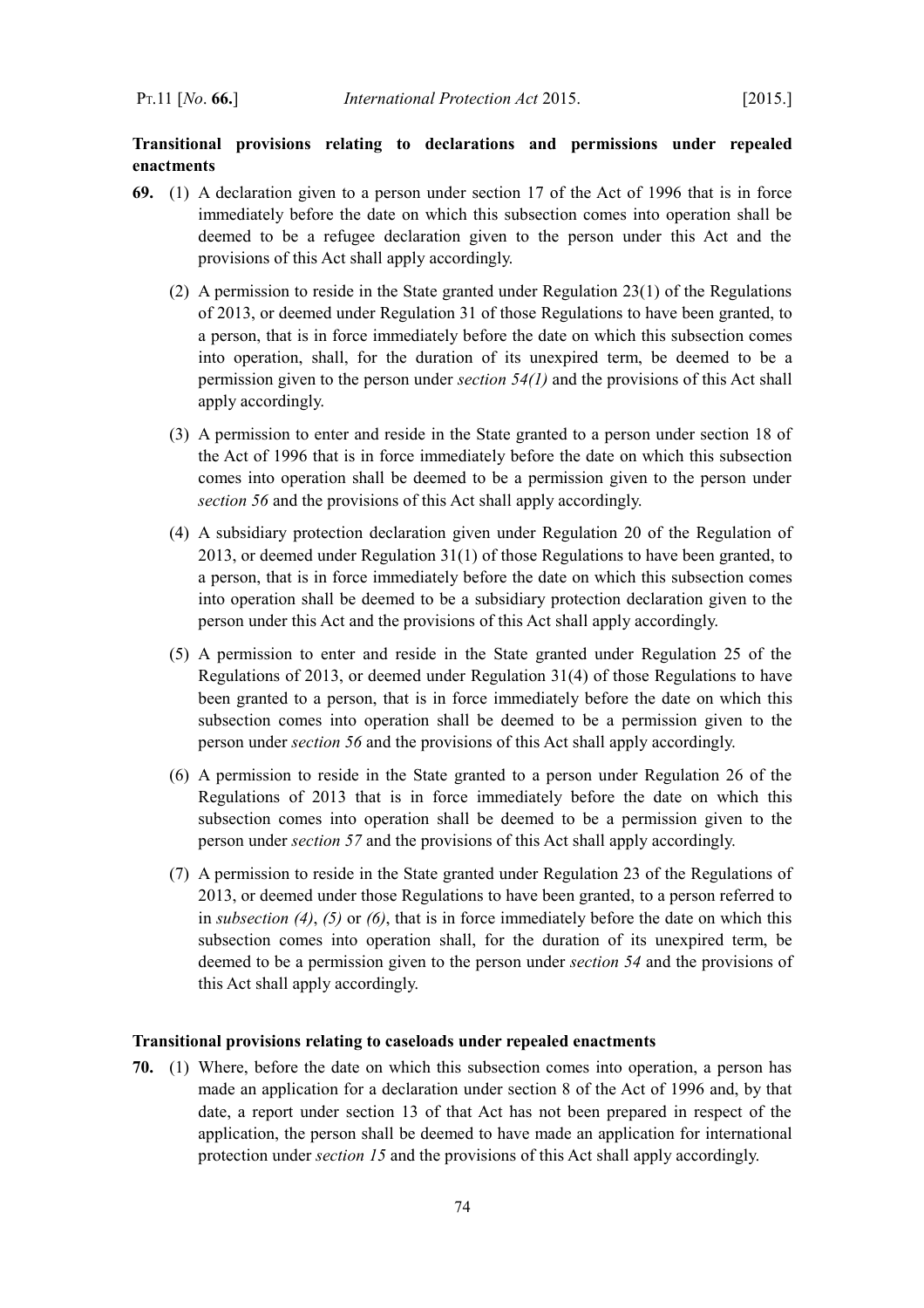- <span id="page-76-4"></span>(2) Where, before the date on which this subsection comes into operation, a person has made an appeal under section 16 of the Act of 1996 against a recommendation of the Refugee Applications Commissioner and, by that date, the appeal has not been decided, the person shall be deemed to have made an application for international protection under *section [15](#page-20-0)* and the provisions of this Act shall apply accordingly, subject to the following modifications and any other necessary modifications:
	- (a) the application shall be deemed not to be an application for status in the State as a refugee on the basis of a refugee declaration but to be an application only for status in the State as a person eligible for subsidiary protection on the basis of a subsidiary protection declaration;
	- (b) for the purposes of the examination under *Part [5](#page-41-0)* of the application, the person shall be deemed to be a person who should not be given a refugee declaration;
	- (c) for the purposes of *section [39](#page-45-0)[\(3\)—](#page-46-1)*
		- (i) a recommendation referred to in *paragraph [\(a\)](#page-46-3)* of that subsection shall not be made in respect of the applicant, and
		- (ii) the recommendation of the Refugee Applications Commissioner shall be deemed to be a recommendation, referred to in *paragraphs [\(b\)](#page-46-2)* and *[\(c\)](#page-46-0)* of that subsection, of the international protection officer that the applicant should not be given a refugee declaration; and
	- (d) where the international protection officer makes his or her recommendation under *section [39—](#page-45-0)*
		- (i) subject to *subparagraph [\(ii\)](#page-76-0)*, the person's appeal under section 16 of the Act of 1996 shall be deemed to be an appeal made in accordance with *section [41](#page-48-1)[\(1\)](#page-48-3)[\(a\)](#page-48-4)*, and the provisions of this Act shall apply accordingly,
		- (ii) where the recommendation is one referred to in *section [39](#page-45-0)[\(3\)](#page-46-1)[\(c\)](#page-46-0)* and the person appeals in accordance with *section [41](#page-48-1)[\(1\)](#page-48-3)[\(b\)](#page-48-2)* against the recommendation, the person's appeal under section 16 of the Act of 1996 shall be deemed to be included in the appeal under *section [41](#page-48-1)[\(1\)](#page-48-3)[\(b\)](#page-48-2)*, and
		- (iii) *section [43](#page-50-0)* shall not apply in respect of the appeal referred to in *subparagraph [\(i\)](#page-76-1)* or *[\(ii\)](#page-76-0)*.
- <span id="page-76-3"></span><span id="page-76-1"></span><span id="page-76-0"></span>(3) Where, before the date on which this subsection comes into operation, a person has made an application for a declaration under section 8 of the Act of 1996, which application has been the subject of a recommendation under section 13 of that Act to which subsection (2) of that section applies, and by that date, the Minister has not refused under section 17 of that Act to give the person concerned a declaration, then, subject to *subsection [\(6\)](#page-77-0)*, the person shall be deemed to have made an application for international protection under *section [15](#page-20-0)*.
- <span id="page-76-2"></span>(4) Where, before the date on which this subsection comes into operation, the former Tribunal has affirmed under section 16 of the Act of 1996 a recommendation of the Refugee Applications Commissioner and, by that date, the Minister has not refused under section 17 of that Act to give the person concerned a declaration, then, subject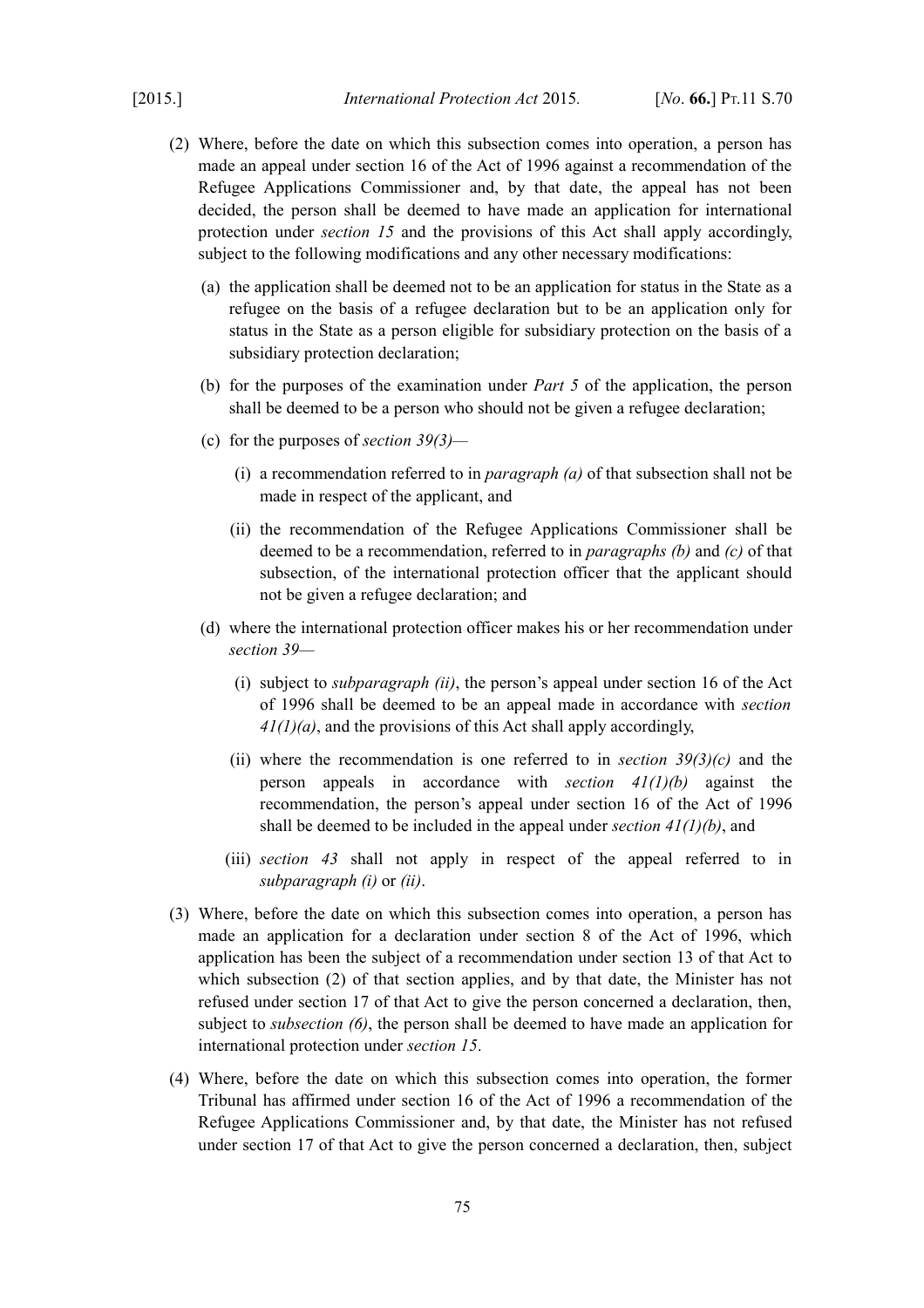to *subsection [\(6\)](#page-77-0)*, the person shall be deemed to have made an application for international protection under *section [15](#page-20-0)*.

- <span id="page-77-1"></span>(5) Where, before the date on which this subsection comes into operation, a person has made an application within the meaning of Regulation 2(1) of the Regulations of 2013 and, by that date, the Refugee Applications Commissioner has not yet commenced the investigation of the application under Regulation 5 of those Regulations, then, subject to *subsection [\(6\)](#page-77-0)*, the person shall be deemed to have made an application for international protection under *section [15](#page-20-0)*.
- <span id="page-77-0"></span>(6) Where a person is deemed under *subsection [\(3\)](#page-76-3)*, *[\(4\)](#page-76-2)* or *[\(5\)](#page-77-1)* to have made an application for international protection under *section [15](#page-20-0)*, this Act shall apply to the application, with the following modifications and any other necessary modifications—
	- (a) the application shall be deemed not to be an application for status in the State as a refugee on the basis of a refugee declaration but to be an application only for status in the State as a person eligible for subsidiary protection on the basis of a subsidiary protection declaration,
	- (b) for the purposes of the examination under *Part [5](#page-41-0)* of the application, the person shall be deemed to be a person who should not be given a refugee declaration,
	- (c) for the purposes of *section [39](#page-45-0)[\(3\)](#page-46-1)*
		- (i) a recommendation referred to in *paragraph [\(a\)](#page-46-3)* of that subsection shall not be made in respect of the applicant, and
		- (ii) the recommendation of the Refugee Applications Commissioner, made under the Act of 1996 in respect of the applicant, shall be deemed to be a recommendation, referred to in *paragraphs [\(b\)](#page-46-2)* and *[\(c\)](#page-46-0)* of that subsection, of the international protection officer that the applicant should not be given a refugee declaration,
		- and
	- (d) an appeal to the Tribunal under *section [41](#page-48-1)[\(1\)](#page-48-3)* against a recommendation under *paragraph [\(b\)](#page-46-2)* or *[\(c\)](#page-46-0)* of *section [39](#page-45-0)[\(3\)](#page-46-1)* may be made only in respect of the part of the recommendation that recommends that the applicant should not be given a subsidiary protection declaration.
- <span id="page-77-2"></span>(7) Where—
	- (a) immediately before the date on which this subsection comes into operation, a person is an applicant within the meaning of section 1 of the Act of 1996 and his or her application under the Act has not been determined, and
	- (b) he or she, on that date, is not deemed under this section to have made an application for international protection under *section [15](#page-20-0)*,

then, notwithstanding *section [6—](#page-14-0)*

(i) the Act of 1996, and not this Act, shall, for the purpose of his or her application for a declaration under the Act of 1996, continue to apply to him or her, and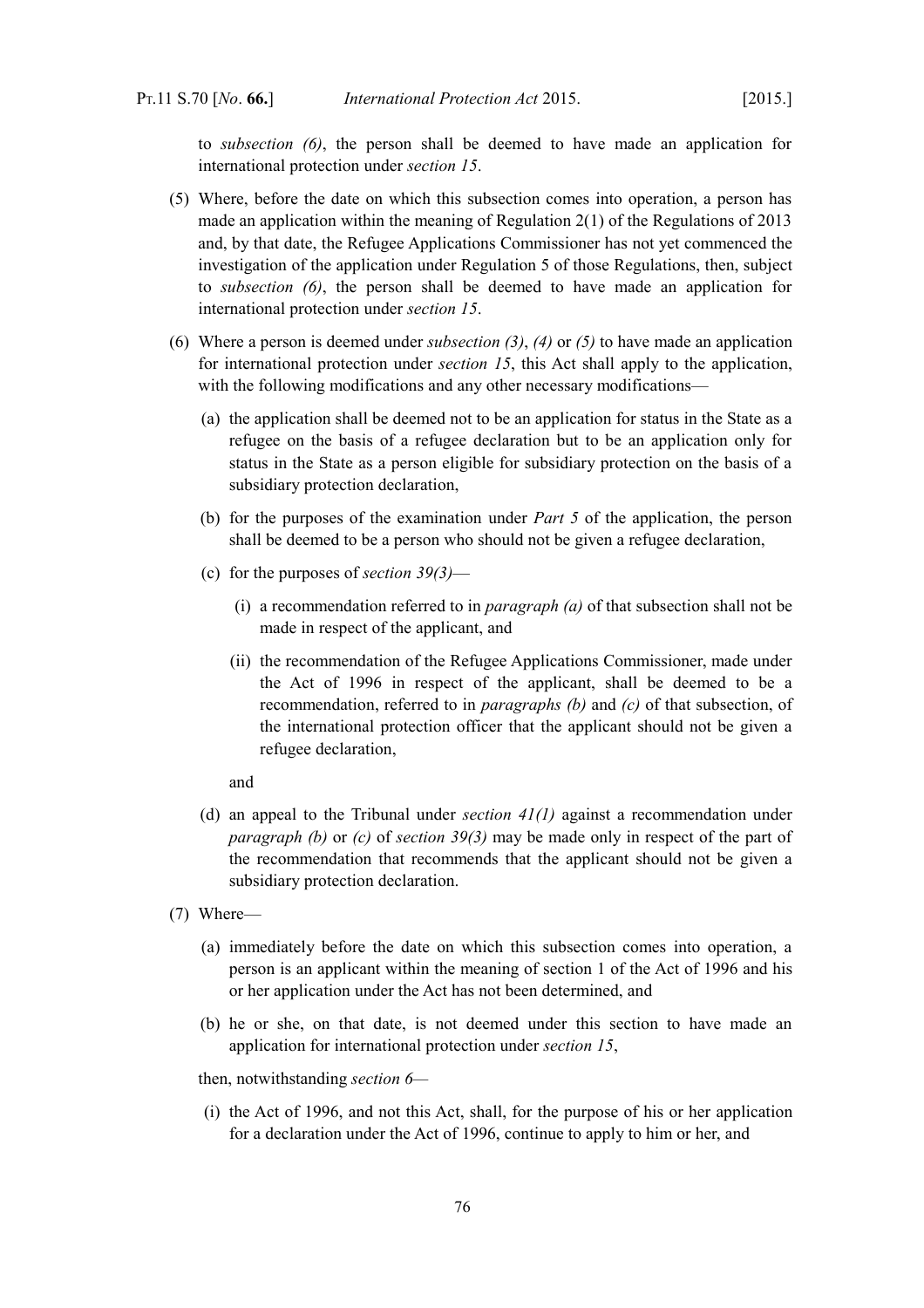- <span id="page-78-1"></span>(ii) in the event that a notice under section  $17(7)$  of the Act of 1996 is sent to him or her, he or she may apply under the Regulations of 2013 for a subsidiary protection declaration, and the Regulations of 2006 and the Regulations of 2013 shall apply to the application, and
- (iii) in the event that a declaration under section 17 of the Act of 1996 is given to him or her, the declaration shall be deemed to be a refugee declaration given to the person under this Act and the provisions of this Act shall apply accordingly.
- <span id="page-78-0"></span>(8) Where—
	- (a) immediately before the date on which this subsection comes into operation, a person is an applicant within the meaning of Regulation 2(1) of the Regulations of 2013, or entitled under Regulation 3 of the Regulations of 2013 to make an application for a subsidiary protection declaration, and
	- (b) he or she, on that date, is not deemed under *subsection [\(2\)](#page-76-4)*, *[\(3\)](#page-76-3)*, *[\(4\)](#page-76-2)* or *[\(5\)](#page-77-1)* to have made an application for international protection under *section [15](#page-20-0)*,

then, notwithstanding *section [6](#page-14-0)*, the Regulations of 2006 and the Regulations of 2013, and not this Act, shall, for the purpose of his or her application for a subsidiary protection declaration under the Regulations of 2013, continue to apply to him or her.

- (9) Where a person to whom *subsection [\(7\)](#page-77-2)[\(ii\)](#page-78-1)* or *[\(8\)](#page-78-0)* applies is given, under Regulation 20 of the Regulations of 2013, a subsidiary protection declaration, the declaration shall be deemed to be a subsidiary protection declaration given to the person under this Act and the provisions of this Act shall apply accordingly.
- (10) The Minister—
	- (a) shall give each person to whom *subsection [\(1\)](#page-75-3)*, *[\(2\)](#page-76-4)*, *[\(3\)](#page-76-3)*, *[\(4\)](#page-76-2)* or *[\(5\)](#page-77-1)* applies a statement in writing explaining the effect of this Act and the procedures under which his or her application for international protection will be dealt with, and
	- (b) shall afford each such person an opportunity to submit, within a specified period, such additional information in support of his or her application for international protection that he or she considers appropriate.
- (11) Where, before the date on which this subsection enters into operation, a person has made an application for the consent of the Minister referred to in section 17(7) of the Act of 1996 and, by that date, the Minister has not made a decision in respect of the application, the application shall be deemed to be an application under *section [22](#page-30-1)[\(2\)](#page-30-0)* and this Act shall apply accordingly.
- (12) Where, before the date on which this subsection comes into operation, the Minister has sent a person a notice under section 21(3) of the Act of 1996 of the Minister's proposal to revoke a declaration and, by that date, the Minister has not made a decision under that section in respect of the proposal, the notice shall be deemed to be a notice under *section [52](#page-59-1)[\(4\)](#page-59-0)*, sent on the date on which it was sent under section 21(3) of the Act of 1996, and this Act shall apply accordingly.
- (13) Where, before the date on which this subsection comes into operation, the Minister has sent a person a notice under Regulation 21(2) of the Regulations of 2013 of the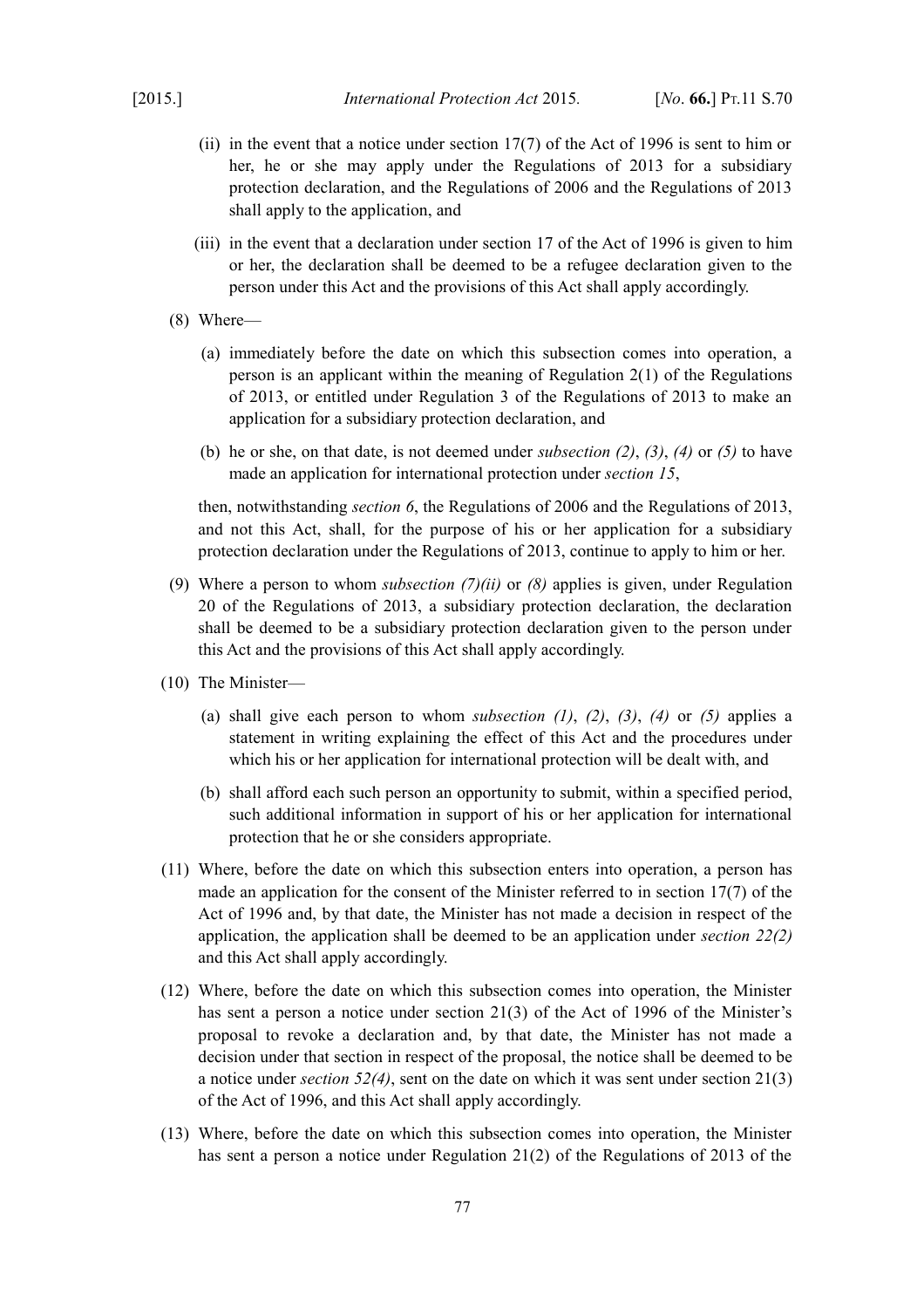Minister's proposal to revoke a subsidiary protection declaration and, by that date, the Minister has not made a decision under that Regulation in respect of the proposal, the notice shall be deemed to be a notice under *section [52](#page-59-1)[\(4\)](#page-59-0)*, sent on the day on which it was sent under that Regulation, and this Act shall apply accordingly.

- (14) Where, before the date on which this subsection comes into operation, a person has made an application under section 18(1) or (4) of the Act of 1996 and, by that date, the Minister has not made a decision under that section in respect of the application—
	- (a) the Act of 1996 shall continue to apply in respect of the application, and
	- (b) where the Minister decides under that section to grant a permission to the person who is the subject of the application to enter and reside in the State, the permission shall be deemed to be a permission given to the person under *section [56](#page-62-0)* and the provisions of this Act shall apply accordingly.
- (15) Where, before the date on which this subsection comes into operation, a person has made an application under Regulation  $25(1)$  or (4), or Regulation  $26(1)$  or (4), of the Regulations of 2013 and, by that date, the Minister has not made a decision under the Regulation concerned in respect of the application—
	- (a) the Regulations of 2013 shall continue to apply in respect of the application, and
	- (b) where the Minister decides—
		- (i) under Regulation 25 of the Regulations of 2013, to grant a permission to the person who is the subject of the application to enter and reside in the State, the permission shall be deemed to be a permission given to the person under *section [56](#page-62-0)* and the provisions of this Act shall apply accordingly, and
		- (ii) under Regulation 26 of the Regulations of 2013, to grant a permission to the person who is the subject of the application to reside in the State, the permission shall be deemed to be a permission given to the person under *section [57](#page-63-0)* and the provisions of this Act shall apply accordingly.
- (16) Where, before the date on which this subsection comes into operation, a person is the subject of a requirement under section  $9(5)(a)$  of the Act of 1996 which, immediately before that date, still has effect, on and from that date, the requirement shall be deemed to be a requirement imposed on the person under *section [16](#page-21-2)[\(3\)](#page-21-1)[\(d\)](#page-21-0)* and this Act shall apply accordingly.
- (17) Fingerprints taken under section 9A of the Act of 1996 shall, from the date on which this subsection comes into operation, be deemed to be fingerprints taken (on the date on which they were taken under the Act of 1996) under *section [19](#page-23-0)*, and this Act shall apply accordingly.
- (18) The functions conferred on the Refugee Applications Commissioner by the enactments that continue to apply under this section may, for the purposes referred to in this section, be performed by an international protection officer.
- (19) Information provided to the Refugee Applications Commissioner under the Act of 1996, the Regulations of 2013 and the Dublin System Regulations shall, on and from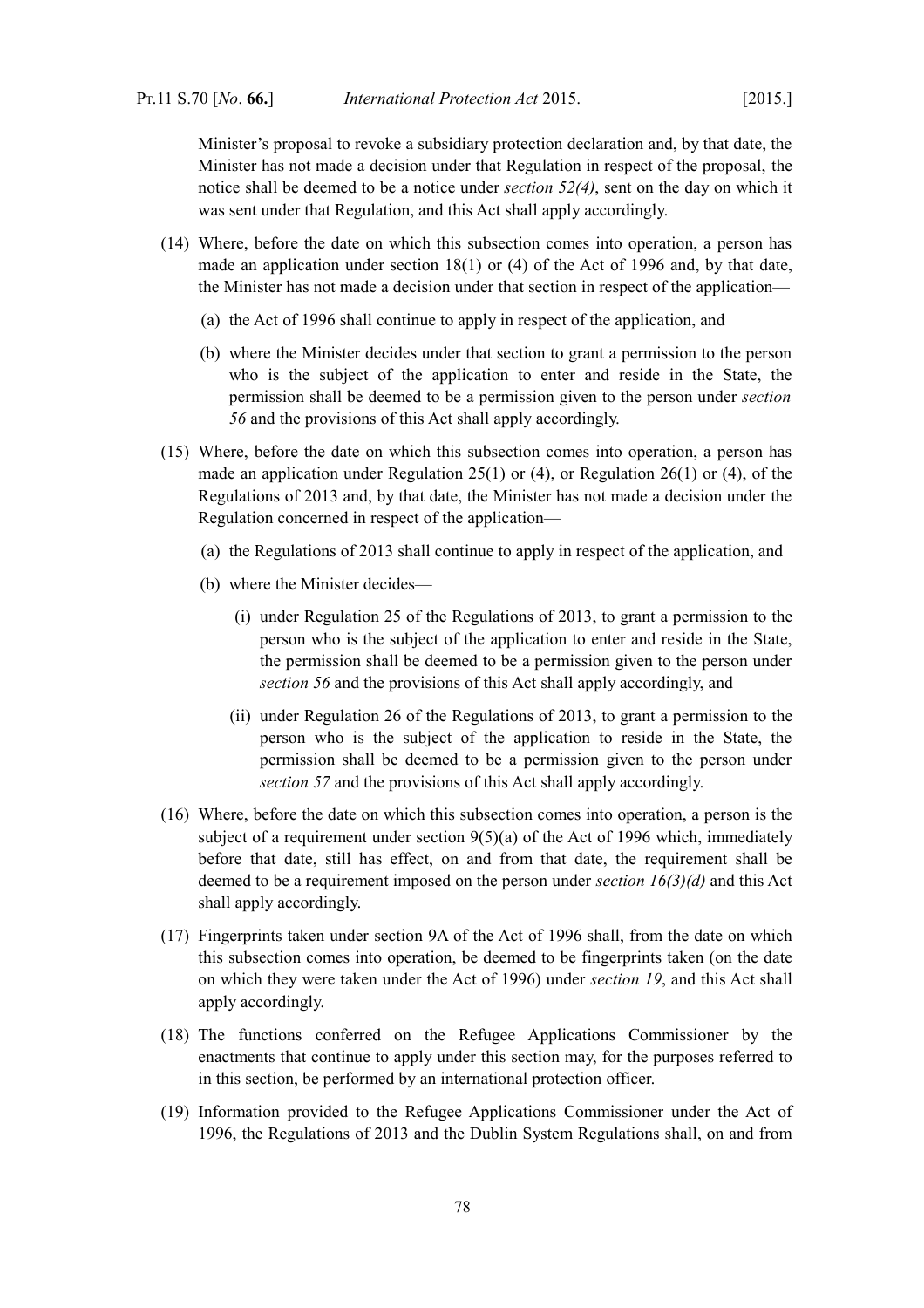the date on which this subsection comes into operation, be deemed to be information provided to the Minister or an international protection officer under this Act.

- (20) Each record held by the Refugee Applications Commissioner under the Act of 1996, the Regulations of 2013 and the Dublin System Regulations shall, on and from the date on which this subsection comes into operation, be deemed to be information provided to the Minister or an international protection officer under this Act.
- (21) Where, on the date on which this subsection comes into operation, any legal proceedings are pending to which the Refugee Applications Commissioner is a party and the proceedings have reference to functions which, on and after that date, are functions of an international protection officer, the chief international protection officer shall, to the extent that they have such reference, be substituted in those proceedings for the Refugee Applications Commissioner or added in those proceedings, as may be appropriate, and those proceedings shall not abate by reason of such substitution or addition.
- (22) A temporary residence certificate issued under section 9(3) of the Act of 1996 to a person to whom *subsection [\(1\)](#page-75-3)*, *[\(2\)](#page-76-4)*, *[\(3\)](#page-76-3)* or *[\(4\)](#page-76-2)* applies shall be deemed to be a temporary residence certificate issued under *section [17](#page-21-3)*.
- (23) A temporary residence certificate given under Regulation 4(2) of the Regulations of 2013 to a person to whom *subsection [\(5\)](#page-77-1)* applies shall be deemed to be a temporary residence certificate issued under *section [17](#page-21-3)*.

# **Transitional provisions relating to Refugee Appeals Tribunal**

- <span id="page-80-1"></span><span id="page-80-0"></span>**71.** (1) With effect from the establishment day, the administration and business in connection with the performance of any functions of the former Tribunal under the Act of 1996, the Regulations of 2006, the Regulations of 2013 and the Dublin System Regulations are transferred, to the Tribunal.
	- (2) For the purposes of *subsection [\(1\)](#page-80-0)*, and subject to *subsection [\(4\)](#page-80-1)*, the chairperson of the Tribunal shall perform the functions of the chairperson of the former Tribunal under the Act of 1996 and the Regulations of 2013.
	- (3) For the purposes of *subsection [\(1\)](#page-80-0)*, a member of the Tribunal to whom is assigned an appeal made by a person to whom *subsection [\(7\)](#page-77-2)* or *[\(8\)](#page-78-0)* of *section [70](#page-75-4)* applies shall decide that appeal in accordance with the Act of 1996 and the Regulations of 2006 or the Regulations of 2013, as the case may be, and, for that purpose, perform the functions of a member of the former Tribunal under that Act or those Regulations.
	- (4) On and after the establishment day, the assignment to members of the Tribunal of appeals made by persons to whom *subsection [\(7\)](#page-77-2)* or *[\(8\)](#page-78-0)* of *section [70](#page-75-4)* applies shall be subject to the provisions of this Act and not the Act of 1996 or the Regulations of 2013.
	- (5) Where the former Tribunal is a party to legal proceedings pending immediately before the establishment day which relate to functions which, on and after that date, are functions of the Tribunal, the Tribunal shall, insofar as the proceedings relate to those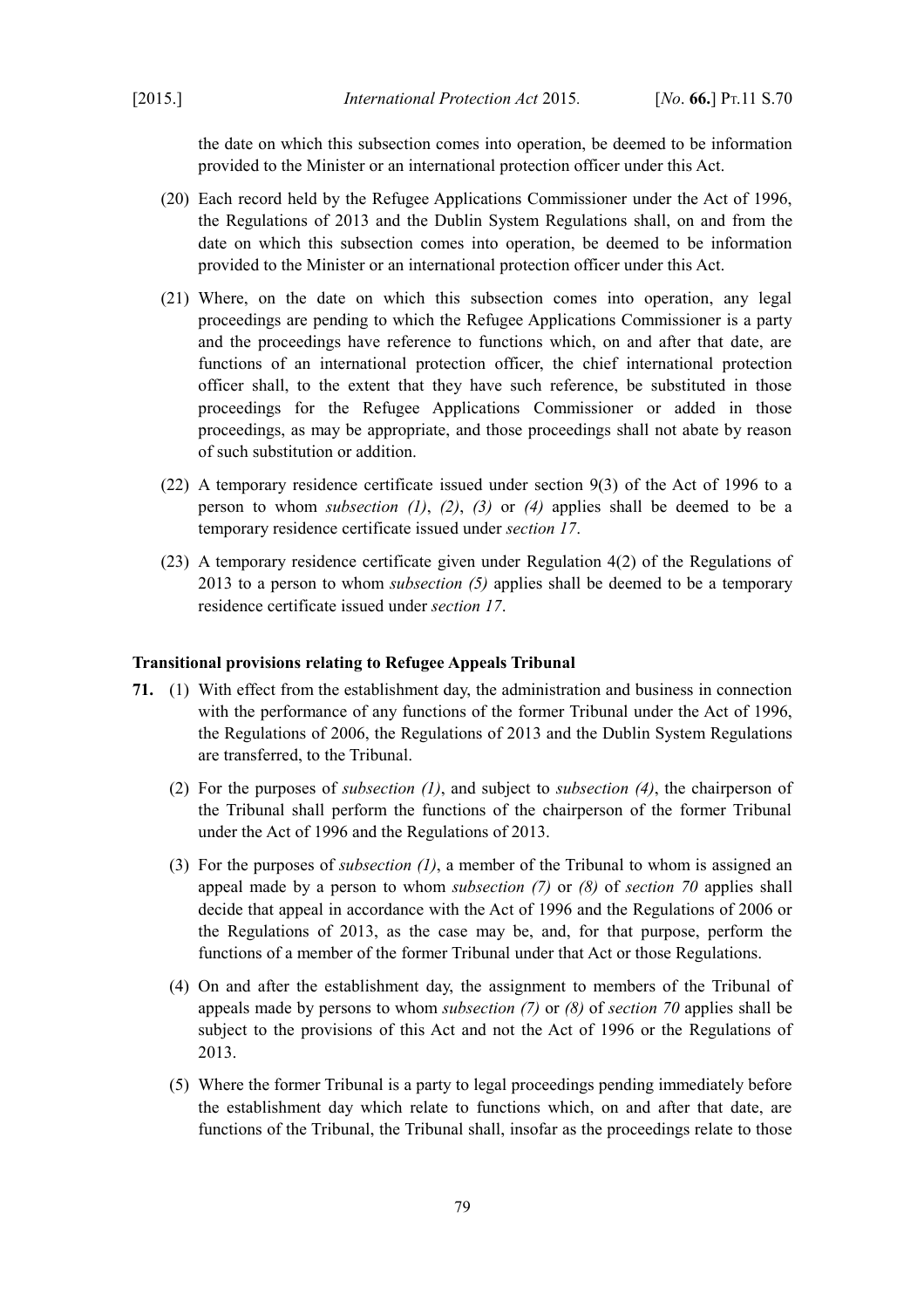functions, be substituted in the proceedings for the former Tribunal and the proceedings shall not abate by reason of the substitution.

- (6) The person who, immediately before the date on which this subsection comes into operation, was the chairperson of the former Tribunal shall, notwithstanding any contract of service and with the person's consent, on and after that date, be deemed to have been appointed chairperson of the Tribunal and shall hold office for the unexpired term of his or her appointment as chairperson of the former Tribunal.
- (7) A person who, immediately before the date on which this subsection comes into operation, was a member of the former Tribunal shall, notwithstanding any contract for service and with the person's consent, on and after that date, be deemed to have been appointed in a part-time capacity to the Tribunal and shall hold office for the unexpired term of his or her appointment as a member of the former Tribunal.
- (8) The person who, immediately before the date on which this subsection comes into operation, was the Principal Officer of the former Tribunal shall, with the person's consent, on and after that date, be deemed to have been appointed Registrar and shall hold office until a person is appointed under *section [66](#page-73-4)[\(1\)](#page-73-1)* to be Registrar.
- (9) In this section—

"establishment day" means the day appointed by the Minister under *section [61](#page-68-1)[\(2\)](#page-68-0)* on which the International Protection Appeals Tribunal stands established;

"former Tribunal" means the Refugee Appeals Tribunal established under section 15 of the Act of 1996.

## PART 12

# **MISCELLANEOUS**

# **Designation of safe countries of origin**

- <span id="page-81-1"></span><span id="page-81-0"></span>**72.** (1) The Minister may by order designate a country as a safe country of origin.
	- (2) The Minister may make an order under *subsection [\(1\)](#page-81-1)* only if he or she is satisfied that, on the basis of the legal situation, the application of the law within a democratic system and the general political circumstances, it can be shown that there is generally and consistently no persecution, no torture or inhuman or degrading treatment or punishment and no threat by reason of indiscriminate violence in situations of international or internal armed conflict.
	- (3) In making the assessment referred to in *subsection [\(2\)](#page-81-0)*, the Minister shall take account of, among other things, the extent to which protection is provided against persecution or mistreatment by—
		- (a) the relevant laws and regulations of the country and the manner in which they are applied,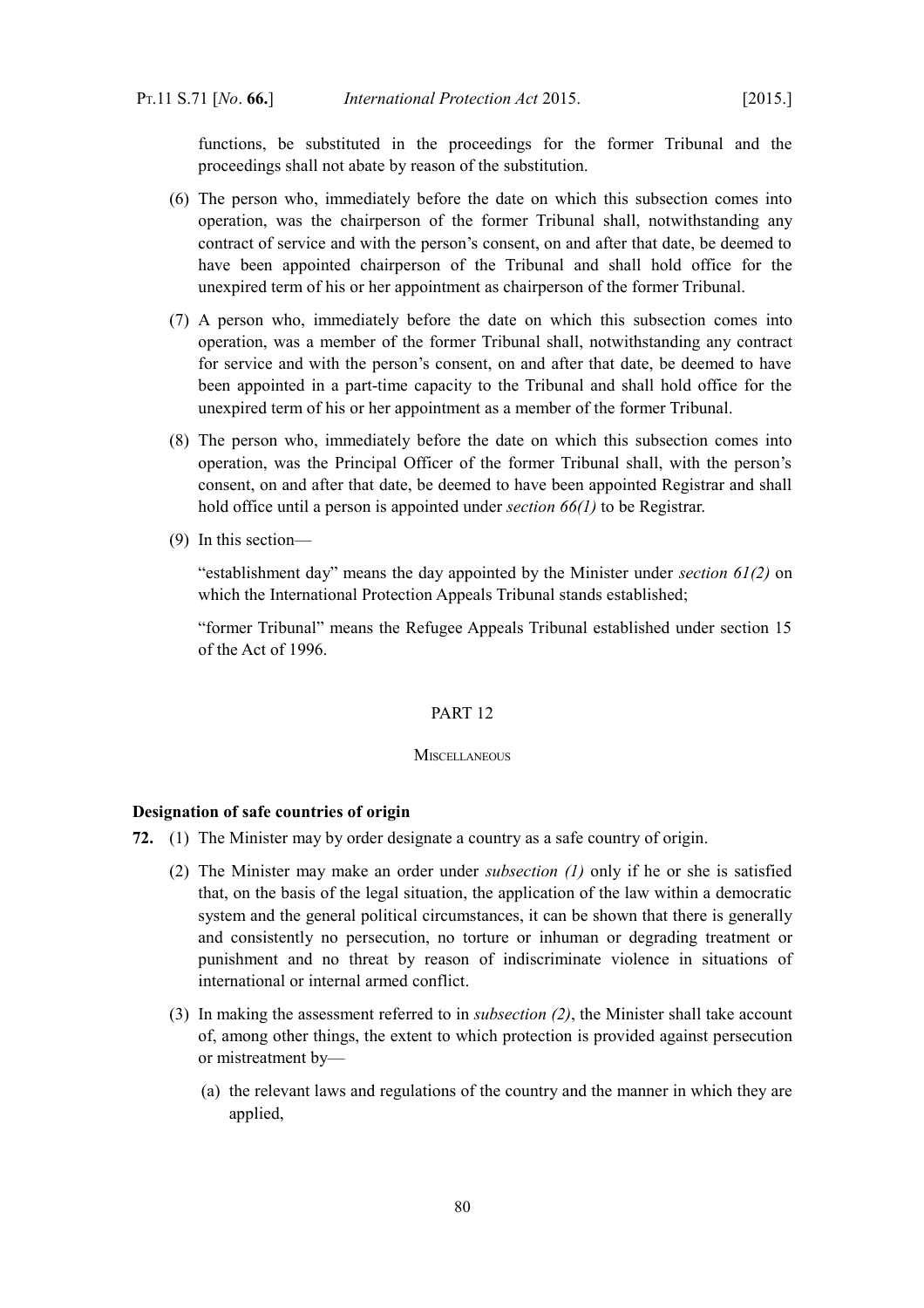- (b) observance of the rights and freedoms laid down in the European Convention on Human Rights, the International Covenant on Civil and Political Rights and the United Nations Convention against Torture, in particular the rights from which derogation cannot be made under Article 15(2) of the European Convention on Human Rights,
- (c) respect for the non-refoulement principle in accordance with the Geneva Convention, and
- (d) provision for a system of effective remedies against violations of those rights and freedoms.
- <span id="page-82-2"></span>(4) The Minister shall base his or her assessment referred to in *subsection [\(2\)](#page-81-0)* on a range of sources of information, including in particular information from—
	- (a) other Member States,
	- (b) the European Asylum Support Office,
	- (c) the High Commissioner,
	- (d) the Council of Europe, and
	- (e) such other international organisations as the Minister considers appropriate.
- (5) The Minister shall, in accordance with *subsections [\(2\)](#page-81-0)* to *[\(4\)](#page-82-2)* and on a regular basis, review the situation in a country designated under *subsection [\(1\)](#page-81-1)*.
- (6) The Minister shall notify the European Commission of the making, amendment or revocation of an order under *subsection [\(1\)](#page-81-1)*.
- (7) In this section—

"Convention against Torture" means the Convention against Torture and other Cruel, Inhuman or Degrading Treatment or Punishment adopted by Resolution 39/46 of the General Assembly of the United Nations on 10 December 1984;

"country" means a country other than an EU Member State;

"European Convention on Human Rights" means the Convention for the Protection of Human Rights and Fundamental Freedoms done at Rome on the 4th day of November, 1950;

"International Covenant on Civil and Political Rights" means the International Covenant on Civil and Political Rights adopted by Resolution 2200A (XXI) of the General Assembly of the United Nations on 16 December 1966.

## **Prioritisation**

- <span id="page-82-3"></span><span id="page-82-1"></span><span id="page-82-0"></span>**73.** (1) Subject to the need for fairness and efficiency in dealing with applications for international protection under this Act, the Minister may, where he or she considers it necessary or expedient to do so—
	- (a) accord priority to any application, or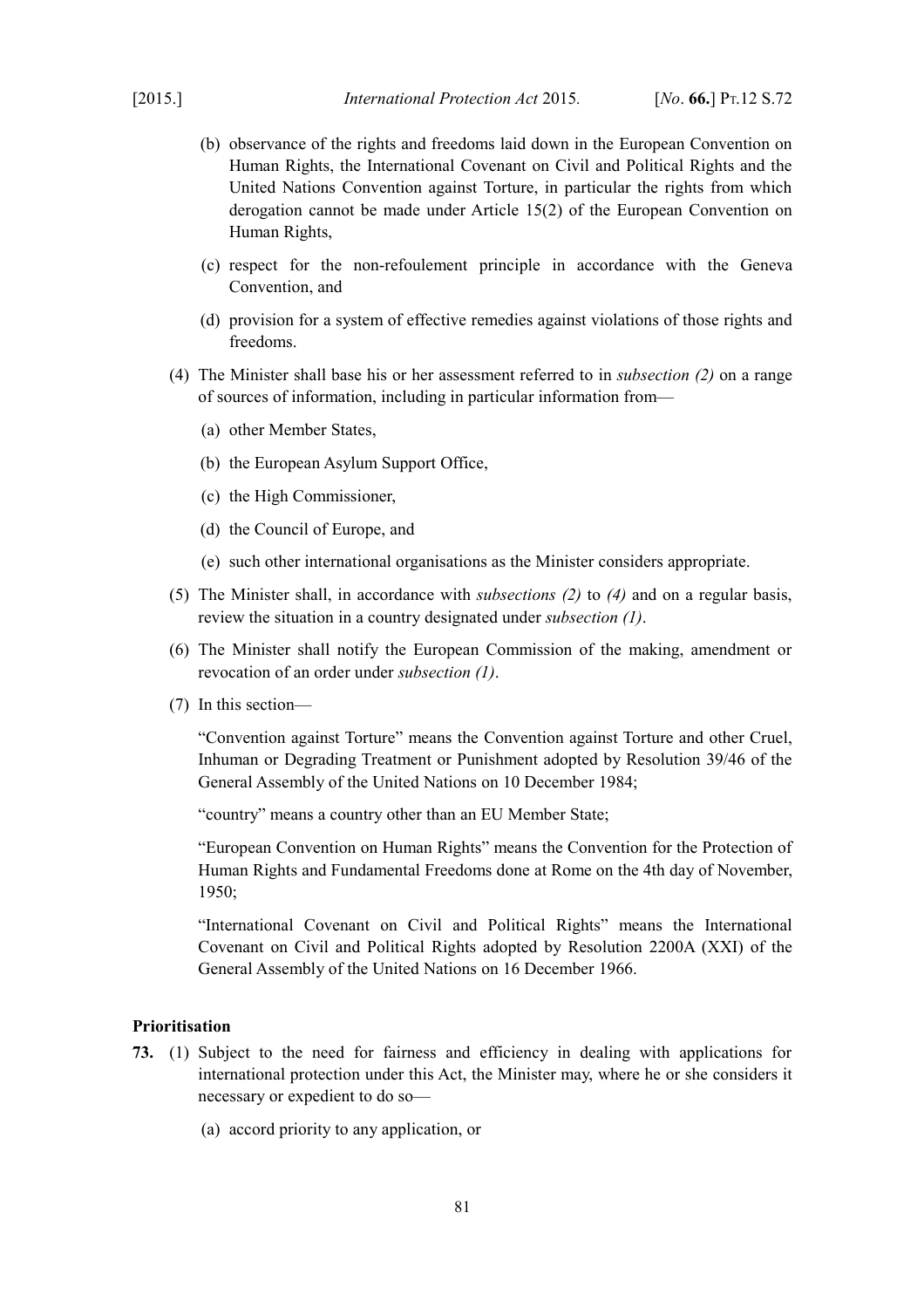- <span id="page-83-0"></span>(b) having consulted with the chairperson of the Tribunal, request the chairperson to accord priority to any appeal.
- (2) In according priority under *subsection [\(1\)](#page-82-0)[\(a\)](#page-82-3)* or making a request under *subsection [\(1\)](#page-82-0) [\(b\)](#page-83-0)*, the Minister may have regard to the following:
	- (a) whether the applicant possesses identity documents, and, if not, whether he or she has provided a reasonable explanation for the absence of such documents;
	- (b) whether the applicant has provided a reasonable explanation to substantiate his or her claim that the State is the first safe country in which he or she has arrived since departing from his or her country of origin;
	- (c) whether the applicant has provided a full and true explanation of how he or she travelled to and arrived in the State;
	- (d) where the application was made other than at the frontier of the State, whether the applicant has provided a reasonable explanation to show why he or she did not make an application for international protection or, as the case may be, an application under section 8 of the Act of 1996 immediately on arriving at the frontier of the State unless the application is grounded on events which have taken place since his or her arrival in the State;
	- (e) where the applicant has forged, destroyed or disposed of any identity or other documents relevant to his or her application, whether he or she has a reasonable explanation for so doing;
	- (f) whether the applicant has adduced manifestly false evidence in support of his or her application, or has otherwise made false representations, either orally or in writing;
	- (g) whether the applicant, without reasonable cause, has made an application following the notification of a proposal under section  $3(3)(a)$  of the [Immigration](http://www.irishstatutebook.ie/1999/en/act/pub/0022/index.html) [Act 1999;](http://www.irishstatutebook.ie/1999/en/act/pub/0022/index.html)
	- (h) whether the applicant has complied with the requirements of *section [27](#page-37-1)[\(1\)](#page-37-0)*;
	- (i) whether the applicant is a person in respect of whom the Child and Family Agency is providing care and protection;
	- (j) whether the applicant has, without reasonable cause, failed to comply with the requirements of *paragraphs [\(a\)](#page-21-5)*, *[\(c\)](#page-21-4)* or *[\(d\)](#page-21-0)* of *section [16](#page-21-2)[\(3\)](#page-21-1)*.

# **International protection officers**

- **74.** (1) The Minister may authorise in writing such and so many persons as he or she considers appropriate to perform the functions conferred on an international protection officer by or under this Act.
	- (2) An authorisation under this section shall cease—
		- (a) where the Minister revokes, under this section, the authorisation,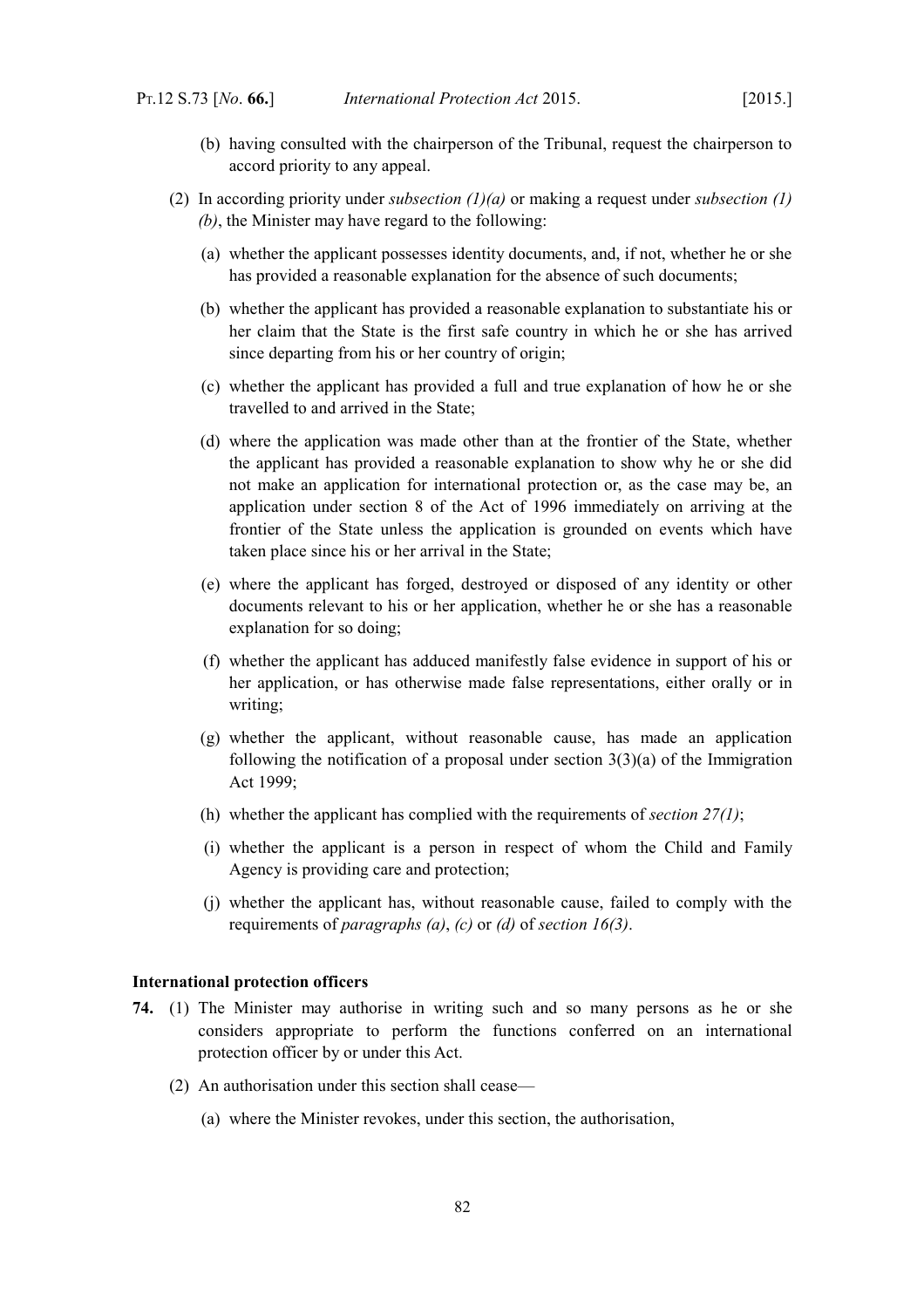- (b) in the case of a person who is an officer of the Minister, where the person ceases to be an officer of the Minister, or
- (c) in the case of an authorisation that is for a fixed period, on the expiry of that period.
- (3) The Minister may revoke an authorisation under this section.
- (4) An international protection officer shall be independent in the performance of his or her functions.

## **Chief international protection officer**

- **75.** (1) The Minister shall appoint a person, being an international protection officer, to perform the functions conferred on the chief international protection officer by or under this Act.
	- (2) The Minister may revoke an appointment under this section.
	- (3) The functions of the chief international protection officer under this Act shall include the management of the allocation to international protection officers, for examination under this Act, of applications for international protection.
	- (4) The chief international protection officer shall be independent in the performance of his or her functions.

# **Contracts for services**

- <span id="page-84-0"></span>**76.** (1) The Minister may enter into contracts for services with such and so many persons as he or she considers necessary to assist him or her in the performance of his or her functions under this Act and such contracts with such persons shall contain such terms and conditions as the Minister may, with the consent of the Minister for Public Expenditure and Reform, determine.
	- (2) The Minister may authorise a person with whom the Minister has entered into a contract for services in accordance with *subsection [\(1\)](#page-84-0)* to perform any of the functions (other than the function consisting of the making of a recommendation to which *subsection [\(3\)](#page-46-1)* of *section [39](#page-45-0)* applies) of an international protection officer under this Act.

## **Period for making appeal under** *sections [21](#page-28-1)***,** *[22](#page-30-1)***,** *[41](#page-48-1)* **and** *[43](#page-50-0)*

**77.** The Minister may, in consultation with the chairperson and having regard to the need to observe fair procedures and the need to ensure the efficient conduct of the business of the Tribunal, prescribe periods for the purposes of *section [21](#page-28-1)[\(6\)](#page-28-0)*, *[22](#page-30-1)[\(8\)](#page-31-0)*, *[41](#page-48-1)[\(2\)](#page-48-6)[\(a\)](#page-48-5)* and *[43](#page-50-0)[\(a\)](#page-50-1)* and, in doing so, may prescribe different periods in respect of different provisions or different classes of appeal.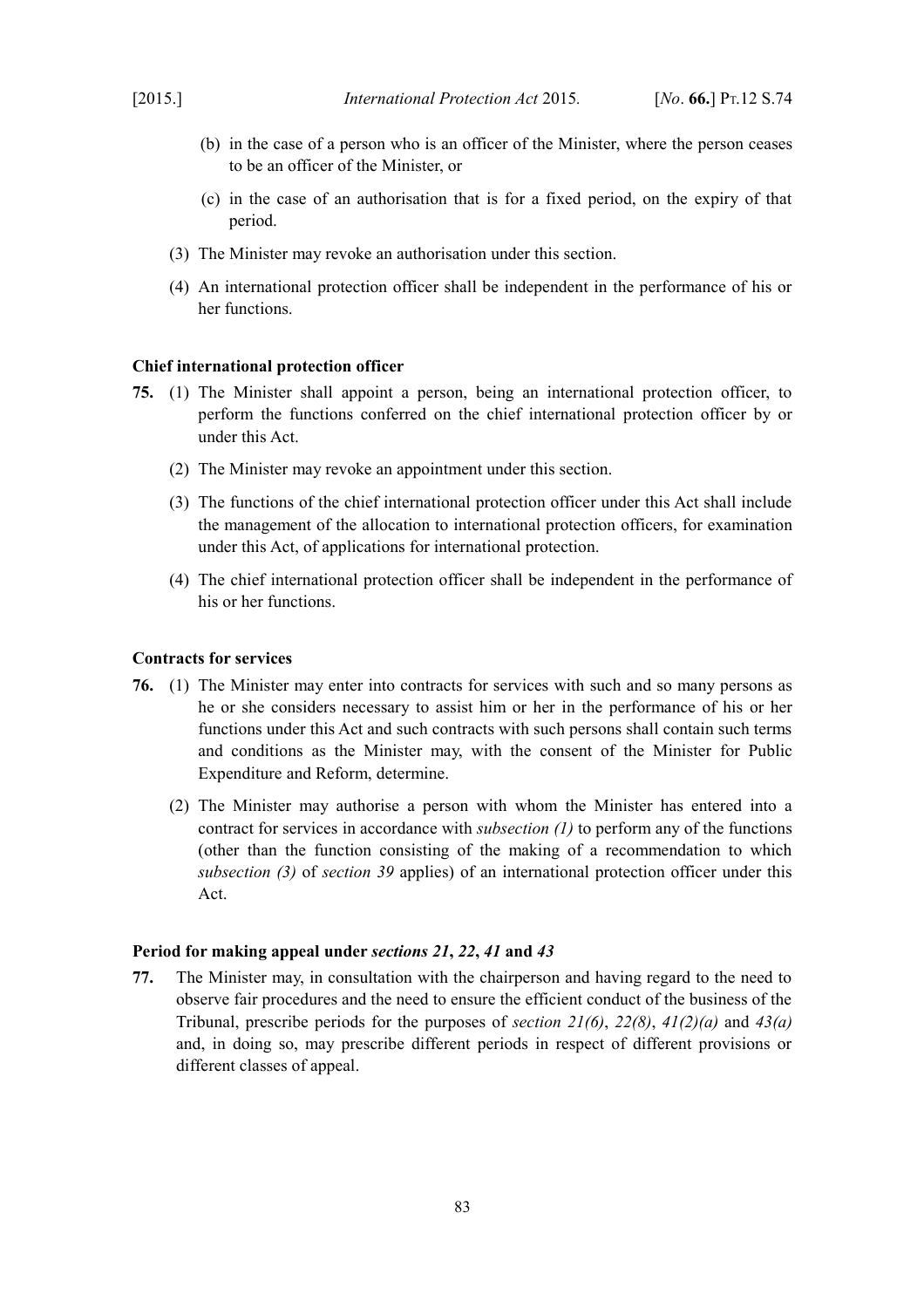# PART 13

## MISCELLANEOUS AMENDMENTS

#### **Amendment of [Immigration Act 1999](http://www.irishstatutebook.ie/1999/en/act/pub/0022/index.html)**

- **78.** The [Immigration Act 1999](http://www.irishstatutebook.ie/1999/en/act/pub/0022/index.html) is amended by the substitution of the following for section 5:
	- **"5.** (1) Where an immigration officer or a member of the Garda Síochána, with reasonable cause, suspects that a person against whom a deportation order is in force—
		- (a) has failed to leave the State within the time specified in the order,
		- (b) has failed to comply with any other provision of the order or with a requirement in a notice under section 3(3)(b)(ii),
		- (c) intends to leave the State and enter another state without lawful authority,
		- (d) has destroyed his or her identity documents or is in possession of forged identity documents, or
		- (e) intends to avoid removal from the State,

the officer or member may arrest the person without warrant, and a person so arrested may be taken to a place referred to in subsection (3) and detained in the place in accordance with that subsection.

- (2) Where a person against whom a deportation order is in force is serving a term of imprisonment in a prison or place of detention, an immigration officer or a member of the Garda Síochána may, immediately on completion by the person of the term of imprisonment, arrest the person without warrant and detain him or her in accordance with subsection  $(3)$ .
- (3) A person who is arrested and detained under subsection (1) or (2) may be detained—
	- (a) in a prescribed place, or
	- (b) for the purpose of his or her being placed in accordance with subsection (4) and for a period or periods each not exceeding 12 hours—
		- (i) in a vehicle, for the purposes of bringing the person to the port from which the ship, railway train, road vehicle or aircraft concerned is due to depart, or
		- (ii) within the port referred to in subparagraph (i).
- (4) A person arrested and detained under subsection (1) or (2) may be placed on a ship, railway train, road vehicle or aircraft about to leave the State by an immigration officer or a member of the Garda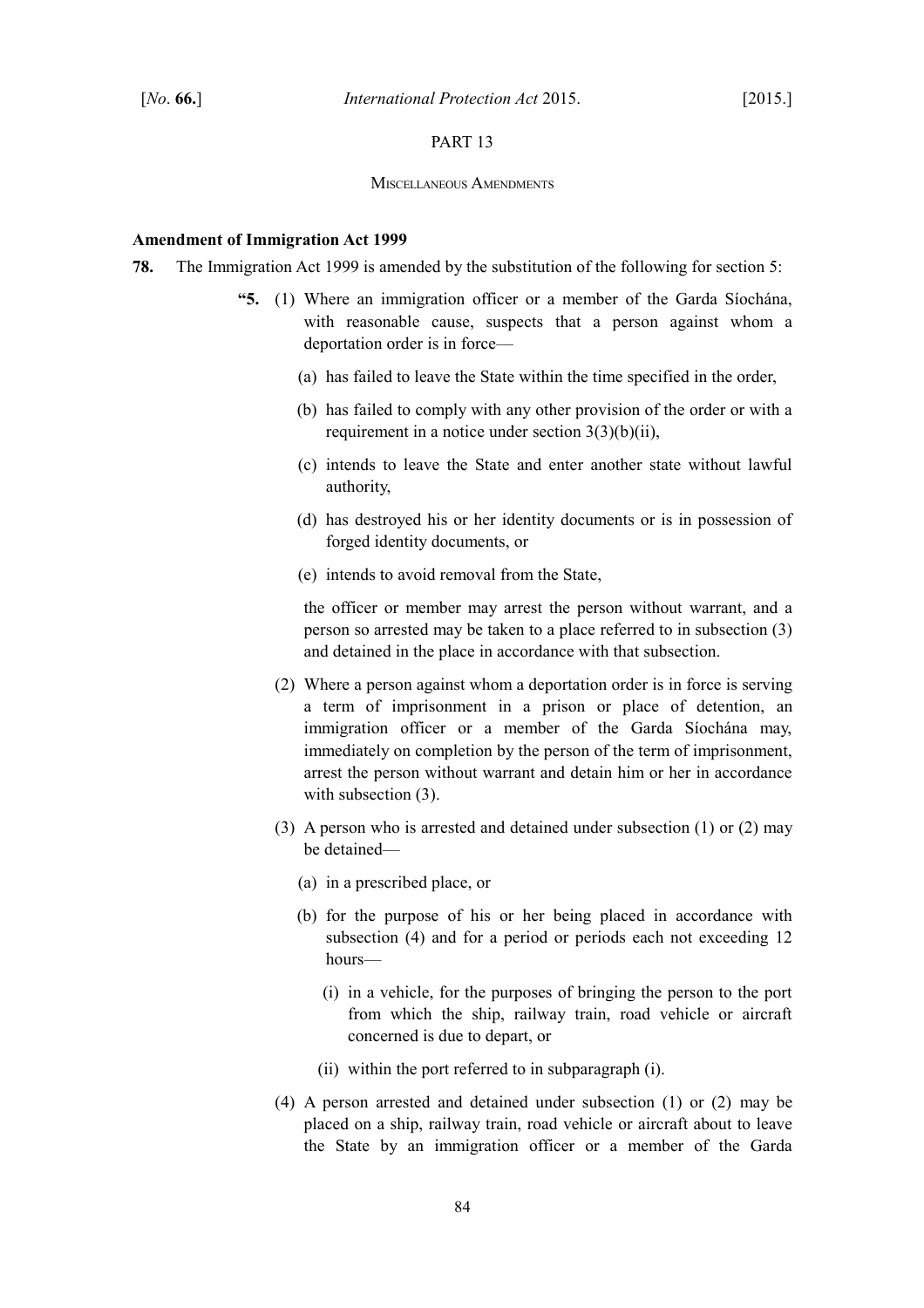Síochána, and shall be deemed to be in lawful custody whilst so detained and until the ship, railway train, road vehicle or aircraft leaves the State.

- (5) The master of any ship and the person in charge of any railway train, road vehicle or aircraft bound for any place outside the State shall, if so required by an immigration officer or a member of the Garda Síochána, receive a person against whom a deportation order has been made and his or her dependants, if any, on board such ship, railway train, road vehicle or aircraft and afford him or her and his or her dependants proper accommodation and maintenance during the journey.
- (6) (a) Subsections (1) and (2) shall not apply to a person who is under the age of 18 years.
	- (b) If and for so long as the immigration officer or, as the case may be, the member of the Garda Síochána concerned has reasonable grounds for believing that the person is not under the age of 18 years, the provisions of subsections (1) and (2) shall apply as if he or she had attained the age of 18 years.
	- (c) Where an unmarried child under the age of 18 years is in the custody of any person (whether a parent or a person acting *in loco parentis* or any other person) and such person is detained pursuant to the provisions of this section, the immigration officer or the member of the Garda Síochána concerned shall, without delay, notify the Child and Family Agency of the detention and of the circumstances thereof.
- (7) Where a person detained under this section institutes court proceedings challenging the validity of the deportation order concerned, or of a decision by the Minister under section 3(11) in relation to the order, the court hearing those proceedings or any appeal therefrom may, on application to it, determine whether the person shall continue to be detained or shall be released, and may make any such release subject to such conditions as it considers appropriate, including, but without prejudice to the generality of the foregoing, any one or more of the following conditions:
	- (a) that the person reside or remain in a particular district or place in the State;
	- (b) that he or she report to a specified Garda Síochána station or immigration officer at specified intervals;
	- (c) that he or she surrender any passport or travel document in his or her possession.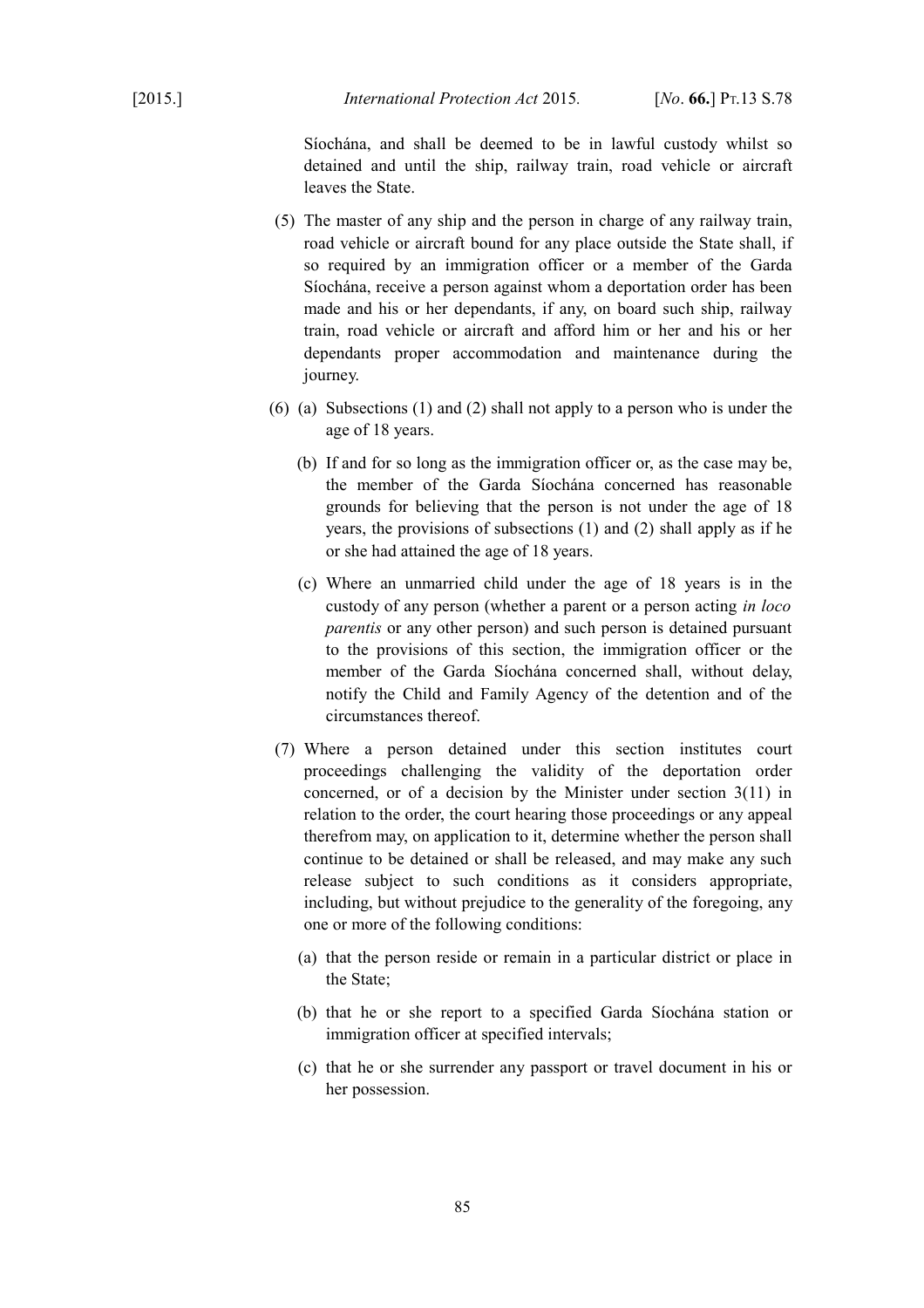- (8) (a) Subject to subsections (9) and (10), a person shall not be detained under this section for a period or periods exceeding 8 weeks in aggregate.
	- (b) The following periods shall be excluded in reckoning a period for the purpose of paragraph (a):
		- (i) any period during which the person is remanded in custody pending a criminal trial or serving a sentence of imprisonment;
		- (ii) any period spent by the person in a vehicle referred to in subsection  $(3)(b)(i)$  or on board a ship, railway train, road vehicle or aircraft pursuant to this section; and
		- (iii) if the person has instituted court proceedings challenging the validity of the deportation order concerned, or a decision by the Minister under section 3(11) in relation to the order, any period spent by the person in a place of detention between the date of the institution of the proceedings and the date of their final determination including, where notice of appeal is given, the period between the giving thereof and the final determination of the appeal or any further appeal therefrom or the withdrawal of the appeal or, as appropriate, the expiry of the ordinary time for instituting any such appeal.
	- (c) Periods of detention of a person under this section may be aggregated for the purposes of paragraph (a) only where the person concerned has, between the expiry of the earliest occurring period and the commencement of the latest occurring period, not left the State.
- (9) (a) This paragraph applies to a person against whom a deportation order is in force who—
	- (i) has previously been detained under this section, and
	- (ii) not having left the State since the expiry of the latest period of his or her detention referred to in subparagraph (i), is arrested and detained under subsection (1) or (2).
	- (b) Where the aggregate of the period or periods of his or her detention referred to in paragraph (a)(i) and the period of his or her detention referred to in paragraph (a)(ii) is 8 weeks, a person to whom paragraph (a) applies shall continue to be detained under this section only with the leave of a judge of the District Court.
	- (c) Where the detention of a person is authorised under paragraph (b), the period of his or her detention referred to in paragraph  $(a)(i)$ shall be excluded in reckoning, for the purposes of subsection (8) (a), the period of his or her detention referred to in paragraph (a) (ii).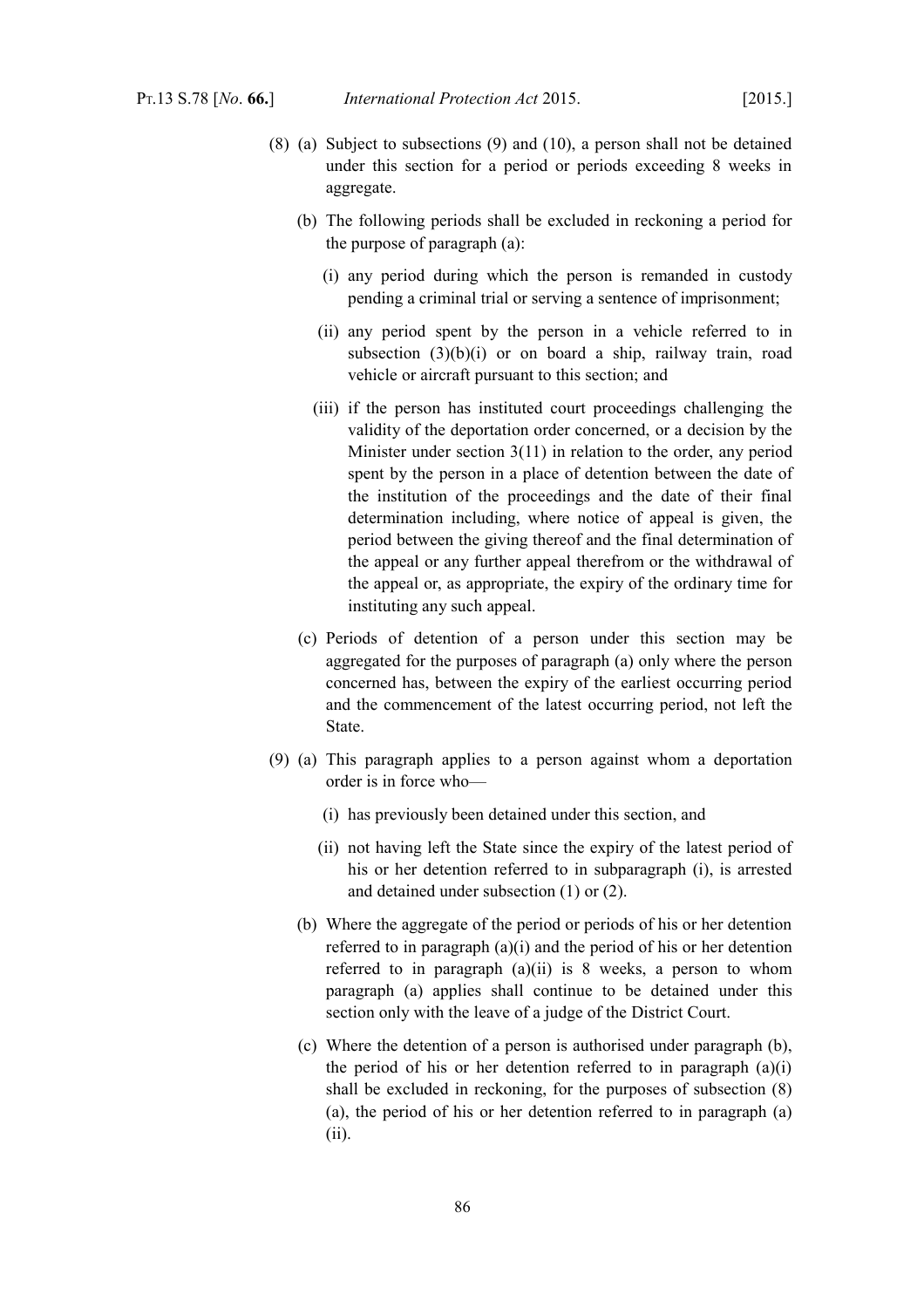- (10) (a) Paragraph (b) shall apply to the arrest and detention under this section of a person who has previously been detained under this section, where the period, or the aggregate of the periods, of the previous detention is 8 weeks or more.
	- (b) Where a person to whom paragraph (a) applies is arrested and detained under subsection (1) or (2)—
		- (i) he or she shall, as soon as practicable, be brought before a judge of the District Court, and
		- (ii) he or she shall continue to be detained under this section only with the leave of a judge of the District Court.
- (11) For the purposes of arresting a person under subsection (1) or (2), the immigration officer or member of An Garda Síochána may enter (if necessary, by use of reasonable force) and search any premises (including a dwelling) where the person is or where the immigration officer or the member, with reasonable cause, suspects that person to be, and where the premises is a dwelling, the immigration officer or the member shall not, unless acting with the consent of an occupier of the dwelling or other person who appears to the immigration officer or the member to be in charge of the dwelling, enter that dwelling unless—
	- (a) the person ordinarily resides at that dwelling, or
	- (b) he or she believes on reasonable grounds that the person is within the dwelling.".

# **Amendment of section 5 of [Illegal Immigrants \(Trafficking\) Act 2000](http://www.irishstatutebook.ie/2000/en/act/pub/0029/index.html)**

- **79.** Section 5 of the [Illegal Immigrants \(Trafficking\) Act 2000](http://www.irishstatutebook.ie/2000/en/act/pub/0029/index.html) is amended—
	- (a) in subsection  $(1)$ 
		- (i) in paragraph (o), by the substitution of " $(S.I. No. 426 of 2013)$ ," for " $(S.I.$ No. 426 of 2013), or", and
		- (ii) by the insertion of the following after paragraph (o):
			- "(oa) a recommendation of an international protection officer under *section [21](#page-28-1)[\(3\)](#page-28-2)* of the *International Protection Act 2015*,
			- (ob) a decision of the International Protection Appeals Tribunal under *section [21](#page-28-1)[\(9\)](#page-29-2)[\(a\)](#page-29-1)* of the *International Protection Act 2015*,
			- (oc) a determination of the Minister under *section [21](#page-28-1)[\(11\)](#page-29-0)* of the *International Protection Act 2015*,
			- (od) a recommendation of an international protection officer under *section [22](#page-30-1)[\(5\)](#page-31-1)* of the *International Protection Act 2015*,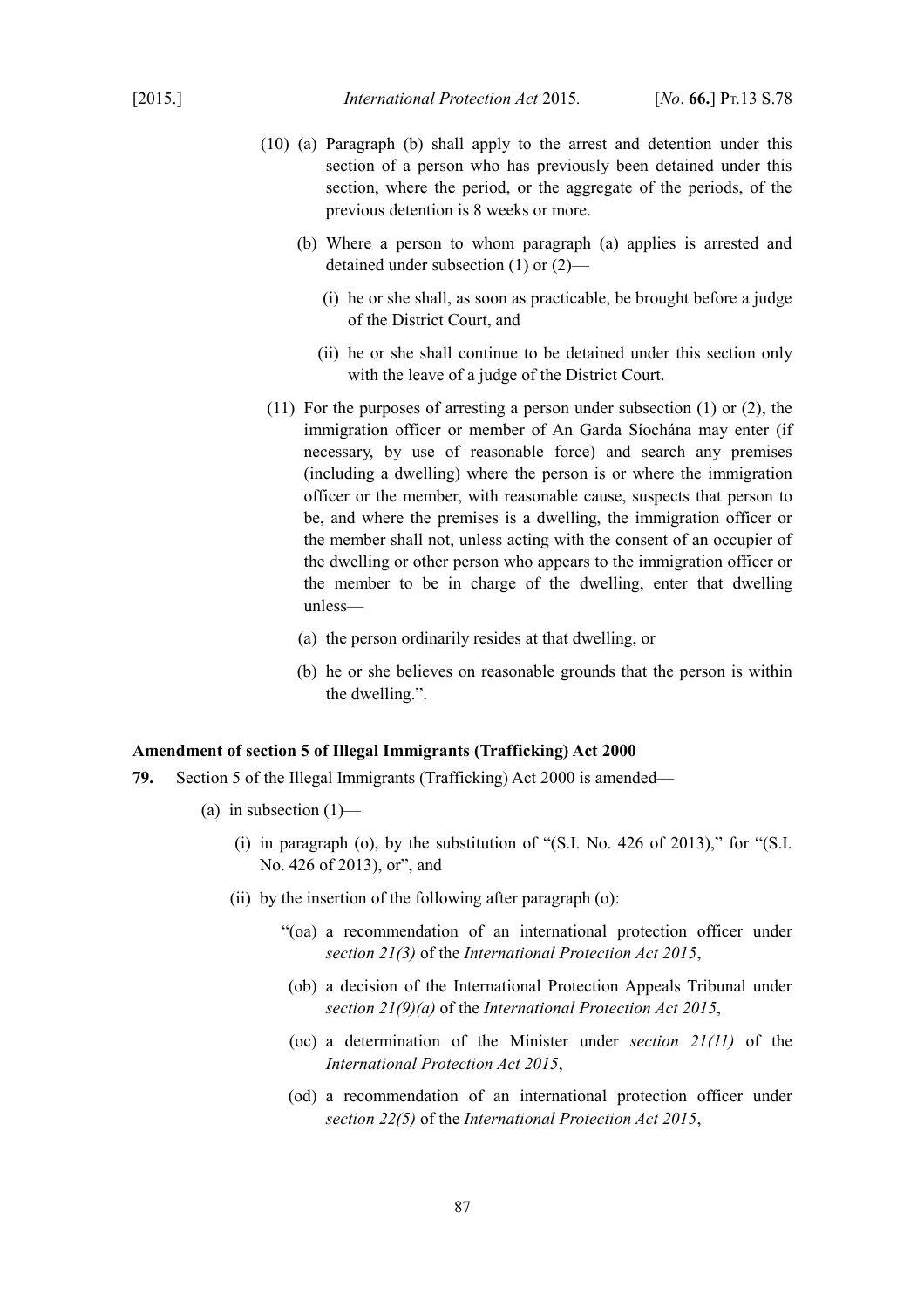- (oe) a decision of the International Protection Appeals Tribunal under *section [22](#page-30-1)[\(11\)](#page-32-2)[\(a\)](#page-32-1)* of the *International Protection Act 2015*,
- (of) a refusal by the Minister under *section [22](#page-30-1)[\(15\)](#page-32-0)* of the *International Protection Act 2015*,
- (og) a recommendation of an international protection officer under *paragraph [\(b\)](#page-46-2)* or *[\(c\)](#page-46-0)* of *section [39](#page-45-0)[\(3\)](#page-46-1)* of the *International Protection Act 2015*,
- (oh) a decision of the International Protection Appeals Tribunal under *subsection [\(2\)](#page-52-2)* or *[\(3\)](#page-52-1)* of *section [46](#page-52-0)* of the *International Protection Act 2015*,
- (oi) a decision of the Minister under *section [49](#page-56-2)[\(4\)](#page-56-1)[\(b\)](#page-56-0)* of the *International Protection Act 2015*,
- (oj) a deportation order under *section [51](#page-58-0)* of the *International Protection Act 2015*, or",

## and

- (b) in subsection  $(9)(c)$ 
	- (i) by the substitution of the following definition for the definition of "international protection":

" 'international protection' has the meaning it has in *section [2](#page-9-0)* of the *International Protection Act 2015*;",

and

- (ii) by the insertion of the following after subparagraph  $(v)$  of the definition of "relevant enactment":
	- "(va) the *International Protection Act 2015*,".

#### **Amendment of section 5 of [Immigration Act 2003](http://www.irishstatutebook.ie/2003/en/act/pub/0026/index.html)**

- **80.** Section 5 of the [Immigration Act 2003](http://www.irishstatutebook.ie/2003/en/act/pub/0026/index.html) is amended by the substitution of the following for subsection  $(2)(a)$ :
	- " $(2)$  (a) Subject to paragraph (b), a person to whom this section applies may be arrested without warrant by an immigration officer or a member of the Garda Síochána, and a person so arrested may be taken to a place referred to in subparagraph (i) or (ii) and detained—
		- (i) under warrant of that officer or member in a prescribed place and in the custody of the officer of the Minister or member of the Garda Síochána for the time being in charge of that place, or
		- (ii) for the purposes of subsection (6) and for a period or periods each not exceeding 12 hours—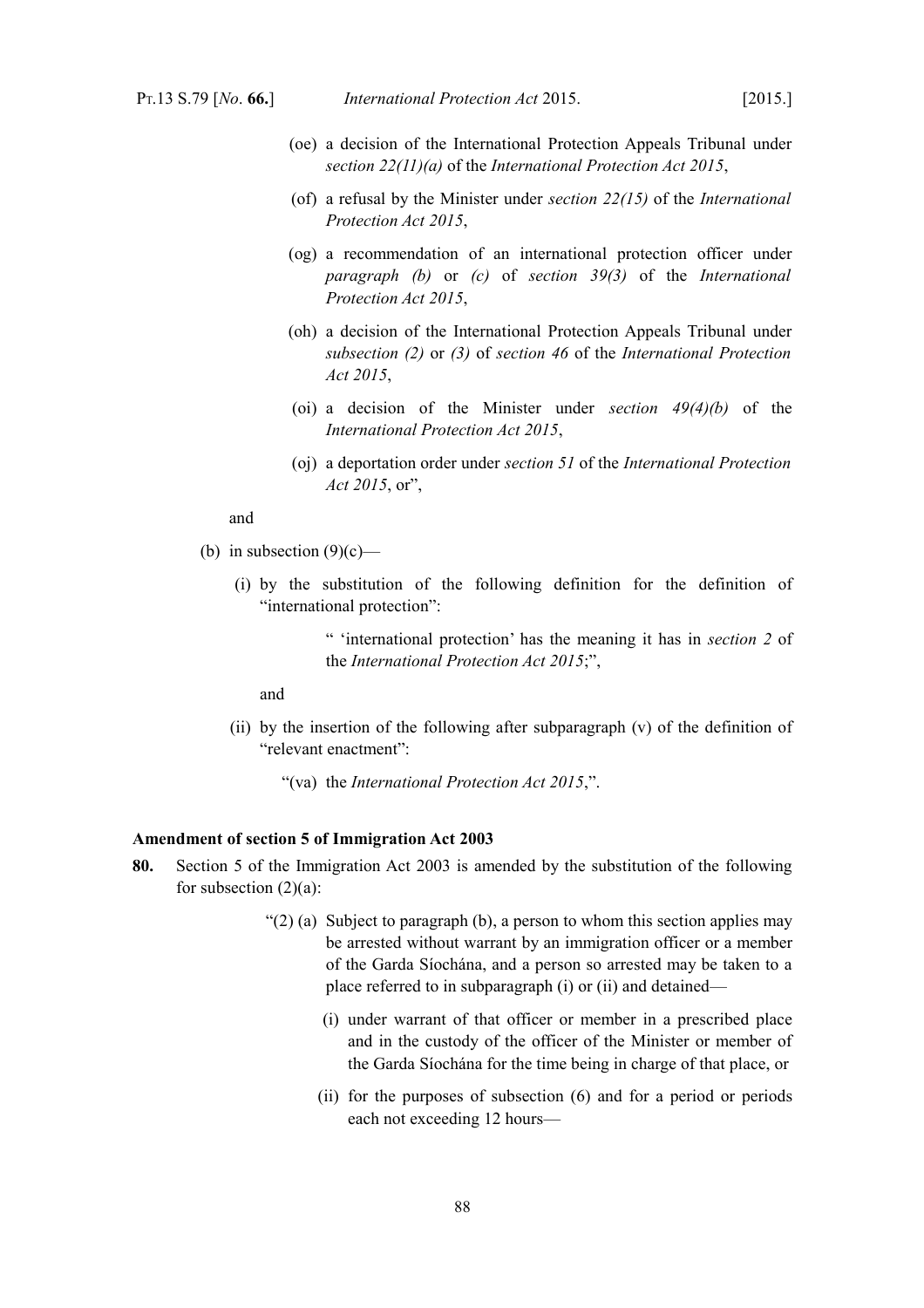- (I) in a vehicle, for the purposes of bringing the person to the port from which the ship, railway train, road vehicle or aircraft concerned is due to depart, or
- (II) within the port referred to in clause (I).".

## **Amendment of [Immigration Act 2004](http://www.irishstatutebook.ie/eli/2004/act/1/enacted/en/html)**

- **81.** The [Immigration Act 2004](http://www.irishstatutebook.ie/eli/2004/act/1/enacted/en/html) is amended—
	- (a) in section 3, by the insertion of the following after subsection (6):
		- "(7) The terms and conditions referred to in subsection (1) may include terms and conditions relating to the period for which a person appointed under this section shall hold office.
		- (8) An immigration officer appointed under subsection (1) shall be furnished with a warrant of appointment and shall, when performing any function conferred on him or her by this Act, if requested by a person affected, produce the warrant of appointment or a copy of it to that person.",
	- (b) in section 4(3), by the insertion of the following after paragraph  $(k)$ :
		- "(l) that the non-national—
			- (i) is a person to whom leave to enter or leave to remain in a territory (other than the State) of the Common Travel Area (within the meaning of the *International Protection Act 2015*) applied at any time during the period of 12 months immediately preceding his or her application, in accordance with subsection (2), for a permission,
			- (ii) travelled to the State from any such territory, and
			- (iii) entered the State for the purpose of extending his or her stay in the said Common Travel Area regardless of whether or not the person intends to make an application for international protection.",
	- (c) in section  $5(1)$ , by the substitution of "given to him or her" for "given under this Act", and
	- (d) in section 6, by-
		- (i) the deletion of subsection (2), and
		- (ii) the insertion of the following after subsection (4):
			- "(5) The Minister may by order designate a port to be an approved port for the purposes of this section and a reference in this section to an approved port is a reference to a port that stands designated under this subsection.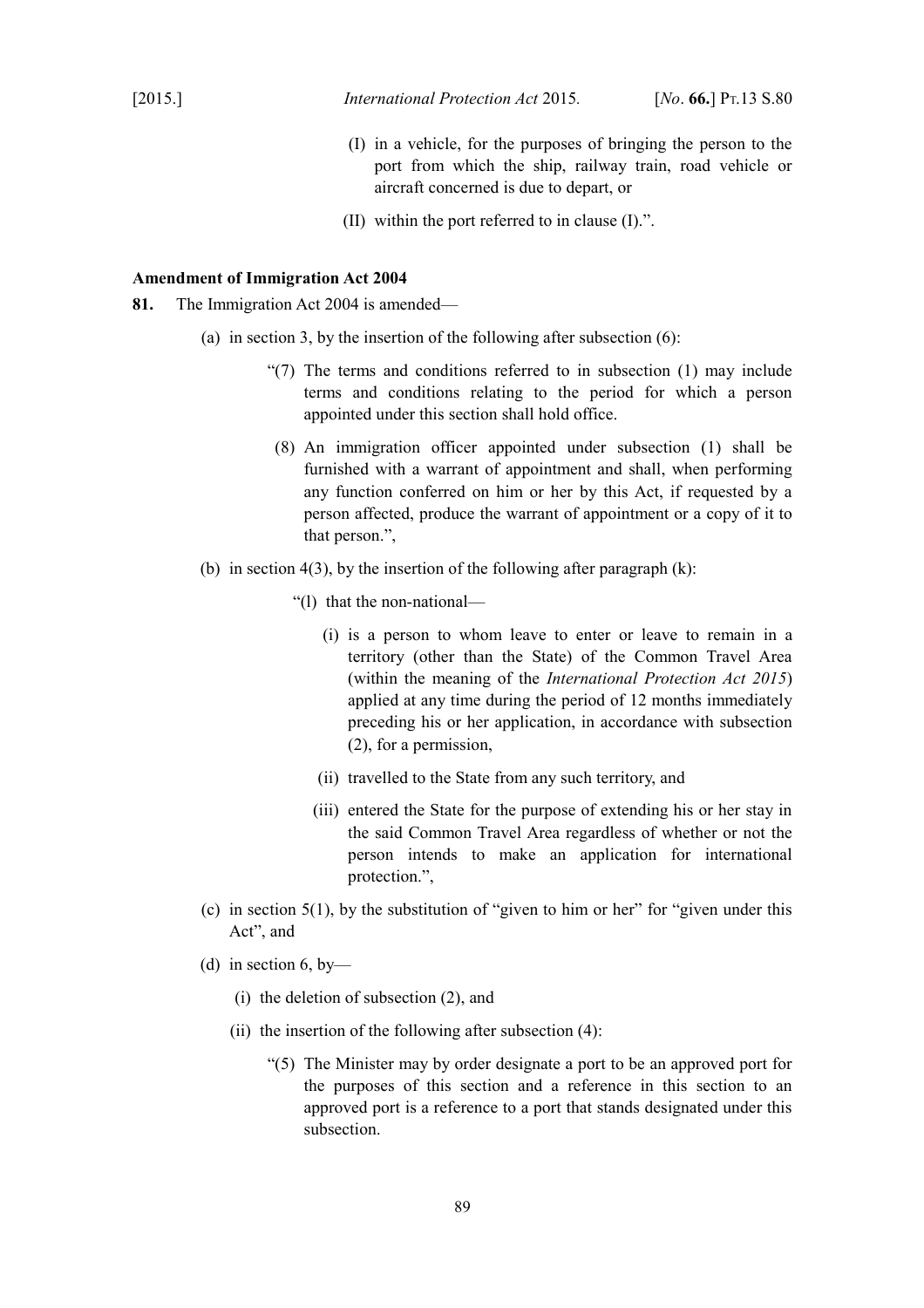- (6) The designation under subsection (5) of a port as an approved port may be subject to such conditions as are specified in the order, which may include conditions obliging the person having the management and control of the approved port to—
	- (a) provide, free of charge, such accommodation and other facilities as the Minister may require for the performance by persons of functions conferred on them by this Act and any other enactment relating to the entry by persons into the State, and
	- (b) maintain the accommodation and other facilities in a manner that is compatible with the efficient performance of those functions.
- (7) Before deciding to impose a condition under subsection (6), the Minister shall consult the person referred to in that subsection.
- (8) Where the Minister is satisfied that a condition imposed under subsection (6) has, without reasonable cause, been breached, he or she may, in accordance with this section, revoke the designation under subsection (5) of the port concerned as an approved port.
- (9) Where the Minister proposes to revoke the designation of a port as an approved port, he or she shall give the person having management and control of the approved port a notice—
	- (a) informing the person of the proposal and of the reasons for it, and
	- (b) inviting the person to submit, within such time as is specified in the notice, representations in relation to the proposal.
- (10) The Minister, in deciding whether to revoke a designation, shall have regard to representations (if any) made under subsection (9)(b).
- (11) Where the Minister revokes a designation under this section, the person having management and control of the port concerned may appeal to the District Court in the District Court district in which the port is located, against the revocation.
- (12) A person who operates a port or other place that is not an approved port shall be guilty of an offence if he or she—
	- (a) represents the port or other place to be an approved port,
	- (b) knowingly facilitates the landing in the State at that port or other place by another person so that the other person thereby commits an offence under subsection (4), or
	- (c) knowing that another person has committed an offence under subsection (4) at that port or other place, fails to report the circumstances to an immigration officer.".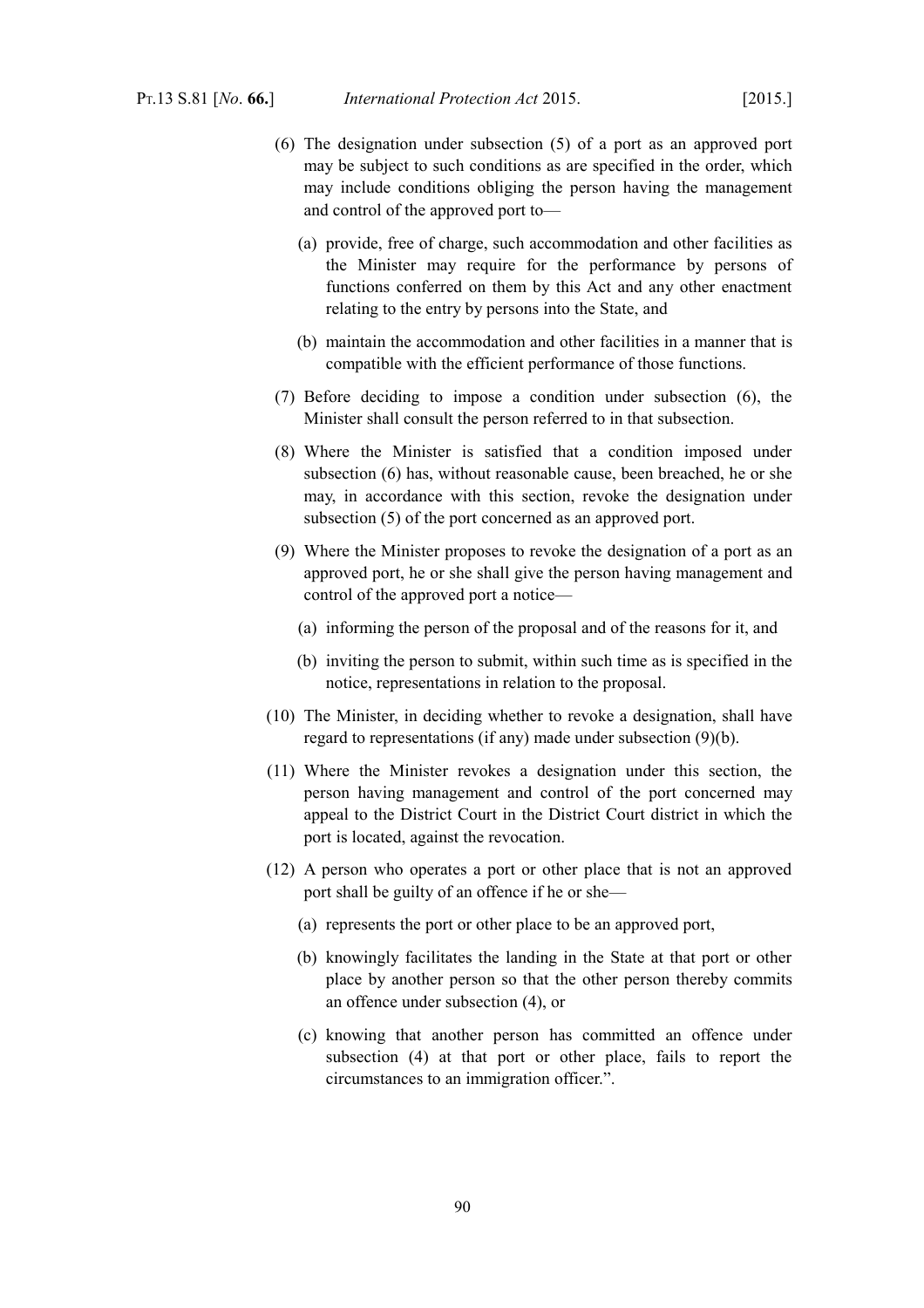# SCHEDULE 1

## TEXT OF 1951 CONVENTION RELATING TO THE STATUS OF REFUGEES

*Section [2](#page-9-0)*

# CONVENTION RELATING TO THE STATUS OF REFUGEES DONE AT GENEVA ON 28 JULY 1951

# PREAMBLE

# *THE HIGH CONTRACTING PARTIES*,

*Considering* that the Charter of the United Nations and the Universal Declaration of Human Rights approved on 10 December 1948 by the General Assembly have affirmed the principle that human beings shall enjoy fundamental rights and freedoms without discrimination,

*Considering* that the United Nations has, on various occasions, manifested its profound concern for refugees and endeavoured to assure refugees the widest possible exercise of these fundamental rights and freedoms,

*Considering* that it is desirable to revise and consolidate previous international agreements relating to the status of refugees and to extend the scope of and protection accorded by such instruments by means of a new agreement,

*Considering* that the grant of asylum may place unduly heavy burdens on certain countries, and that a satisfactory solution of a problem of which the United Nations has recognized the international scope and nature cannot therefore be achieved without international co-operation,

*Expressing* the wish that all States, recognizing the social and humanitarian nature of the problem of refugees, will do everything within their power to prevent this problem from becoming a cause of tension between States,

*Noting* that the United Nations High Commissioner for Refugees is charged with the task of supervising international conventions providing for the protection of Refugees, and recognizing that the effective co-ordination of measures taken to deal with this problem will depend upon the co-operation of States with the High Commissioner,

*Have agreed as follows:*

# CHAPTER I

# *GENERAL PROVISIONS*

# *Article 1*

# *Definition of the term "Refugee"*

- A. For the purposes of the present Convention, the term "refugee" shall apply to any person who:
	- (1) Has been considered a refugee under the Arrangements of 12 May 1926 and 30 June 1928 or under the Conventions of 28 October 1933 and 10 February 1938, the Protocol of 14 September 1939 or the Constitution of the International Refugee Organization;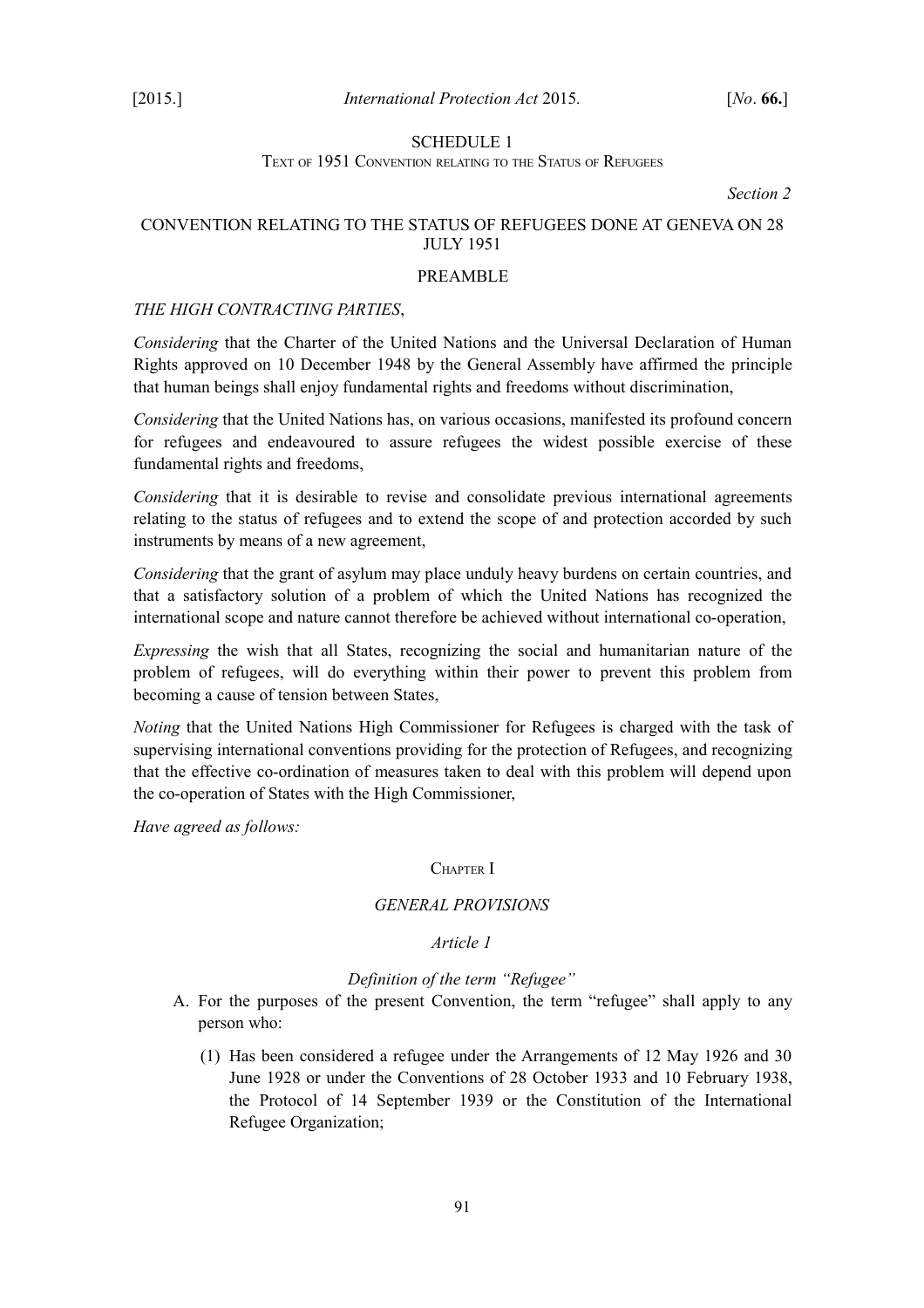Decisions of non-eligibility taken by the International Refugee Organization during the period of its activities shall not prevent the status of refugee being accorded to persons who fulfil the conditions of paragraph 2 of this section;

(2) As a result of events occurring before 1 January 1951 and owing to well-founded fear of being persecuted for reasons of race, religion, nationality, membership of a particular social group or political opinion, is outside the country of his nationality and is unable or, owing to such fear, is unwilling to avail himself of the protection of that country; or who, not having a nationality and being outside the country of his former habitual residence as a result of such events, is unable or, owing to such fear, is unwilling to return to it.

In the case of a person who has more than one nationality, the term "the country of his nationality" shall mean each of the countries of which he is a national, and a person shall not be deemed to be lacking the protection of the country of his nationality if, without any valid reason based on well-founded fear, he has not availed himself of the protection of one of the countries of which he is a national.

- B. (1) For the purposes of this Convention, the words "events occurring before 1 January 1951" in Article 1, Section A, shall be understood to mean either:
	- (a) "events occurring in Europe before 1 January 1951"; or
	- (b) "events occurring in Europe or elsewhere before 1 January 1951", and each Contracting State shall make a declaration at the time of signature, ratification or accession, specifying which of these meanings it applies for the purpose of its obligations under this Convention.
	- (2) Any Contracting State which has adopted alternative (a) may at any time extend its obligations by adopting alternative (b) by means of a notification addressed to the Secretary-General of the United Nations.
- C. This Convention shall cease to apply to any person falling under the terms of Section A if:
	- (1) He has voluntarily re-availed himself of the protection of the country of his nationality; or
	- (2) Having lost his nationality, he has voluntarily re-acquired it; or
	- (3) He has acquired a new nationality, and enjoys the protection of the country of his new nationality; or
	- (4) He has voluntarily re-established himself in the country which he left or outside which he remained owing to fear of persecution; or
	- (5) He can no longer, because the circumstances in connexion with which he has been recognized as a refugee have ceased to exist, continue to refuse to avail himself of the protection of the country of his nationality;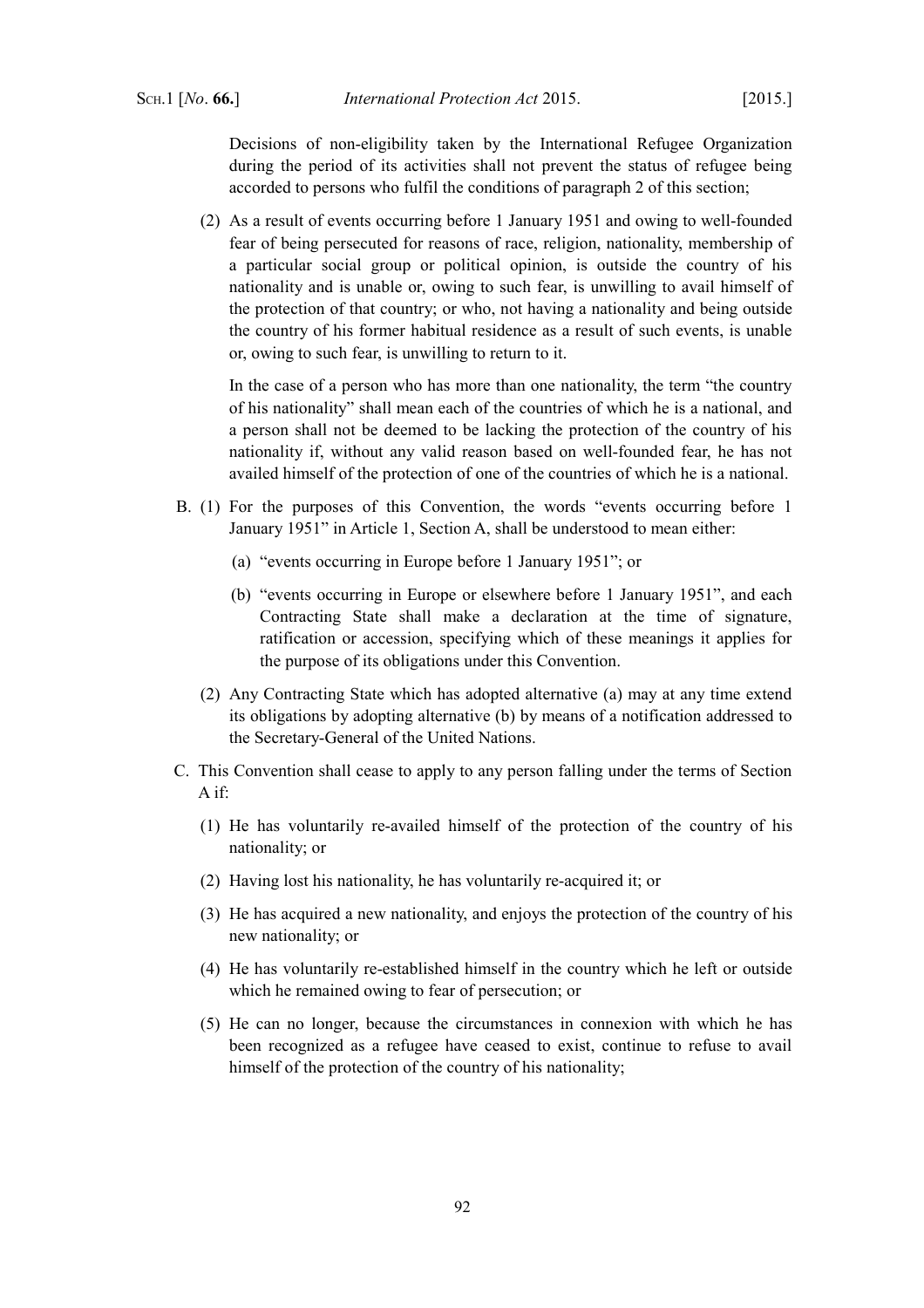Provided that this paragraph shall not apply to a refugee failing under section A(1) of this Article who is able to invoke compelling reasons arising out of previous persecution for refusing to avail himself of the protection of the country of nationality;

(6) Being a person who has no nationality he is, because the circumstances in connexion with which he has been recognized as a refugee have ceased to exist, able to return to the country of his former habitual residence;

Provided that this paragraph shall not apply to a refugee falling under section A(1) of this Article who is able to invoke compelling reasons arising out of previous persecution for refusing to return to the country of his former habitual residence.

D. This Convention shall not apply to persons who are at present receiving from organs or agencies of the United Nations other than the United Nations High Commissioner for Refugees protection or assistance.

When such protection or assistance has ceased for any reason, without the position of such persons being definitively settled in accordance with the relevant resolutions adopted by the General Assembly of the United Nations, these persons shall *ipso facto* be entitled to the benefits of this Convention.

- E. This Convention shall not apply to a person who is recognized by the competent authorities of the country in which he has taken residence as having the rights and obligations which are attached to the possession of the nationality of that country.
- F. The provisions of this Convention shall not apply to any person with respect to whom there are serious reasons for considering that:
	- (a) he has committed a crime against peace, a war crime, or a crime against humanity, as defined in the international instruments drawn up to make provision in respect of such crimes;
	- (b) he has committed a serious non-political crime outside the country of refuge prior to his admission to that country as a refugee;
	- (c) he has been guilty of acts contrary to the purposes and principles of the United Nations.

# *Article 2*

# *General obligations*

Every refugee has duties to the country in which he finds himself, which require in particular that he conform to its laws and regulations as well as to measures taken for the maintenance of public order.

#### *Article 3*

# *Non-discrimination*

The Contracting States shall apply the provisions of this Convention to refugees without discrimination as to race, religion or country of origin.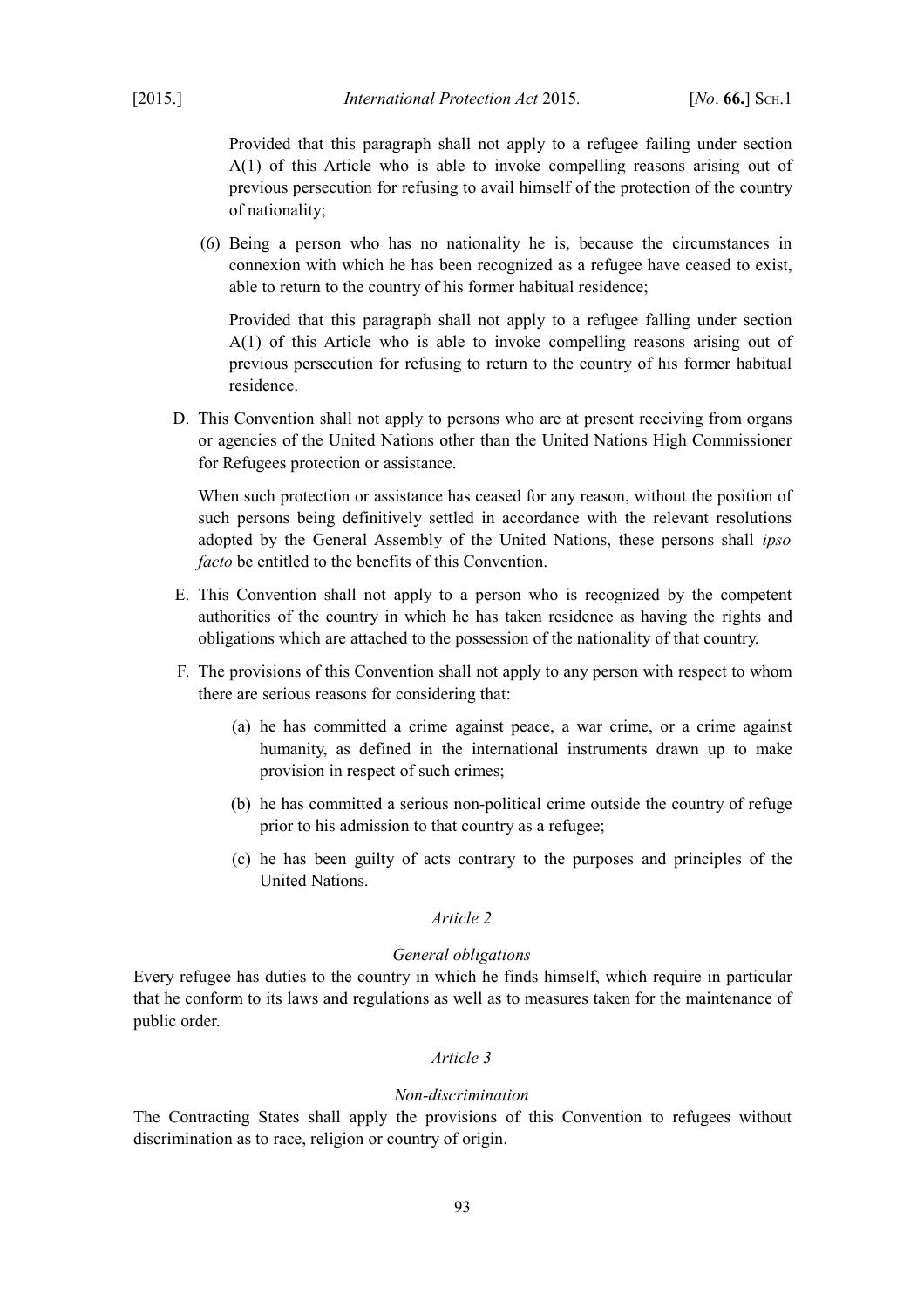#### *Article 4*

## *Religion*

The Contracting States shall accord to refugees within their territories treatment at least as favourable as that accorded to their nationals with respect to freedom to practise their religion and freedom as regards the religious education of their children.

## *Article 5*

# *Rights granted apart from this Convention*

Nothing in this Convention shall be deemed to impair any rights and benefits granted by a Contracting State to refugees apart from this Convention.

## *Article 6*

# *The term "in the same circumstances"*

For the purpose of this Convention, the term "in the same circumstances" implies that any requirements (including requirements as to length and conditions of sojourn or residence) which the particular individual would have to fulfil for the enjoyment of the right in question, if he were not a refugee, must be fulfilled by him, with the exception of requirements which by their nature a refugee is incapable of fulfilling.

# *Article 7*

# *Exemption from reciprocity*

- 1. Except where this Convention contains more favourable provisions, a Contracting State shall accord to refugees the same treatment as is accorded to aliens generally.
- 2. After a period of three years' residence, all refugees shall enjoy exemption from legislative reciprocity in the territory of the Contracting States.
- 3. Each Contracting State shall continue to accord to refugees the rights and benefits to which they were already entitled, in the absence of reciprocity, at the date of entry into force of this Convention for that State.
- 4. The Contracting States shall consider favourably the possibility of according to refugees, in the absence of reciprocity, rights and benefits beyond those to which they are entitled according to paragraphs 2 and 3, and to extending exemption from reciprocity to refugees who do not fulfil the conditions provided for in paragraphs 2 and 3.
- 5. The provisions of paragraphs 2 and 3 apply both to the rights and benefits referred to in articles 13, 18, 19, 21 and 22 of this Convention and to rights and benefits for which this Convention does not provide.

#### *Article 8*

*Exemption from exceptional measures*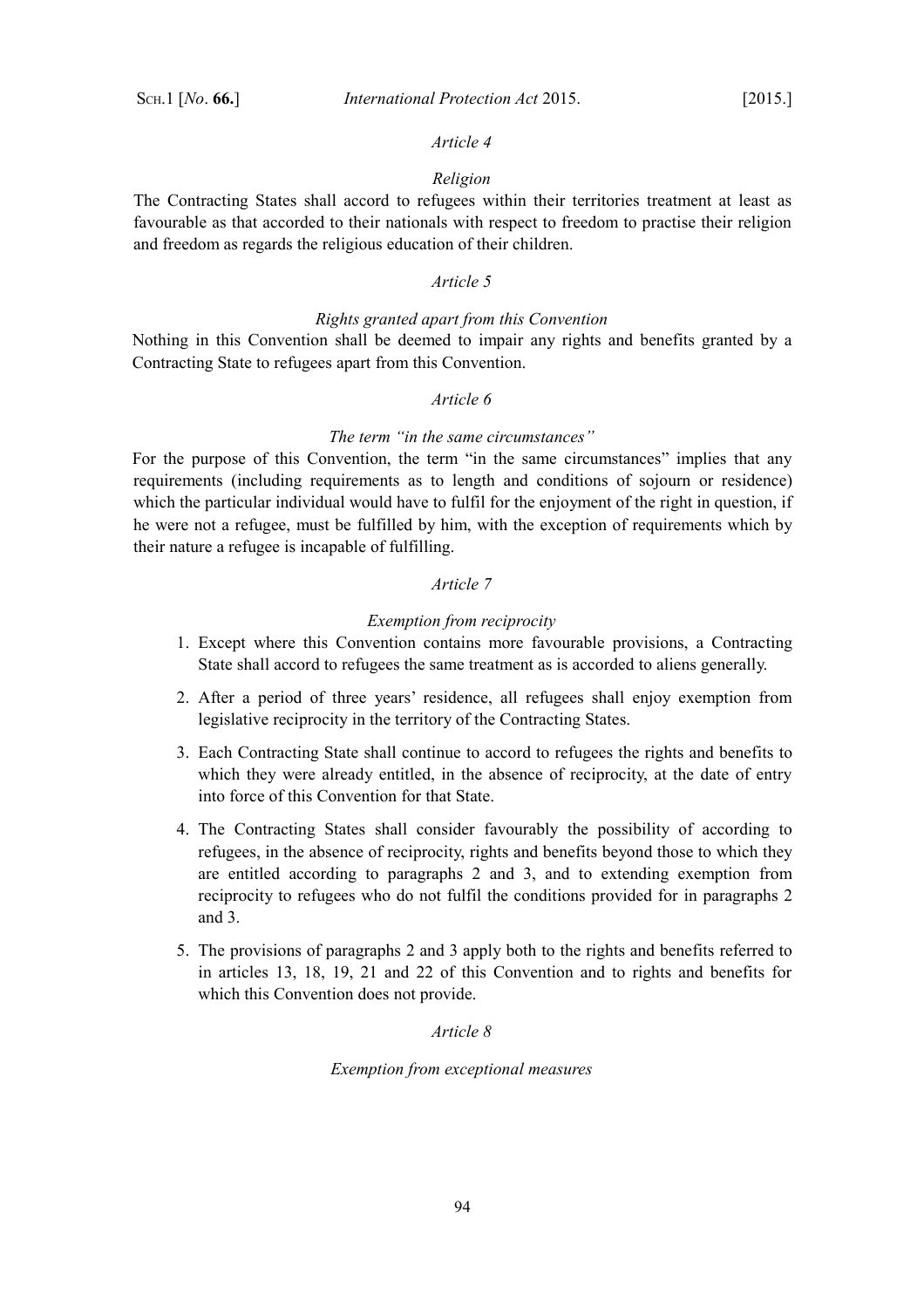With regard to exceptional measures which may be taken against the person, property or interests of nationals of a foreign State, the Contracting States shall not apply such measures to a refugee who is formally a national of the said State solely on account of such nationality. Contracting States which, under their legislation, are prevented from applying the general principle expressed in this article, shall, in appropriate cases, grant exemptions in favour of such refugees.

# *Article 9*

#### *Provisional measures*

Nothing in this Convention shall prevent a Contracting State, in time of war or other grave and exceptional circumstances, from taking provisionally measures which it considers to be essential to the national security in the case of a particular person, pending a determination by the Contracting State that that person is in fact a refugee and that the continuance of such measures is necessary in his case in the interests of national security.

# *Article 10*

# *Continuity of residence*

- 1. Where a refugee has been forcibly displaced during the Second World War and removed to the territory of a Contracting State, and is resident there, the period of such enforced sojourn shall be considered to have been lawful residence within that territory.
- 2. Where a refugee has been forcibly displaced during the Second World War from the territory of a Contracting State and has, prior to the date of entry into force of this Convention, returned there for the purpose of taking up residence, the period of residence before and after such enforced displacement shall be regarded as one uninterrupted period for any purposes for which uninterrupted residence is required.

# *Article 11*

# *Refugee seamen*

In the case of refugees regularly serving as crew members on board a ship flying the flag of a Contracting State, that State shall give sympathetic consideration to their establishment on its territory and the issue of travel documents to them or their temporary admission to its territory particularly with a view to facilitating their establishment in another country.

# CHAPTER II

# *JURIDICAL STATUS*

# *Article 12*

# *Personal status*

1. The personal status of a refugee shall be governed by the law of the country of his domicile or, if he has no domicile, by the law of the country of his residence.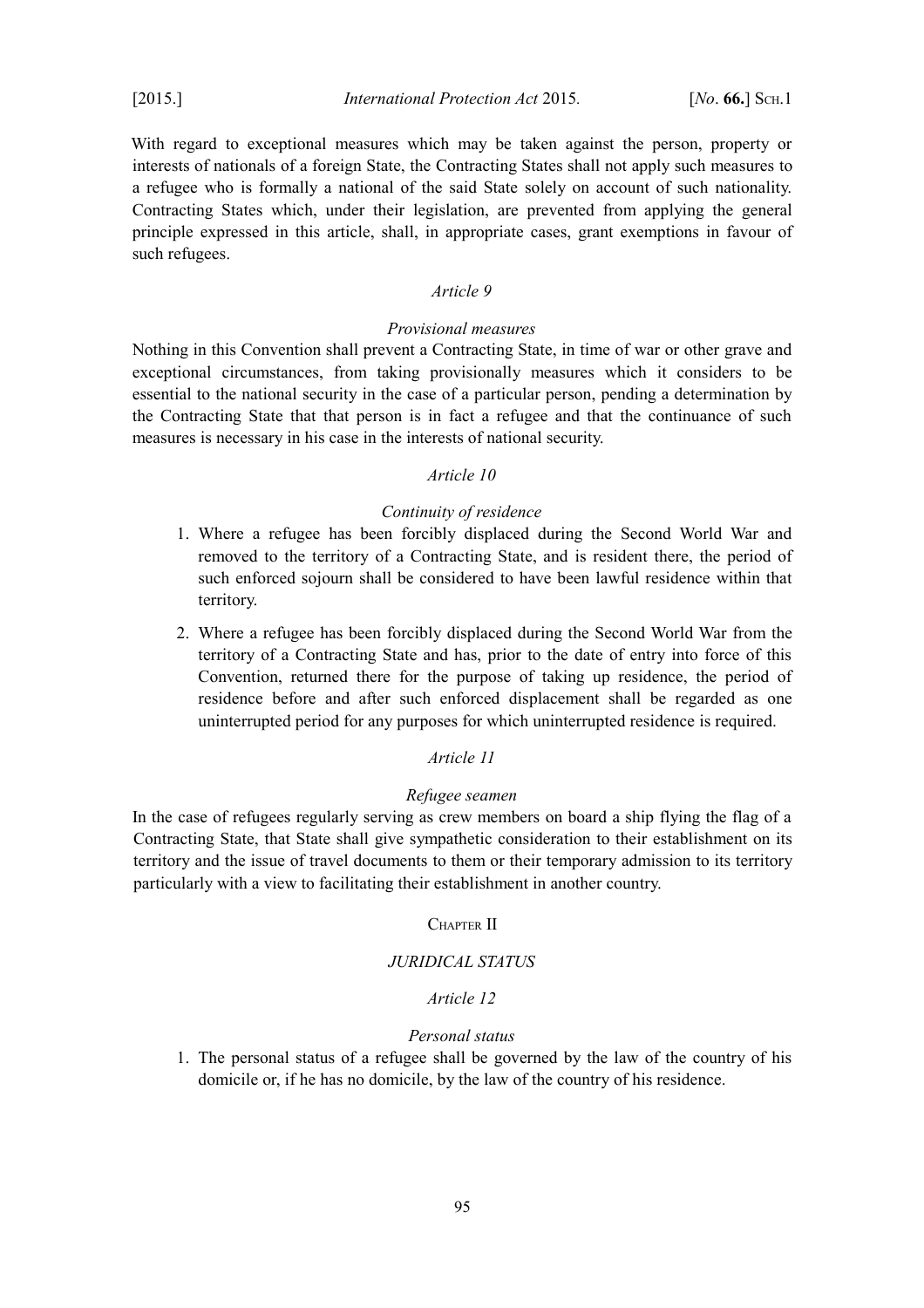2. Rights previously acquired by a refugee and dependent on personal status, more particularly rights attaching to marriage, shall be respected by a Contracting State, subject to compliance, if this be necessary, with the formalities required by the law of that State, provided that the right in question is one which would have been recognised by the law of that State had he not become a refugee.

# *Article 13*

# *Movable and immovable property*

The Contracting States shall accord to a refugee treatment as favourable as possible and, in any event, not less favourable than that accorded to aliens generally in the same circumstances, as regards the acquisition of movable and immovable property and other rights pertaining thereto, and to leases and other contracts relating to movable and immovable property.

## *Article 14*

# *Artistic rights and industrial property*

In respect of the protection of industrial property, such as inventions, designs or models, trade marks, trade names, and of rights in literary, artistic and scientific works, a refugee shall be accorded in the country in which he has his habitual residence the same protection as is accorded to nationals of that country. In the territory of any other Contracting State, he shall be accorded the same protection as is accorded in that territory to nationals of the country in which he has habitual residence.

# *Article 15*

#### *Right of association*

As regards non-political and non-profit-making associations and trade unions the Contracting State shall accord to refugees lawfully staying in their territory the most favourable treatment accorded to nationals of a foreign country, in the same circumstances.

# *Article 16*

#### *Access to courts*

- 1. A refugee shall have free access to the courts of law on the territory of all Contracting States.
- 2. A refugee shall enjoy in the Contracting State in which he has his habitual residence the same treatment as a national in matters pertaining to access to the Courts, including legal assistance and exemption from *cautio judicatum solvi*.
- 3. A refugee shall be accorded in the matters referred to in paragraph 2 in countries other than that in which he has his habitual residence the treatment granted to a national of the country of his habitual residence.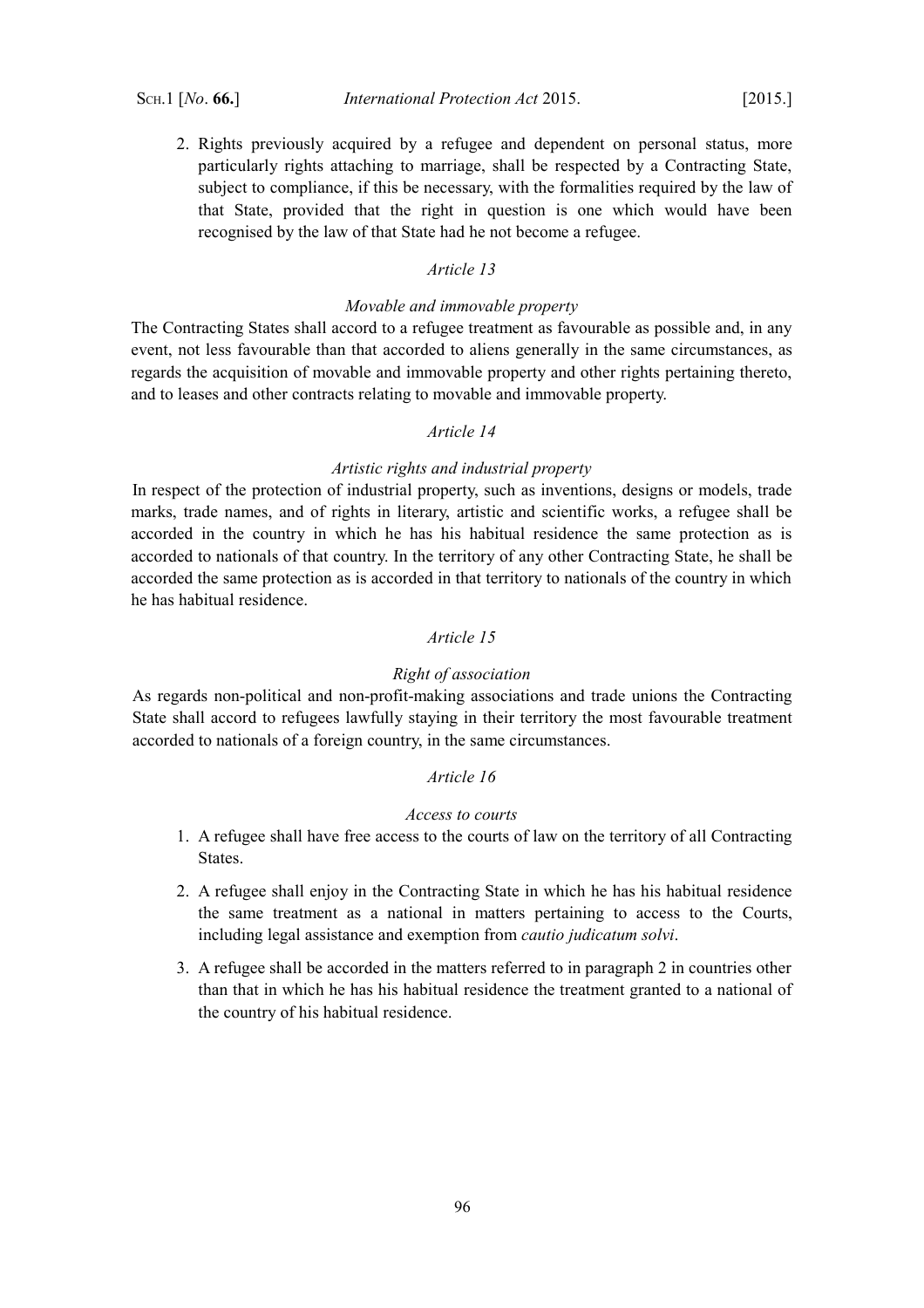# CHAPTER III

# *GAINFUL EMPLOYMENT*

# *Article 17*

# *Wage-earning employment*

- 1. The Contracting State shall accord to refugees lawfully staying in their territory the most favourable treatment accorded to nationals of a foreign country in the same circumstances, as regards the right to engage in wage-earning employment.
- 2. In any case, restrictive measures imposed on aliens or the employment of aliens for the protection of the national labour market shall not be applied to a refugee who was already exempt from them at the date of entry into force of this Convention for the Contracting States concerned, or who fulfils one of the following conditions:
	- (a) He has completed three years' residence in the country;
	- (b) He has a spouse possessing the nationality of the country of residence. A refugee may not invoke the benefits of this provision if he has abandoned his spouse;
	- (c) He has one or more children possessing the nationality of the country of residence.
- 3. The Contracting States shall give sympathetic consideration to assimilating the rights of all refugees with regard to wage-earning employment to those of nationals, and in particular of those refugees who have entered their territory pursuant to programmes of labour recruitment or under immigration schemes.

# *Article 18*

# *Self-employment*

The Contracting States shall accord to a refugee lawfully in their territory treatment as favourable as possible and, in any event, not less favourable than that accorded to aliens generally in the same circumstances, as regards the right to engage on his own account in agriculture, industry, handicrafts and commerce and to establish commercial and industrial companies.

# *Article 19*

# *Liberal professions*

- 1. Each Contracting State shall accord to refugees lawfully staying in their territory who hold diplomas recognised by the competent authorities of that State, and who are desirous of practising a liberal profession, treatment as favourable as possible and, in any event, not less favourable than that accorded to aliens generally in the same circumstances.
- 2. The Contracting States shall use their best endeavours consistently with their laws and constitutions to secure the settlement of such refugees in the territories, other than the metropolitan territory, for whose international relations they are responsible.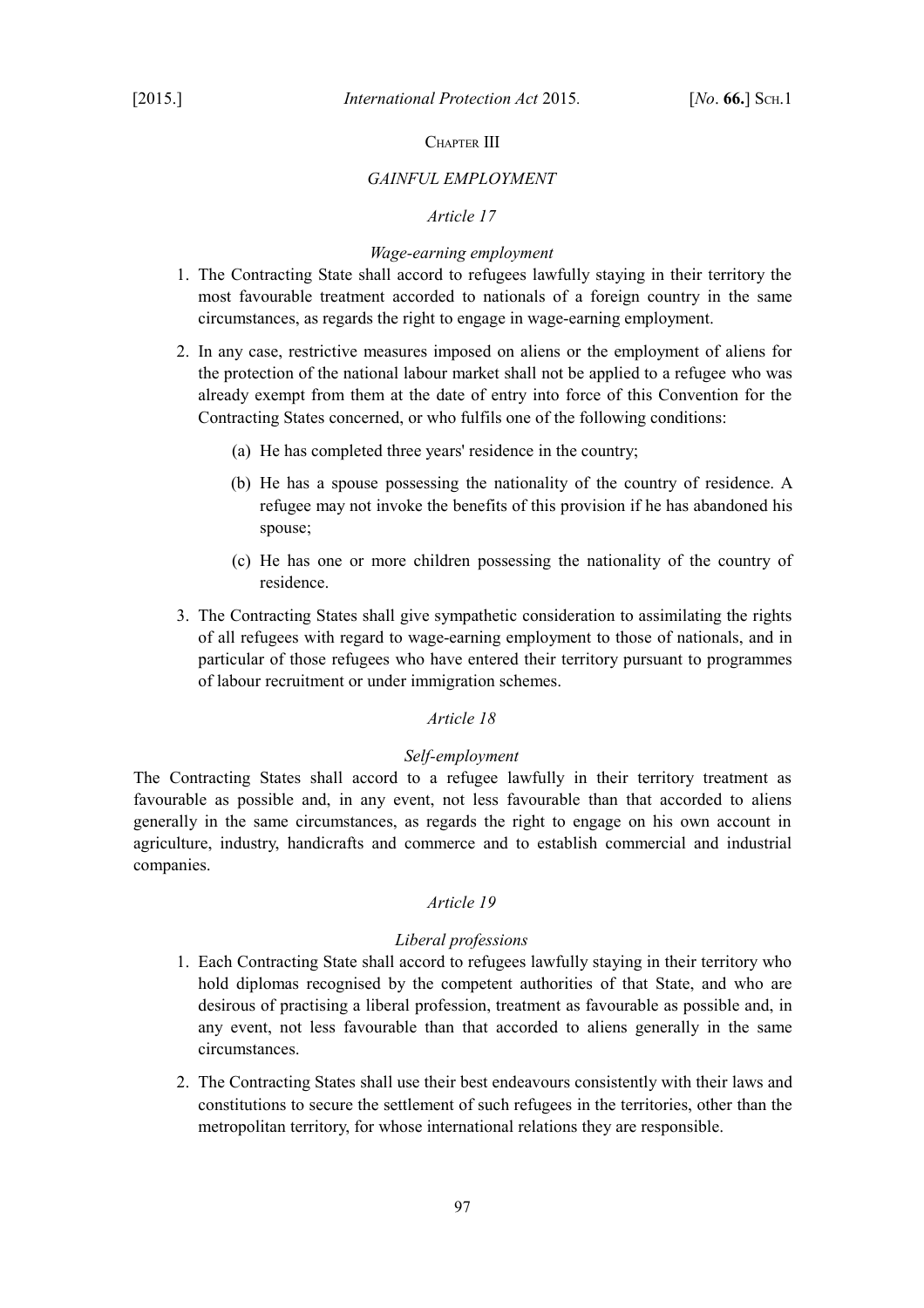#### CHAPTER IV

#### *WELFARE*

# *Article 20*

# *Rationing*

Where a rationing system exists, which applies to the population at large and regulates the general distribution of products in short supply, refugees shall be accorded the same treatment as nationals.

# *Article 21*

# *Housing*

As regards housing, the Contracting States, in so far as the matter is regulated by laws or regulations or is subject to the control of public authorities, shall accord to refugees lawfully staying in their territory treatment as favourable as possible and, in any event, not less favourable than that accorded to aliens generally in the same circumstances.

# *Article 22*

## *Public education*

- 1. The Contracting States shall accord to refugees the same treatment as is accorded to nationals with respect to elementary education.
- 2. The Contracting States shall accord to refugees treatment as favourable as possible, and, in any event, not less favourable than that accorded to aliens generally in the same circumstances, with respect to education other than elementary education and, in particular, as regards access to studies, the recognition of foreign school certificates, diplomas and degrees, the remission of fees and charges and the award of scholarships.

# *Article 23*

## *Public relief*

The Contracting States shall accord to refugees lawfully staying in their territory the same treatment with respect to public relief and assistance as is accorded to their nationals.

## *Article 24*

## *Labour legislation and social security*

- 1. The Contracting States shall accord to refugees lawfully staying in their territory the same treatment as is accorded to nationals in respect of the following matters:
	- (a) In so far as such matters are governed by laws or regulations or are subject to the control of administrative authorities: remuneration, including family allowances where these form part of remuneration, hours of work, overtime arrangements, holidays with pay, restrictions on home work, minimum age of employment, apprenticeship and training, women's work and the work of young persons, and the enjoyment of the benefit of collective bargaining;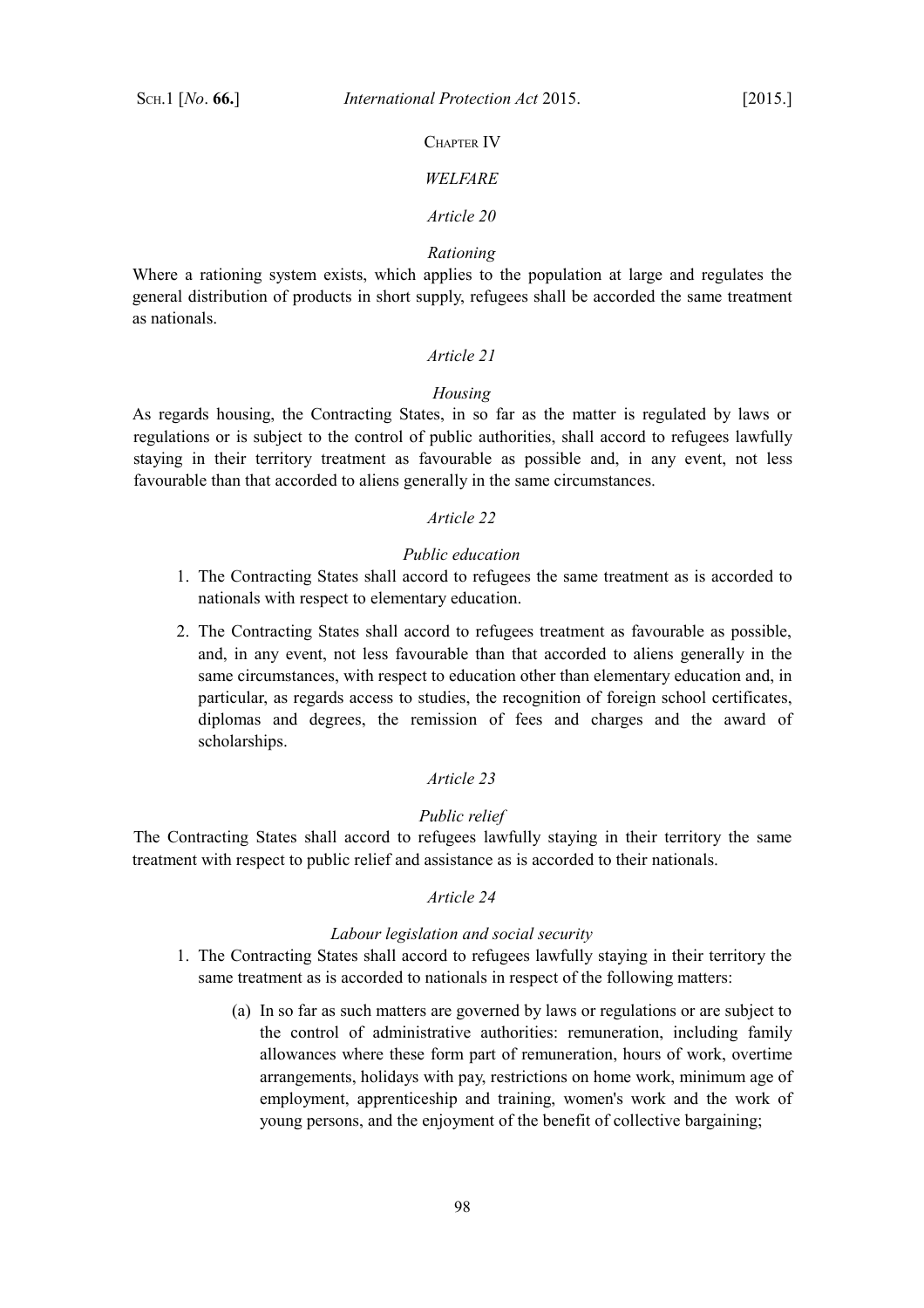- (b) Social security (legal provisions in respect of employment injury, occupational diseases, maternity, sickness, disability, old age, death, unemployment, family responsibilities and any other contingency which, according to national laws or regulations, is covered by a social security scheme), subject to the following limitations:
	- (i) There may be appropriate arrangements for the maintenance of acquired rights and rights in course of acquisition;
	- (ii) National laws or regulations of the country of residence may prescribe special arrangements concerning benefits or portions of benefits which are payable wholly out of public funds, and concerning allowances paid to persons who do not fulfil the contribution conditions prescribed for the award of a normal pension.
- 2. The right to compensation for the death of a refugee resulting from employment injury or from occupational disease shall not be affected by the fact that the residence of the beneficiary is outside the territory of the Contracting State.
- 3. The Contracting States shall extend to refugees the benefits of agreements concluded between them, or which may be concluded between them in the future, concerning the maintenance of acquired rights and rights in the process of acquisition in regard to social security, subject only to the conditions which apply to nationals of the States signatory to the agreements in question.
- 4. The Contracting States will give sympathetic consideration to extending to refugees so far as possible the benefits of similar agreements which may at any time be in force between such Contracting States and non-contracting States.

# CHAPTER V

# *ADMINISTRATIVE MEASURES*

# *Article 25*

# *Administrative assistance*

- 1. When the exercise of a right by a refugee would normally require the assistance of authorities of a foreign country to whom he cannot have recourse, the Contracting States in whose territory he is residing shall arrange that such assistance be afforded to him by their own authorities or by an international authority.
- 2. The authority or authorities mentioned in paragraph 1 shall deliver or cause to be delivered under their supervision to refugees such documents or certifications as would normally be delivered to aliens by or through their national authorities.
- 3. Documents or certifications so delivered shall stand in the stead of the official instruments delivered to aliens by or through their national authorities, and shall be given credence in the absence of proof to the contrary.
- 4. Subject to such exceptional treatment as may be granted to indigent persons, fees may be charged for the services mentioned herein, but such fees shall be moderate and commensurate with those charged to nationals for similar services.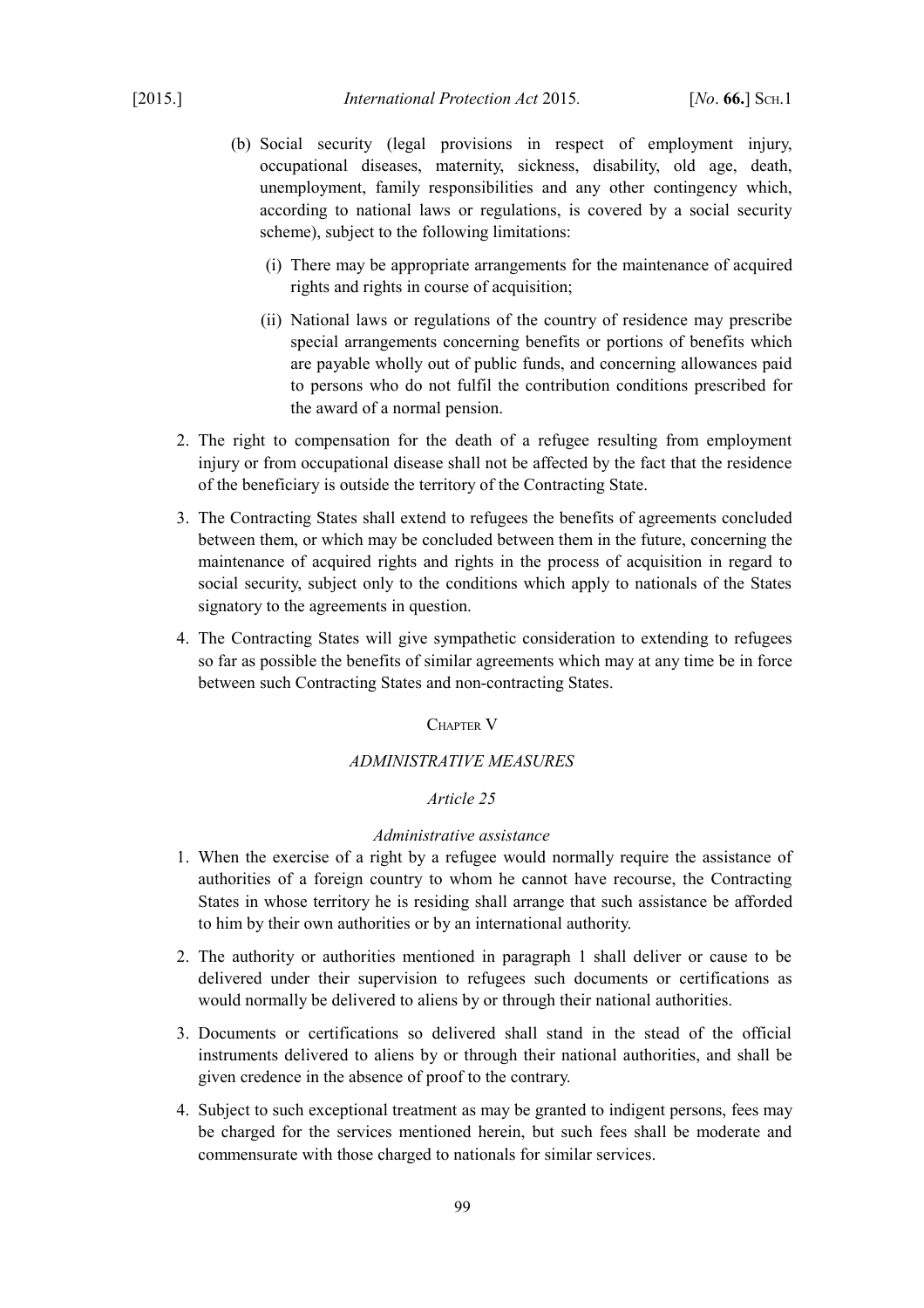5. The provisions of this article shall be without prejudice to articles 27 and 28.

# *Article 26*

# *Freedom of movement*

Each Contracting State shall accord to refugees lawfully in its territory the right to choose their place of residence and to move freely within its territory, subject to any regulations applicable to aliens generally in the same circumstances.

# *Article 27*

# *Identity papers*

The Contracting States shall issue identity papers to any refugee in their territory who does not possess a valid travel document.

# *Article 28*

# *Travel documents*

- 1. The Contracting States shall issue to refugees lawfully staying in their territory travel documents for the purpose of travel outside their territory, unless compelling reasons of national security or public order otherwise require, and the provisions of the Schedule to this Convention shall apply with respect to such documents. The Contracting States may issue such a travel document to any other refugee in their territory; they shall in particular give sympathetic consideration to the issue of such a travel document to refugees in their territory who are unable to obtain a travel document from the country of their lawful residence.
- 2. Travel documents issued to refugees under previous international agreements by parties thereto shall be recognised and treated by the Contracting States in the same way as if they had been issued pursuant to this article.

## *Article 29*

## *Fiscal charges*

- 1. The Contracting States shall not impose upon refugees duties, charges or taxes, of any description whatsoever, other or higher than those which are or may be levied on their nationals in similar situations.
- 2. Nothing in the above paragraph shall prevent the application to refugees of the laws and regulations concerning charges in respect of the issue to aliens of administrative documents including identity papers.

# *Article 30*

# *Transfer of assets*

- 1. A Contracting State shall, in conformity with its laws and regulations, permit refugees to transfer assets which they have brought into its territory, to another country where they have been admitted for the purposes of resettlement.
- 2. A Contracting State shall give sympathetic consideration to the application of refugees for permission to transfer assets wherever they may be and which are necessary for their resettlement in another country to which they have been admitted.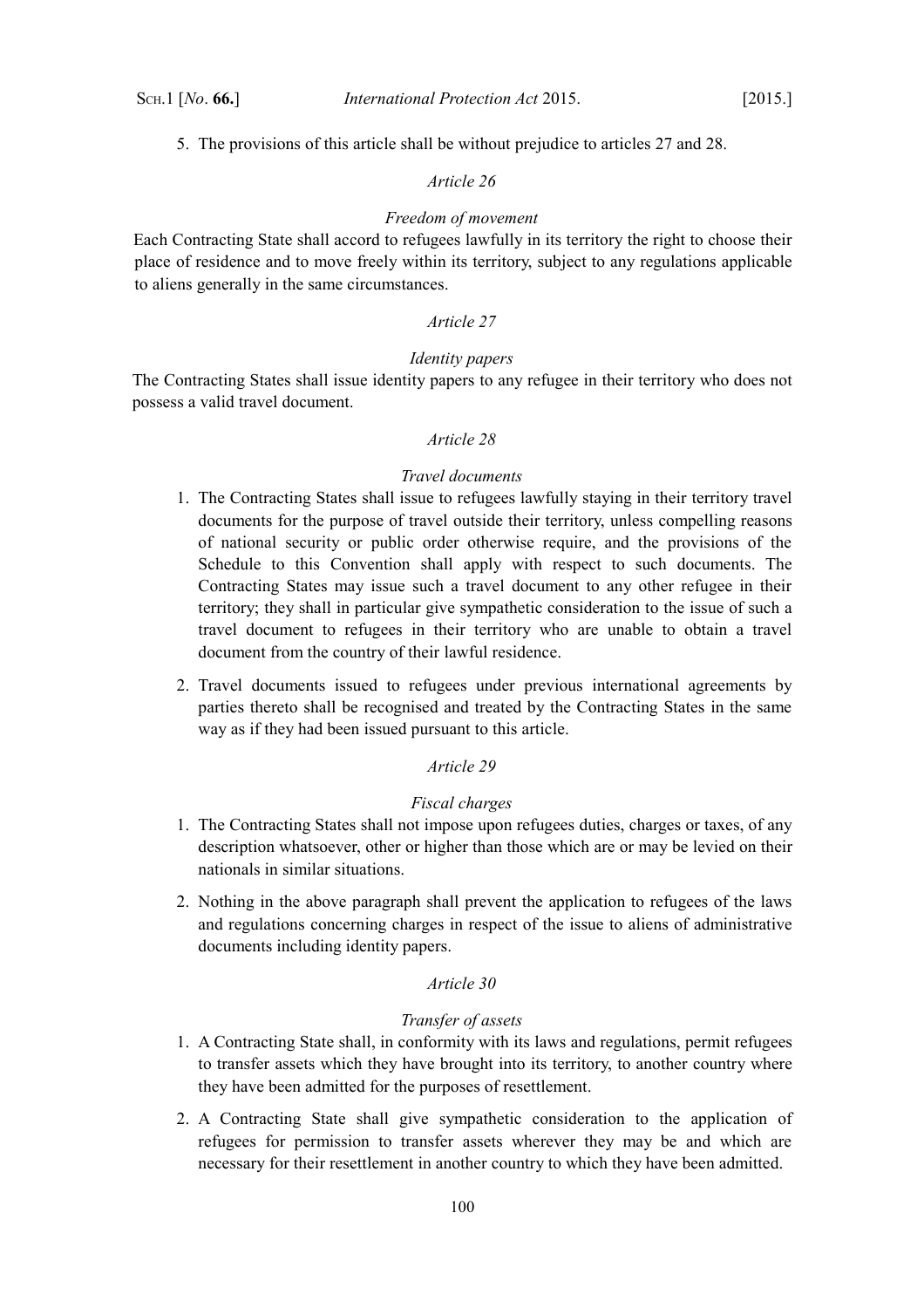# *Article 31*

# *Refugees unlawfully in the country of refuge*

- 1. The Contracting States shall not impose penalties, on account of their illegal entry or presence, on refugees who, coming directly from a territory where their life or freedom was threatened in the sense of Article 1, enter or are present in their territory without authorization, provided they present themselves without delay to the authorities and show good cause for their illegal entry or presence.
- 2. The Contracting States shall not apply to the movements of such refugees restrictions other than those which are necessary and such restrictions shall only be applied until their status in the country is regularised or they obtain admission into another country. The Contracting States shall allow such refugees a reasonable period and all the necessary facilities to obtain admission into another country.

# *Article 32*

# *Expulsion*

- 1. The Contracting States shall not expel a refugee lawfully in their territory save on grounds of national security or public order.
- 2. The expulsion of such a refugee shall be only in pursuance of a decision reached in accordance with due process of law. Except where compelling reasons of national security otherwise require, the refugee shall be allowed to submit evidence to clear himself, and to appeal to and be represented for the purpose before competent authority or a person or persons specially designated by the competent authority.
- 3. The Contracting States shall allow such a refugee a reasonable period within which to seek legal admission into another country. The Contracting States reserve the right to apply during that period such internal measures as they may deem necessary.

# *Article 33*

# *Prohibition of expulsion or return ("refoulement")*

- 1. No Contracting State shall expel or return (" refouler ") a refugee in any manner whatsoever to the frontiers of territories where his life or freedom would be threatened on account of his race, religion, nationality, membership of a particular social group or political opinion.
- 2. The benefit of the present provision may not, however, be claimed by a refugee whom there are reasonable grounds for regarding as a danger to the security of the country in which he is, or who, having been convicted by a final judgment of a particularly serious crime, constitutes a danger to the community of that country.

# *Article 34*

# *Naturalization*

The Contracting States shall as far as possible facilitate the assimilation and naturalisation of refugees. They shall in particular make every effort to expedite naturalisation proceedings and to reduce as far as possible the charges and costs of such proceedings.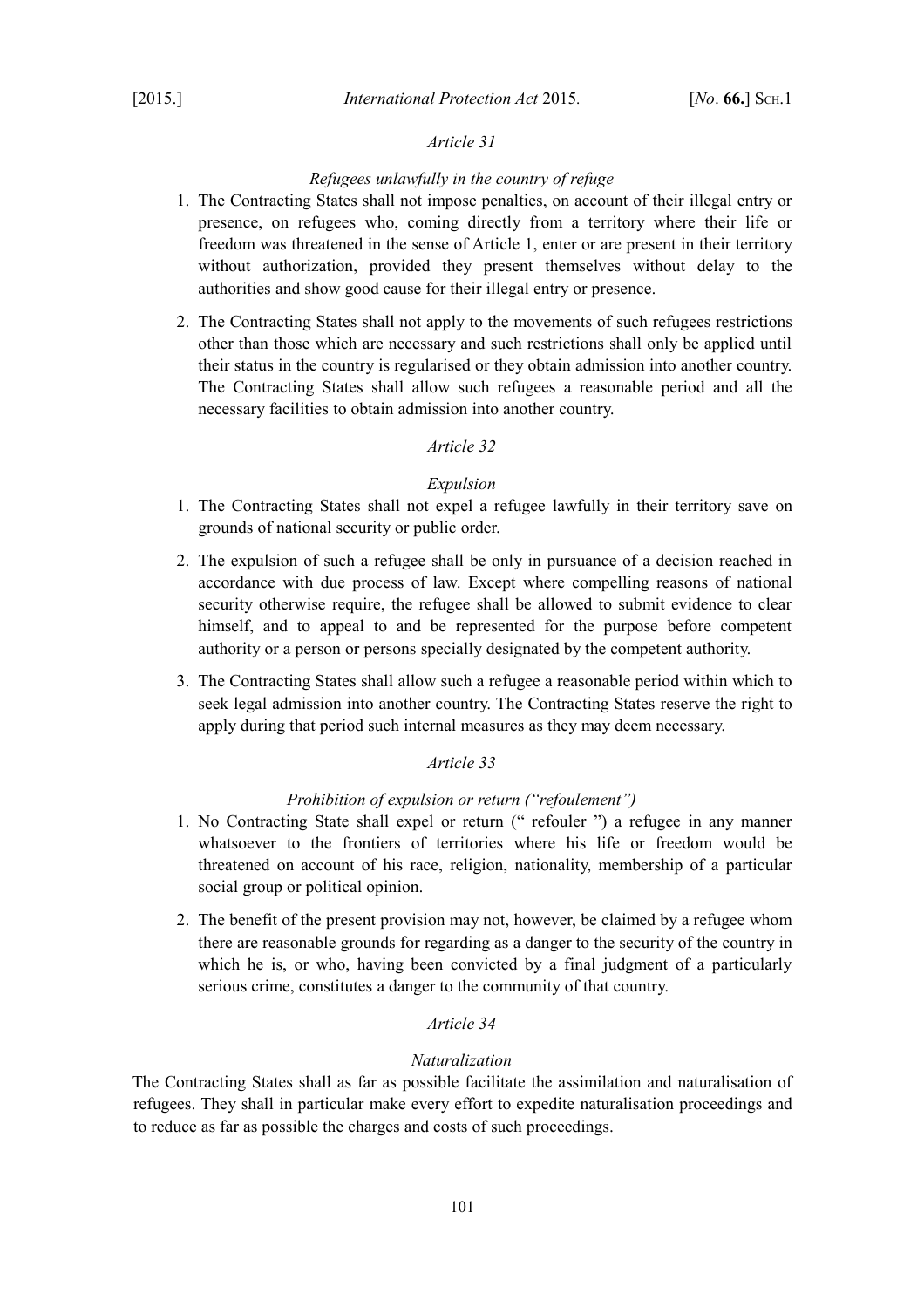#### CHAPTER VI

# *EXECUTORY AND TRANSITORY PROVISIONS*

# *Article 35*

## *Co-operation of the national authorities with the United Nations*

- 1. The Contracting States undertake to co-operate with the Office of the United Nations High Commissioner for Refugees, or any other agency of the United Nations which may succeed it, in the exercise of its functions, and shall in particular facilitate its duty of supervising the application of the provisions of this Convention.
- 2. In order to enable the Office of the High Commissioner or any other agency of the United Nations which may succeed it, to make reports to the competent organs of the United Nations, the Contracting States undertake to provide them in the appropriate form with information and statistical data requested concerning:
	- (a) the condition of refugees,
	- (b) the implementation of this Convention, and
	- (c) laws, regulations and decrees which are, or may hereafter be, in force relating to refugees.

#### *Article 36*

#### *Information on national legislation*

The Contracting States shall communicate to the Secretary-General of the United Nations the laws and regulations which they may adopt to ensure the application of this Convention.

#### *Article 37*

#### *Relation to previous Conventions*

Without prejudice to article 28, paragraph 2, of this Convention, this Convention replaces, as between parties to it, the Arrangements of 5 July 1922, 31 May 1924, 12 May 1926, 30 June 1928 and 30 July 1935, the Conventions of 28 October 1933 and 10 February 1938, the Protocol of 14 September 1939 and the Agreement of 15 October 1946.

# CHAPTER VII

#### *FINAL CLAUSES*

# *Article 38*

## *Settlement of disputes*

Any dispute between parties to this Convention relating to its interpretation or application, which cannot be settled by other means, shall be referred to the International Court of Justice at the request of any one of the parties to the dispute.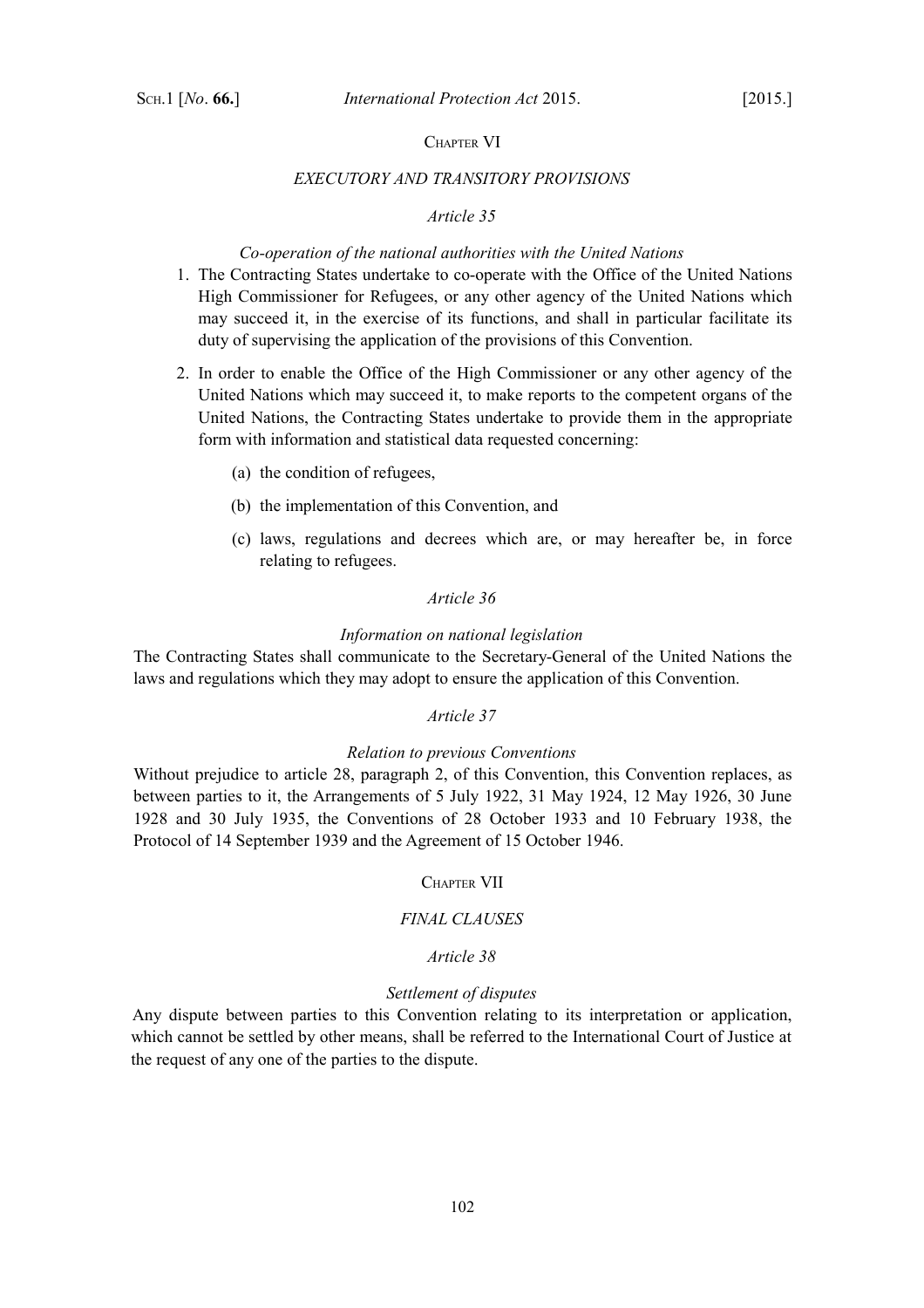# *Article 39*

# *Signature, ratification and accession*

- 1. This Convention shall be opened for signature at Geneva on 28 July 1951 and shall thereafter be deposited with the Secretary-General of the United Nations. It shall be open for signature at the European Office of the United Nations from 28 July to 31 August 1951 and shall be reopened for signature at the Headquarters of the United Nations from 17 September 1951 to 31 December 1952.
- 2. This Convention shall be open for signature on behalf of all States Members of the United Nations, and also on behalf of any other State invited to attend the Conference of Plenipotentiaries on the Status of Refugees and Stateless Persons or to which an invitation to sign will have been addressed by the General Assembly. It shall be ratified and the instruments of ratification shall be deposited with the Secretary-General of the United Nations.
- 3. This Convention shall be open from 28 July 1951 for accession by the States referred to in paragraph 2 of this Article. Accession shall be effected by the deposit of an instrument of accession with the Secretary-General of the United Nations.

# *Article 40*

# *Territorial application clause*

- 1. Any State may, at the time of signature, ratification or accession, declare that this Convention shall extend to all or any of the territories for the international relations of which it is responsible. Such a declaration shall take effect when the Convention enters into force for the State concerned.
- 2. At any time thereafter any such extension shall be made by notification addressed to the Secretary-General of the United Nations and shall take effect as from the ninetieth day after the day of receipt by the Secretary-General of the United Nations of this notification, or as from the date of entry into force of the Convention for the State concerned, whichever is the later.
- 3. With respect to those territories to which this Convention is not extended at the time of signature, ratification or accession, each State concerned shall consider the possibility of taking the necessary steps in order to extend the application of this Convention to such territories, subject where necessary for constitutional reasons, to the consent of the governments of such territories.

# *Article 41*

# *Federal clause*

In the case of a Federal or non-unitary State, the following provisions shall apply:

- (a) With respect to those articles of this Convention that come within the legislative jurisdiction of the federal legislative authority, the obligations of the Federal Government shall to this extent be the same as those of Parties which are not Federal States;
- (b) With respect to those articles of this Convention that come within the legislative jurisdiction of constituent States, provinces or cantons which are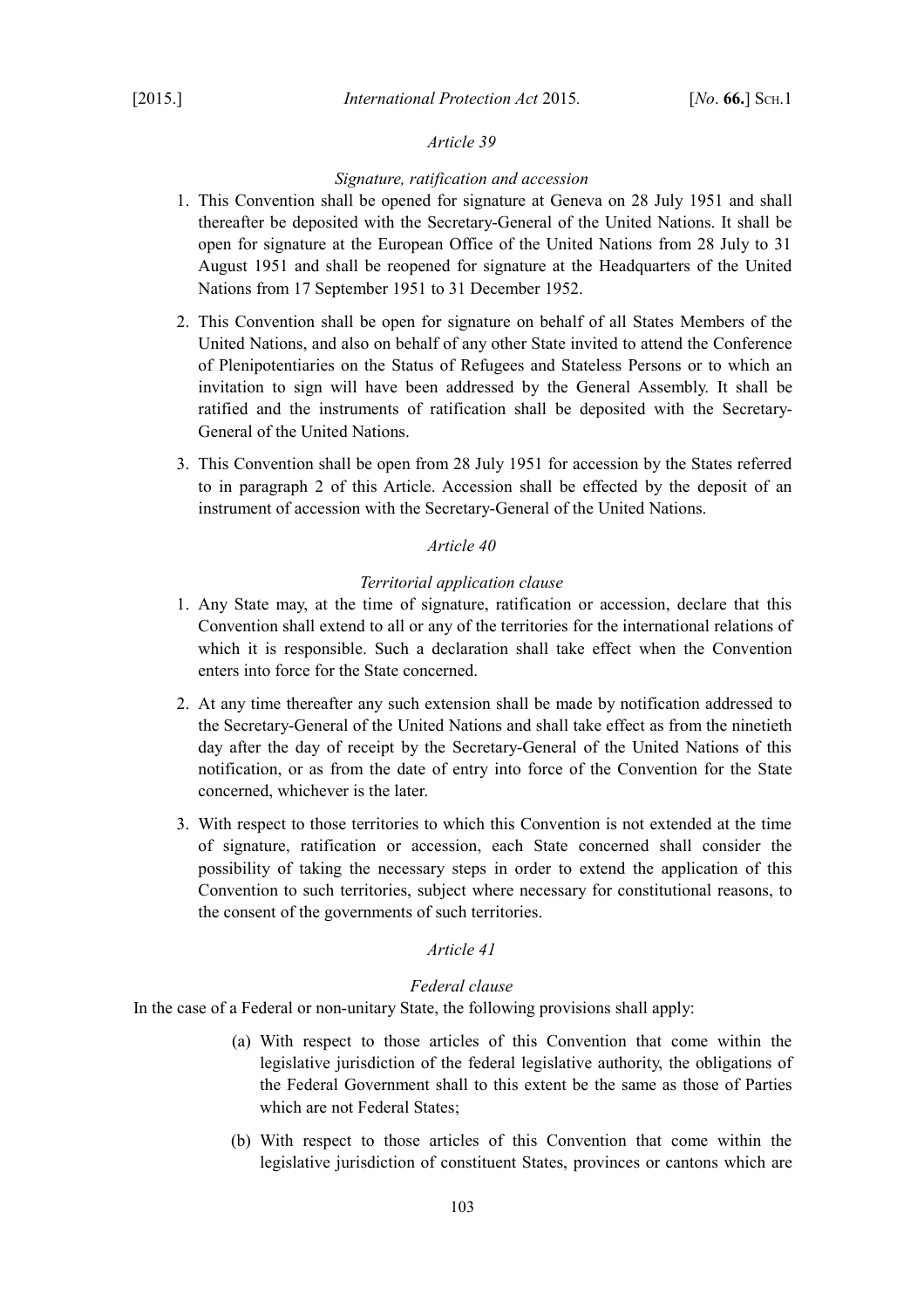not, under the constitutional system of the federation, bound to take legislative action, the Federal Government shall bring such articles with a favourable recommendation, to the notice of the appropriate authorities of States, provinces or cantons at the earliest possible moment;

(c) A Federal State Party to this Convention shall, at the request of any other Contracting State transmitted through the Secretary-General of the United Nations, supply a statement of the law and practice of the Federation and its constituent units in regard to any particular provision of the Convention showing the extent to which effect has been given to that provision by legislative or other action.

# *Article 42*

## *Reservations*

- 1. At the time of signature, ratification or accession, any State may make reservations to articles of the Convention other than to articles 1, 3, 4, 16 (1), 33, 36 to 46 inclusive.
- 2. Any State making a reservation in accordance with paragraph 1 of this article may at any time withdraw the reservation by a communication to that effect addressed to the Secretary-General of the United Nations.

# *Article 43*

# *Entry into force*

- 1. This Convention shall come into force on the ninetieth day following the day of deposit of the sixth instrument of ratification or accession.
- 2. For each State ratifying or acceding to the Convention after the deposit of the sixth instrument of ratification or accession, the Convention shall enter into force on the ninetieth day following the day of deposit by such State of its instrument of ratification or accession.

# *Article 44*

## *Denunciation*

- 1. Any Contracting State may denounce this Convention at any time by a notification addressed to the Secretary-General of the United Nations.
- 2. Such denunciation shall take effect for the Contracting State concerned one year from the date upon which it is received by the Secretary-General of the United Nations.
- 3. Any State which has made a declaration or notification under article 40 may, at any time thereafter, by a notification to the Secretary-General of the United Nations, declare that the Convention shall cease to extend to such territory one year after the date of receipt of the notification by the Secretary-General.

# *Article 45*

#### *Revision*

1. Any Contracting State may request revision of this Convention at any time by a notification addressed to the Secretary-General of the United Nations.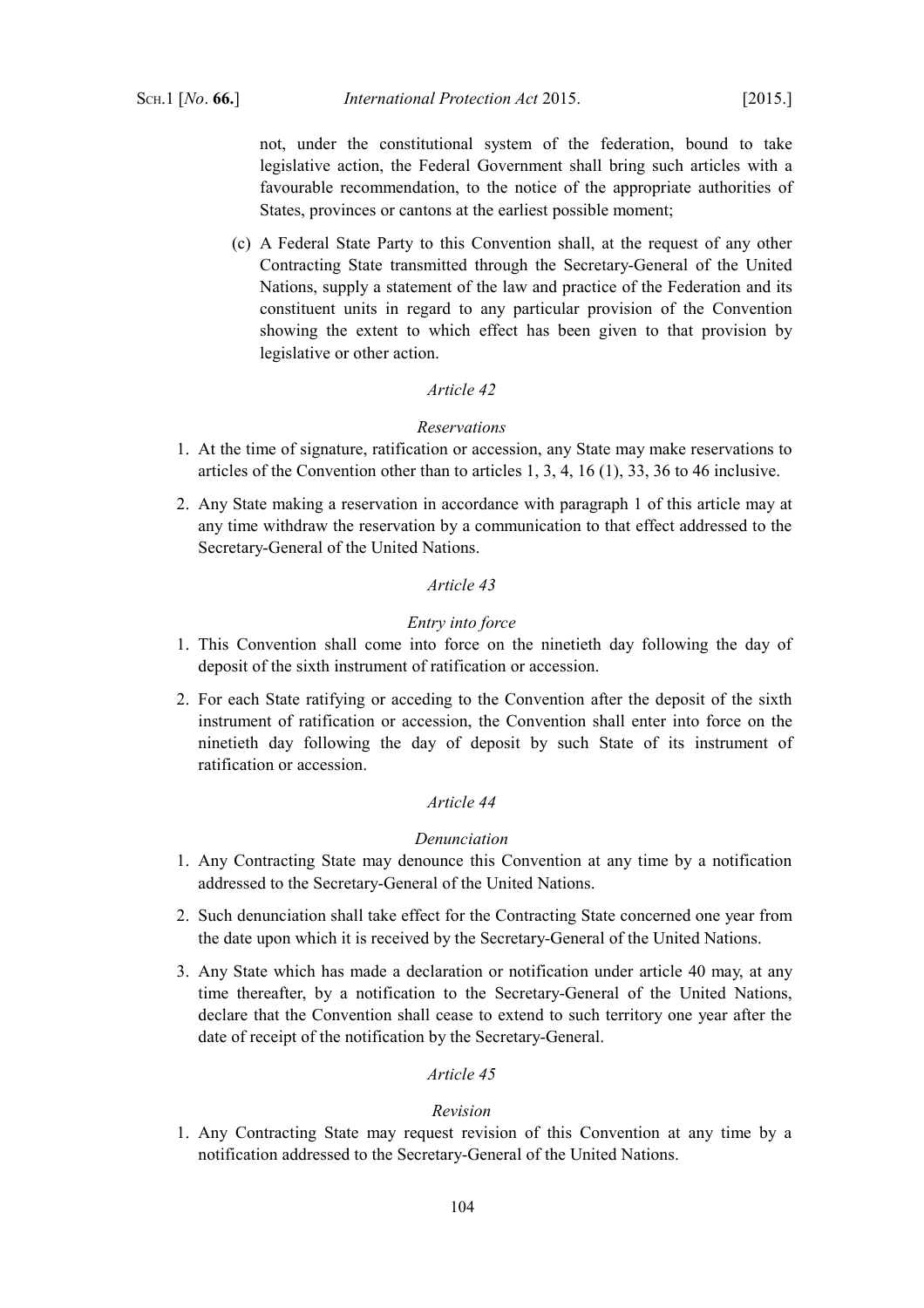2. The General Assembly of the United Nations shall recommend the steps, if any, to be taken in respect of such request.

# *Article 46*

## *Notifications by the Secretary-General of the United Nations*

The Secretary-General of the United Nations shall inform all Members of the United Nations and non-member States referred to in article 39:

- (a) of declarations and notifications in accordance with Section B of article 1;
- (b) of signatures, ratifications and accessions in accordance with article 39;
- (c) of declarations and notifications in accordance with article 40;
- (d) of reservations and withdrawals in accordance with article 42;
- (e) of the date on which this Convention will come into force in accordance with article 43;
- (f) of denunciations and notifications in accordance with article 44;
- (g) of requests for revision in accordance with article 45.

In faith whereof the undersigned, duly authorised, have signed this Convention on behalf of their respective Governments,

Done at Geneva, this twenty-eighth day of July, one thousand nine hundred and fifty-one, in a single copy, of which the English and French texts are equally authentic and which shall remain deposited in the archives of the United Nations, and certified true copies of which shall be delivered to all Members of the United Nations and to the non-member States referred to in article 39.

# **SCHEDULE**

## Paragraph 1

- 1. The travel document referred to in article 28 of this Convention shall be similar to the specimen annexed hereto.
- 2. The document shall be made out in at least two languages, one of which shall be in English or French.

## Paragraph 2

Subject to the regulations obtaining in the country of issue, children may be included in the travel document of a parent or, in exceptional circumstances, of another adult refugee.

# Paragraph 3

The fees charged for issue of the document shall not exceed the lowest scale of charges for national passports.

#### Paragraph 4

Save in special or exceptional cases, the document shall be made valid for the largest possible number of countries.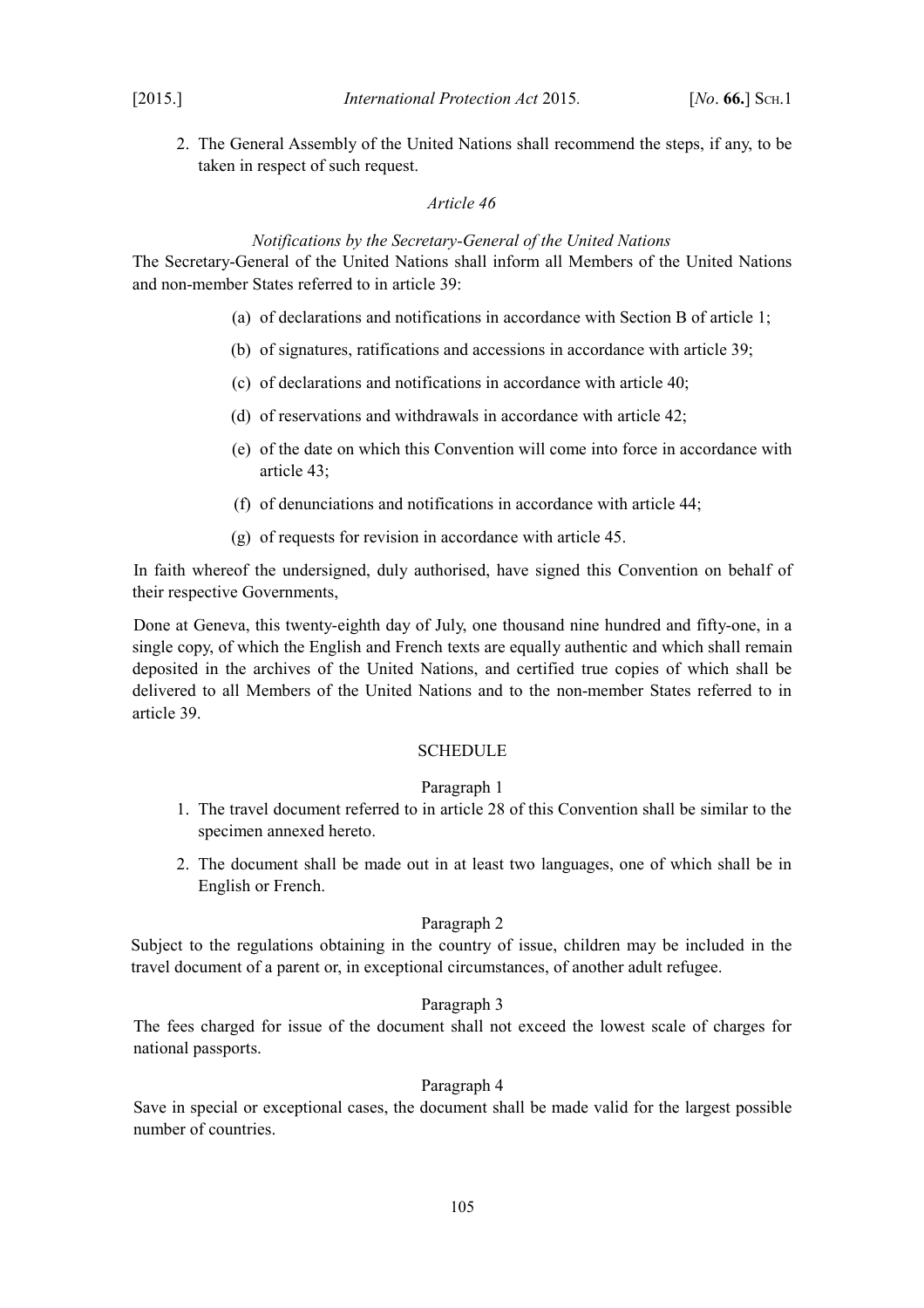# Paragraph 5

The document shall have a validity of either one or two years, at the discretion of the issuing authority.

# Paragraph 6

- 1. The renewal or extension of the validity of the document is a matter for the authority which issued it, so long as the holder has not established lawful residence in another territory and resides lawfully in the territory of the said authority. The issue of a new document is, under the same conditions, a matter for the authority which issued the former document.
- 2. Diplomatic or consular authorities, specially authorized for the purpose, shall be empowered to extend, for a period not exceeding six months, the validity of travel documents issued by their Governments.
- 3. The Contracting States shall give sympathetic consideration to renewing or extending the validity of travel documents or issuing new documents to refugees no longer lawfully resident in their territory who are unable to obtain a travel document from the country of their lawful residence.

## Paragraph 7

The Contracting States shall recognize the validity of the documents issued in accordance with the provisions of article 28 of this Convention.

# Paragraph 8

The competent authorities of the country to which the refugee desires to proceed shall, if they are prepared to admit him and if a visa is required, affix a visa on the document of which he is the holder.

## Paragraph 9

- 1. The Contracting States undertake to issue transit visas to refugees who have obtained visas for a territory of final destination.
- 2. The issue of such visas may be refused on grounds which would justify refusal of a visa to any alien.

# Paragraph 10

The fees for the issue of exit, entry or transit visas shall not exceed the lowest scale of charges for visas on foreign passports.

# Paragraph 11

When a refugee has lawfully taken up residence in the territory of another Contracting State, the responsibility for the issue of a new document, under the terms and conditions of article 28, shall be that of the competent authority of that territory, to which the refugee shall be entitled to apply.

# Paragraph 12

The authority issuing a new document shall withdraw the old document and shall return it to the country of issue if it is stated in the document that it should be so returned; otherwise it shall withdraw and cancel the document.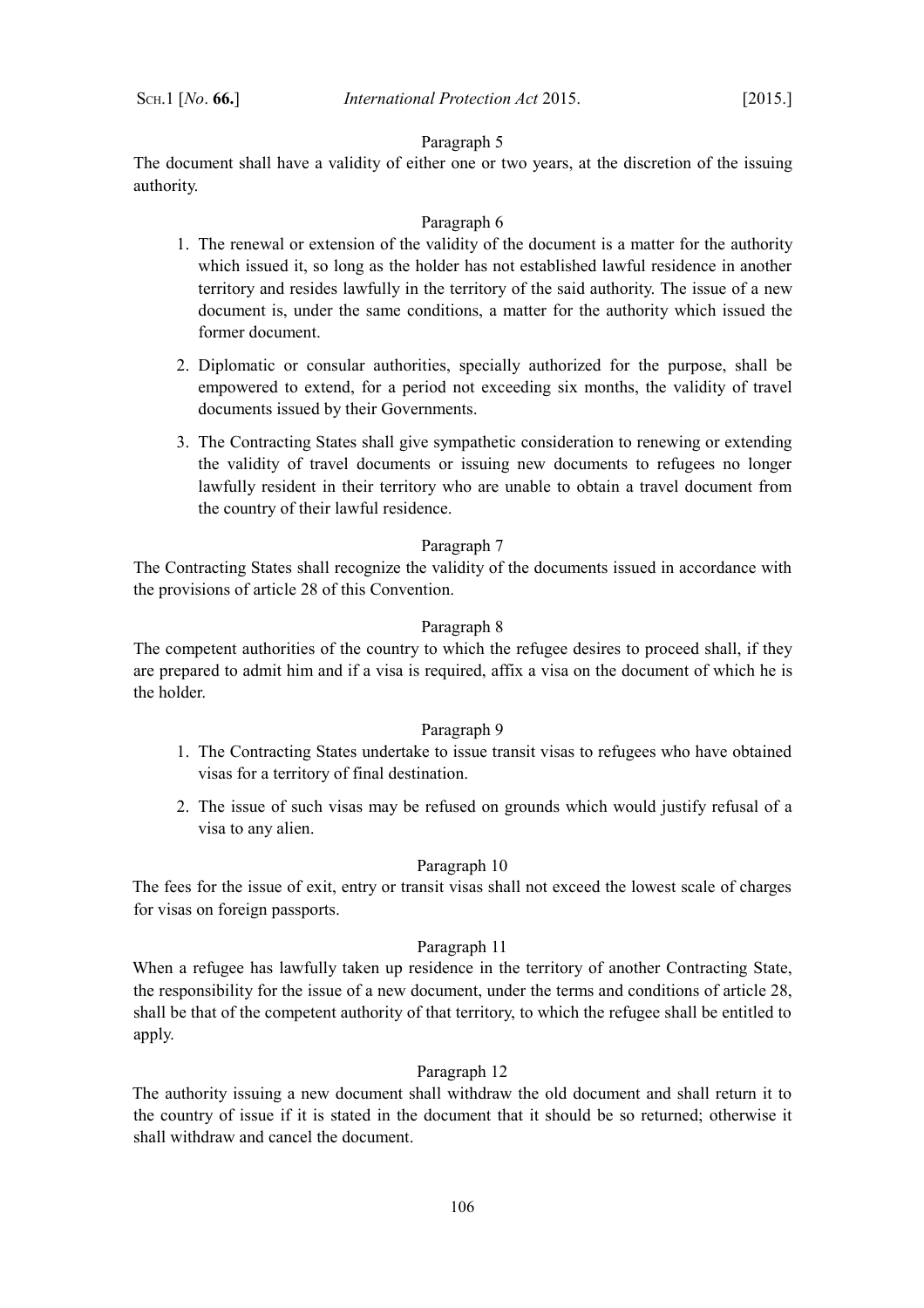# Paragraph 13

- 1. Each Contracting State undertakes that the holder of a travel document issued by it in accordance with article 28 of this Convention shall be readmitted to its territory at any time during the period of its validity.
- 2. Subject to the provisions of the preceding sub-paragraph, a Contracting State may require the holder of the document to comply with such formalities as may be prescribed in regard to exit from or return to its territory.
- 3. The Contracting States reserve the right, in exceptional cases, or in cases where the refugee's stay is authorised for a specific period, when issuing the document, to limit the period during which the refugee may return to a period of not less than three months.

# Paragraph 14

Subject only to the terms of paragraph 13, the provisions of this Schedule in no way affect the laws and regulations governing the conditions of admission to, transit through, residence and establishment in, and departure from, the territories of the Contracting States.

# Paragraph 15

Neither the issue of the document nor the entries made thereon determine or affect the status of the holder, particularly as regards nationality.

## Paragraph 16

The issue of the document does not in any way entitle the holder to the protection of the diplomatic or consular authorities of the country of issue, and does not confer on these authorities a right of protection.

# ANNEX

## Specimen Travel Document

The document will be in booklet form (approximately 15 x 10 centimetres).

It is recommended that it be so printed that any erasure or alteration by chemical or other means can be readily detected, and that the words "Convention of 28 July 1951" be printed in continuous repetition on each page, in the language of the issuing country.

| (Cover of booklet)           |  |
|------------------------------|--|
| <b>TRAVEL DOCUMENT</b>       |  |
| (Convention of 28 July 1951) |  |

No.

### (1) TRAVEL DOCUMENT (Convention of 28 July 1951)

This document expires on

unless its validity is extended or renewed.

Name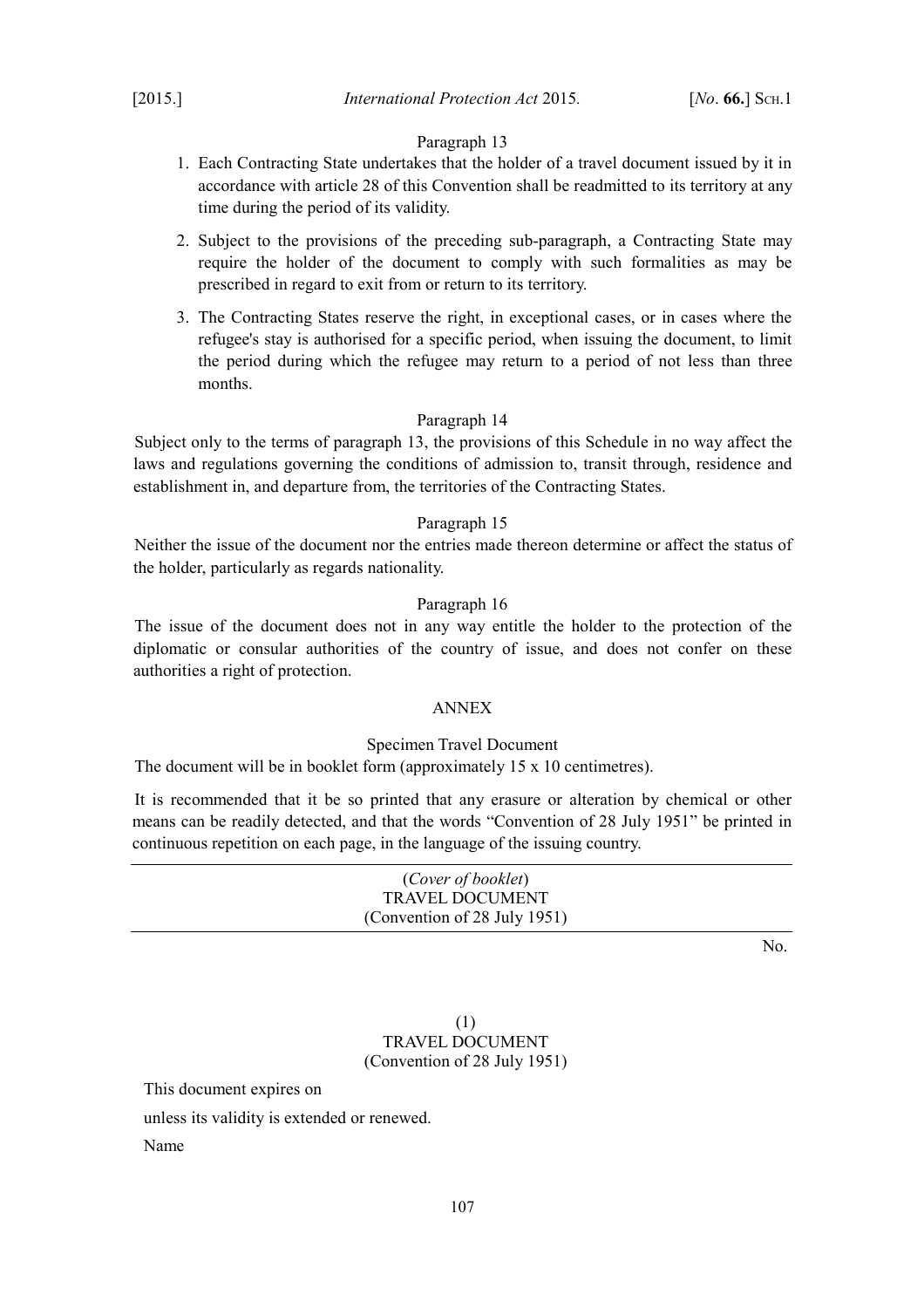| SCH.1 [ <i>No.</i> 66.]      |                                                                                                                                                                                                                                                                                                                                                                                              | <b>International Protection Act 2015.</b> | [2015.]                                                             |
|------------------------------|----------------------------------------------------------------------------------------------------------------------------------------------------------------------------------------------------------------------------------------------------------------------------------------------------------------------------------------------------------------------------------------------|-------------------------------------------|---------------------------------------------------------------------|
| Forename(s)                  |                                                                                                                                                                                                                                                                                                                                                                                              |                                           |                                                                     |
| Accompanied by               |                                                                                                                                                                                                                                                                                                                                                                                              |                                           | child (children)                                                    |
| the holder's nationality.    | 1. This document is issued solely with a view to providing the holder with a travel document<br>which can serve in lieu of a national passport. It is without prejudice to and in no way affects                                                                                                                                                                                             |                                           |                                                                     |
|                              | 2. The holder is authorised to return to                                                                                                                                                                                                                                                                                                                                                     |                                           |                                                                     |
|                              |                                                                                                                                                                                                                                                                                                                                                                                              |                                           | [state here the country whose authorities are issuing the document] |
| on or before                 |                                                                                                                                                                                                                                                                                                                                                                                              | unless some later                         |                                                                     |
| date is hereafter specified. |                                                                                                                                                                                                                                                                                                                                                                                              |                                           |                                                                     |
|                              | [The period during which the holder is allowed to return must not be less than three months.]                                                                                                                                                                                                                                                                                                |                                           |                                                                     |
|                              | 3. Should the holder take up residence in a country other than that which issued the present<br>document, he must, if he wishes to travel again, apply to the competent authorities of his<br>country of residence for a new document. [The old travel document shall be withdrawn by<br>the authority issuing the new document and returned to the authority which issued it.] <sup>1</sup> |                                           |                                                                     |
|                              | (This document contains)                                                                                                                                                                                                                                                                                                                                                                     | pages, exclusive of cover.)               |                                                                     |
|                              |                                                                                                                                                                                                                                                                                                                                                                                              | (2)                                       |                                                                     |
| Place and date of birth      |                                                                                                                                                                                                                                                                                                                                                                                              |                                           |                                                                     |
|                              |                                                                                                                                                                                                                                                                                                                                                                                              |                                           |                                                                     |
|                              |                                                                                                                                                                                                                                                                                                                                                                                              |                                           |                                                                     |
| Occupation                   |                                                                                                                                                                                                                                                                                                                                                                                              |                                           |                                                                     |
| Present residence            |                                                                                                                                                                                                                                                                                                                                                                                              |                                           |                                                                     |
|                              | *Maiden name and forename(s) of wife                                                                                                                                                                                                                                                                                                                                                         |                                           |                                                                     |
|                              | *Name and forename(s) of husband                                                                                                                                                                                                                                                                                                                                                             |                                           |                                                                     |
|                              |                                                                                                                                                                                                                                                                                                                                                                                              | Description                               |                                                                     |
| Height                       |                                                                                                                                                                                                                                                                                                                                                                                              |                                           |                                                                     |
| Hair                         |                                                                                                                                                                                                                                                                                                                                                                                              |                                           |                                                                     |
| Colour of eyes               |                                                                                                                                                                                                                                                                                                                                                                                              |                                           |                                                                     |
| Nose                         |                                                                                                                                                                                                                                                                                                                                                                                              |                                           |                                                                     |
| Shape of face                |                                                                                                                                                                                                                                                                                                                                                                                              |                                           |                                                                     |
| Complexion                   |                                                                                                                                                                                                                                                                                                                                                                                              |                                           |                                                                     |
| Special peculiarities        |                                                                                                                                                                                                                                                                                                                                                                                              |                                           |                                                                     |
|                              | Children accompanying holder                                                                                                                                                                                                                                                                                                                                                                 |                                           |                                                                     |
| Name                         | Forename(s)                                                                                                                                                                                                                                                                                                                                                                                  | Place and<br>date of birth                | <b>Sex</b>                                                          |
|                              | (This document contains)                                                                                                                                                                                                                                                                                                                                                                     | pages, exclusive of cover.)               |                                                                     |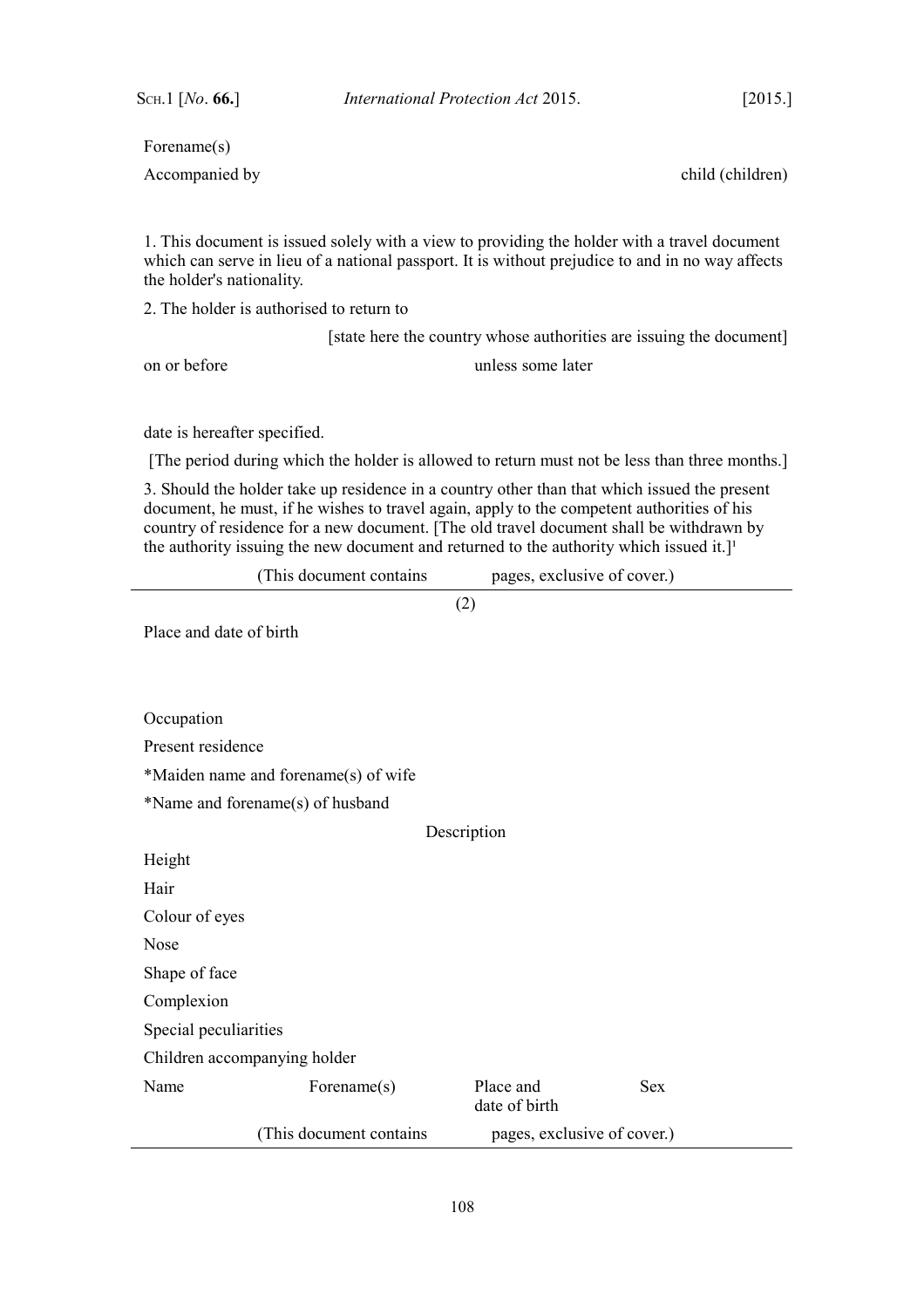(3) Photograph of holder and stamp of issuing authority Finger-prints of holder (if required) Signature of holder (This document contains pages, exclusive of cover.) (4) 1. This document is valid for the following countries: 2. Document or documents on the basis of which the present document is issued: Issued at Date Signature and stamp of authority issuing the document: Fee paid (This document contains pages, exclusive of cover.) (5) Extension or renewal of validity Fee paid: From To Done at Date Signature and stamp of authority extending or renewing the validity of the document: Extension or renewal of validity Fee paid: From To Done at Date Signature and stamp of authority extending or renewing the validity of the document: (This document contains pages, exclusive of cover.) (6) Extension or renewal of validity Fee paid: From To Done at Date Date Signature and stamp of authority extending or renewing the validity of the document: Extension or renewal of validity Fee paid: From To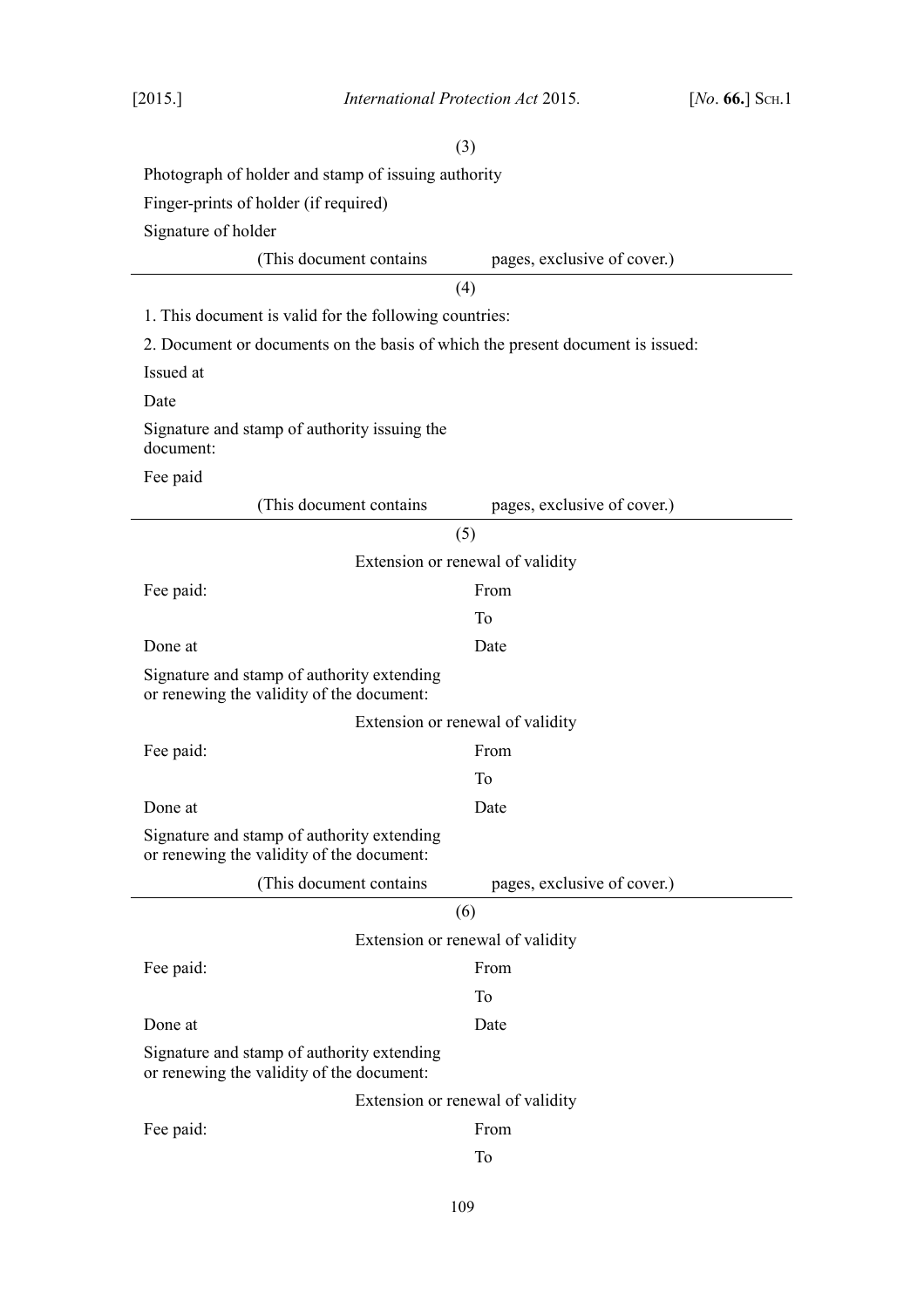| Done at                                                                                 | Date                        |  |  |  |  |
|-----------------------------------------------------------------------------------------|-----------------------------|--|--|--|--|
| Signature and stamp of authority extending<br>or renewing the validity of the document: |                             |  |  |  |  |
| Extension or renewal of validity                                                        |                             |  |  |  |  |
| Fee paid:                                                                               | From                        |  |  |  |  |
|                                                                                         | To                          |  |  |  |  |
| Done at                                                                                 | Date                        |  |  |  |  |
| Signature and stamp of authority extending<br>or renewing the validity of the document: |                             |  |  |  |  |
| (This document contains)                                                                | pages, exclusive of cover.) |  |  |  |  |
| $(7-32)$                                                                                |                             |  |  |  |  |
| Visas                                                                                   |                             |  |  |  |  |
| The name of the holder of the document must be repeated in each visa.                   |                             |  |  |  |  |
| (This document contains)                                                                | pages, exclusive of cover.) |  |  |  |  |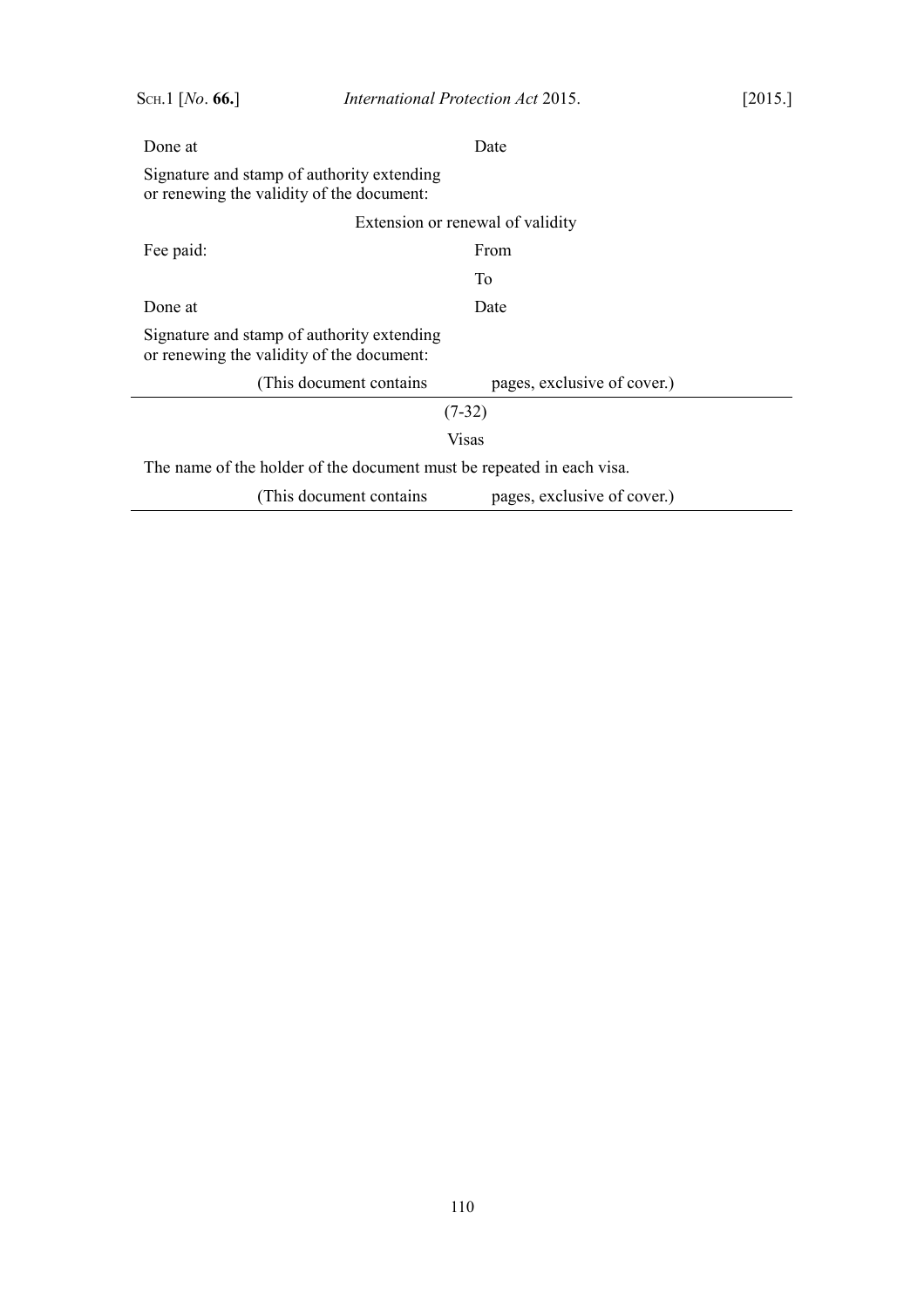## SCHEDULE 2

TEXT OF 1967 PROTOCOL RELATING TO THE STATUS OF REFUGEES

*Section [2](#page-9-0)*

## PROTOCOL RELATING TO THE STATUS OF REFUGEES DONE AT NEW YORK ON 31 JANUARY 1967

## *The States Parties* to the present Protocol,

*Considering* that the Convention relating to the Status of Refugees done at Geneva on 28 July 1951 (hereinafter referred to as the Convention) covers only those persons who have become refugees as a result of events occurring before 1 January 1951,

*Considering* that new refugee situations have arisen since the Convention was adopted and that the refugees concerned may therefore not fall within the scope of the Convention,

*Considering* that it is desirable that equal status should be enjoyed by all refugees covered by the definition in the Convention irrespective of the dateline 1 January 1951,

*Have agreed as follows:*

# *Article I*

### *General provision*

- 1. The States Parties to the present Protocol undertake to apply articles 2 to 34 inclusive of the Convention to refugees as hereinafter defined.
- 2. For the purpose of the present Protocol, the term "refugee" shall, except as regards the application of paragraph 3 of this article, mean any person within the definition of article 1 of the Convention as if the words "As a result of events occurring before 1 January 1951 and..." and the words "... as a result of such events", in article 1 A (2) were omitted.
- 3. The present Protocol shall be applied by the States Parties hereto without any geographic limitation, save that existing declarations made by States already Parties to the Convention in accordance with article  $1 \text{ B } (1)(a)$  of the Convention, shall, unless extended under article 1 B (2) thereof, apply also under the present Protocol.

## *Article II*

## *Co-operation of the national authorities with the United Nations*

- 1. The States Parties to the present Protocol undertake to co-operate with the Office of the United Nations High Commissioner for Refugees, or any other agency of the United Nations which may succeed it, in the exercise of its functions, and shall in particular facilitate its duty of supervising the application of the provisions of the present Protocol.
- 2. In order to enable the Office of the High Commissioner, or any other agency of the United Nations which may succeed it to make reports to the competent organs of the United Nations, the States Parties to the present Protocol undertake to provide them with the information and statistical data requested, in the appropriate form, concerning: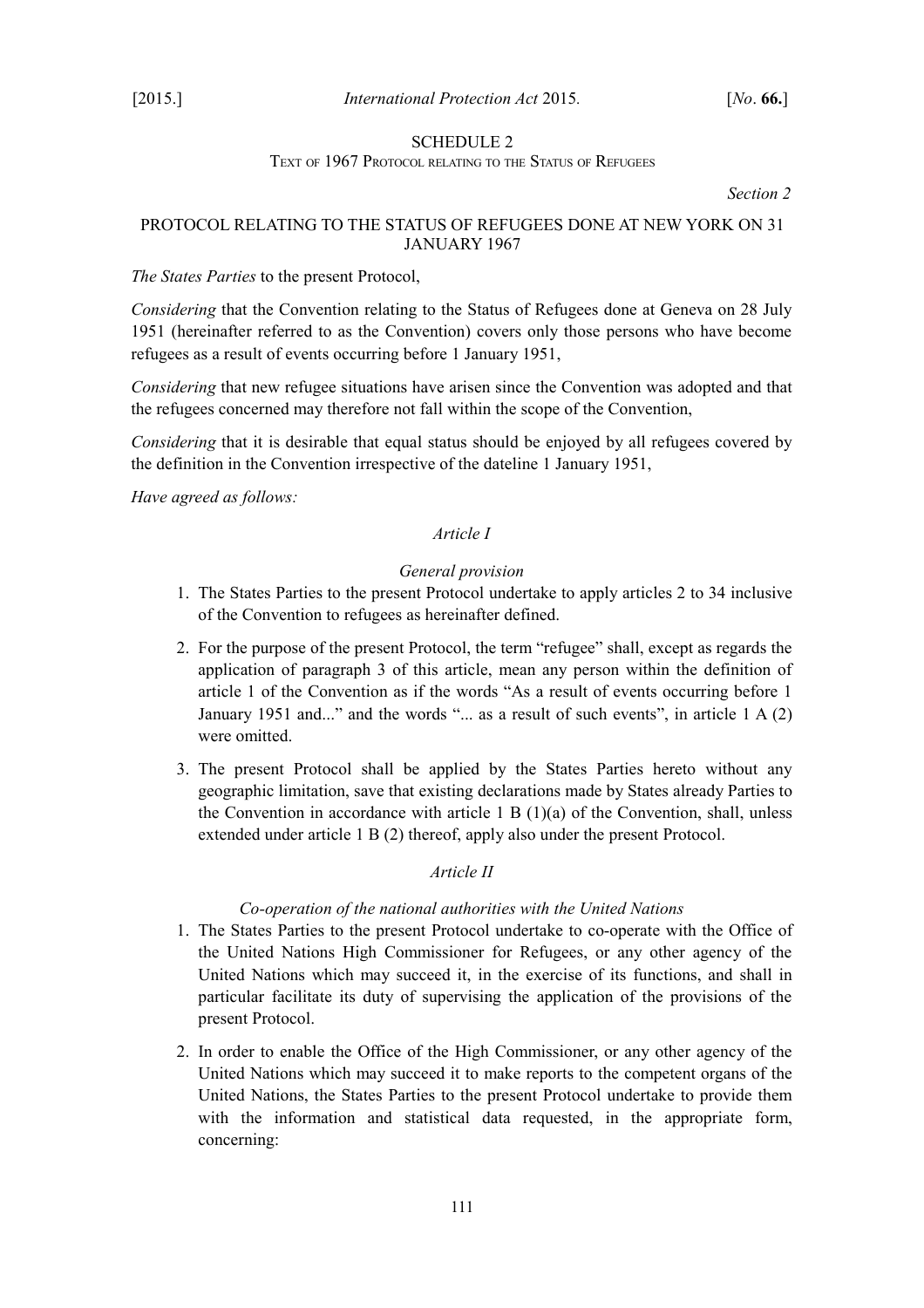- (a) The condition of refugees;
- (b) The implementation of the present Protocol;
- (c) Laws, regulations and decrees which are, or may hereafter be, in force relating to refugees.

### *Article III*

#### *Information on national legislation*

The States Parties to the present Protocol shall communicate to the Secretary-General of the United Nations the laws and regulations which they may adopt to ensure the application of the present Protocol.

### *Article IV*

#### *Settlement of disputes*

Any dispute between States Parties to the present Protocol which relates to its interpretation or application and which cannot be settled by other means shall be referred to the International Court of Justice at the request of any one of the parties to the dispute.

#### *Article V*

#### *Accession*

The present Protocol shall be open for accession on behalf of all States Parties to the Convention and of any other State Member of the United Nations or member of any of the specialised agencies or to which an invitation to accede may have been addressed by the General Assembly of the United Nations. Accession shall be effected by the deposit of an instrument of accession with the Secretary-General of the United Nations.

## *Article VI*

### *Federal clause*

In the case of a Federal or non-unitary State, the following provisions shall apply:

- (a) With respect to those articles of the Convention to be applied in accordance with article I, paragraph 1, of the present Protocol that come within the legislative jurisdiction of the federal legislative authority, the obligations of the Federal Government shall to this extent be the same as those of States Parties which are not Federal States;
- (b) With respect to those articles of the Convention to be applied in accordance with article I, paragraph 1, of the present Protocol that come within the legislative jurisdiction of constituent States, provinces or cantons which are not, under the constitutional system of the Federation, bound to take legislative action, the Federal Government shall bring such articles with a favourable recommendation to the notice of the appropriate authorities of States, provinces or cantons at the earliest possible moment;
- (c) A Federal State Party to the present Protocol shall, at the request of any other State Party hereto transmitted through the Secretary-General of the United Nations, supply a statement of the law and practice of the Federation and its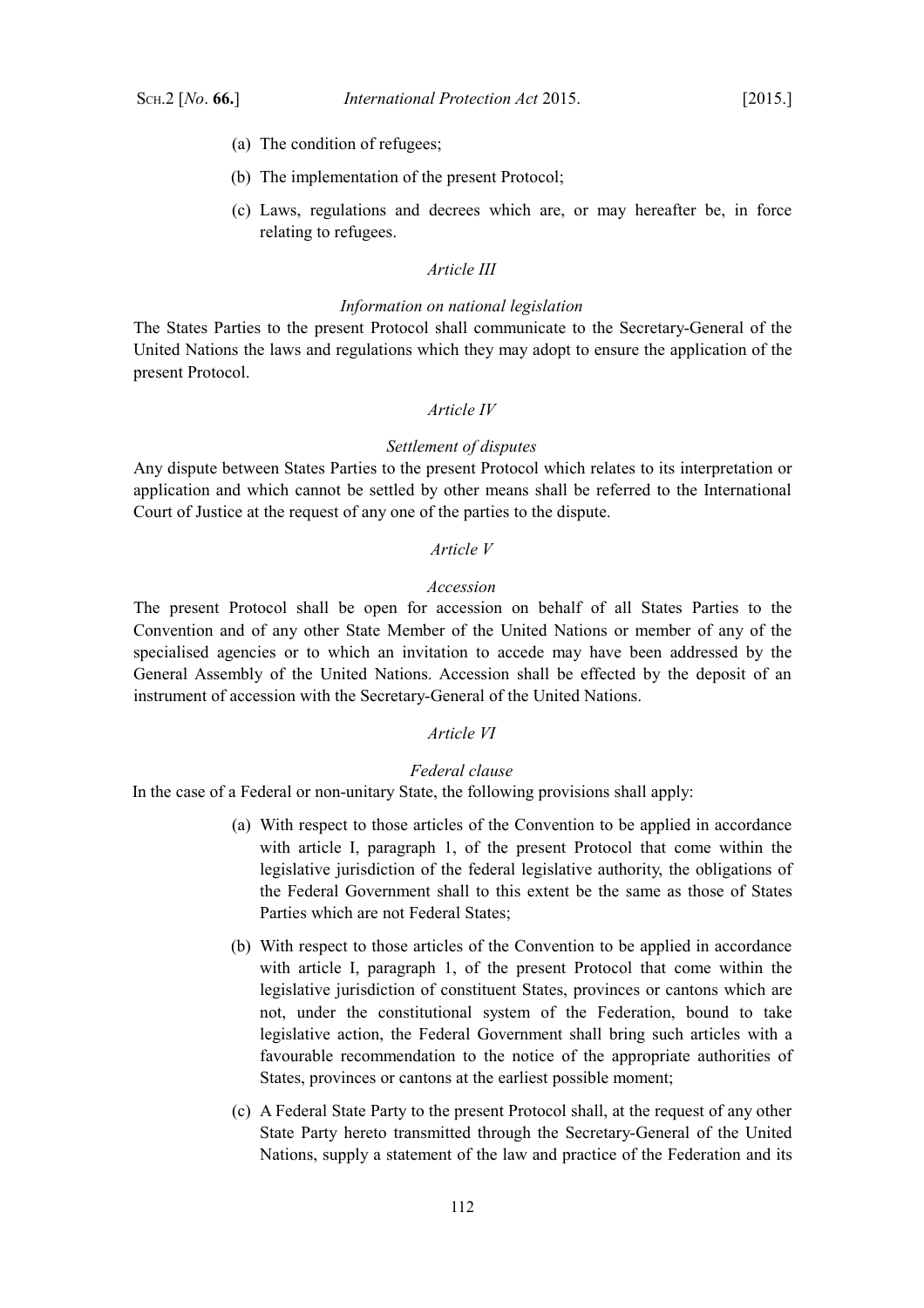constituent units in regard to any particular provision of the Convention to be applied in accordance with article I, paragraph 1, of the present Protocol, showing the extent to which effect has been given to that provision by legislative or other action.

# *Article VII*

# *Reservations and Declarations*

- 1. At the time of accession, any State may make reservations in respect of article IV of the present Protocol and in respect of the application in accordance with article I of the present Protocol of any provisions of the Convention other than those contained in articles 1, 3, 4, 16 (1) and 33 thereof, provided that in the case of a State Party to the Convention reservations made under this article shall not extend to refugees in respect of whom the Convention applies.
- 2. Reservations made by States Parties to the Convention in accordance with article 42 thereof shall, unless withdrawn, be applicable in relation to their obligations under the present Protocol.
- 3. Any State making a reservation in accordance with paragraph 1 of this article may at any time withdraw such reservation by a communication to that effect addressed to the Secretary-General of the United Nations.
- 4. Declarations made under article 40, paragraphs 1 and 2, of the Convention by a State Party thereto which accedes to the present Protocol shall be deemed to apply in respect of the present Protocol, unless upon accession a notification to the contrary is addressed by the State Party concerned to the Secretary-General of the United Nations. The provisions of article 40, paragraphs 2 and 3, and of article 44, paragraph 3, of the Convention shall be deemed to apply *mutatis mutandis* to the present Protocol.

### *Article VIII*

## *Entry into force*

- 1. The present Protocol shall come into force on the day of deposit of the sixth instrument of accession.
- 2. For each State acceding to the Protocol after the deposit of the sixth instrument of accession, the Protocol shall come into force on the date of deposit by such State of its instrument of accession.

## *Article IX*

## *Denunciation*

- 1. Any State Party hereto may denounce this Protocol at any time by a notification addressed to the Secretary-General of the United Nations.
- 2. Such denunciation shall take effect for the State Party concerned one year from the date on which it is received by the Secretary-General of the United Nations.